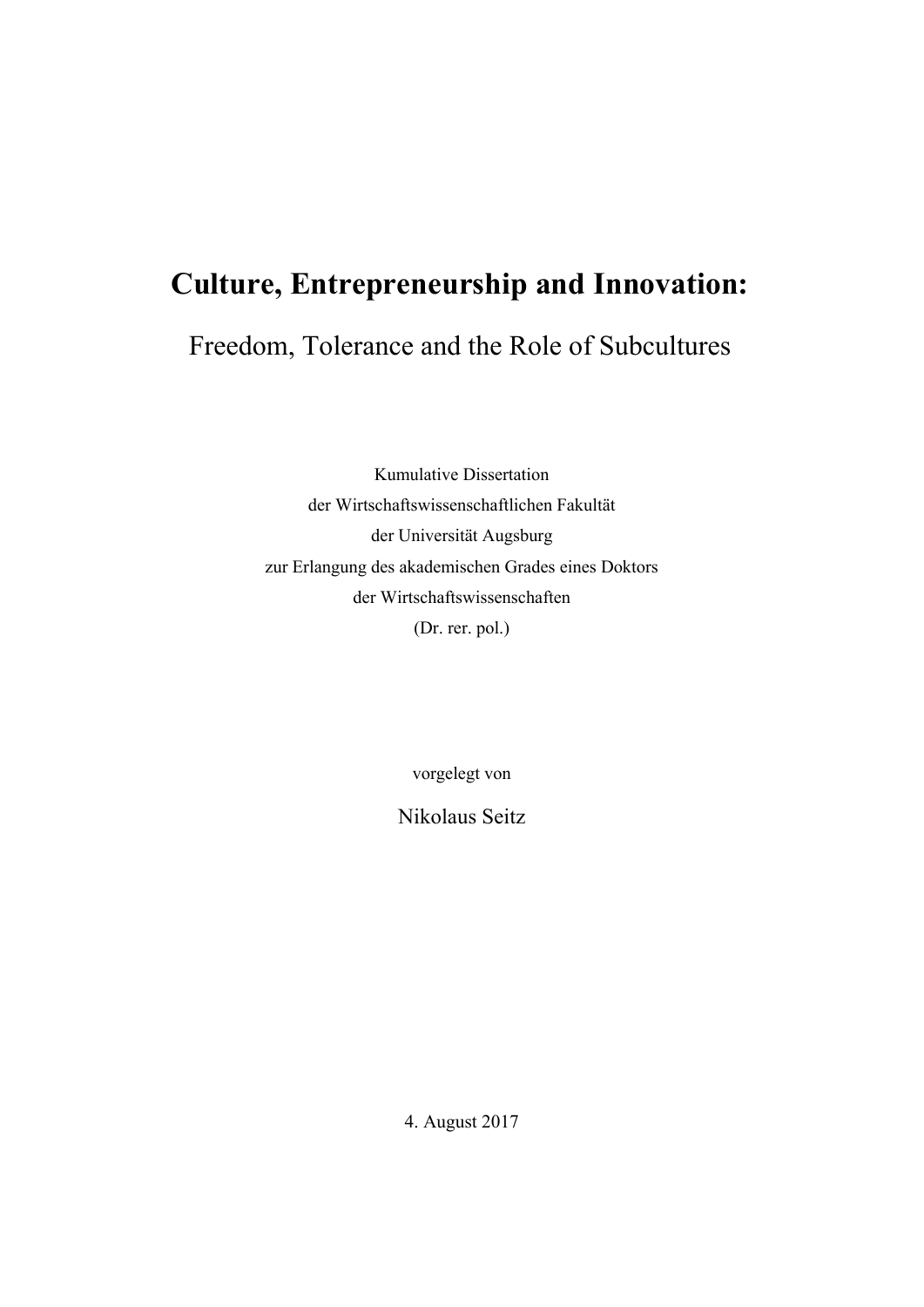Erstgutachter: Prof. Dr. Erik E. Lehmann Zweitgutachter: Prof. Dr. Marcus Wagner Vorsitzender der mündlichen Prüfung: Prof. Dr. Daniel Veit

Tag der mündlichen Prüfung: 21. Dezember 2017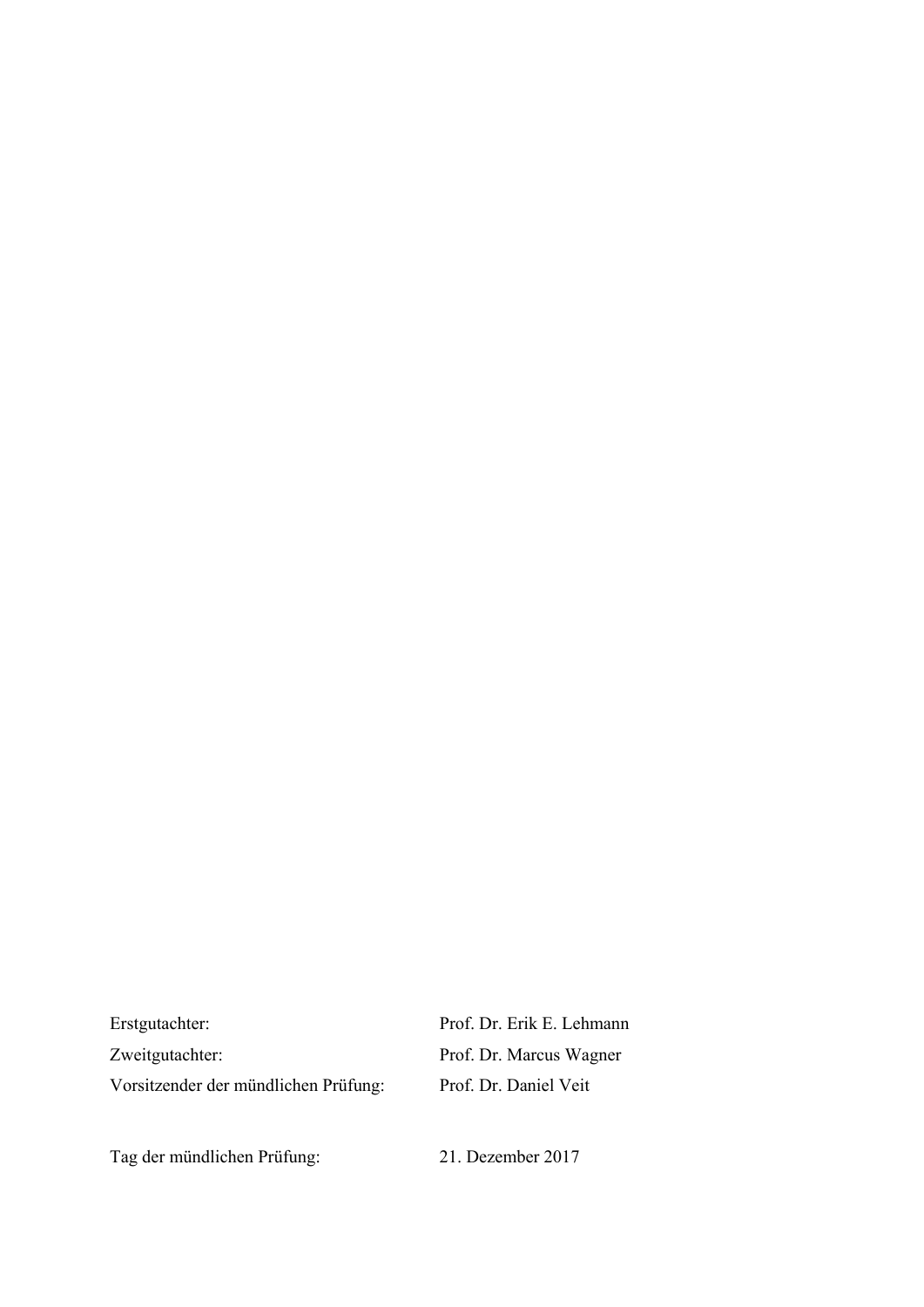#### PREFACE

The importance of innovation for economic growth has been widely recognized amongst economists. To understand innovation, scholars have recently shifted their attention away from the firm level towards geography and the role of place-based entrepreneurship. Alongside this research stresses the importance of various factors, conditions, and national and regional endowments. Besides physical factors such as infrastructure, legal institutions, financing and R&D, scholars also highlight the crucial role of much "softer", social and cultural-driven factors.

The following thesis sheds light on the role of culture for innovation. Previous research has outlined that a certain cultural atmosphere supporting personal freedoms and tolerance for diversity is essential to innovation because it attracts creative talents and fosters a climate of experientialism and creativity where competition and entrepreneurship can flourish. Nevertheless, several questions remain open that this thesis aims to address at different units of spatial analysis. At the institutional and national level, it explores the limits and conditions under which freedom and a climate of cultural tolerance adds to innovation and when it can act as a hindrance. At the regional level, it develops a model of place-based entrepreneurship revolving around subcultures and their impact in creating open and free environments where creative talents feel inspired, and which might be the most attractive and conducive to work.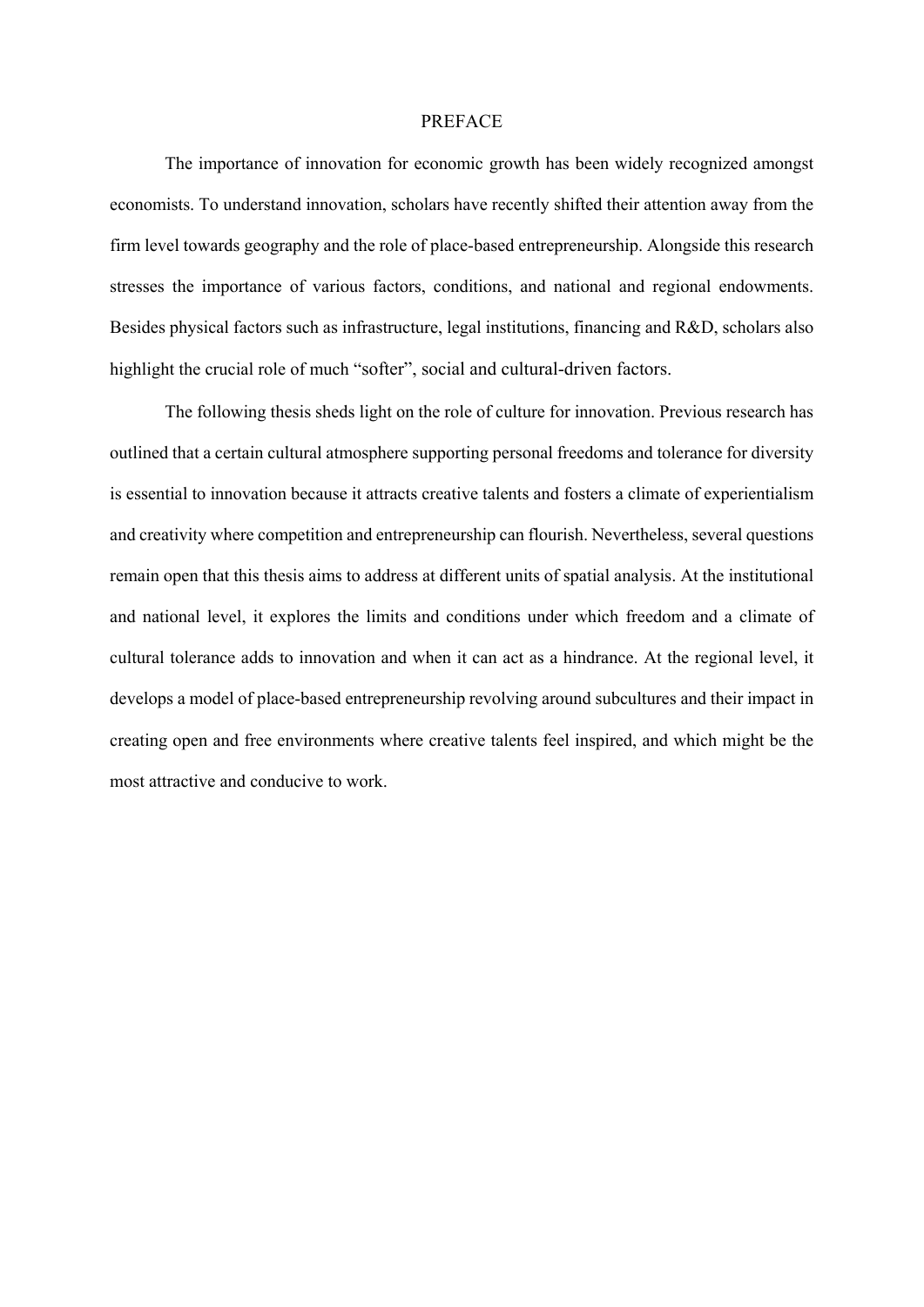# **CONTENTS**

| $\mathbf{I}$ . |                                                                                        |
|----------------|----------------------------------------------------------------------------------------|
| II.            | Article 1: Culture, Entrepreneurship and Innovation: A Taxonomy of the Literature 7    |
|                | III. Article 2: Freedom and Innovation: A Country and State Level Analysis  40         |
|                | IV. Article 3: Tolerance and Innovation: the Role of Institutional and Social Trust 41 |
| V.             |                                                                                        |
|                |                                                                                        |

*Please note:* References are provided at the end of each chapter and research paper, respectively. Equations, tables, and figures are numbered within each chapter and research paper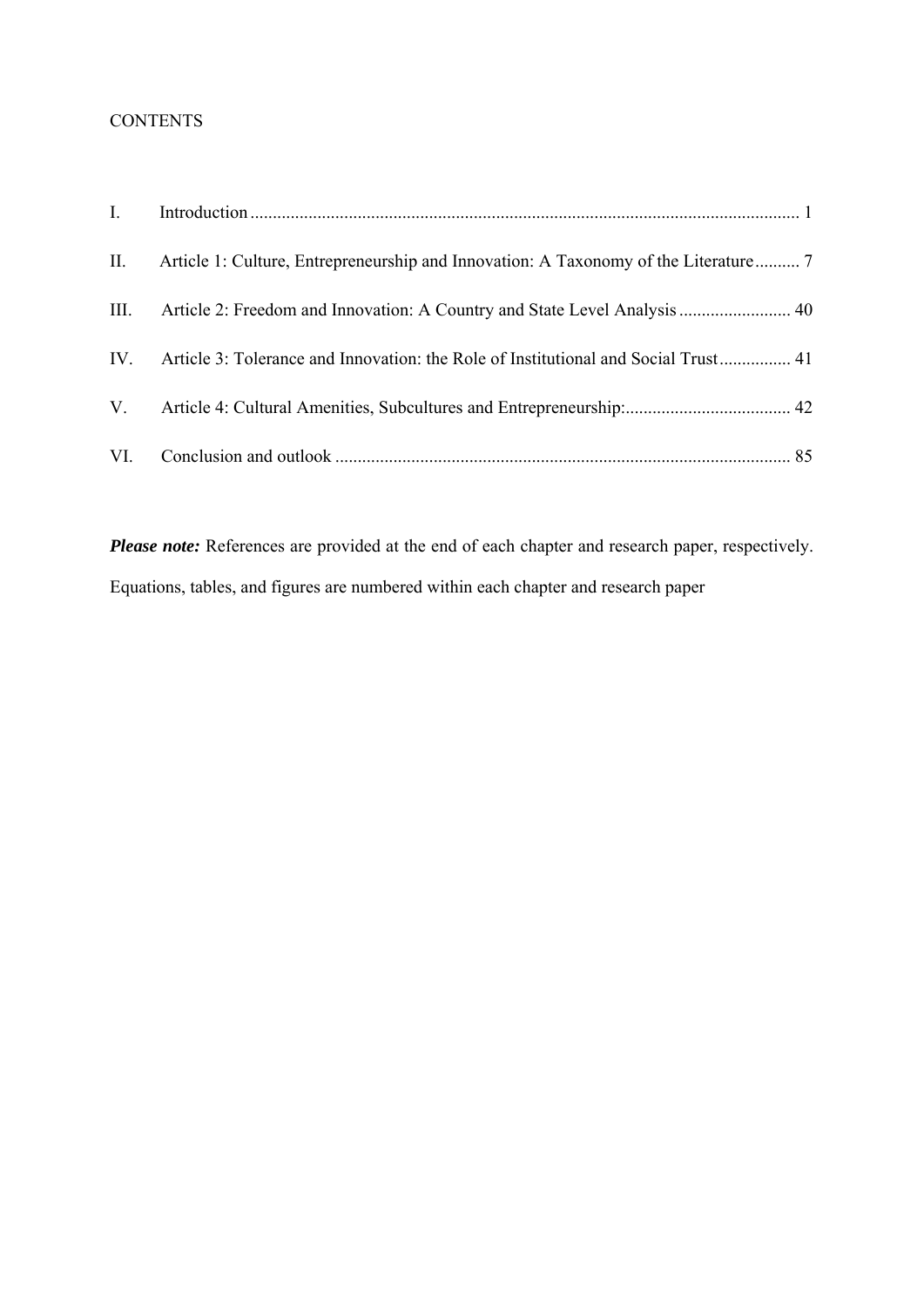#### **I. Introduction**

What really drives economic growth has long been in the midst of economic debates. Over past 250 years, the literature has taken a remarkable shift, from first the accumulation of the traditional factors of production - land and labor, to an era of scale and scope and the role of large and hierarchically-governed firms. Today, the importance of innovation for economic growth is widely recognized by both economists and policy makers. Across the globe, this has led to extensive investments in policy programs that aim to promote innovation.

To understand innovation, scholars have recently shifted their attention away from the firm level, towards geographical space and the role of place-based entrepreneurship. However, two lines of research have been exposed in the literature. The first focuses on regions and local agglomerations and highlights the importance of spatial proximity for stimulating knowledge spillovers and place-based entrepreneurship (Acs, Braunerhjelm, Audretsch, & Carlsson, 2009; Cooke & Lazzeretti, 2008; Jaffe, Trajtenberg, & Henderson, 1993; Porter, 1998). The second strand concerns national institutions and how innovation should best be organized, for instance, whether diversity and free competition or specialization and centralized factors work best for coordinating innovation (Acs, Audretsch, Lehmann, & Licht, 2016; Audretsch & Feldman, 2004). Within both strands, literature has stressed the increasing importance of much "softer" and social-driven factors such as quality of life, the role of culture and social norms (Audretsch, Obschonka, Gosling, & Potter, 2017; Beugelsdijk & Maseland, 2010; Freytag & Thurik, 2010). In recent years, both policy and academic literature have shown increasing interest in the notion of cultural tolerance and social freedom for stimulating regional and national innovation capacities. It is argued that high levels of freedom and tolerance are essential for guaranteeing diversity and competition; thus, spawning spillovers and creative entrepreneurship as well as attracting talents and human capital (Cushing, Florida, & Gates, 2002; Lee, Florida, & Gates, 2010; Qian, 2013). Nevertheless, despite extensive discussions, empirical evidence regarding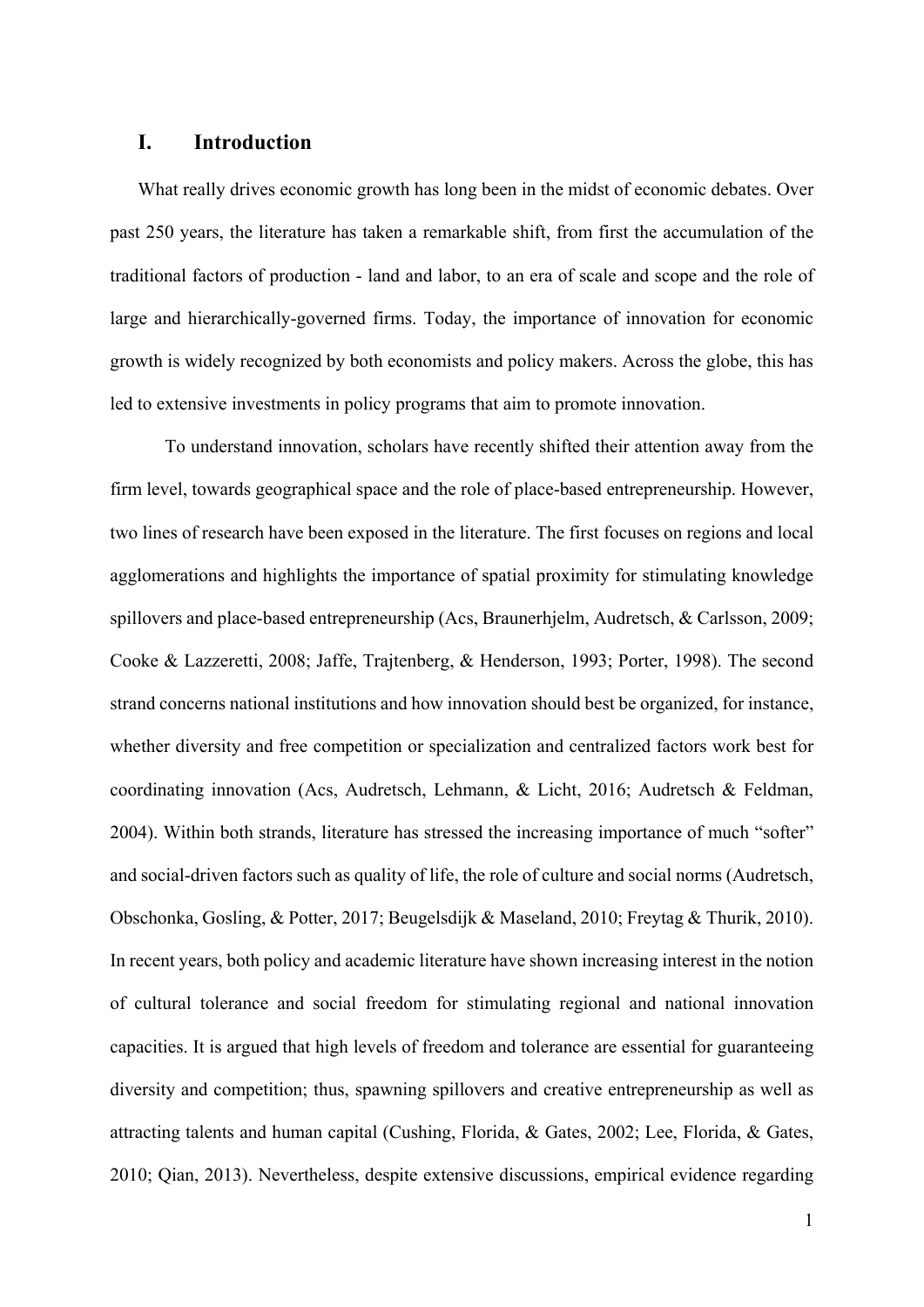the influence of freedom and tolerant cultures on innovation-driven growth is scarce and conflicting.

This thesis aims to contribute to this increasingly relevant field of cultural studies and innovation literature. In particular, we are interested in the impact of a culture for freedom and tolerance for individuality on regional and national innovation systems; its limits and the underlying forces that might be in play. The nature of this thesis is mainly empirical and includes four articles that each built on one another.

The first article (chapter II) is a review of the research field. Since the 1990s, an increasing body of literature is dealing with culture as a source of entrepreneurship and innovation within different contexts or levels of analysis (e.g. management studies), at firm level, across regions or within national systems (Beugelsdijk, 2010; Davidsson & Wiklund, 1997; Freytag & Thurik, 2010; Guiso, Sapienza, & Zingales, 2006). Today, the literature lacks clear and definable research domains. Thus, it seems reasonable to first elaborate a taxonomy of cultural studies in economic theory and to summarize main strands and previous findings in the literature. Across all studies and strands of research, there seems to be one basic upshot: open and tolerant cultures that value individualism and freedom are most conducive for high innovation and growth rates. Nevertheless, a considerable debate has emerged around two main issues. The first concerns whether there is an optimal level of freedom and diversity. The second deals with the role of social capital and creative milieus.

The empirical articles II, III and IV of this thesis take upon these relatively less developed issues in literature. Thereby, the second article explores the limits of personal freedom on national innovation. Economists have consistently linked personal freedoms with growth and economic development. An effective rule of law, property rights, tolerance for individuality and decentralized free market competition would always coordinate the actors for the first-best, most "efficient" solution, thus, establishing a sustainable and competitive innovation system where creative entrepreneurship and innovation can flourish. However,

2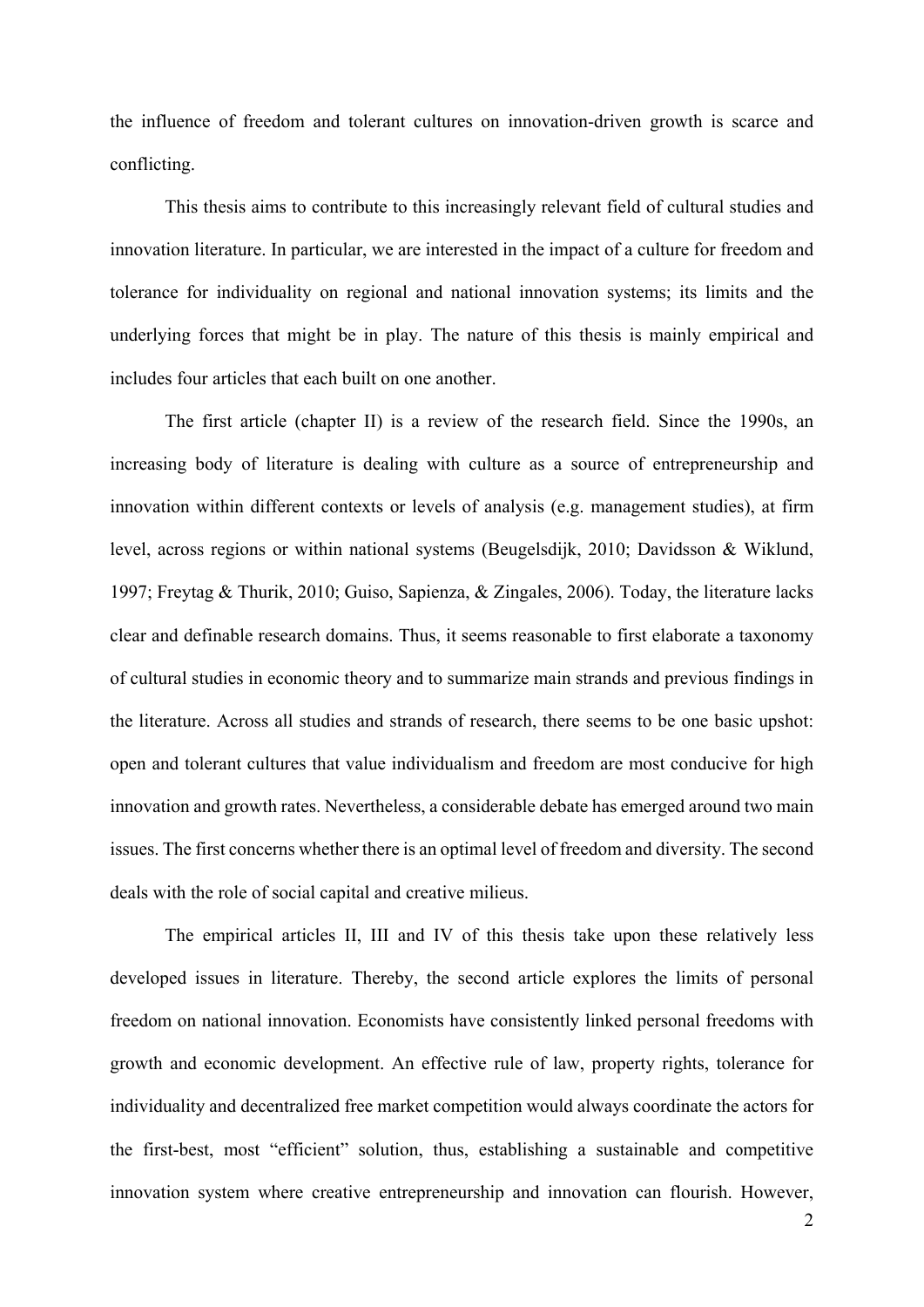while certain levels of personal freedoms may be crucial to first ignite competition and creative spillovers, the effect may not be strictly positive. Downside risks such as the disadvantages of free market competition and the negative spillovers of increasing personal freedom, e.g. diversity and weakened social ties, may limit the benefits of increasing freedom on innovation performance (Berggren & Jordahl, 2006; Cushing, Florida, & Gates, 2002; R. Landry, Amara, & Lamari, 2002). Using a hand-collected panel dataset of 57 countries and the all 50 U.S. states, this study aims to explore the costs and benefits of personal freedoms on national innovation outcomes. We hypothesize that the freedom and innovation link is inverse U-shaped, thus, reflecting the trade- offs between the costs and benefits of both weak and strong social ties for national innovation.

The third article included in this dissertation re-examines the personal freedom and innovation linkage while considering the socio-institutional context. In adherence with previous research, we agree that levels of freedoms are needed to stimulate creativity and innovation, but these effects are more nuanced in a context of rising social diversity, which weakens community ties and hinders the sharing of trustworthy information and knowledge. However, we assume that these trade-offs are moderated by levels of social trust, the quality of institutions and economic development. Feeling safe and protected may reduce the negative spillovers of rising freedom and diversity, thus, making people less suspicious and stimulating interactions and spillovers. Consequently, we argue that trust – both interpersonal as well as within institutions – may strengthen the effect of personal freedom on national innovation performance. We subject our theory to empirical scrutiny by analyzing a detailed data set spanning innovativeness on a global scale, including the 50 U.S. states and 31 Chinese regions.

The fourth study shifts its attention from the macro level towards the regional level and the influence of local cultures on innovation. An influential stream of research notes that a location's capacity for innovation is a product of skilled and entrepreneurial talents that today are highly mobile and feel especially attracted to places offering high quality of life (Florida,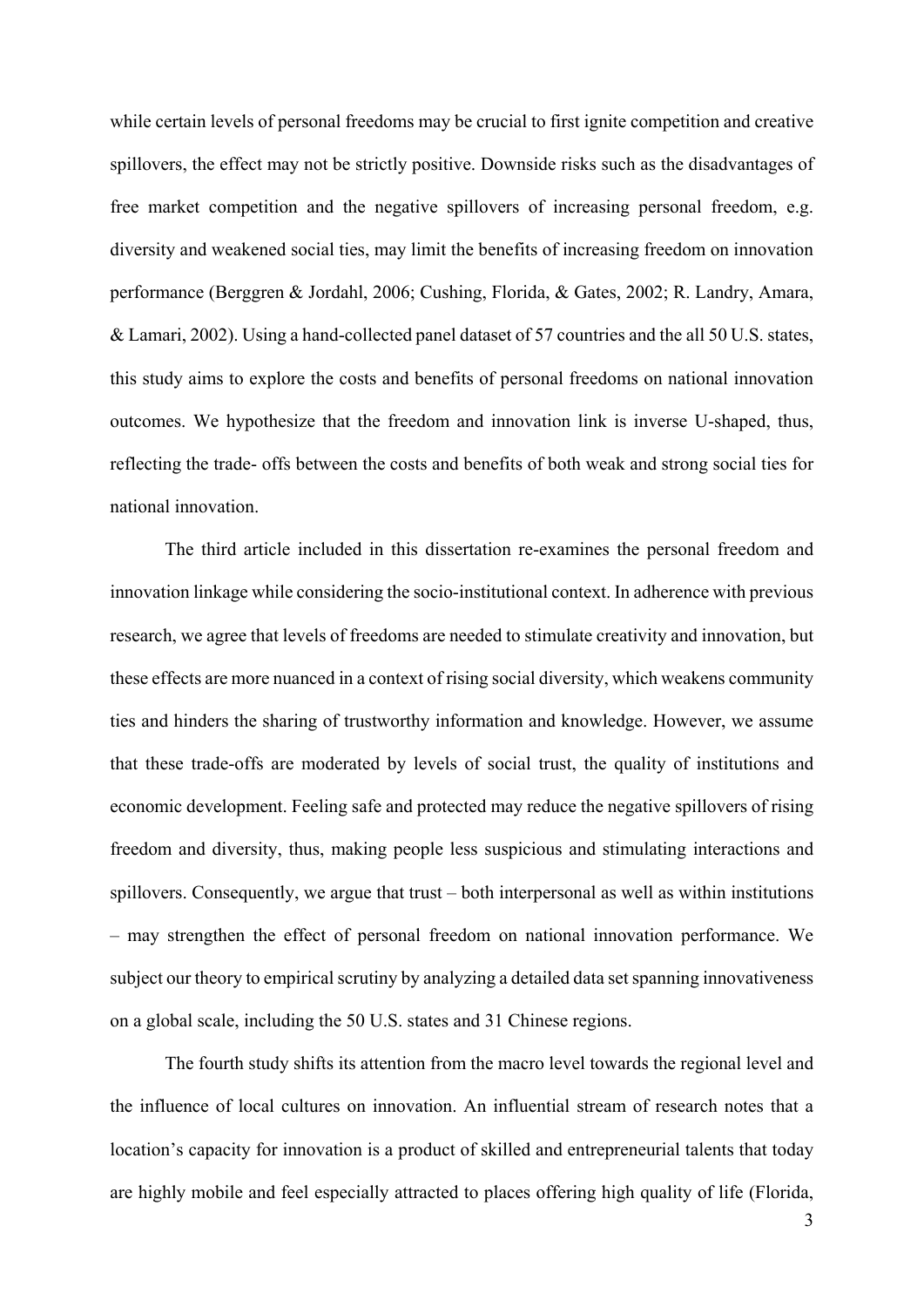2002, 2014; Glaeser, Rosenthal, & Strange, 2010). Nevertheless, what is known of the type of features that make places attractive and create a good quality of life for those talented people is limited and controversial. While several scholars have emphasized the general importance of diversity and a vibrant cultural life (Clark, 2004; Falck, Fritsch, & Heblich, 2011; Florida & Gates, 2003), we attempt to introduce a new and complementary perspective and put the role of subcultural scenes at the centre of creative entrepreneurial ecosystems. Social and economic innovations have always been pushed forward by pioneering the subgroup of "creative destructors" that share values and beliefs that are different from the establishment. Thus, we believe, instead of culture as a whole, it might be more promising to take a closer look at subcultures and their influence on urban creative and entrepreneurial scenes. We test this hypothesis by deploying an explorative factor analysis to compare the impact of different measures of subcultural amenities against the traditional measures used to reflect "mainstream" culture on start-up rates in the 69 largest cities in Germany.

This thesis aims to contribute to current discussions about the role of sociocultural underpinnings in national and regional innovation systems. By re-examining the freedominnovation link, our findings also add to the currently re-ignited political debate about the benefits and disadvantages of freedom and diversity and may provide a useful lens through which the recent elections in Europe or the United States could be interpreted. By identifying the relevant factors conducive for startup hotspots, we add to our knowledge about entrepreneurial milieus and their location choices. We hope these findings make an important contribution to recent controversies within the innovation and entrepreneurship literature and offer key insights and guidance for policy makers and urban planners.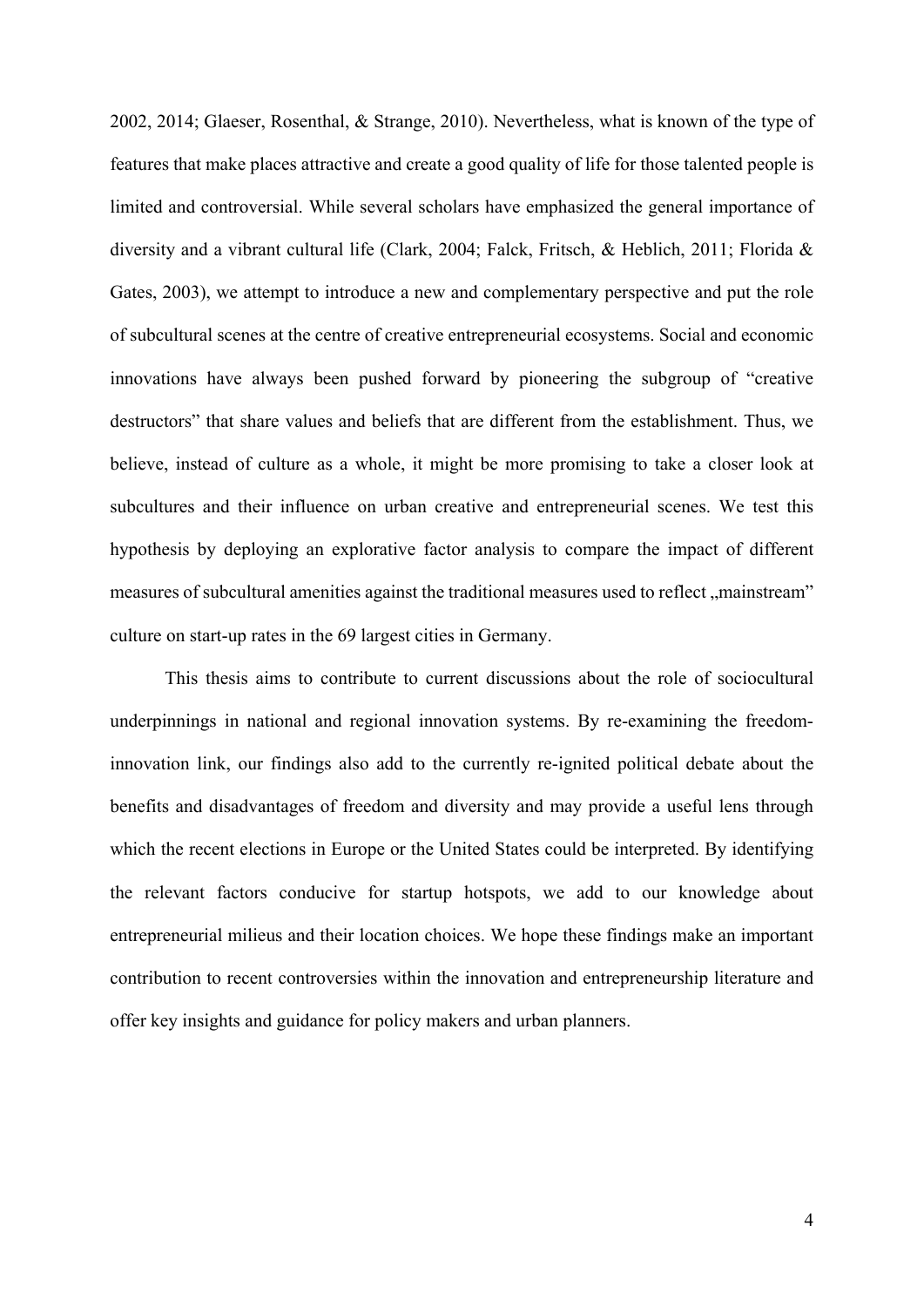### **References**

- Acs, Z. J., Audretsch, D. B., Lehmann, E. E., & Licht, G. (2016). National systems of innovation. *The Journal of Technology Transfer*, 1-12.
- Acs, Z. J., Braunerhjelm, P., Audretsch, D. B., & Carlsson, B. (2009). The knowledge spillover theory of entrepreneurship. *Small Business Economics, 32*(1), 15-30.
- Audretsch, D. B., & Feldman, M. P. (2004). Knowledge spillovers and the geography of innovation. *Handbook Of Regional And Urban Economics, 4*, 2713-2739.
- Audretsch, D. B., Obschonka, M., Gosling, S. D., & Potter, J. (2017). A new perspective on entrepreneurial regions: linking cultural identity with latent and manifest entrepreneurship. *Small Business Economics, 48*(3), 681-697.
- Beugelsdijk, S. (2010). Entrepreneurial culture, regional innovativeness and economic growth *Entrepreneurship and Culture* (pp. 129-154). New York: Springer.
- Beugelsdijk, S., & Maseland, R. (2010). *Culture in economics: History, methodological reflections and contemporary applications*. Cambridge: Cambridge University Press.
- Clark, T. N. (2004). Urban amenities: lakes, opera, and juice bars: do they drive development? *Clark, Terry Nichols (2004) The city as an entertainment machine. research and urban policy, 9*, 103-140.
- Cooke, P. N., & Lazzeretti, L. (2008). *Creative cities, cultural clusters and local economic development*. New York: Edward Elgar Publishing.
- Cushing, R., Florida, R., & Gates, G. (2002). When social capital stifles innovation. *Harvard Business Review, 80*(8), 20.
- Davidsson, P., & Wiklund, J. (1997). Values, beliefs and regional variations in new firm formation rates. *Journal of Economic psychology, 18*(2), 179-199.
- Falck, O., Fritsch, M., & Heblich, S. (2011). The phantom of the opera: Cultural amenities, human capital, and regional economic growth. *Labour Economics, 18*(6), 755-766.
- Florida, R. (2002). *The rise of the creative class and how it's transforming work, leisure, community and everyday life (Paperback Ed.)*: New York: Basic Books.
- Florida, R. (2014). The creative class and economic development. *Economic Development Quarterly, 28*(3), 196-205.
- Florida, R., & Gates, G. (2003). Technology and tolerance: The importance of diversity to high-technology growth. *Research in Urban Policy, 9*(1), 199-219.
- Freytag, A., & Thurik, R. (2010). Introducing entrepreneurship and culture. *Entrepreneurship and Culture* (pp. 1-8). New York: Springer.
- Glaeser, E. L., Rosenthal, S. S., & Strange, W. C. (2010). Urban economics and entrepreneurship. *Journal of Urban Economics, 67*(1), 1-14.
- Guiso, L., Sapienza, P., & Zingales, L. (2006). Does culture affect economic outcomes? *The Journal Of Economic Perspectives, 20*(2), 23-48.
- Jaffe, A. B., Trajtenberg, M., & Henderson, R. (1993). Geographic localization of knowledge spillovers as evidenced by patent citations. *the Quarterly Journal of Economics, 108*(3), 577-598.
- Lee, S. Y., Florida, R., & Gates, G. (2010). Innovation, human capital, and creativity. *International Review of Public Administration, 14*(3), 13-24.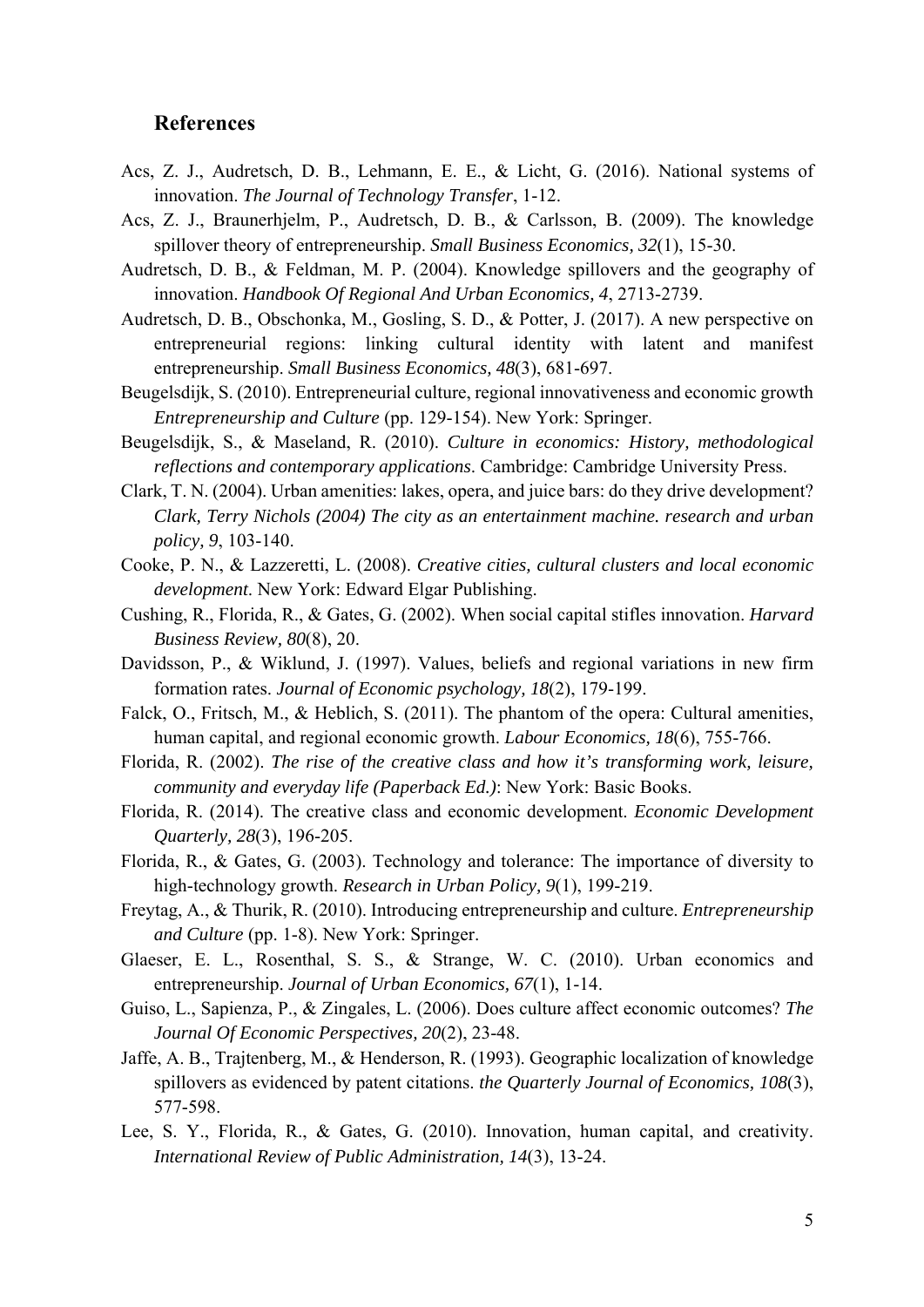- Porter, M. E. (1998). *Clusters and the new economics of competition* (Vol. 76): Harvard Business Review Boston.
- Qian, H. (2013). Diversity versus tolerance: The social drivers of innovation and entrepreneurship in US cities. *Urban Studies, 50*(13), 2718-2735.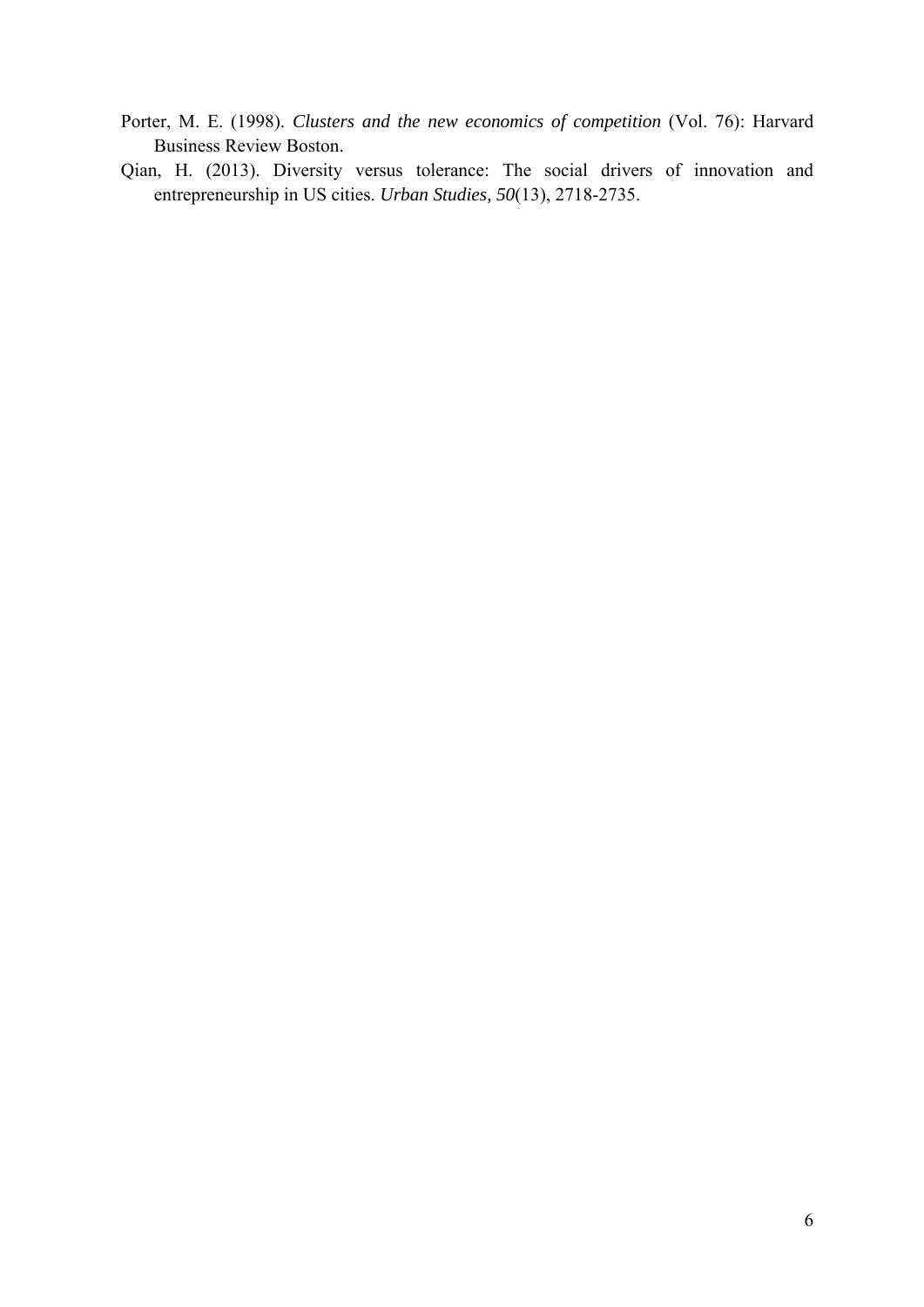# **II. Article 1: Culture, Entrepreneurship and Innovation: A Taxonomy of the Literature**

Author: Nikolaus Seitz, University of Augsburg, Chair for General Management

**Abstract.** While questioning what shapes innovation and entrepreneurial activity, scholars have recently highlighted the central role of culture. Culture defines a vague set of "shared characteristics, values, institutions and thoughts". Its influence on economic activity is ubiquitous and runs through a number of different channels and causalities - that yet are less understood. Over recent years, various dimensions of culture have been introduced in the economic literature and been discussed either on the national level, or within the regional and local context. This article discusses the current state of the art in the expanding field of cultural studies in economic literature. It synthesizes main approaches, their achievements so far, and directions for future research. Reviewing the literature has revealed three main strands of research. Studies within the first strand focus on values and national cultures. The second focuses on spillovers and social norms, while the third spots the impact of cultural amenities and milieus. However, a common denominator of all this research appears to be that cultural notions of social freedom, individuality and diversity are essential because it fosters competition and creative entrepreneurship, and attracts human capital. Nevertheless, what do such conducive cultures exactly look like, remains both controversial and unknown. This article aims to contribute to current debates by providing a comprehensive taxonomy of both the critical arguments and "blind spots" and therefore, adds to our understanding of the social underpinnings of economic development.

#### **JEL Classification**: A13 - B15 – 01- O3 – O43

**Keywords:** Culture – social capital –economic growth – innovation - entrepreneurship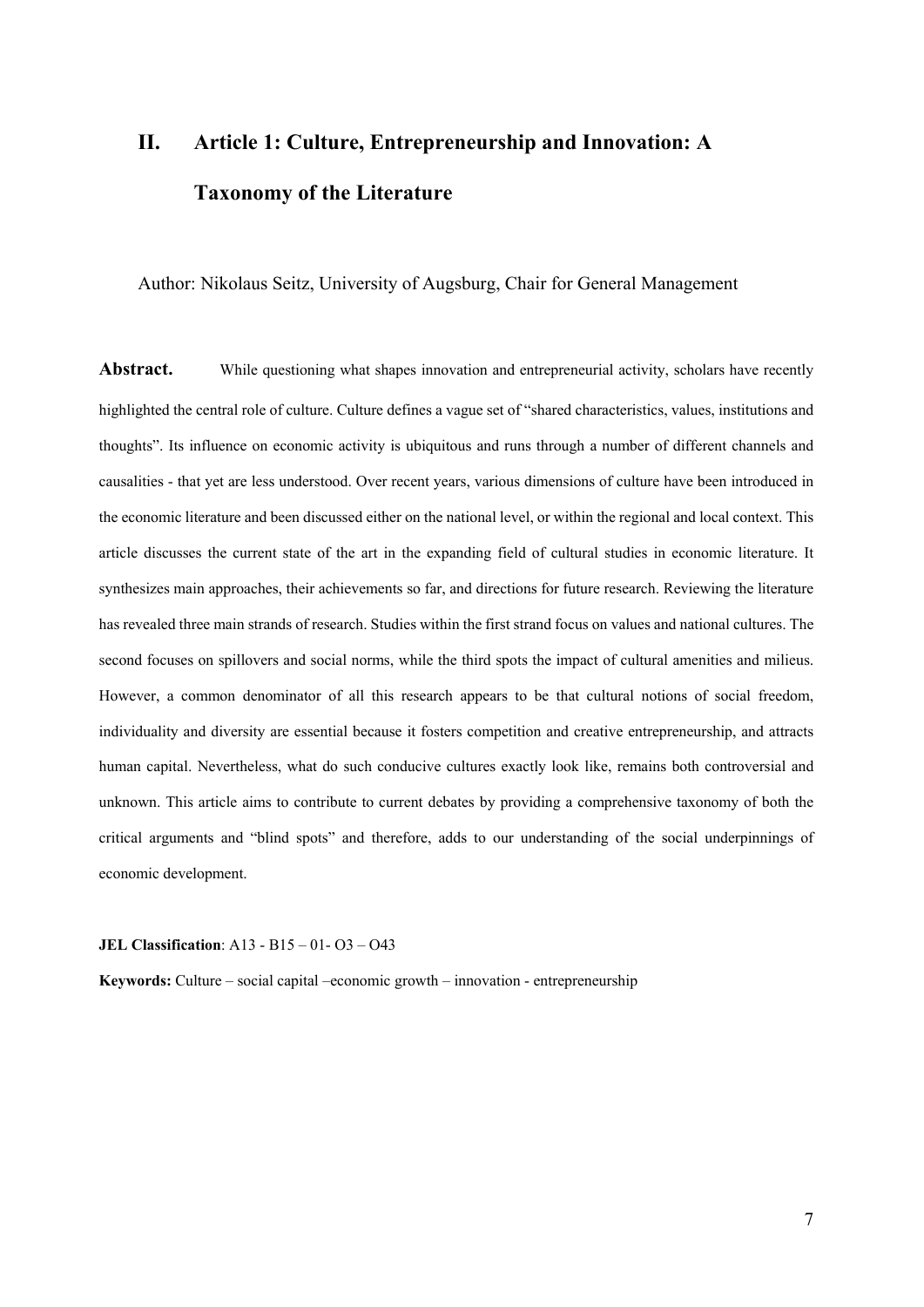### **1. INTRODUCTION**

In unpacking the black box of economic development, economists have recently rediscovered the particular role of much softer, culturally-led factors (Huggins & Thompson, 2014; Obschonka et al., 2015). Over the past decade, there has been a real explosion of publications related to various aspects of culture in economic life. Renowned academic journals, like the Journal of Evolutionary Economics, Regional Studies, Urban Studies, Entrepreneurship Theory and Practice, Comparative Labor Law and Policy Journal, Business and Society (just to name a few), have all published special issues concerning the role of culture for both managerial and development economics.

The common ground is that culture is crucial for economic growth as it stimulates knowledge spillovers, innovation, and specifically its transformation into economic growth via entrepreneurial activity. Indeed, there is ample evidence suggesting that the differences in innovation and entrepreneurial activity among countries and regions are relatively stable over time and cannot totally be explained by hard, traditional economic variables such as income level, industrialization, R&D and technological development. However, a substantial part of these variations rather relate to non-economic, socio-demographic and institutional factors, where norms and culture seem to be crucial (Beugelsdijk & Maseland, 2010; Davidsson & Wiklund, 1997; Freytag & Thurik, 2010).

The trend explaining economic performance in terms of non-economic factors has resulted in numerous cultural theories and several ill-defined concepts that shed light on various notions of culture (Beugelsdijk & Klasing, 2013; Hayton, George, & Zahra, 2002). Although, extensive empirical research has been carried out over recent years, the exact link between culture, innovation and entrepreneurship as a driving force of economic development, is still less developed. For example, while we do know for sure that culture matters, we do not know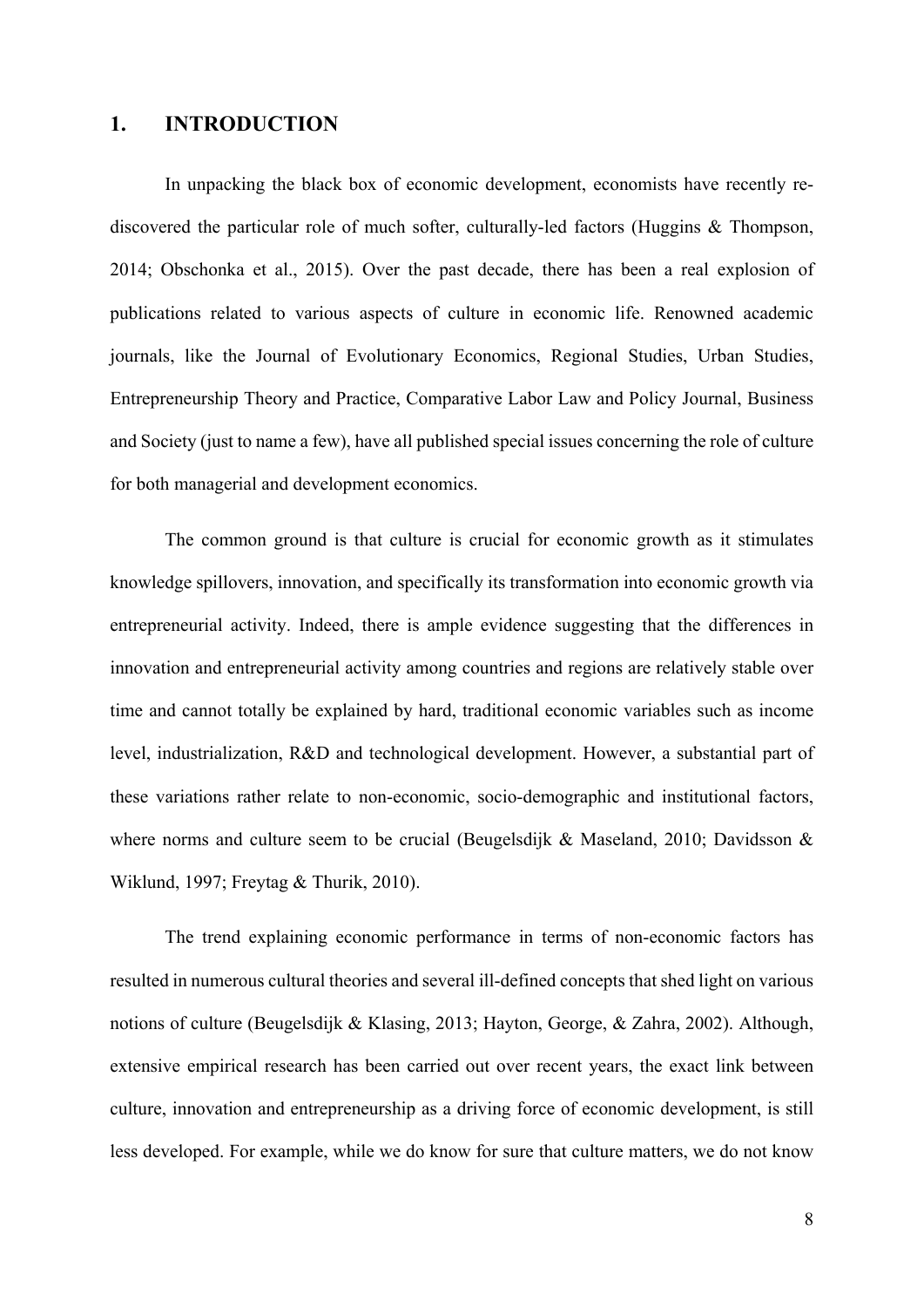what exact type, what it looks like, or how it should be measured. Nor do we know what influences its presence or explains its absence (Krueger, Liñán, & Nabi, 2013).

Over past years, research has become vast. The literature spans a wide array of different research questions and sheds light on various meanings and explanations for how culture impacts economy (Sun, 2009; Torjman & Worren, 2010). Furthermore, the interdisciplinary aspect that is notoriously inherit in the notion of culture has pushed this fragmentation of research further. For example, while some scholars focus on the relationship between political and entrepreneurship culture (Gerring, Bond, Barndt, & Moreno, 2005; Przeworski, Limongi, & Giner, 1995), others have drawn attention to the role of religious faiths (Inglehart, 2004; Weber, 1905/2002) or have emphasized the role of other ethnic and cultural heritages (Stuetzer, Obschonka, Brixy, Sternberg, & Cantner, 2014). Whereas some have concentrated on values transcendent in national cultures (Franke, Hofstede, & Bond, 1991; Schwartz, 2006), others have focused on the role of local cultures and milieus (Florida, 2002; Wagner & Sternberg, 2004), or have studied the impact of multiculturalism and cultural diversity on economic development. (N. Lee, 2015; Smallbone, Kitching, & Athayde, 2010; Urban, 2006),

Today, the entire research field lacks of clear and definable domains, and is filled with conflicting evidence and theoretical shortcomings. It is the objective of this article to deepen our understanding of what elements of culture influence economic development. Thereby, I aim to provide a comprehensive review of the state-of-the-art in this area. The article is organized in the following manner. The next section provides an introduction into the history of culture in economic literature. By reviewing the existing literature, I identify three major categories in research that each is discussed in the following sections. The first is behaviour-based, and focuses on the role of cultural values in shaping entrepreneurial motivations (Section 3). The second revolves around local and social networks and how culture facilitates spill overs and the collaboration between members. (Section 4). The third analyses the impact of cultural amenities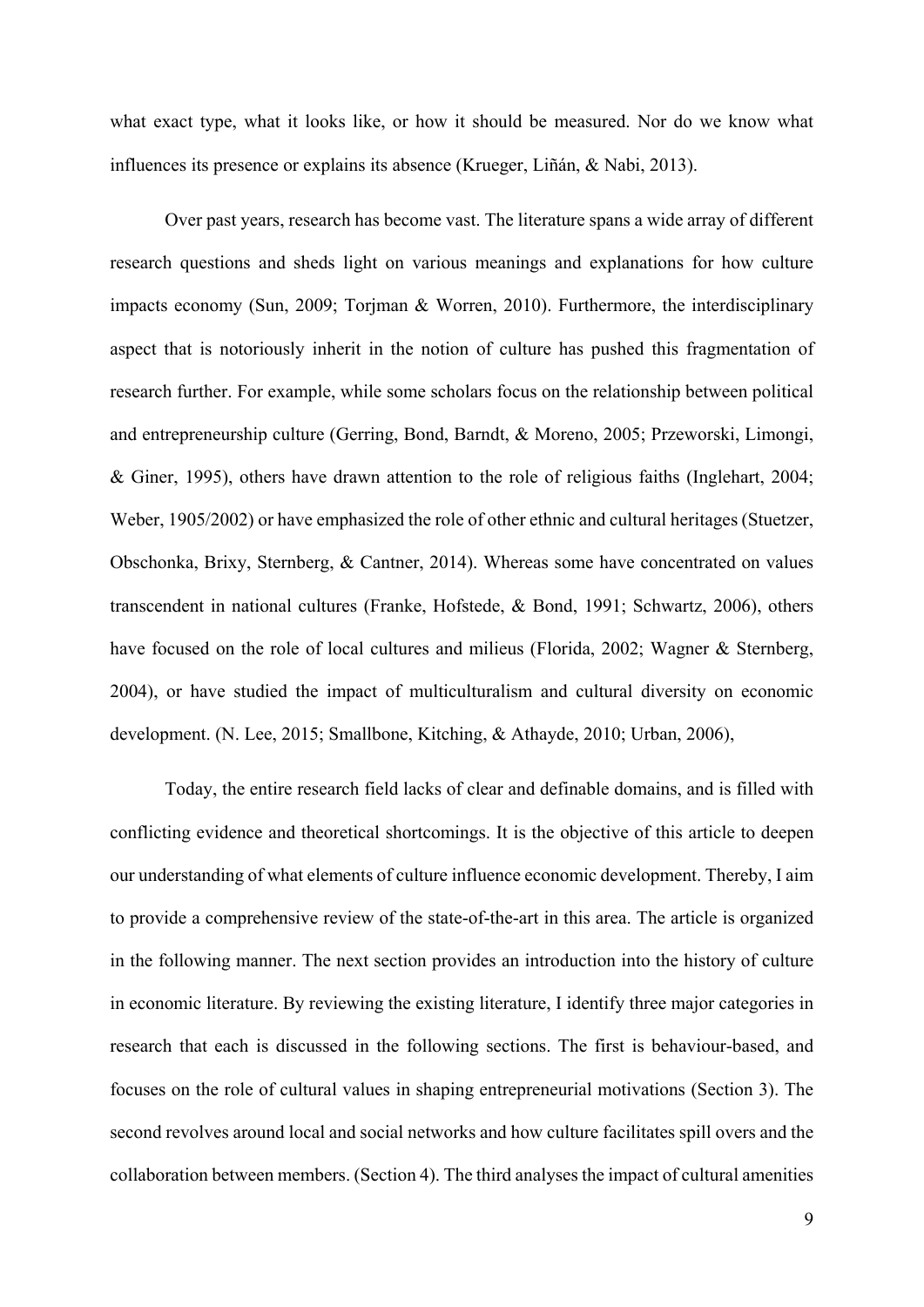on regional development (Section 4). Section 5 summarizes the main findings and provides implications for future research.

# **2. CULTURE IN ECONOMIC LITERATURE**

Of course, the question of how much culture affects economy is not new. Going back, Adam Smith (1776) has already outlined the relevance of moral sentiments for economic decisions. Most notably, Weber (1930) has shed light onto the particular role of religious norms and beliefs in forming the ascent of western capitalistic societies. Similarly, Polanyi (1957) illustrates that it has been the upcoming ideal of liberalism that started first an institutional revolution and that secondly paved Britain's "great transformation" towards an industrialized, market society.

However, despite these early examples, economists have long been reluctant to consider the impact of cultural aspects into economic theory (Guiso, Sapienza, & Zingales, 2006; Licht, 2010; Licht, Goldschmidt, & Schwartz, 2007). Much of this reluctance stems from the complexity inherent in the notion of culture. Culture is notoriously a fuzzy and vague construct, which lacks a clear and sizeable definition (Beugelsdijk & Maseland, 2010). The notion of culture includes patterns of thinking, feeling and acting, which are learned and cultivated by people within a certain social context (Taylor & Wilson, 2012; Tubadji, 2012). Cultural norms might be changeable but are also quite persistent over time and can be threatened as a quasiexogenous given source (Audretsch, Obschonka, Gosling, & Potter, 2017; Beugelsdijk & Maseland, 2010; Falck, Fritsch, & Heblich, 2011; Fritsch & Wyrwich, 2012). Culture has many facets and is supposed to have a profound impact of every facet of social life, through various channels and causalities. (Freytag & Thurik, 2010; Krueger et al., 2013; Torjman & Worren, 2010). For example, as a set of "shared values and beliefs , culture influences the way people see and interpret the world and how they value economic chances and threats, thus guiding their decisions and motivations (Freytag & Thurik, 2010; Guiso et al., 2006; Johnson & Lenartowicz,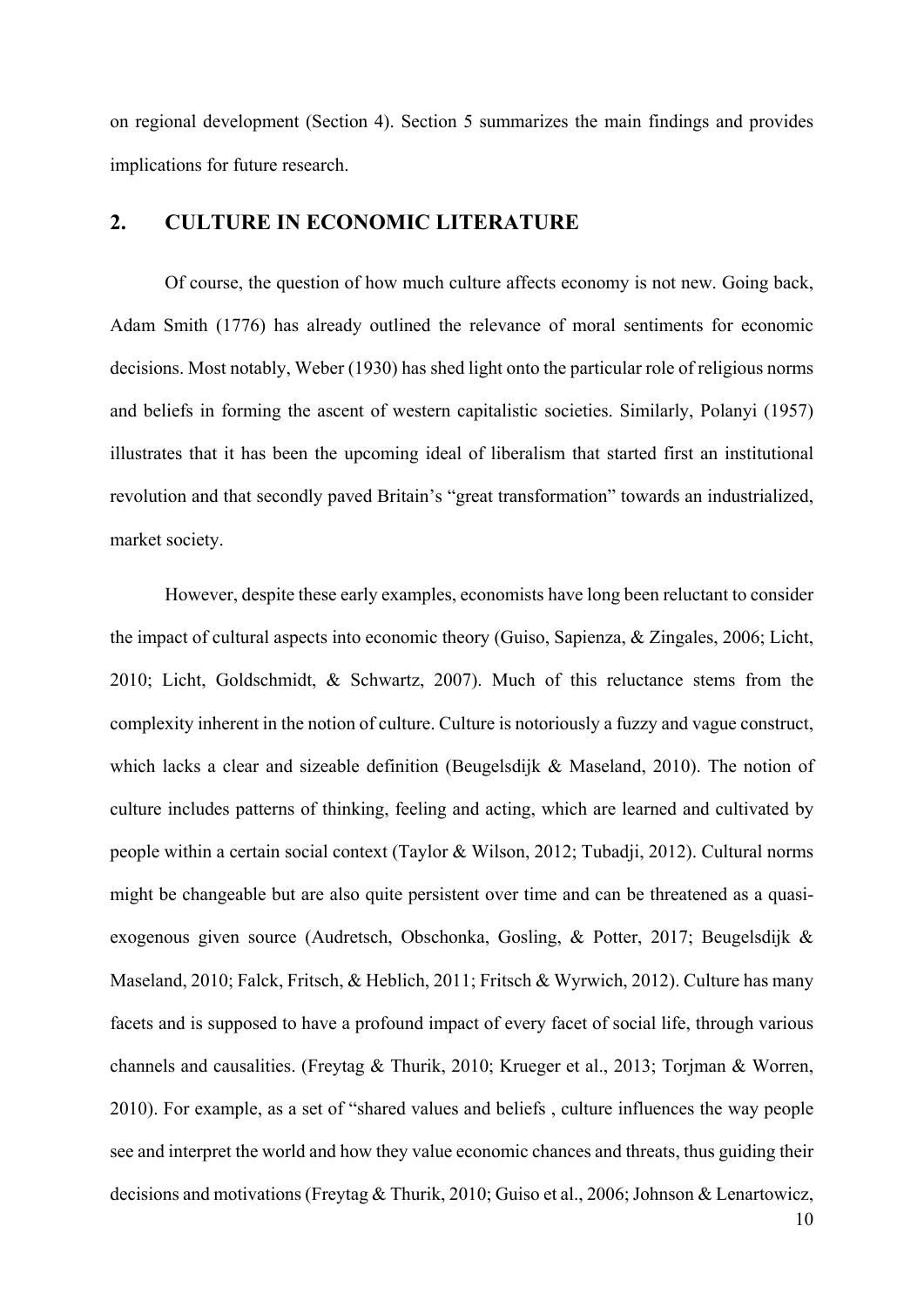1999). However, on a collective level, culture even defines a set of social norms, "the rules of the game", that coordinate people's interactions and relations, including their willingness to cooperate and share valuable information (Denzau & North, 1994; Licht et al., 2007; North, 1994). Due to the complexity traditionally inherited in the notion of culture, economists have long been reluctant to consider soft, culturally-driven factors in analyzing economic phenomenon (Beugelsdijk & Maseland, 2010; Licht et al., 2007).

However, since the late 1980s onwards, times have changed. There is new data availability, recent advances in statistical techniques, but especially it has been the rise of new endogenous growth theory that has triggered a real renaissance of cultural thought in economic literature. Endogenous growth theory provides a revision of the neoclassical growth-accounting model by stressing the importance of knowledge for economic growth (Acs & Varga, 2002; Asheim & Gertler, 2005; Audretsch & Keilbach, 2008; Jaffe, Trajtenberg, & Henderson, 1993). Knowledge is a non-rival information good with the potential to spillover and be adapted by neighboring firms and producers (Jaffe et al., 1993; Lucas, 1988; Romer, 1994). As a result, due to positive externalities of knowledge, an economy can grow much faster than may be expected on basis of their input and investments in R&D (Van Stel & Nieuwenhuijsen, 2004). Thus, cracking the DNA of knowledge spillovers has become a priority issue of economists and development planners. Following this, scholars have drawn attention onto two important mechanisms. First, institutions matter. Since firms benefit from each other´s R&D and investments, especially those institutions that protect and motivate the actors to exploit and share knowledge, e.g. IP and legal enforcement, are essential (Acs, Audretsch, Lehmann, & Licht, 2016; Rodríguez-Pose, 2013). Second, geography matters. Thus, since tacit knowledge is best transferred via social interactions and face-to-face contacts, spatial proximity and local agglomerations are crucial for facilitating knowledge flows and spillovers (Audretsch & Feldman, 2004; Riggs & Von Hippel, 1994). However, within the intersection of both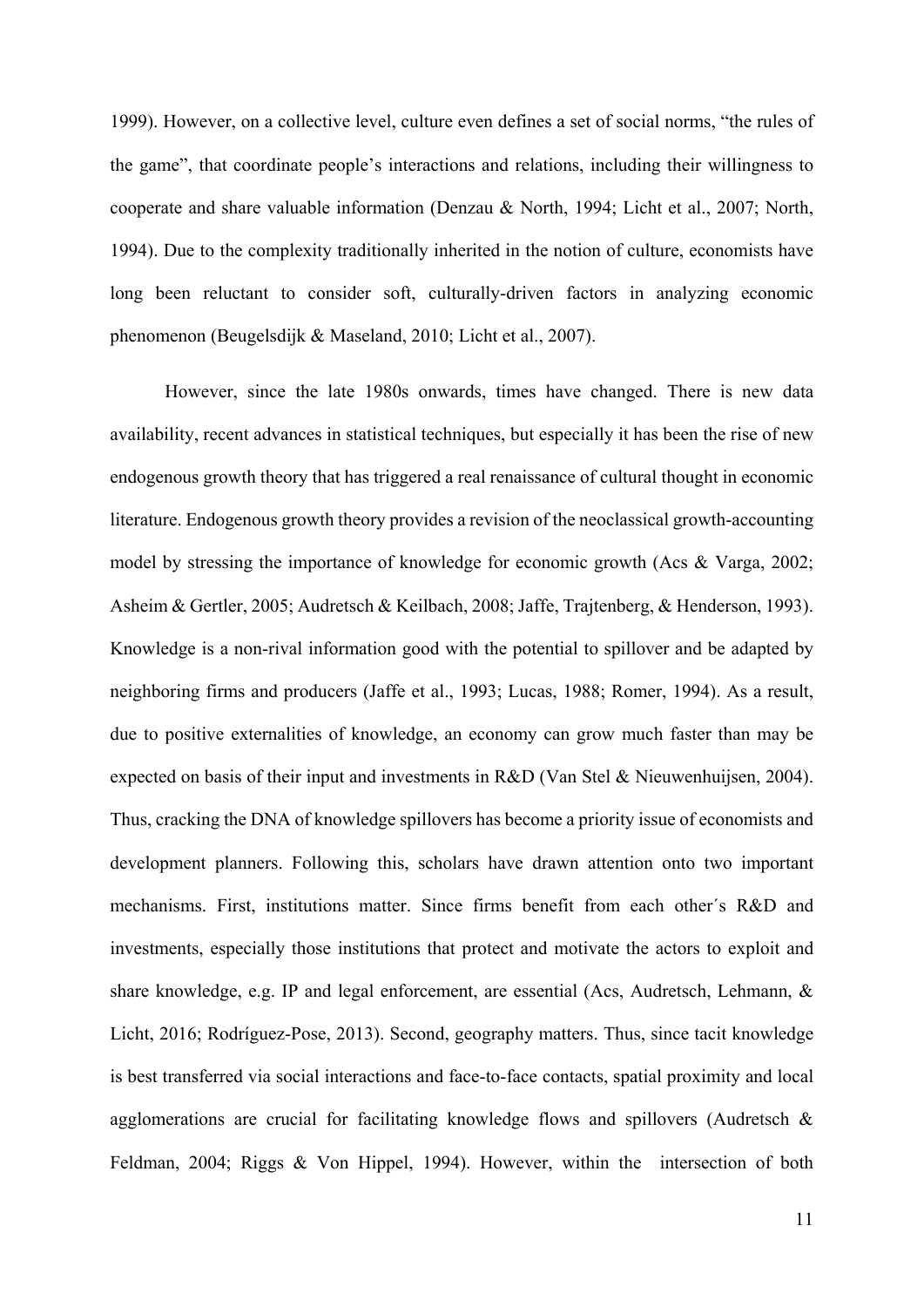mechanisms, culture is supposed to play an important role as it both is part of the institutional environment as well as it is highly geographically-bounded sources that tightens community and social networks, thus, facilitates interactions and spillovers (Blair, Carroll, & Rowe, 2009; Westlund & Adam, 2010). Nevertheless, despite substantial previous research, several questions remain unanswered.

Especially, what exact type of culture is needed, what does it look like, and moreover, what are the underlying forces and causalities through which culture affects spillovers and economic activity, has yet been only poorly understood (Krueger et al., 2013; Freytag & Thurik, 2010). Over the past years, a large body of cultural studies has emerged, spanning different research disciplines and levels of analysis (Beugelsdijk & Maseland, 2010; Tubadji, 2012; Goldschmidt et al., 2006). For instance, while some authors have concentrated on cultural values and entrepreneurial motivations (e.g. Davidsson & Wiklund, 1997; Rauch, Frese, Wang, & Unger, 2010); others stress regions and the role of cultural amenities (Florida & Gates, 2003; N. Lee, 2015; Niebuhr, 2010) and the role of political culture (Acemoglu & Robinson, 2005; Baptista, 2010; Bjørnskov, 2005); or have focused on the influence of creative milieus and cultural diversity (Florida, 2002; Qian, 2013; Saxenian, 1996; Tian & Wang, 2014).

Altogether, the entire research field lacks well-definable domains and consistent concepts and findings. Reviewing the vast body of literature allowed me to identify three general categories of research, each analyzing the role of culture from a distinct perspective. Research in the first category is behavior-based and draws attention to the link between values and macro-psychological traits. Literature here attributes high economic activity with certain cultural values that are associated with entrepreneurial behavior such as individual need for achievement, autonomy and competition (e.g. McClelland, 1965; Hofstede, 1991). The second category is contextual in its nature. Not completely discounting the role of the individual, literature within this category is focusing on the role of culture in facilitating social relations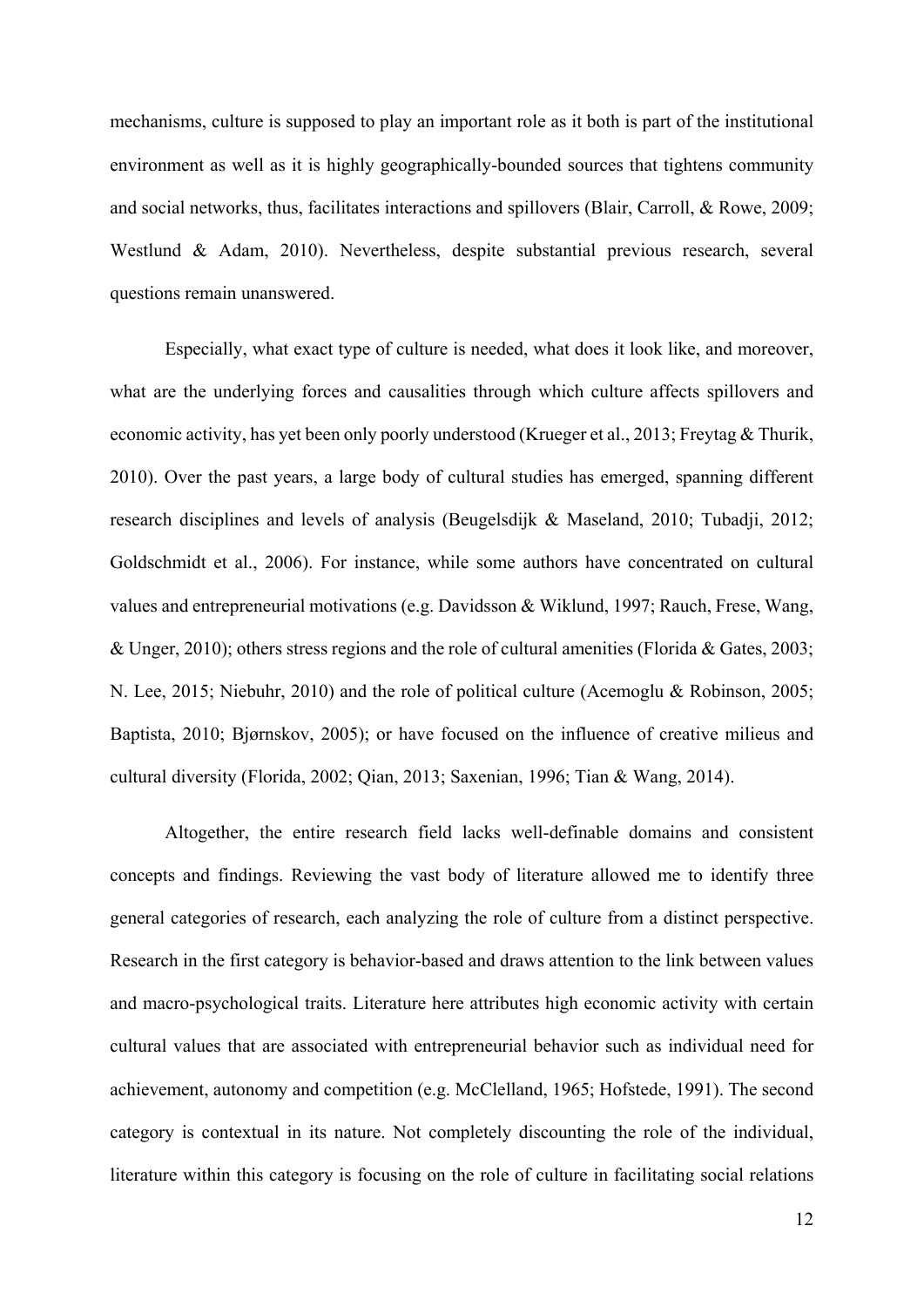and bridging-and-bonding diverse networks (e.g. Hauser et al., 2007; Cushing, Florida & Gates, 2002). The third category focuses on the quality of life in places, exploring the impact of cultural amenities on regional development (e.g. Jacobs, 1970; Lloyd & Clark, 2001; Florida, 2002). The following sections discuss each stream and present key studies and the research methods that are used.

#### **2.1 Behavior-Based Research**

The role of culture is exposed in several theories and strands of economic literature (Davidsson, 1995; Guiso et al., 2006). One major strand traditionally focuses on impact of values and beliefs on aggregate measures of economic performance. There is little doubt that cultural values influence the way people think and interpret their environment, thus, shaping peoples´ actions in every facet of social and economic life. It seems plausible that certain behavioral preferences including those positively associated with high economic dynamism, such as entrepreneurship and innovation, might be more common in certain cultures (Beugelsdijk & Maseland, 2010; Freytag & Thurik, 2007; Hayton et al., 2002).

However, the questions about what types of culture are relevant has engaged researchers for more than a century. For instance, Weber (1930) is one of the first modern authors that has linked economic growth with religious norms. He suggests that it has been the puritan ethic code that leads to the striving for profit and ascetic capital accumulation with no goal other than re-investment and high work productivity, which has built America´s ascent. McClelland (1961, 1965) was pioneering in providing evidence for the interplay between beliefs, personal motivations and entrepreneurship. McClelland (1961) hypothesized that countries exhibiting a higher achievement motivation would show also more entrepreneurial activity. He compared the achievement motivation in the children stories of 22 countries and found a statistically significant relationship between a country's average level of need of achievement and the subsequent economic growth of that country 25 years later. He also found evidence for the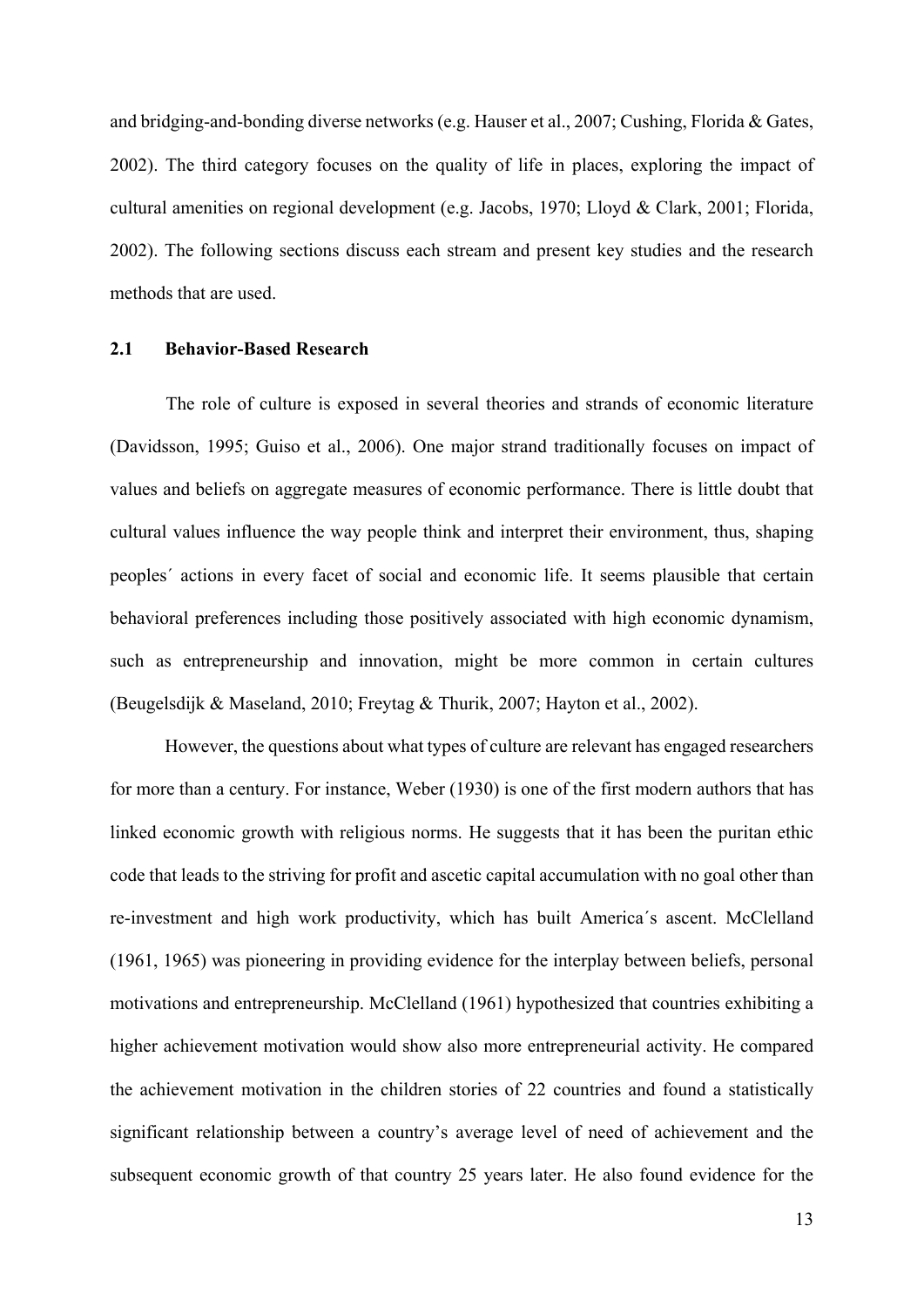relationship between need of achievement and entrepreneurial activity based on historical records of earlier societies. In the same vein, Spence (1985) and Morris, Davis, and Allen (1994) have found evidence that the high rates of entrepreneurship in the United States are attributable to high achievement motivations and the strive for personal independence.

The broad literature on culture in economic development almost invariably draws on the theory of cultural values dimension advanced by Hofstede (1991). Using explorative factor analysis, Hofstede (1993) has provided the first empirically proven taxonomy of cultural value dimensions. The original theory outlines four dimensions along which culture could be studied: individualism-collectivism; uncertainty avoidance; power distance (strength of social hierarchy) and masculinity-femininity (task orientation versus person-orientation). Within the context of entrepreneurship for instance, McGrath, MacMillan, Yang, and Tsai (1992) found support that entrepreneurial cultures all score high in power distance, individualism, masculinity, but low in uncertainty avoidance. Shane (1992) investigated the relationship between Hofstede's measures of culture and national innovation rates and shows that individualistic societies with less-hierarchies are more inventive. Comparing the innovation output of 33 countries, Shane (1993) reveals that innovation output is most closely related to low uncertainty avoidance and high individualism, but negatively linked with high power distance. Studying the corporate level, Shane (1995) also revealed that organizations with low individualism and high levels of uncertainty avoidance are less innovative. These results support earlier findings by Morris, Davis, and Allen (1994) who link Hofstede´s dimension towards corporate entrepreneurship. Their findings suggest that individualism is positively associated with willingness of people to violate norms and be creative, both of which relate to entrepreneurship. Moreover, their results indicate that in cultures emphasizing group thinking over individual initiative, only a few individuals put their latent entrepreneurial attentions into actions. A similar picture is drawn by Rossberger and Krause (2012). Testing the GLOBE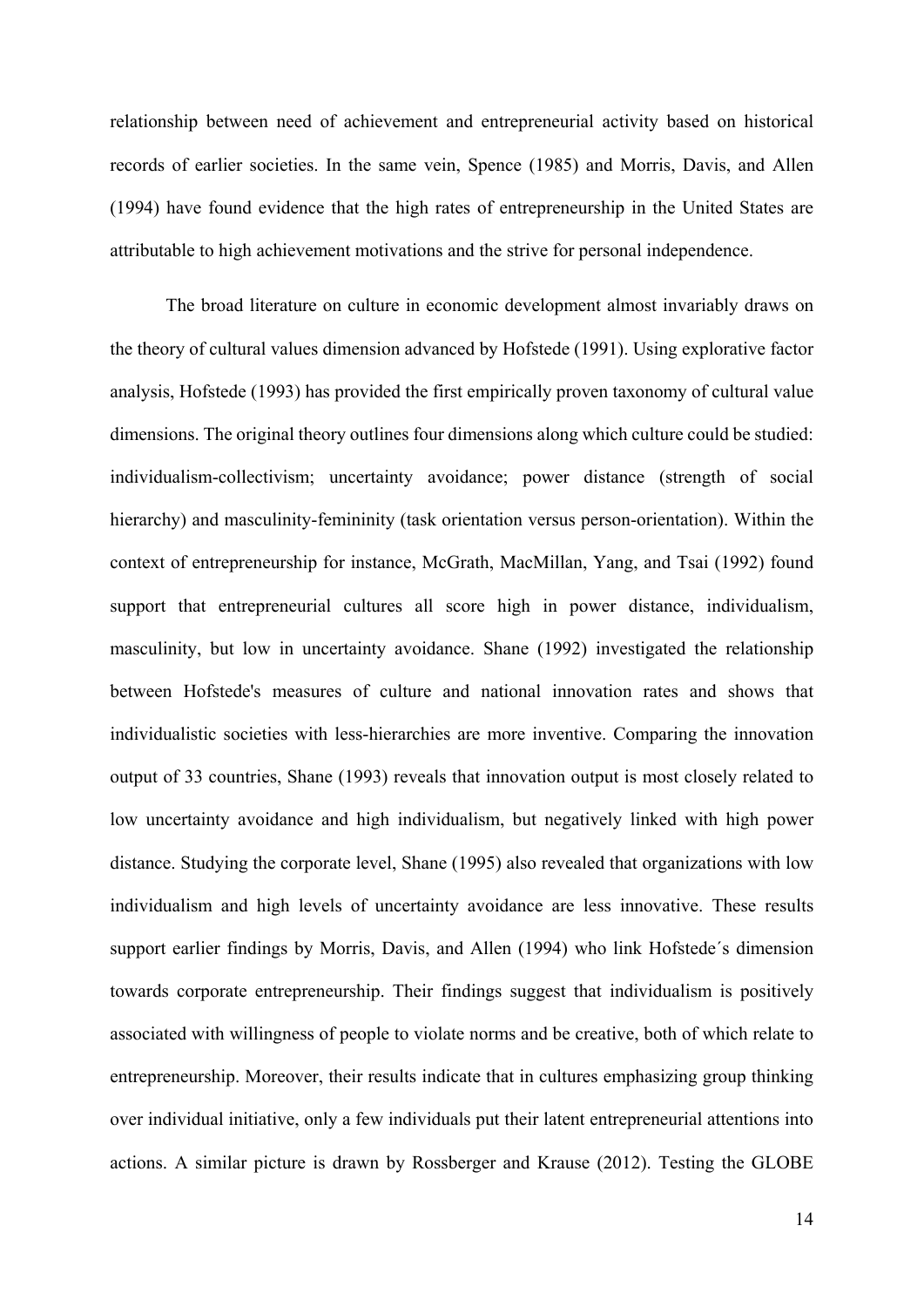culture dimensions, their study demonstrates that uncertainty avoidance, in-group collectivism, and human orientation are crucial for innovative outcomes in 55 of their sampled countries. Kreiser, Marino, Dickson, and Weaver (2010) used data from 1,048 SMEs across six countries to assess the effect of national cultures on corporate entrepreneurial orientation. Their findings illustrate that uncertainty avoidance and power distance, are negatively associated with entrepreneurial firms and their propensity to display innovation and proactive firm behaviors. Sun (2009) presents a comprehensive meta-analysis showing support that individualism, power distance and uncertainty avoidance are positively correlated with a country's overall innovation capability. Wennekers, Thurik, van Stel, and Noorderhaven (2007) have outlined the particular role of a culture's attitude towards risk and uncertainty for economic and entrepreneurship development. Their study of 21 OECD countries between 1976 and 2004 reveals that especially the level of uncertainty avoidance explains the differences in business ownership rates across these countries. Their study suggests that low levels of uncertainty avoidance reduce the perceived risk and opportunity cost of self-employment, thus encouraging individuals towards entrepreneurial actions.

Thomas and Mueller (2000) demonstrate that an innovative mindset and locus of control are more likely to be found among students from societies exhibiting low levels in uncertainty avoidance and place high value on individualism. Similarly, the ongoing survey of the Global Entrepreneurship Monitor (GEM) team provides evidence that entrepreneurship activity outperforms in countries that value individuality, self-expression and autonomy (Reynolds, Hay, Bygrave, Camp, & Autio, 2000). Mueller and Thomas (2001) have explored the linkage between Hofstede´s cultural dimensions and the BIG FIVE personality traits. Their findings support that individualistic cultures exhibit an increased likelihood of an internal locus of control orientation. Further, innovativeness is more likely to be found in individualistic, low uncertainty avoidance cultures than in collectivistic, high uncertainty avoidance cultures. In addition, recent meta-analyses reveal (Leutner, Ahmetoglu, Akhtar, and Chamorro-Premuzic,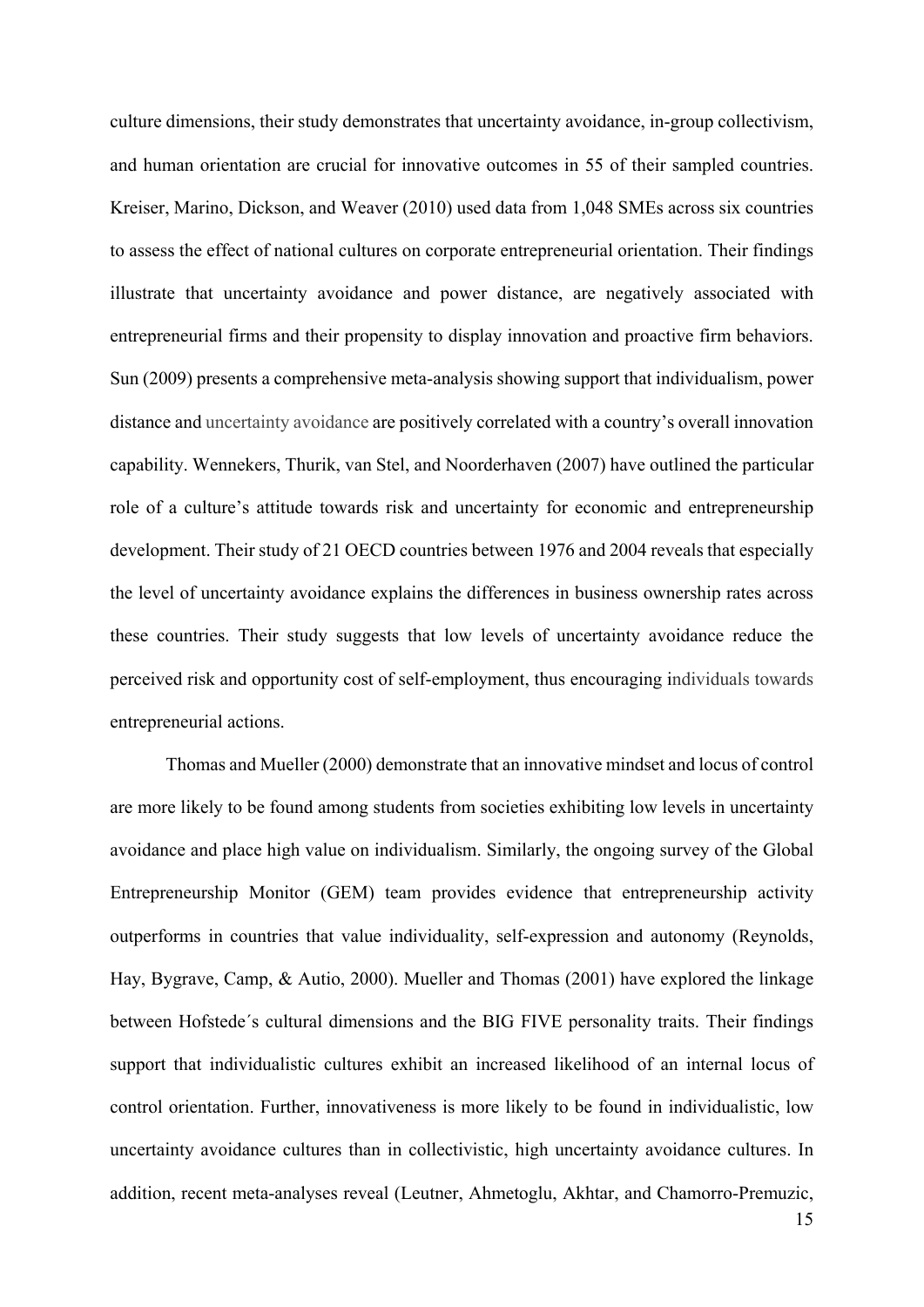2014; Zhao, Seibert, and Lumpkin, 2010) that entrepreneurial orientation is associated with high conscientiousness, openness and personal extraversion, whereas high levels of neuroticism are negatively correlated.

Others follow a social legitimation and moral approval approach (Etzioni, 1987; Fershtman & Weiss, 1993). This view claims that greater rates of entrepreneurial behavior are found in cultures where entrepreneurs are rewarded with higher social status. For instance, Begley and Tan (2001) show that the social status predicts interest in entrepreneurship in a cross section of six East Asian and four Anglo-Saxon countries. Analyzing data from the World Values Survey and the GEM, Powell and Rodet (2012) also find support that social approval of entrepreneurs is related to increased rates of entrepreneurship and growth across a sample of 21 countries. However, Wyrwich, Stuetzer, and Sternberg (2016) have conducted a quasi-natural experiment from recent German history. East Germany, with its socialist history and legacy, here is regarded as a region with a low approval of entrepreneurship, while West Germany is seen as a high-approval area. Their study outlines that regions with low fear of failure and high social approval of entrepreneurship are more likely to exhibit higher entrepreneurship rates. Moreover, they reveal that the presence of entrepreneurial role models reduces fear of failure in West Germany, but not among East Germans that spent a considerable amount of their life living in socialism.

Scholars has also been interested in the link between political culture, innovation and entrepreneurship culture. Acemoglu and Robinson (2005) outline that economic dynamism depends on political institutions that encourage a culture of autonomy and self-efficacy with less autocracy and formalism. Przeworski et al. (1995), Burkhart and Lewis-Beck (1994) Helliwell (1994) and Franke et al. (1991) suggest that low levels of authority and high degrees of personal autonomy drive economic performance. Licht et al. (2007) have agreed that societies with a strong rule of law, less corruption and democratic participation are a necessary precondition for establishing an entrepreneurial culture. Similarly, Lerner (2009) and Welter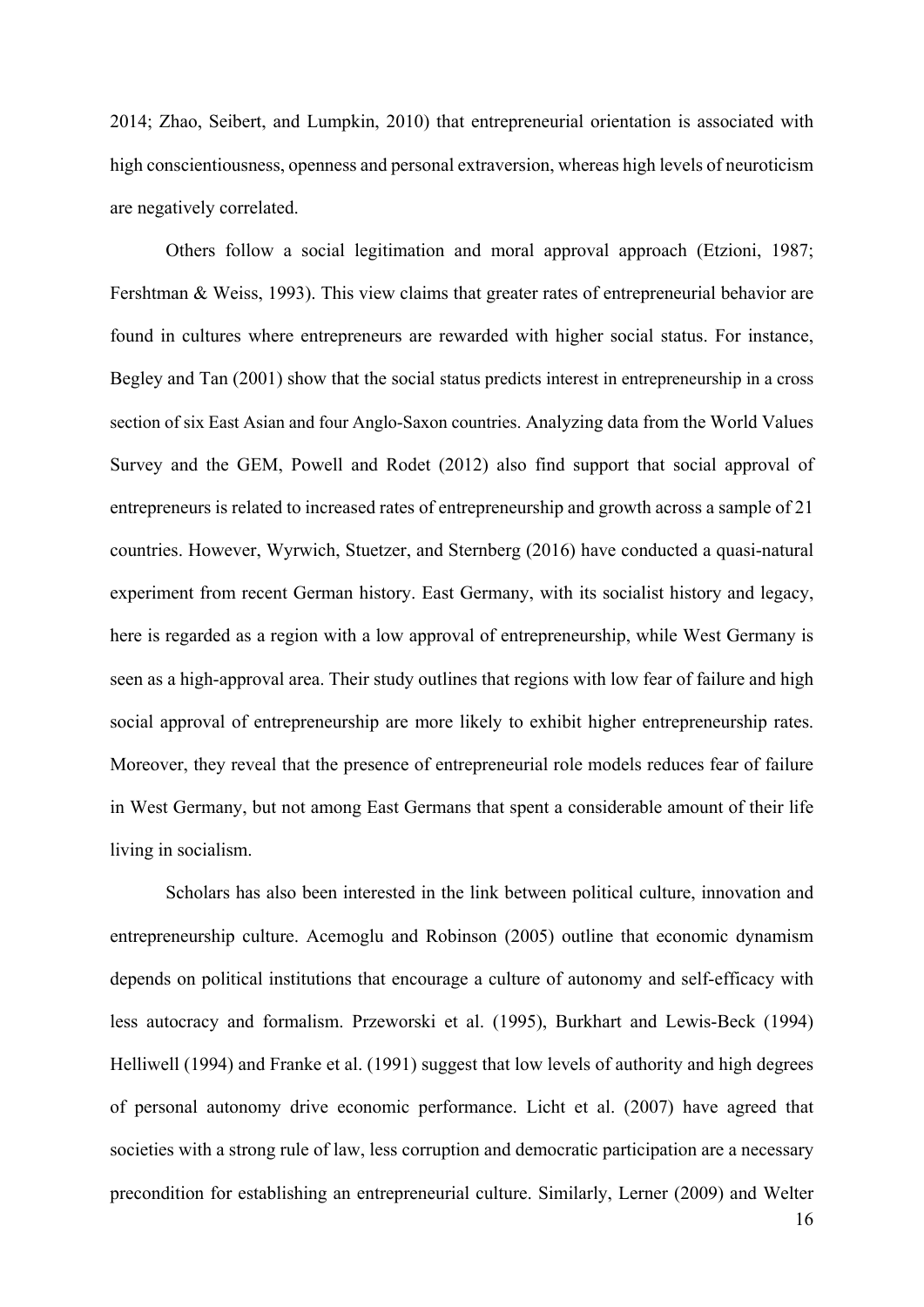and Smallbone (2006) emphasize the role of institutional trust for stimulating entrepreneurial activity and investments.

Besides democracy and a strong rule of law, others have stressed the influence of liberalism and economic de-centralization to promote a sustainable and competitive innovation system and entrepreneurship culture. Henrekson (2005) has pointed out that generous social welfare and income redistribution policies reduce the incentives for individuals to engage in private wealth formation, which may be negatively linked to entrepreneurial initiative. In the same vein, Hessels, van Gelderen, and Thurik (2008) investigated the relationship between the country´s level of social security and startup rates. Their findings suggest that social security negatively affects people´s ambitions towards entrepreneurial activity.

Berggren (2003) suggests a more fine-grained picture. Thus, whereas generous welfare systems might stifle necessity-based entrepreneurship, because high reservation wages are almost guaranteed; it will, however, promote opportunity-driven entrepreneurship, because people know that if they fail, they do not need to starve. Similarly, Wagener (2000) has shown that generous pension schemes that do not differ between employed workers and entrepreneurs are stifling entrepreneurial culture.

Besides issues of social security, a vast body of literature stresses the importance of free and decentralized markets to foster diversity and creativity, thus, an entrepreneurial culture. Over centuries, there is an ongoing dispute about the costs and benefits of decentralized political systems with a focus on competition and diversity against less decentralized systems (Audretsch, Keilbach & Lehmann, 2006). While neo-classical theory suggests that decentralized factors and free markets provide a wider range of market opportunities, stimulating innovation and creative entrepreneurship via competition (Baumol, 2002; Friedman, 2009; Reynolds, 1999); others are concerned with the merits of free markets and their efficacy in coordinating important innovation projects (Audretsch & Keilbach, 2004). Hence, market failure, such as market entry barriers, high R&D costs, scale economies and the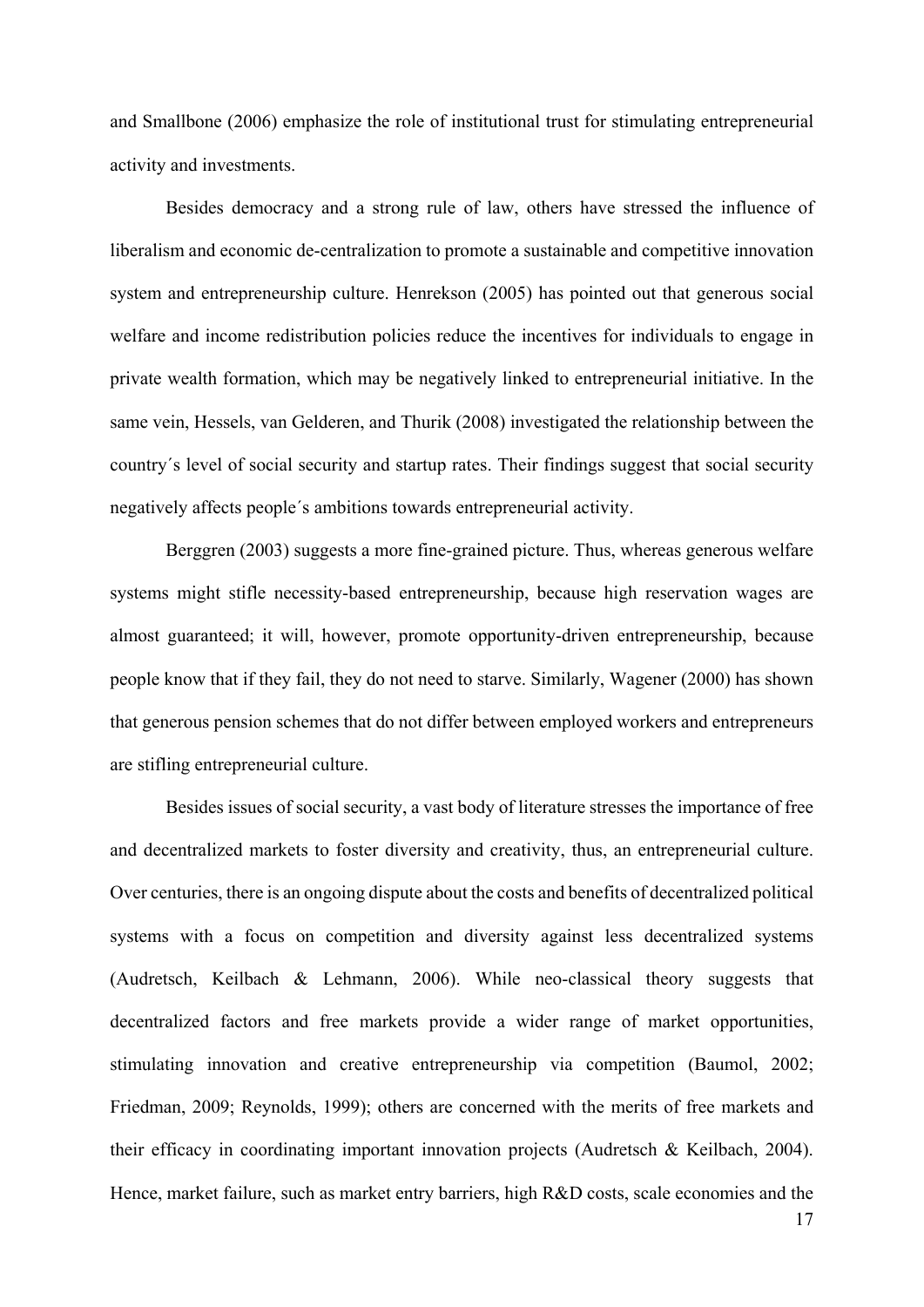negative spillovers of personal individuality and freedom such as diversity and weak social ties, may limit the efficacy of free and open cultures for coordinating innovation projects. Nevertheless, whether and to which extent economic decentralization and a culture of freedom and diversity adds to national growth, respective to innovation performance, remains yet unanswered. Empirical research is both scarce and suffers from mixed results. Recently, several authors have asked for more nuanced empirical research identifying whether the relationship may depend upon other characteristics of the socio-institutional environment but also the specific type of innovation and economic development (e.g. Berggren & Elinder, 2012; Berggren & Nilsson, 2014).

#### **2.2 Network-Based Research**

Rather than focusing on values and individual motivations, another stream in literature has outlined the importance of culture as a social mechanism to coordinate social interactions and knowledge spillovers. Research within this line agrees that economic development is a product of knowledge spillover and place-based entrepreneurship where spatial proximity and dense social networks play an important role. Culture here is seen as crucial because a) it tightens social ties and b) shapes people´s willingness to share valuable information, to interact and collaborate with each other. A central concept that captures the impact of culture on human relations and economic growth is social capital (Barrutia & Echebarria, 2010; Hauser, Tappeiner, & Walde, 2007).

Social capital does not have a clear, undisputed meaning (Adler & Kwon, 2002). Social capital is about the value of social networks, bonding similar people and bridging diverse people. It is embedded in the shared values and beliefs that link people to a certain group and is often taken as a quasi-outcome of trust (Audretsch, Aldridge, & Sanders, 2011). The source lies in the structure of social relations, thus, it is therefore supposed to effect the "[…] flows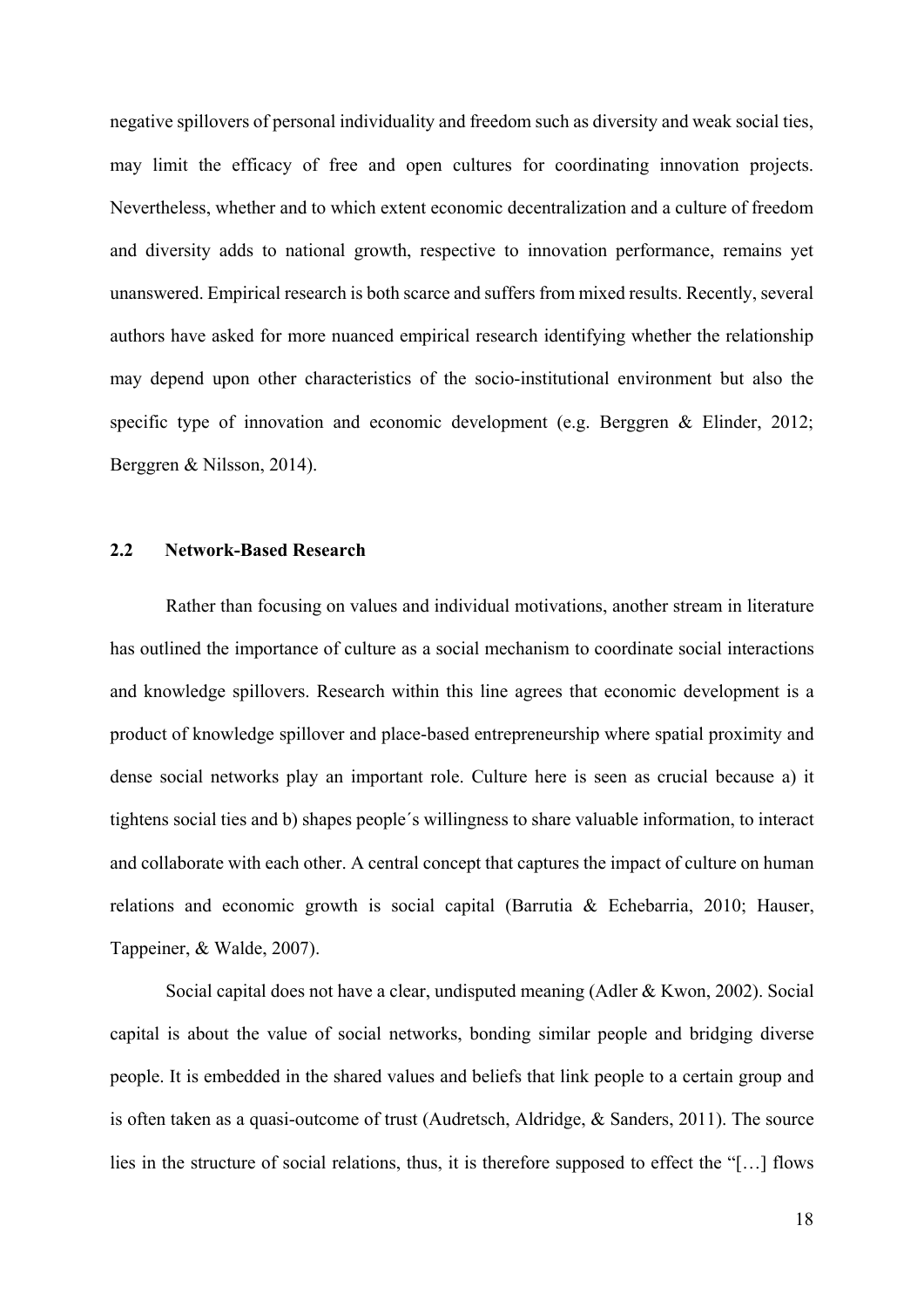from the information, influence, and solidarity it makes available to the actor" (Adler & Kwon, 2002, p. 23). Nevertheless, whether and to which extent social capital adds to innovation and entrepreneurship-driven growth is far from clear. The debates mainly revolve around two key structural issues – the importance of strong versus weak and open social ties on the one hand, and the role of diversity versus social trust on the other. Generally, there are two opposing strands explored in literature.

The first underlines that high levels of social capital go along with high levels of innovation and entrepreneurship. It is argued that social capital, i.e. a strong social and cultural fit, ties community members together and supports a trusting atmosphere that encourages people to share valuable information and take joint chances on risky ideas (e.g. Adler and Kwon, 2002; Burt, 2000; Fukuyama, 2001; Lin, Cook, and Burt, 2001; Maskell, 2001; Putnam, 1995a; Zheng, 2010). The second strand, however, warns of the merits of tight social knit, such as social coherence, lack of creativity and competition. (Beugelsdijk and Smulders, 2003; Cushing, Florida, and Gates, 2002; Hansen, 1999; Lin, 2002; McFadyen and Cannella, 2004; Morgan, 2007; Nahapiet and Ghoshal, 1998; Portes, 2000; Putnam, 1995a). Increasing social capital "boundaries" around communities and make them reluctant towards new and outside influences (Adler and Kwon, 2002; Cooke, Clifton, and Oleaga, 2005; Florida, 1995; Granovetter, 1985; Hofstede, 1993; Landry et al., 2002; Lehmann and Seitz, 2017; McFadyen and Cannella, 2004; Portes, 2000; Tura and Harmaakorpi, 2005; Waldinger, 1997). Thus, low levels of social capital are needed to ensure diversity, provide sources of inspiration and competition (Cushing, Florida, & Gates, 2002; Florida, 1995; Hauser et al., 2007). This is the view generally associated with Granovetter (1973) and the strength of weak social ties hypothesis or the learning region approach advanced by Florida (1995) and colleagues.

Although both arguments garnered great response among scholars in academia, evidence is mixed and conflicting across all levels of analysis. For instance, Smith et al. (2006) found a non-significant correlation, whereas Ahuja (2000) supports a negative relationship,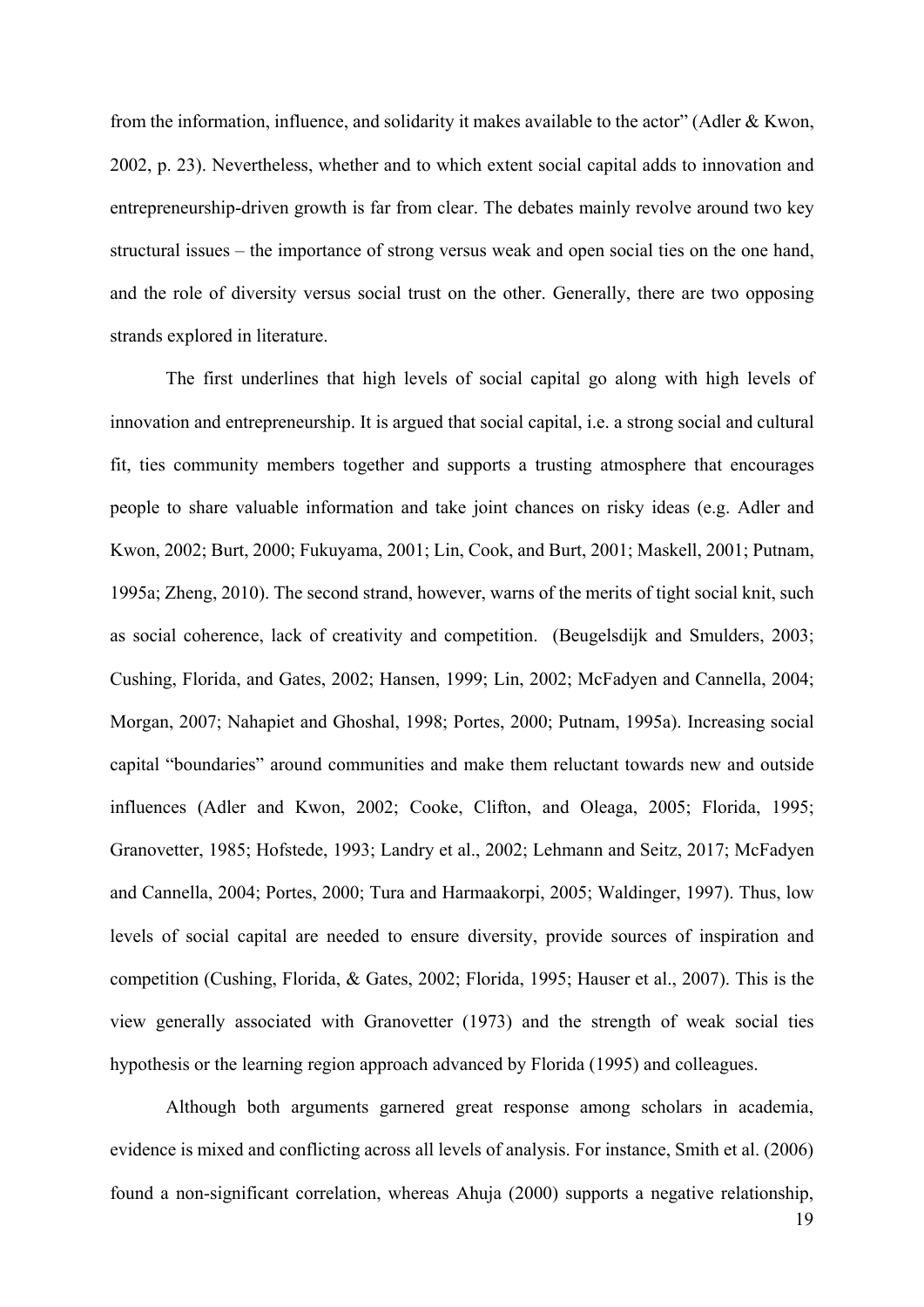Cooke et al. (2005) a positive one, and Uzzi and Spiro (2005) an inverse U-shaped relationship between strong social capital and a firm´s innovation performance. At the regional level, with a much broader perspective on economic growth, Putnam, Leonardi, and Nanetti (1994) document that Northern Italy´s economic success in comparison to the Southern regions is a consequence of the relatively strong community ties of the people in the North. Beugelsdijk and Van Schaik (2005) relate social capital, in the form of generalized trust and associational activity towards economic growth across 54 European regions. Their results suggest that it is not primarily the network size, but especially the strength of ties between community members that stimulates regional economic activity. Akçomak and Ter Weel (2009) analyzed 102 European regions regarding their innovation and growth performance. Their findings suggest that regional innovativeness is conducive to per capita income growth and social capital as measures of social trust affect growth indirectly by fostering entrepreneurial action and innovation. Similarly, Delhey and Newton (2003) and Knack and Keefer (1995) found that there is a positive linkage between social trust and national growth rates. Cooke, Clifton, and Oleaga (2005) report that the regional embeddedness of small and medium sized enterprises into local communities´ networks and strong social capital is crucial to a firm's innovative performance.

Contrarily, Hauser et al. (2007) found support for the weak ties hypothesis of economic development. Utilizing factor analysis and survey data from the European Values Study (EVS), their findings highlight the triggering effect of weak ties for stimulating diversity, coopetition and innovation. Therewith, they support Granovetter (1973) who found that networks characterized by weakly tied connections are essential to source valuable information and knowledge flows. In the same line, Burt (2009) has argued that weak connections tend to "bridge" valuable ideas and otherwise disconnected economic actors, hence, promote both coopetition and competition, thus spur spillovers. Similarly, Singh, Hills, Lumpkin, and Hybels (1999) also find support that weak ties are conducive for the detection of entrepreneurial

20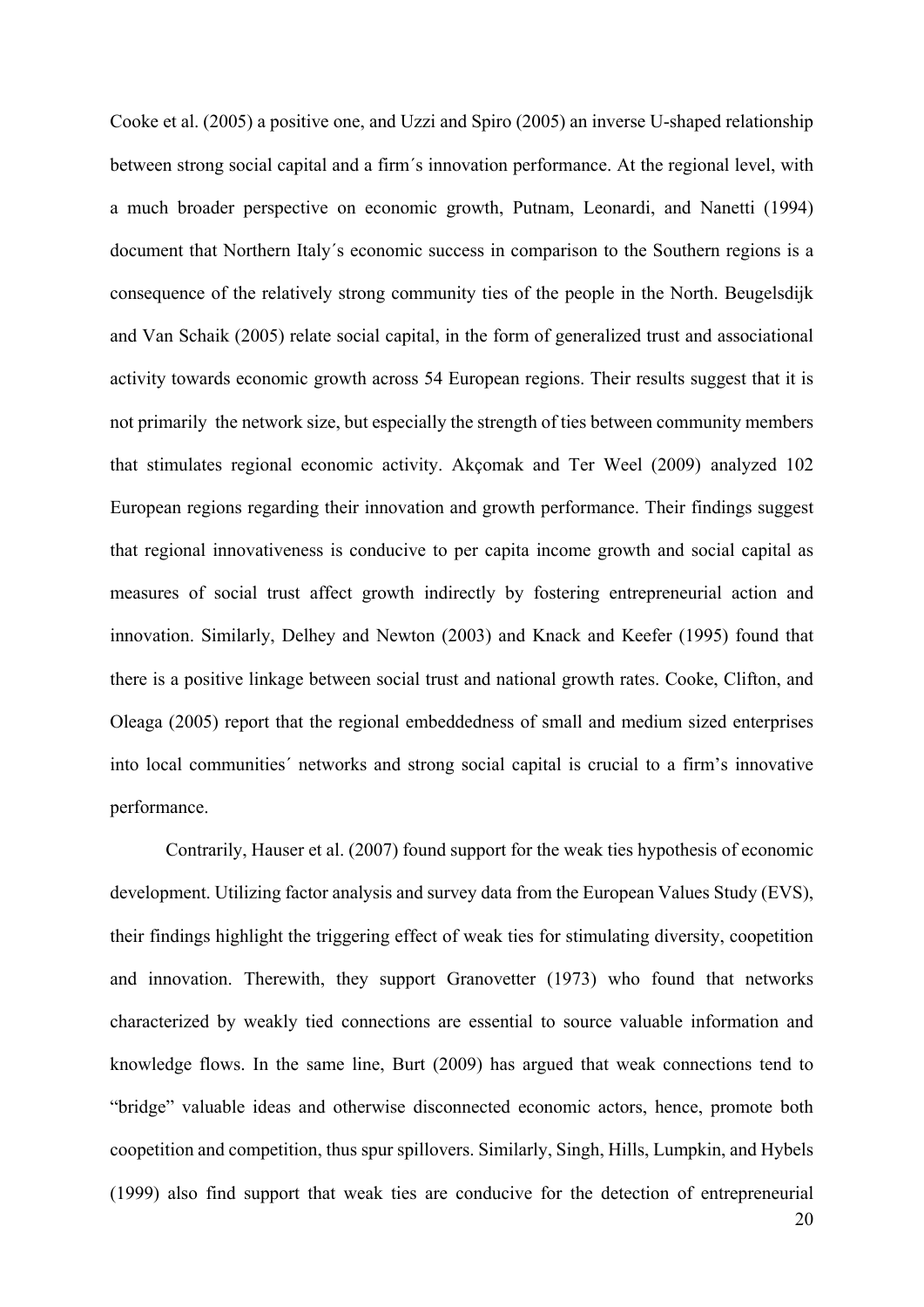opportunities. Their findings suggest entrepreneurs maintain diverse networks, gain information advantages and thus recognize a larger number of opportunities. Similarly, based on a survey among 104 business owners, Chell and Baines (2000) conclude that entrepreneurs who rely on weak ties gain advantage in seeking valuable information and market signals. Santarelli and Tran (2013) also confirm that the benefits from weak ties outweigh those from strong ties. Their analysis of 1,398 Vietnamese startups demonstrates that holding weakly tied social relations allows entrepreneurs to gain access to relevant information and detect valuable opportunities for collaborations. Fleming, King, and Juda (2007) also fail to find support that strong, cohesive networks enhance innovation productivity across geographic regions. Likewise, Cushing et al. (2002) found evidence that social capital stifles regional innovation via strong social ties that hinder creativity and information flows. Along this line, most notably, Florida et al. (2002) have found support that weak and open community structures are crucial for regions´ capacity for creativity and entrepreneurship. Places with looser networks and weak ties are more open to new and outside influences and let ideas and people flow. Moreover, he notes that there has been a shift in the relevance of social capital: Thus, whereas once historically embraced closeness and strong ties were important for economic performance, now they might appear restricting and even harmful for knowledge spillovers and innovation (Florida, 1995, 2014). Thus, today open networks with an eye on diversity and tolerance constitute the DNA of economic development.

Similarly, Nathan and Lee (2013) have found support that there is an overall "diversity bonus". Using a sample of 7,600 firms in London, their findings reveal that firms' innovativeness relates to diverse and open social network relations. Lee, Florida, and Acs (2004) have investigated new firm formations across US Metropolitan Areas and Labor Market Areas. Findings also support the hypothesis that diversity contributes to regional entrepreneurship rates. Support - both on firm and regional level - comes also from a recent survey by N. Lee (2015). Analyzing data of over 2,000 small and medium sized enterprises in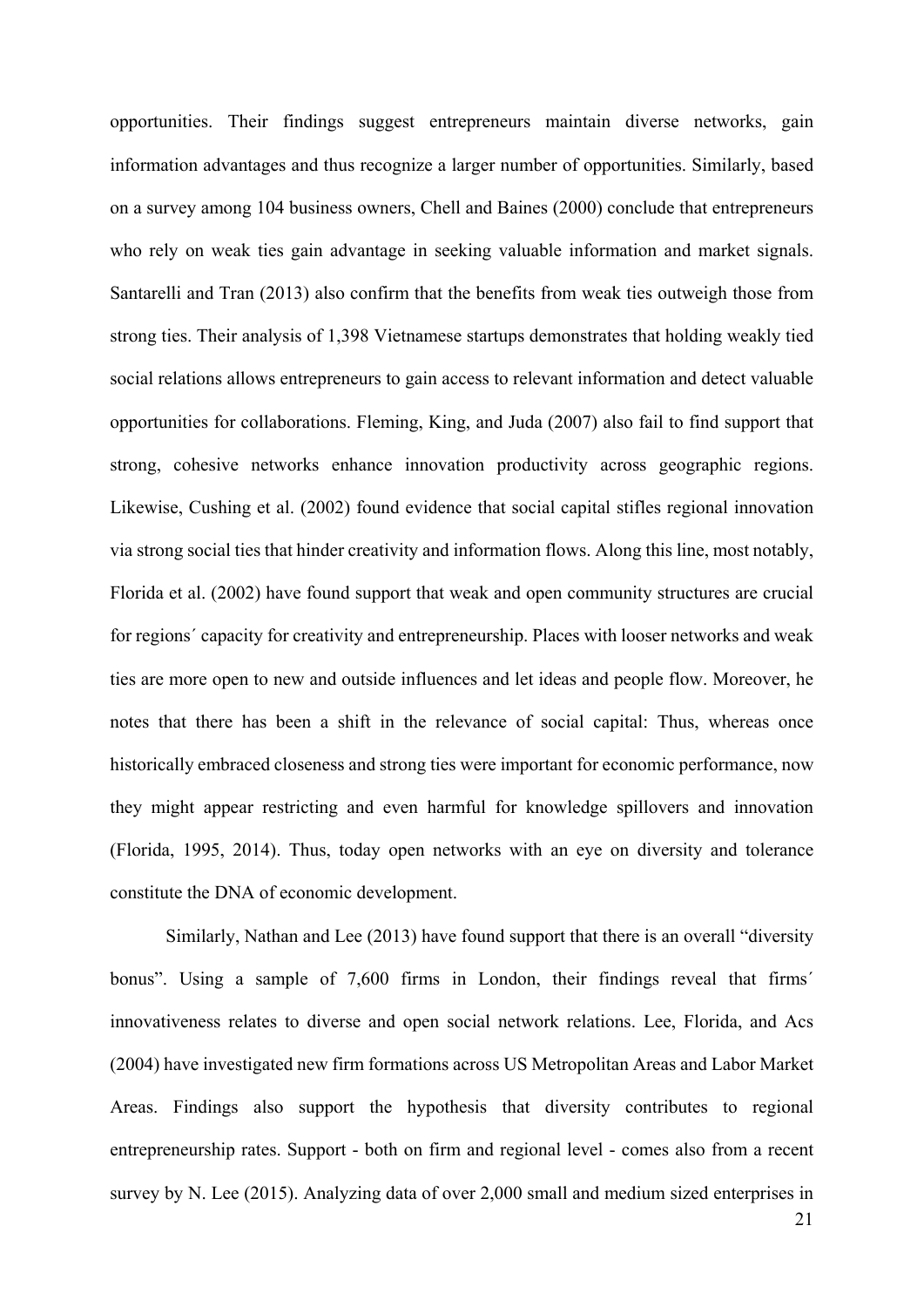the UK, they found strong evidence for both a firm and urban effect. Thus, firms with a greater share of partners and diverse network are more likely to introduce new products and processes. The urban context does also seem to matter. Hence, firms in diverse cities are also more innovative firms in cities with less ethnic diversity.

However, whether social capital "bridges" or "bounds" creativity spillovers and entrepreneurship, is still an open quest. Besides operationalization and "technical" issues, a growing body of studies has recently stressed whether mixed findings might not reside in theoretical shortcomings and a systematic misinterpretation of the underlying forces that are in play. Scholars point out that the effect might be mixed, non-linear or nuanced by additional factors. For instance, Landry, Amara, and Lamari (2002) differentiate between six different forms of social capital, i.e. business network assets, information network assets, research network assets, participation assets, and relational assets and reciprocal trust. Their survey reveals that innovation is not a discrete but a complex process where different types of innovation require different cultures and types of social capital at different stages of the innovation process. Niebuhr (2010) analyzed the cost and benefits of cultural diversity for innovation outcomes. Her findings suggest that the benefits of diversity, such as idea pluralism, open-mindedness and creativity, outweigh its costs (e.g. communication and coordination), and thus matters for innovation and R&D related activity. In a similar vein, Leenders, Van Engelen, and Kratzer (2003) and McFadyen and Cannella (2004) argue that there might be a quadratic relationship between cultural diversity and innovation. Utilizing a sample of biomedical research scientists, McFadyen and Cannella (2004) have found strong support that there are diminishing returns to knowledge spillovers with increasing openness of networks and weak ties. Similarly, Leenders et al. (2003) have found an inverted U-shape between tie strength as means of cultural diversity and creativity performance, respectively on firm level. Similarly, Davidsson and Honig (2003) found support that both is needed – weak and strong ties. Thus, their results imply that whereas strong ties are needed for "bonding" and exploiting key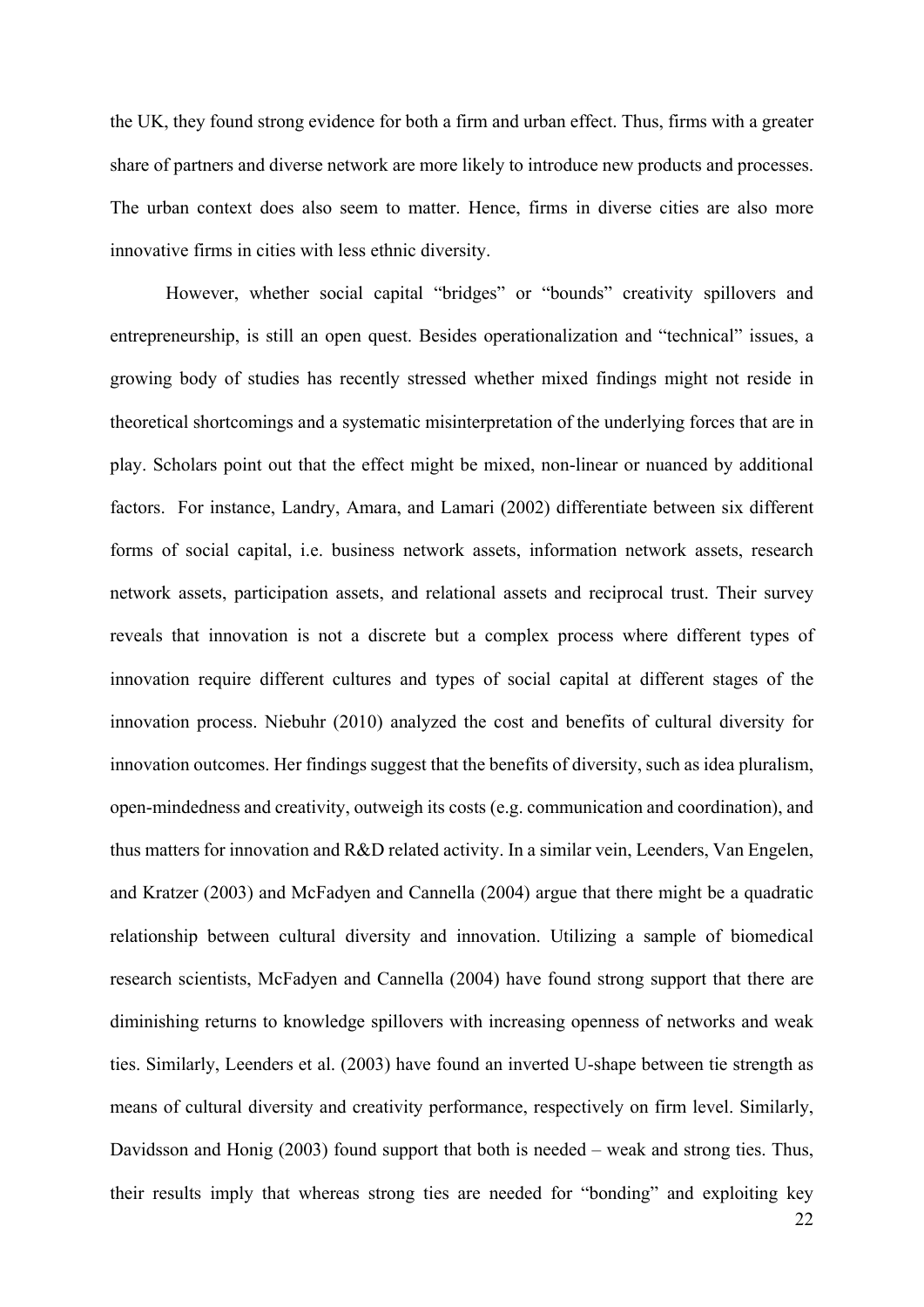resources (e.g. patent activity), weak ties are necessary for gaining access to outside information and diverse resources. Lechner, Dowling, and Welpe (2006) argue in a similar direction. Their results suggest that strong and social ties are both valuable for entrepreneurship but demonstrate their respective value in different phases of the entrepreneurial process. Whereas weak ties and diversity seem to be important for collecting information and creative experimentation, strong ties become even more important when it comes to the process of implementation.

Ruef, Aldrich, and Carter (2003) also promote a "holding mixed ties" approach. Thus, highly innovative networks need both strong and weak ties: diversity and weak ties gain creativity advantages, whereas strong ties are essential to build a trustworthy environment that is conducive for investments, technology transfer and new venture creation.

#### **2.3 Amenity-Based Research**

The previous sections have shown that culture is a multi-facet construct that affects economic activity both on the individual level, in terms of beliefs and personal motivations, as well as social relations, where it acts as lubricant of networks and spillovers. In addition to those two channels, a third - conceptually "bridging"- stream in literature has highlighted the role of culture as an amenity to attract human capital. Pioneering scholars, such as Ullman (1954) Jacobs (1970) and, of course, Marshall (1929) have long pointed out that it is especially the local endowment of smart people – their abilities and talents - that shapes places' economic performances. Today, there is a virtual consensus that local concentration of human capital drives regional innovation and development. Human capital, of course, is not evenly distributed across geographic space. Research has identified a number of relevant factors, including thick labor markets, the role of top universities, (Kuratko, 2005; Lehmann, 2015; Leydesdorff & Etzkowitz, 1996), low rents and high income levels (Acs, Desai, & Hessels, 2008; Glaeser, Resseger, & Tobio, 2009; Wennekers, Van Wennekers, Thurik, & Reynolds, 2005), and the co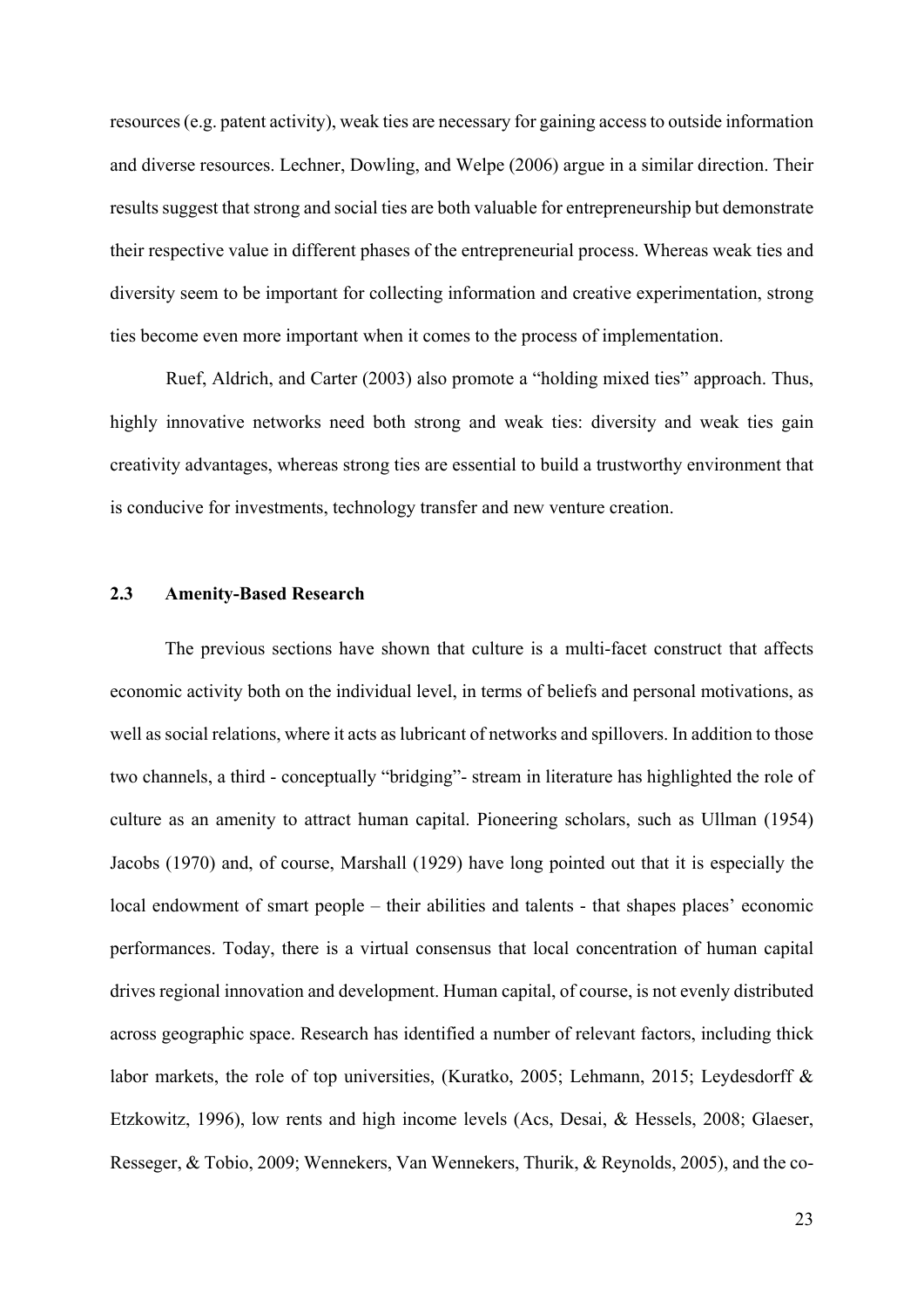location of incumbent firms and high tech-industries (Audretsch & Belitski, 2013; Caragliu, Del Bo, & Nijkamp, 2011; Glaeser, Kahn, & Rappaport, 2008; Knudsen, Florida, Stolarick, & Gates, 2008; Saxenian, 1996). In addition to these mainly "hard" locational factors, a growing body of research has stressed the significant role of much "softer", life-style driven factors and a place's supply on attractions and amenities (Bauer, Breidenbach, & Schmidt, 2015; Clark, 2004; Clark, Lloyd, Wong, & Jain, 2002; Falck et al., 2011; Ferguson, Ali, Olfert, & Partridge, 2007; Rappaport, 2008; Rosenthal & Strange, 2008; Zheng, 2016). The basic argument is that in open and post-industrial economies, talented people are highly mobile and make their locational choices more and more on quality of life and self-realization, rather than solely in terms of careers and economic opportunities (Caragliu et al., 2011; Florida, 2002; Inglehart, 2004). Accordingly, Florida (2002) states that today it is no longer about "creating jobs, and the rest will follow", however, the fastest-growing places are those offering a "sense of place" (Caragliu et al., 2011). Evans (2009) and Clark et al. (2002) also report that there seems to be a general decline in the explanatory power of conventional variables affecting a place's growth. It is argued that in post-industrial, information economies there has been a generally large rise of leisure pursuit compared to work (Clark et al., 2002; Inglehart, Foa, Peterson, & Welzel, 2008; Rappaport, 2008; Zheng, 2016).

Nevertheless, the question of what specific type of amenities actually make a place attractive is less developed (Bauer et al., 2015; Hirschle & Kleiner, 2014; McGranahan, Wojan, & Lambert, 2010; Storper & Scott, 2009; Zheng, 2016). Over the last several years, an extensive body of research has emerged that suggests a widely ranging set of locational amenities spanning from the role of weather conditions, to low rents, quality of infrastructure, educational attainment, and safe neighborhoods. For instance, Mellander, Florida, and Stolarick (2011) illustrate how the quality of public schools and ease of getting from one place to another relates to high human capital concentration. Florida (2013) observes that there is a kind move from the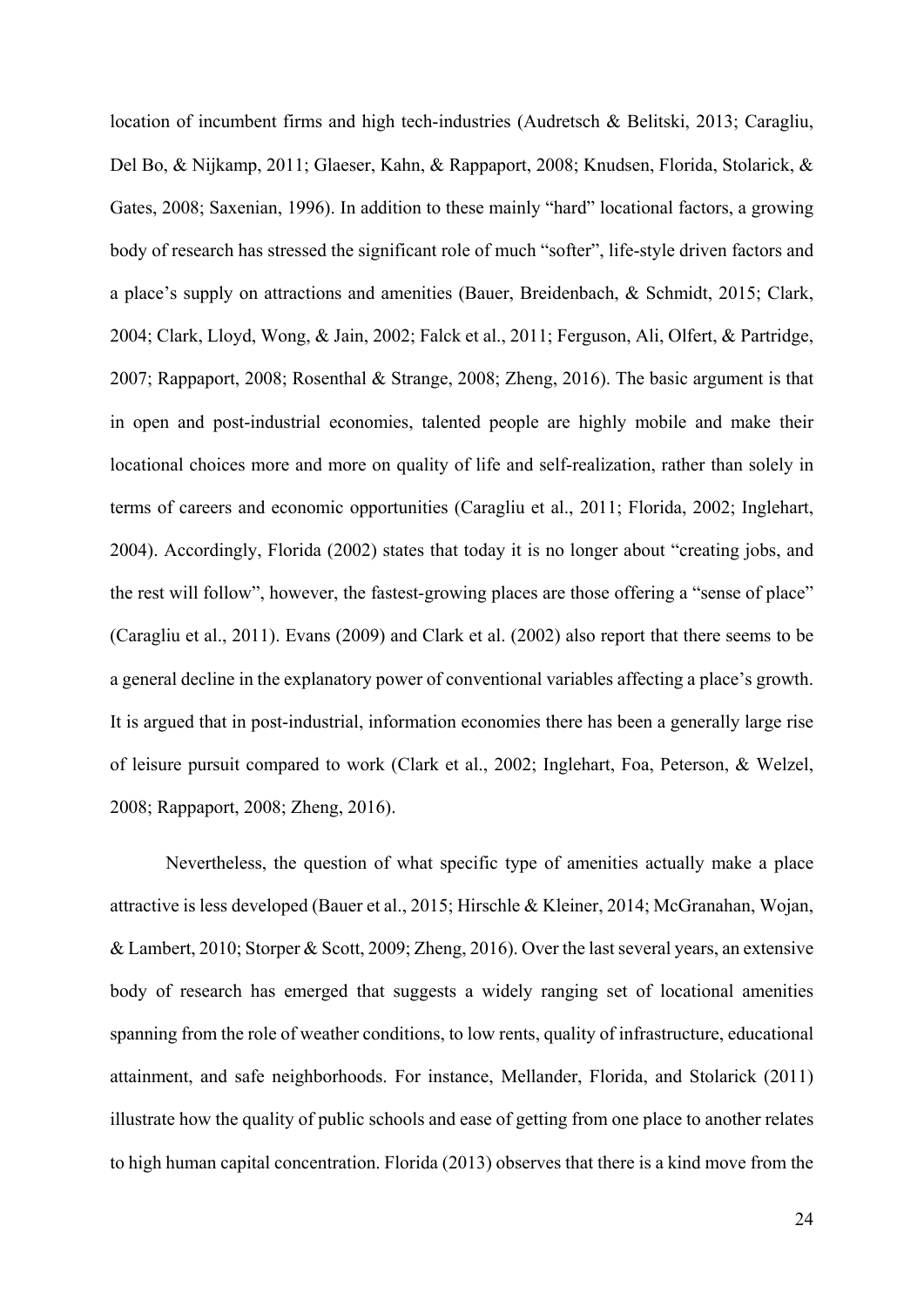startup scene from suburban locations, like Silicon Valley or along Boston´s outskirts along the Route 128, towards more denser and walkable outlets, like downtown San Francisco or Lower Manhattan. Other studies have highlighted the role of natural amenities and supply of outdoor facilities (Albouy, Leibovici, & Warman, 2013; McGranahan et al., 2010) and the role of amusement and entertainment amenities. Analyzing a range of 20 different amenities across 3,111 US counties, Clark (2004) has found support that middle-aged highly educated workers appreciate natural and outdoor amenities, whereas young talents gravitate toward constructed "cultural" amenities, such as fine arts, bars and museums. Engineers, researchers and high tech workers seem to live in outlets with both more of outdoor spaces and cultural amenities.

Especially regarding place-based entrepreneurship development, scholars have stressed the particular relevance of cultural endowments and entertainment (Glaeser, Rosenthal, & Strange, 2010; Jacobs, 1970; Rosenthal & Strange, 2008). Some compelling evidence here has been first provided by Roback (1982) and Jacobs (1970) who both outlined that highly skilled and creative people feel especially drawn to vibrant cultural places. It is supposed that cultural amenities span a local system of traditions and creative spaces, such as museums, galleries, music halls or bars that create certain kinds of impulses. Thus, dramatic architecture, music venues, literature, movie productions and art galleries influence people in their perceptions and may inspire them to get creative on their own (Albouy et al., 2013; Bauer et al., 2015; Clark, 2004; Falck et al., 2011; Zheng, 2016). Therefore, numerous studies reveal a high correlation between the presence of cultural amenities, such as art galleries, cafes houses, bars and a vibrant artistic scene with economic development in metro areas (Clark, 2004; Clark et al., 2002; Glaeser, Kolko, & Saiz, 2001; Rappaport, 2008).

Instead of focusing on particular types of amenities, others attempt to examine whether it is more about a certain "spiritus loci". Jacobs (1970) and Simonton (2000) highlighted that a culture for open-mindedness and cultural diversity is a key feature of fast growing places. Florida (2002) has captured this notion in his theory about a 'creative class" and the 3Ts of

25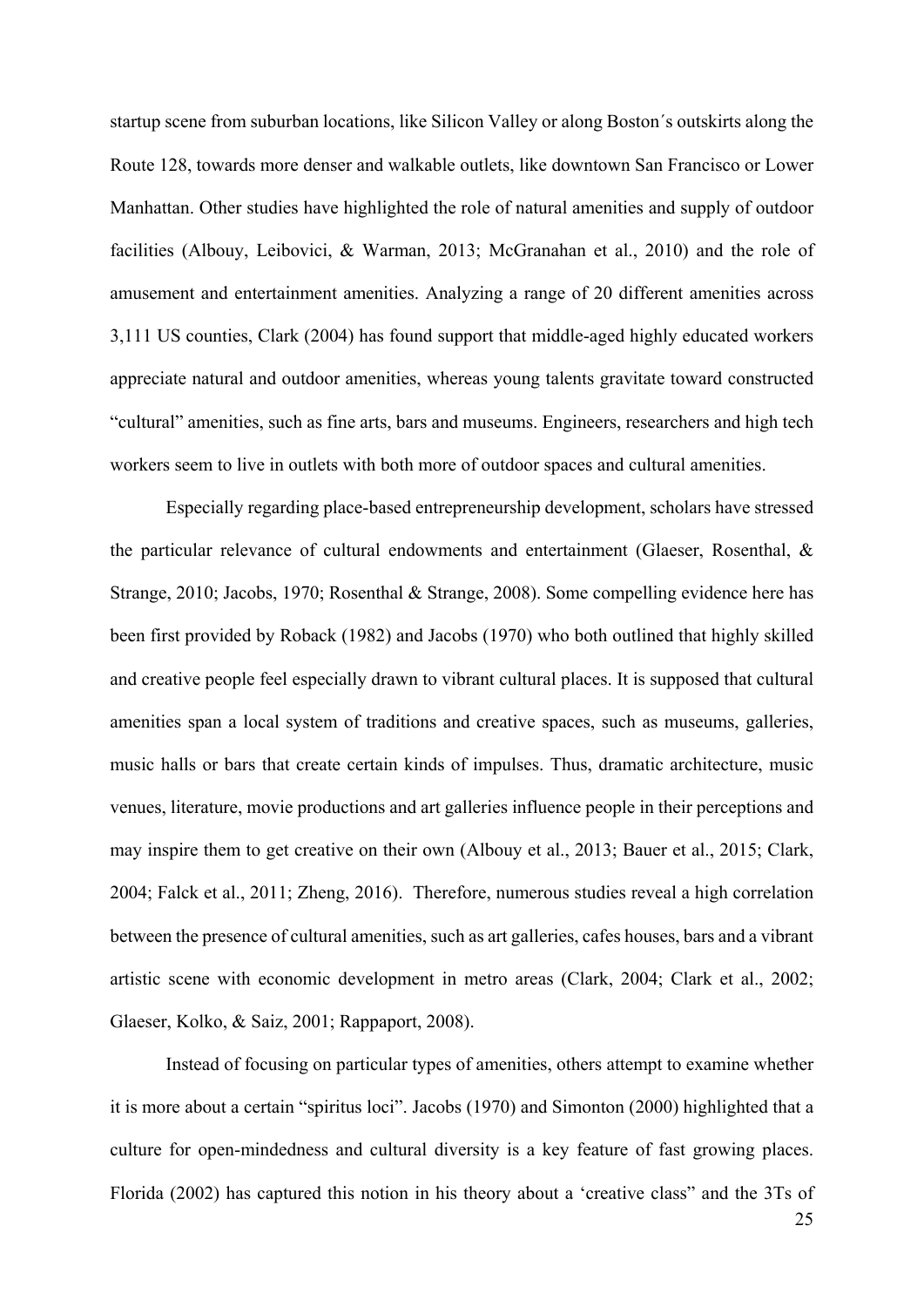regional development, that is tolerance, talents and technology. Accordingly, open and tolerant outlets attract talent from a wider range of social, racial ethnic and demographic groups. Diversity and the co-clustering of talents results in greater idea generation, creativity spillovers, and in turn, magnetizes talent-seeking, high technology firms to co-locate. Florida (2002) has deployed gay-friendliness as a proxy for regional openness towards diversity and found strong support correlation with high share of a creative class across US metropolitan areas.

Although, approaches relating quality of life to economic development received wide popularity among policy makers and researchers over the past decade, their evidence is mixed. Criticism is vast, spanning different aspects - both conceptual and methodological shortcomings (Donegan, Drucker, Goldstein, Lowe, & Malizia, 2008; Kotkin, 2013; McGranahan & Wojan, 2007; Storper & Scott, 2009; Zheng, 2016). First, whether a place's cultural life is rather the cause for the clustering of highly talented people or the consequence remains ambiguous. For instance, Glaeser et al. (2010) have found that cities with a large fraction of high-skilled and high-earning people tend to have also a higher willingness to pay for cultural goods and quality of life, thus, there might be a reverse causality. Glaeser, Gyourko, and Saiz (2008) have illustrated that it is not primarily the cultural setting that drives regional growth, but the stockpiles of human capital, industrial density and the presence of research institutions and universities that stimulate innovation and entrepreneurship. A similar picture is drawn by Möller and Tubadji (2009). Using panel data for 323 West German regions, their findings suggest that talents are mostly attracted by favorable economic conditions like employment growth or wage bill rather than culture and places attractiveness. To overcome the chicken-egg problem, Falck et al. (2011) draw on a natural experiment. By going back in history, the authors claim that today's regional endowment with human capital is a result of places´ cultural heritage. Using German opera houses from the baroque era as a proxy for the cultural legacy of places, their findings reveal that culture affects the concentration of human-capital employees, and these employees promote local knowledge spillovers and shift a location to a higher growth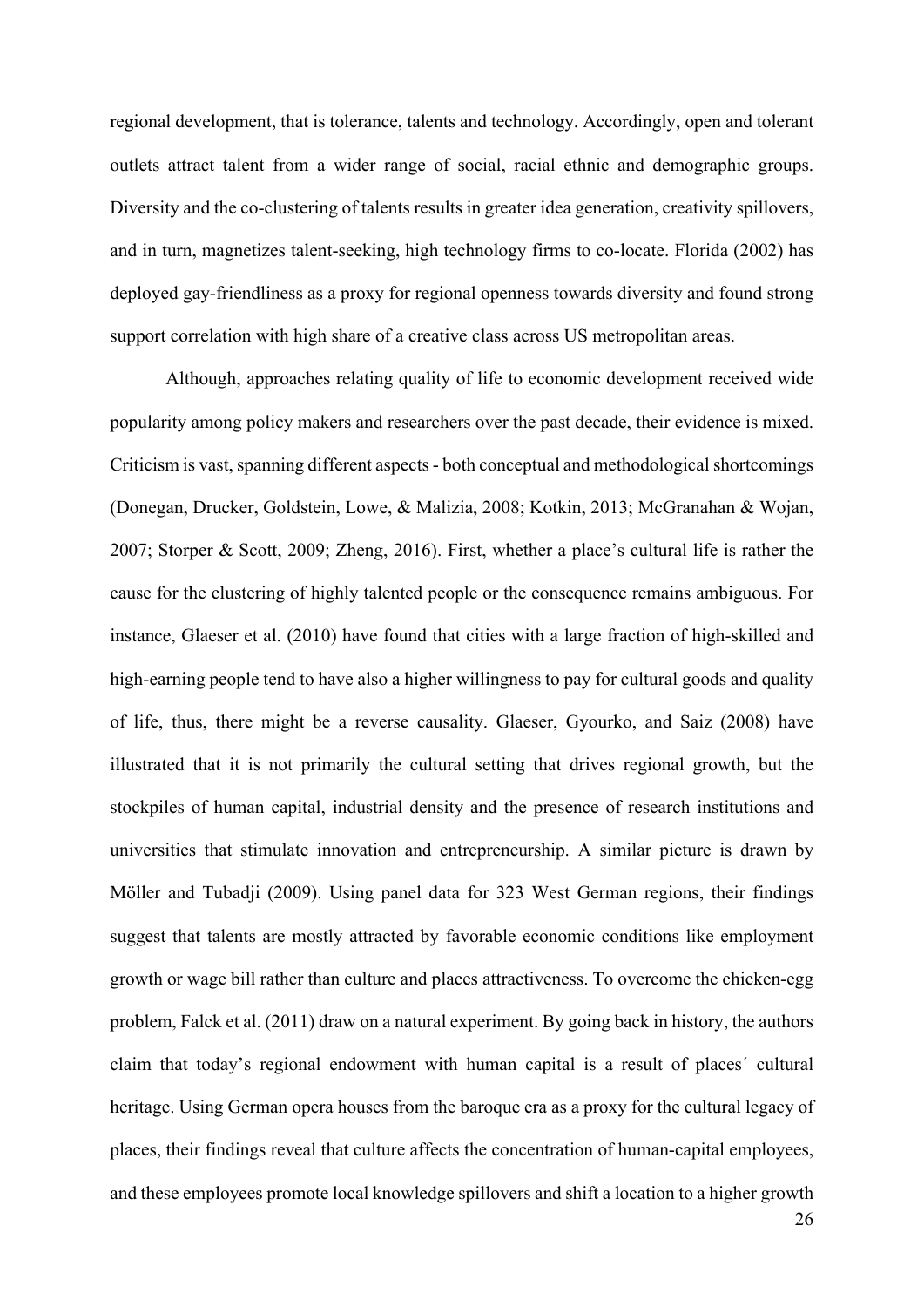path. However, Bauer et al. (2015) demonstrate that this strategy is prone to show misleading results since cultural legacy and historical cultural goods are highly correlated with other historical traits and events.

The second weakness of previous research relates to the identification of the preferences that are held to motivate the locational choices of highly talented people (Bayer, Keohane, & Timmins, 2009; Clark, 2004; Hansen & Niedomysl, 2009; Pratt, 2008; Storper & Scott, 2009). None of these approaches develops an analytical framework that sufficiently justifies their selection of specific amenities and why they may play a role. For instance, Pratt (2011) criticizes Florida for deriving his relevant preferences simply on some interviewing and suggestive correlations. Similarly, Storper and Scott (2009) and Zheng (2016) also note that the selection of amenities that have been tested, seem to be randomly sampled rather than theoretically developed. Others criticize the lack of research that deploys structural techniques, such as explorative factor analysis or structural equation models, to identify possible interactions and structural patterns among the different types of amenities (Audretsch  $\&$ Belitski, 2013; Bauer et al., 2015; Clark, 2004; McGranahan et al., 2010; Zheng, 2016).

# **3. SUMMARY AND RESEARCH GAPS**

Yet, we observe large variations in economic activity across countries, regions, locations and time. Over the past 40 years, research finds various sources that explain these differences spanning economic, technological, demographic and institutional factors (Acs et al., 2016; Davidsson, 1995; Licht, 2010). Recently, scholars stress the increasing relevance of cultural aspects for stimulating entrepreneurship activity and creating a sound and competitive environment for innovation-driven growth.

Culture is multi-dimensional and a fuzzy construct. Over the years numerous theories have been carried that aim to explain the channels and causal mechanisms through which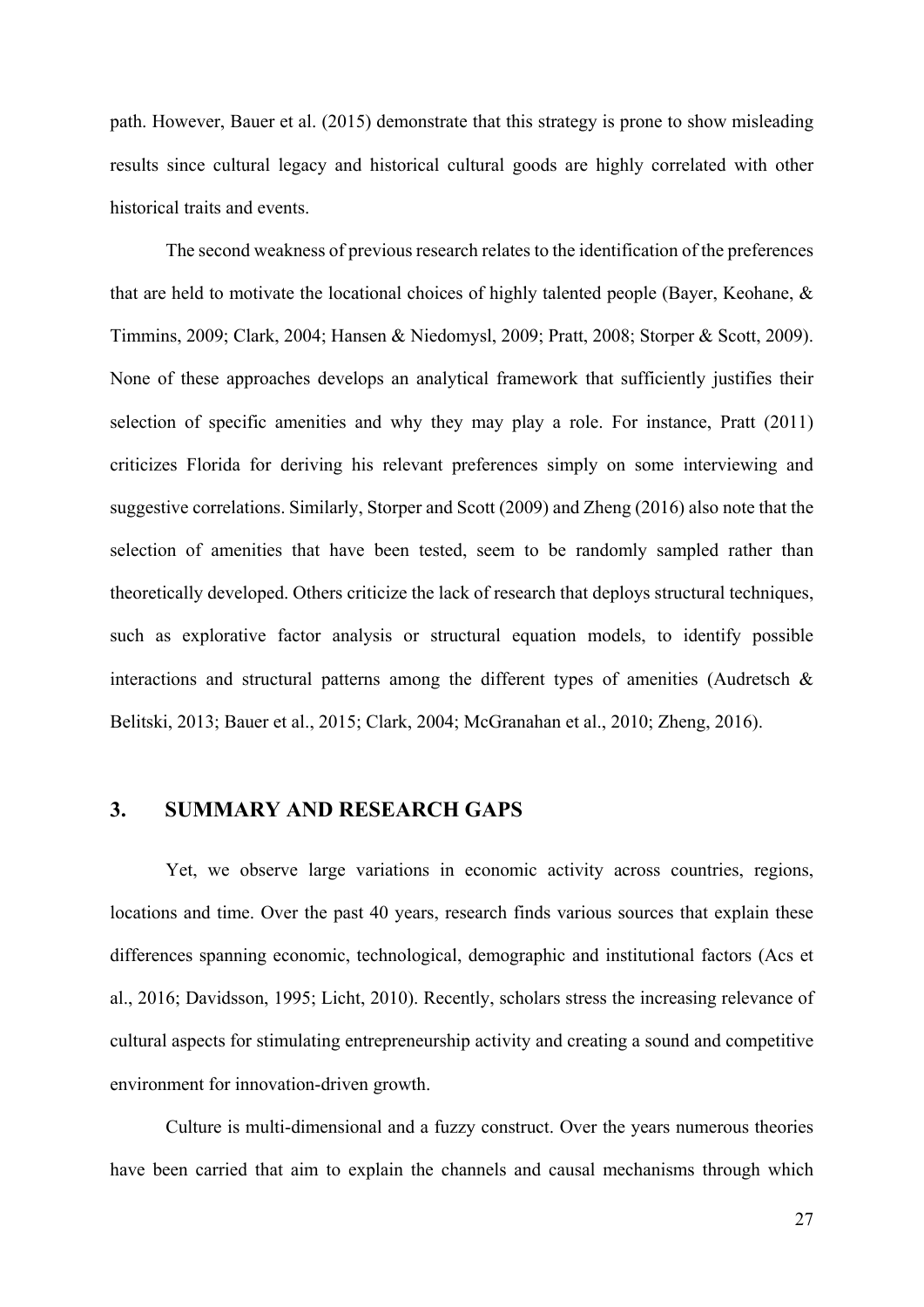culture affects economic activity (Freytag & Thurik, 2010; Licht, 2010). Today, the literature is vast and suffers from clear research domains and inconsistencies. It is the purpose of this article to review and provide a taxonomy of the existing literature. Out of all research, there seem to be three distinct but complementary streams. First, behavior-based studies that focus on how values and norms influence individual motivations and attitudes towards entrepreneurship and innovation activity. The second stream is relation-based and analyzes the effect of culture in facilitating spillover interactions. The third highlights local cultures as amenities that attract the spatial clustering of smart and talented people.

Nevertheless, across all strands and different approaches reviewed in this article, there seems to be one common agreement: Open and tolerant communities that place high value on individuality and diversity encourage creativity, boost competition and entrepreneurial activity, that in turn drives innovation and economic growth. Besides this consensus, many questions are open. Recent debates in academia especially revolve around two broad aspects that are yet still less-developed.

The first concerns the optimal level of personal freedom. Since Adam Smith (1776), there is an ongoing debate about the cost and benefits of freedom. Whereas one stream in literature outlines that decentralized market systems, with an eye on individuality and diversity, are crucial to stimulate creative entrepreneurship and innovation (Baumol, 2002; Friedman, 2009). Others are more concerned that market failure, high R&D investments, the cost of doubling research and the negative externalities of rising cultural diversity might trade-off the benefits of freedom and individuality against its economic costs. Intuitive evidence comes from history itself: Events like the Sputnik shock, the rise of China, India´s recent Mars Mission are all examples showing that decentralized factors and high personal freedom do not always hinder innovation, but in fact may be under certain conditions even more productive for high innovation outcomes. In this backdrop, scholars question whether the freedom-growth link is always linear or nuanced by additional institutional and social factors (Adam, 2011; Berggren

28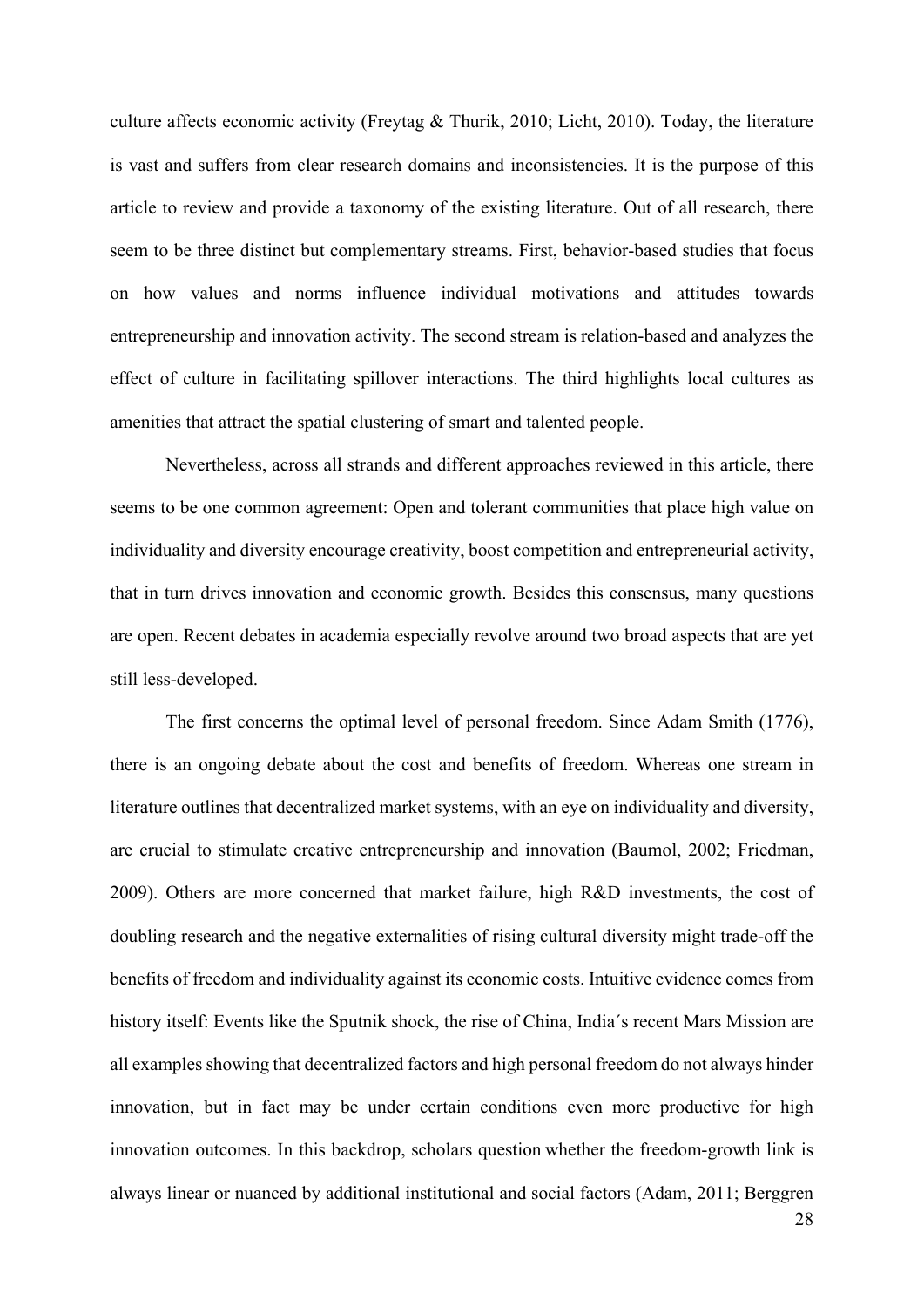& Elinder, 2012). Nevertheless, studies within this context are scarce and future research is needed to clarify the channels and conditions under which diversity and a culture of personal freedom and individuality adds value and when it acts as a hindrance for economic development.

Another debate centers on the particular role of a place's cultural life and amenities. While we know for sure that a) high shares of skilled human capital are essential for regional economic development and b) these talents are likely to geographically cluster in tolerant locations with a rich supply on cultural amenities; little is known about what specific type of amenities matter. Previous research has stressed the relevance of a wide array of different factors – with contradictory results. Much of the divergent findings stem from inconsistencies in operationalization and methodology issues. Several recent studies have also wondered whether these mixed findings reside in wrong conceptions. For instance, it might be more a question of *who* rather than *what* is there. Several articles have reported that smart places are not necessarily also highly entrepreneurial places (Donegan et al., 2008; Lehmann & Seitz, 2017; Lehmann, Seitz, & Wirsching, 2017; Storper & Scott, 2009). Thus, it may be less about talents and human capital in general, but entrepreneurial personalities who seem to be more of a creative subgroup with different mindsets and preferences. As a result, those type of cultural attainment and amenities attractive to entrepreneurs may -in fact - not be the same as those for "regular" human capital or members of the creative class (Peck, 2005; Pratt, 2011; Storper & Scott, 2009). Nevertheless, empirical research studying and identifying subgroups and their location preferences is still limited. This void in the existing literature is unfortunate, because it leaves a daunting gap in the ability of both scholars and policy leaders to understand what factors shape urban and regional entrepreneurship.

This article aims to provide a critical review and taxonomy of the current state of the art in the vast field of culture and the social underpinnings of economic growth. We hope to shed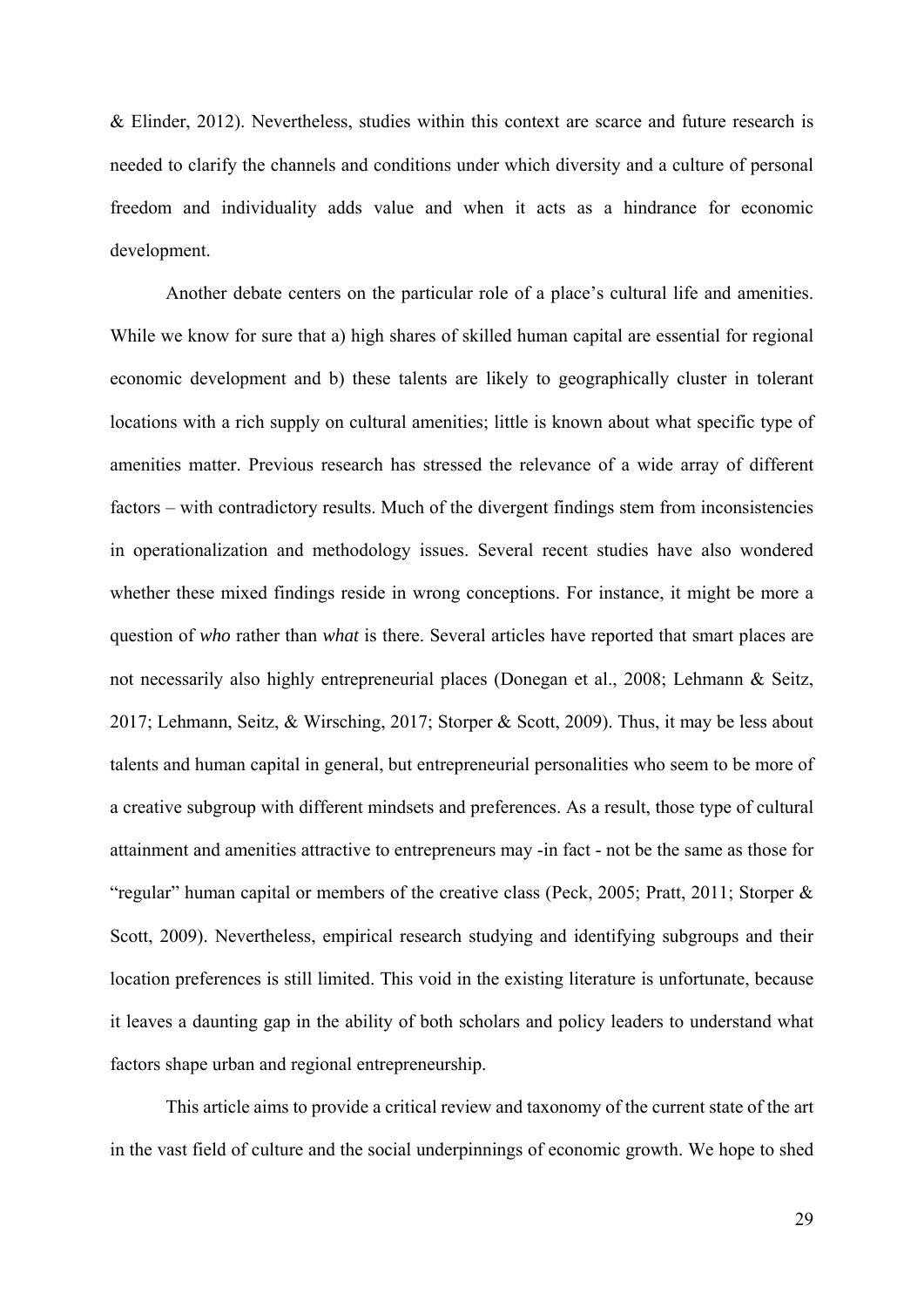light on several key aspects and "blind spots" within this important literature segment and offer ideas for future research.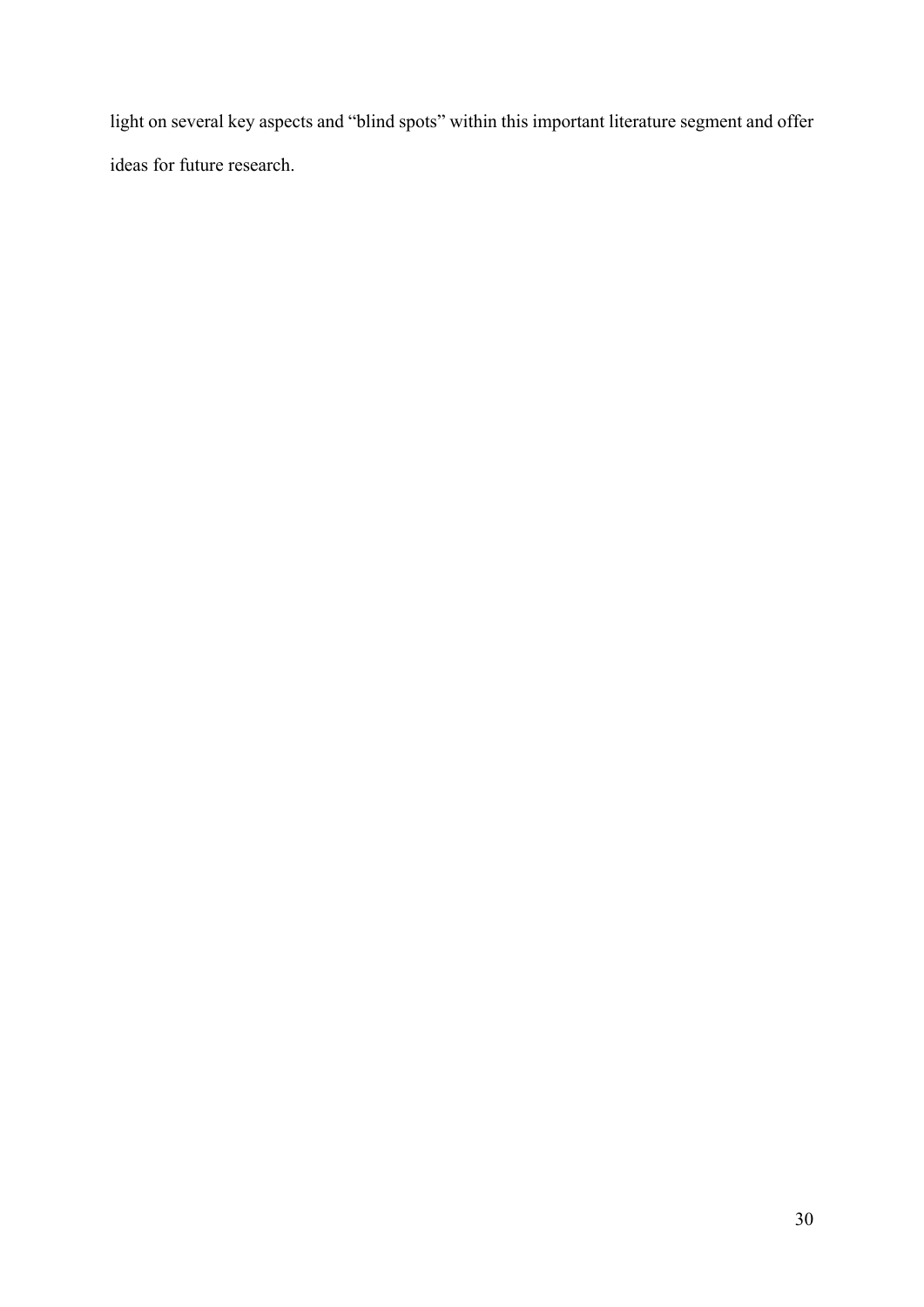## **References**

- Acemoglu, D., & Robinson, J. A. (2005). *Economic origins of dictatorship and democracy*: Cambridge: Cambridge University Press.
- Acs, Z. J., Audretsch, D. B., & Lehmann, E. E. (2013). The knowledge spillover theory of entrepreneurship. *Small Business Economics , 41*(4), 757-774.
- Acs, Z. J., Audretsch, D. B., Lehmann, E. E., & Licht, G. (2016). National systems of innovation. *The Journal of Technology Transfer*, 1-12.
- Acs, Z. J., Desai, S., & Hessels, J. (2008). Entrepreneurship, economic development and institutions. *Small Business Economics , 31*(3), 219-234.
- Acs, Z. J., & Varga, A. (2002). Geography, endogenous growth, and innovation. *International Regional Science Review, 25*(1), 132-148.
- Adam, F. (2011). Regional innovation performance in light of social-capital research and application. *Social Science Information, 50*(3-4), 414-428.
- Adler, P. S., & Kwon, S.-W. (2002). Social capital: Prospects for a new concept. *Academy of Management Review, 27*(1), 17-40.
- Akçomak, I. S., & Ter Weel, B. (2009). Social capital, innovation and growth: Evidence from Europe. *European Economic Review, 53*(5), 544-567.
- Albouy, D., Leibovici, F., & Warman, C. (2013). Quality of life, firm productivity, and the value of amenities across Canadian cities. *Canadian Journal of Economics/Revue Canadienne d'Economique, 46*(2), 379-411.
- Asheim, B., & Gertler, M. (Eds.). (2005). *The Geography of Innovation*. Oxford: Oxford University Press.
- Audretsch, D. B., Aldridge, T. T., & Sanders, M. (2011). Social capital building and new business formation A case study in Silicon Valley. *International Small Business Journal, 29*(2), 152-169.
- Audretsch, D. B., & Belitski, M. (2013). The missing pillar: the creativity theory of knowledge spillover entrepreneurship. *Small Business Economics , 41*(4), 819-836.
- Audretsch, D. B., & Feldman, M. P. (2004). Knowledge spillovers and the geography of innovation. *Handbook of Regional and Urban Economics, 4*, 2713-2739.
- Audretsch, D. B., & Keilbach, M. (2004). Entrepreneurship capital and economic performance. *Regional Studies, 38*(8), 949-959.
- Audretsch, D. B., & Keilbach, M. (2008). Resolving the knowledge paradox: Knowledgespillover entrepreneurship and economic growth. *Research Policy, 37*(10), 1697-1705.
- Audretsch, D. B., Keilbach, M. C., & Lehmann, E. E. (2006).*Entrepreneurship and Economic Growth*. Oxford: Oxford University Press.
- Audretsch, D. B., Obschonka, M., Gosling, S. D., & Potter, J. (2017). A new perspective on entrepreneurial regions: linking cultural identity with latent and manifest entrepreneurship. *Small Business Economics , 48*(3), 681-697.
- Baptista, R. (2010). Culture, Political Institutions and the Regulation of Entry *Entrepreneurship and Culture* (pp. 55-77). New York: Springer.
- Barrutia, J. M., & Echebarria, C. (2010). Social capital, research and development, and innovation: An empirical analysis of Spanish and Italian regions. *European Urban and Regional Studies, 17*(4), 371–385.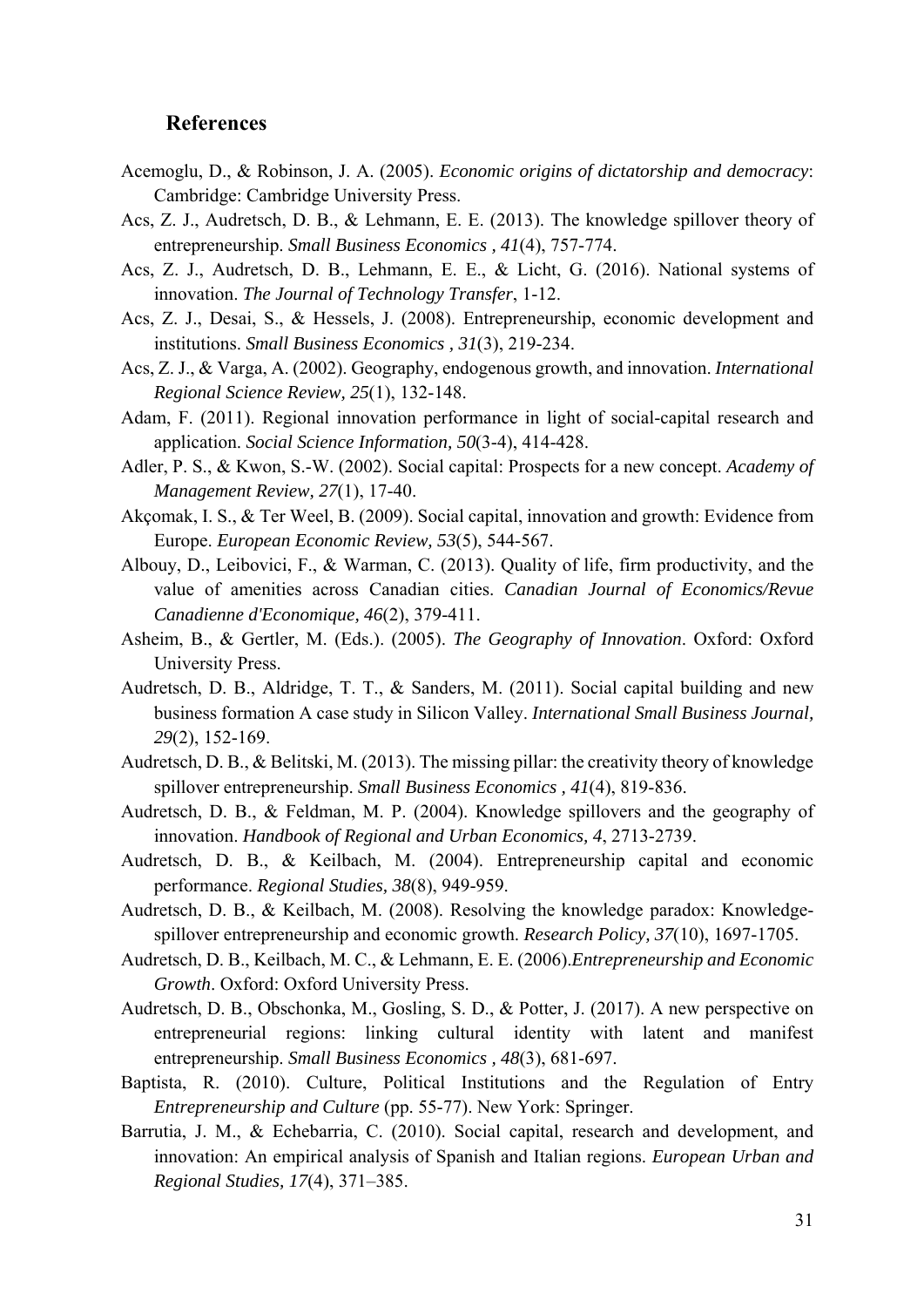- Bauer, T. K., Breidenbach, P., & Schmidt, C. M. (2015). "Phantom of the Opera" or "Sex and the City"? Historical amenities as sources of exogenous variation. *Labour Economics, 37*, 93-98.
- Baumol, W. J. (2002). *The Free-Market Innovation Machine: Analyzing the Growth Miracle of Capitalism*: Princeton: Princeton University Press.
- Bayer, P., Keohane, N., & Timmins, C. (2009). Migration and hedonic valuation: The case of air quality. *Journal of Environmental Economics and Management, 58*(1), 1-14.
- Berggren, N. (2003). The benefits of economic freedom: a survey. *The Independent Review, 8*(2), 193-211.
- Berggren, N., & Elinder, M. (2012). Is tolerance good or bad for growth? *Public Choice, 150*(1-2), 283-308.
- Beugelsdijk, S., & Klasing, M. J. (2013). Cultural Diversity. *Available at SSRN: https://ssrn.com/abstract=2336045 or http://dx.doi.org/10.2139/ssrn.2336045*.
- Beugelsdijk, S., & Maseland, R. (2010). *Culture in Economics: History, Methodological Reflections and Contemporary Applications*. Cambridge: Cambridge University Press.
- Beugelsdijk, S., & Van Schaik, T. (2005). Social capital and growth in European regions: an empirical test. *European Journal of Political Economy, 21*(2), 301-324.
- Bjørnskov, C. (2005). Does political ideology affect economic growth? *Public Choice, 123*(1- 2), 133-146.
- Blair, J. P., Carroll, M., & Rowe, J. (2009). Social capital in local economic development. *Theories of Local Economic Development–Linking Theory to Practice*, 265-281.
- Burkhart, R. E., & Lewis-Beck, M. S. (1994). Comparative democracy: the economic development thesis. *American Political Science Review, 88*(04), 903-910.
- Burt, R. S. (2009). *Structural holes: The social structure of competition*: Harvard university press.
- Caragliu, A., Del Bo, C., & Nijkamp, P. (2011). Smart cities in Europe. *Journal of Urban Technology, 18*(2), 65-82.
- Chell, E., & Baines, S. (2000). Networking, entrepreneurship and microbusiness behaviour. *Entrepreneurship & Regional Development, 12*(3), 195-215.
- Clark, T. N. (Ed.). (2004). *Urban amenities: lakes, opera, and juice bars: do they drive development?* In *The city as an entertainment machine* (pp. 103-140). Emerald Group Publishing Limited.
- Clark, T. N., Lloyd, R., Wong, K. K., & Jain, P. (2002). Amenities drive urban growth. *Journal of urban affairs, 24*(5), 493-515.
- Cooke, P., Clifton, N., & Oleaga, M. (2005). Social capital, firm embeddedness and regional development. *Regional Studies, 39*(8), 1065-1077.
- Cushing, R., Florida, R., & Gates, G. (2002). When social capital stifles innovation. *Harvard Business Review, 80*(8), 20.
- Davidsson, P. (1995). Culture, structure and regional levels of entrepreneurship. *Entrepreneurship & Regional Development, 7*(1), 41-62.
- Davidsson, P., & Honig, B. (2003). The role of social and human capital among nascent entrepreneurs. *Journal of Business Venturing, 18*(3), 301-331.
- Davidsson, P., & Wiklund, J. (1997). Values, beliefs and regional variations in new firm formation rates. *Journal of Economic Psychology, 18*(2), 179-199.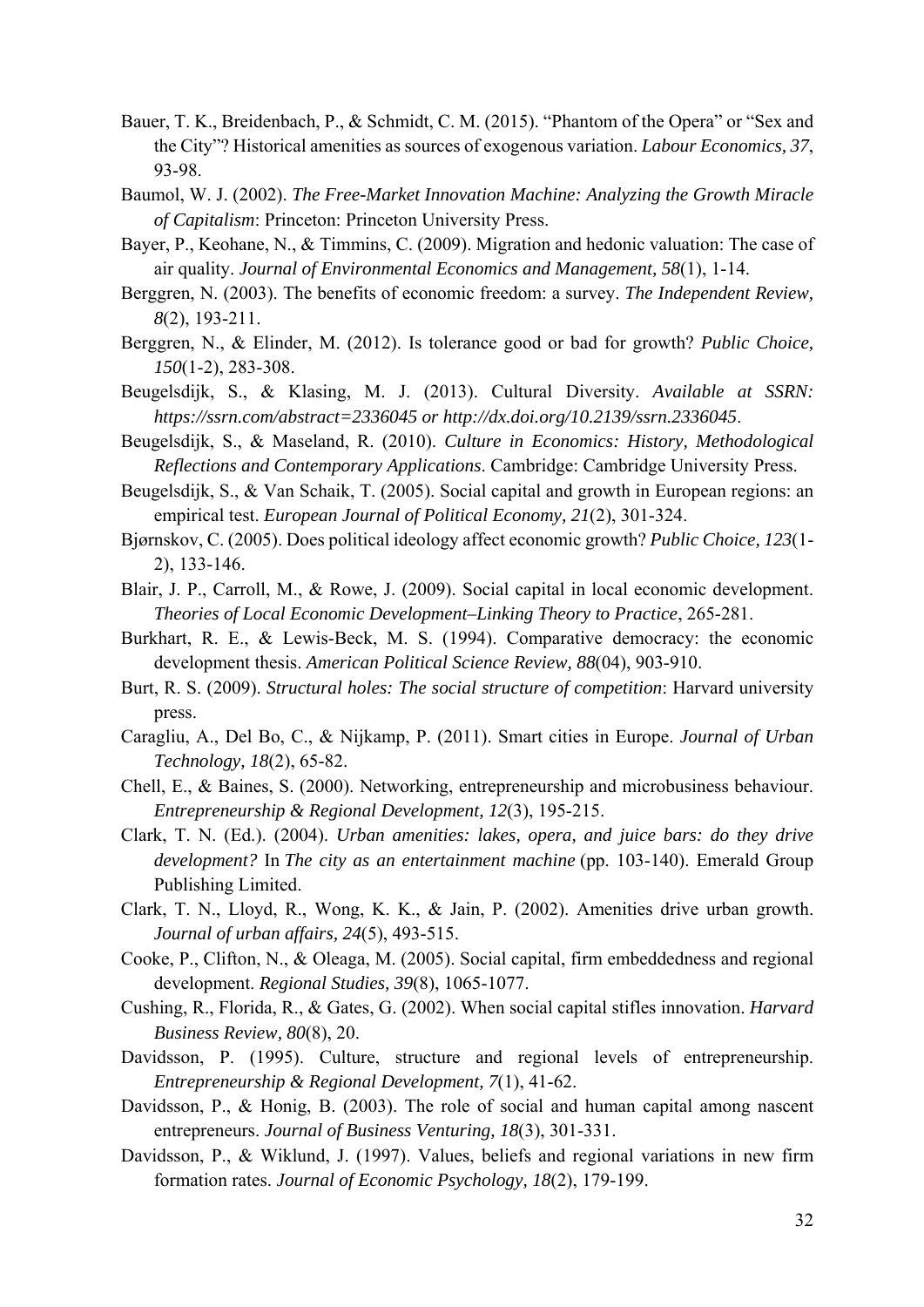- Delhey, J., & Newton, K. (2003). Who trusts?: The origins of social trust in seven societies. *European Societies, 5*(2), 93-137.
- Denzau, A. T., & North, D. C. (1994). Shared mental models: ideologies and institutions. *Kyklos, 47*(1), 3-31.
- Donegan, M., Drucker, J., Goldstein, H., Lowe, N., & Malizia, E. (2008). Which indicators explain metropolitan economic performance best? Traditional or creative class. *Journal of the American Planning Association, 74*(2), 180-195.
- Etzioni, A. (1987). Entrepreneurship, adaptation and legitimation: a macro-behavioral perspective. *Journal of Economic Behavior & Organization, 8*(2), 175-189.
- Evans, G. (2009). Creative cities, creative spaces and urban policy. *Urban Studies, 46*(5-6), 1003-1040.
- Falck, O., Fritsch, M., & Heblich, S. (2011). The phantom of the opera: Cultural amenities, human capital, and regional economic growth. *Labour Economics, 18*(6), 755-766.
- Ferguson, M., Ali, K., Olfert, M., & Partridge, M. (2007). Voting with their feet: jobs versus amenities. *Growth and Change, 38*(1), 77-110.
- Fershtman, C., & Weiss, Y. (1993). Social status, culture and economic performance. *The Economic Journal, 103*(419), 946-959.
- Fleming, L., King, C., & Juda, A. I. (2007). Small Worlds and Regional Innovation. *Organization Science, 18*(6), 938-954.
- Florida, R. (1995). Toward the learning region. *Futures, 27*(5), 527-536.
- Florida, R. (2002). *The rise of the creative class and how it's transforming work, leisure, community and everyday life*. New York: Basic Books.
- Florida, R. (2014). The creative class and economic development. *Economic Development Quarterly, 28*(3), 196-205.
- Florida, R., & Gates, G. (2003). Technology and tolerance: The importance of diversity to high-technology growth. *Research in Urban Policy, 9*(1), 199-219.
- Franke, R. H., Hofstede, G., & Bond, M. H. (1991). Cultural roots of economic performance: A research notea. *Strategic Management Journal, 12*(S1), 165-173.
- Freytag, A., & Thurik, A. R. (2010). *Entrepreneurship and Culture*. In *Entrepreneurship and culture (pp 1-8)*. Heidelberg: Springer, Berlin
- Freytag, A., & Thurik, R. (2007). Entrepreneurship and its determinants in a cross-country setting. *Journal of Evolutionary Economics, 17*(2), 117-131.
- Friedman, M. (2009). *Capitalism and freedom*: University of Chicago Press.
- Fritsch, M., & Wyrwich, M. (2012). The long persistence of regional entrepreneurship culture: Germany 1925-2005. *DIW Berlin Discussion Paper No. 1224. Available at SSRN:http://ssrn.com/abstract=2111984*.
- Gerring, J., Bond, P., Barndt, W. T., & Moreno, C. (2005). Democracy and economic growth: A historical perspective. *World Politics, 57*(03), 323-364.
- Glaeser, E. L., Gyourko, J., & Saiz, A. (2008). Housing supply and housing bubbles. *Journal of Urban Economics, 64*(2), 198-217.
- Glaeser, E. L., Kahn, M. E., & Rappaport, J. (2008). Why do the poor live in cities? The role of public transportation. *Journal of Urban Economics, 63*(1), 1-24.
- Glaeser, E. L., Kolko, J., & Saiz, A. (2001). Consumer city. *Journal of Economic Geography, 1*(1), 27-50.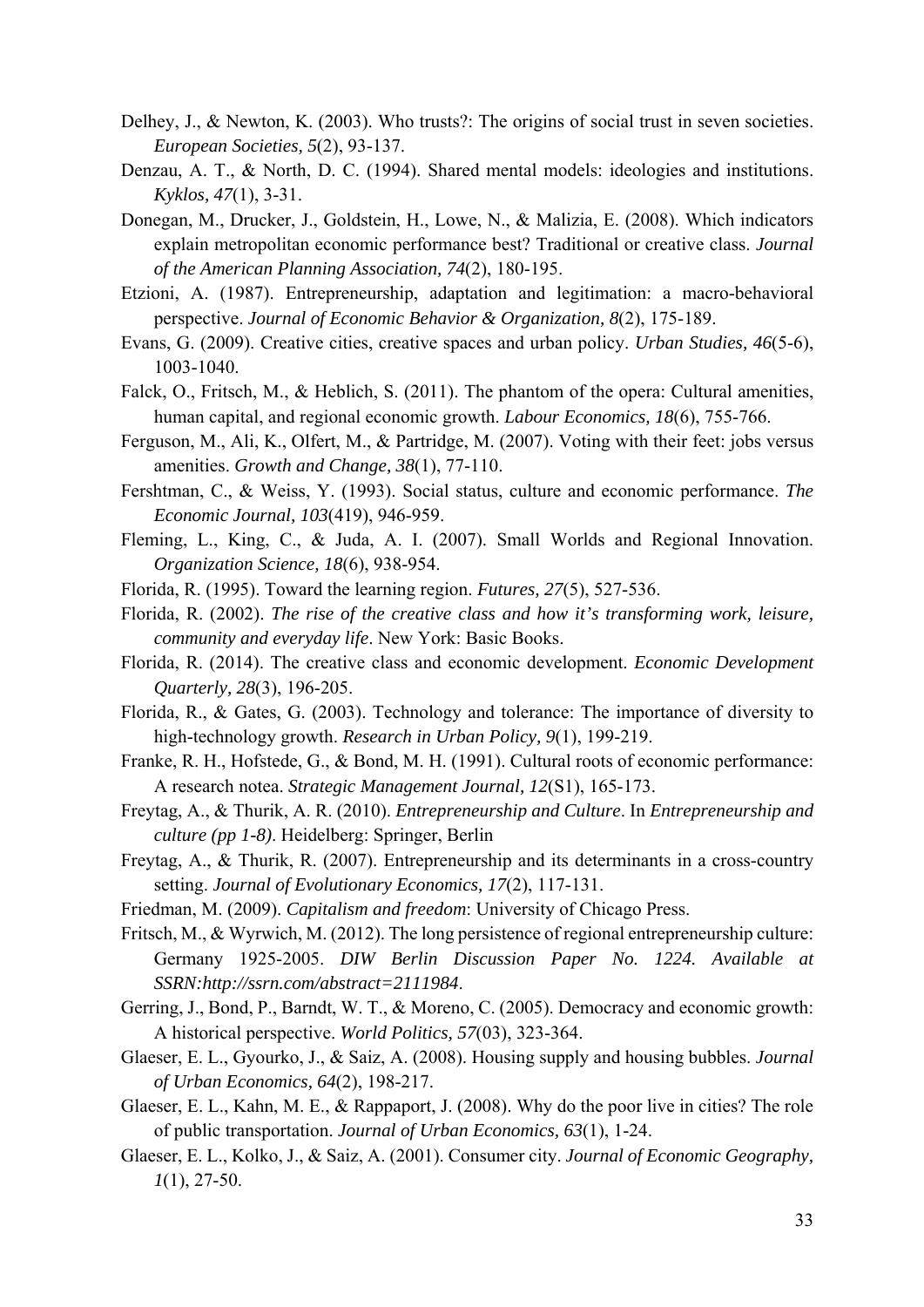- Glaeser, E. L., Resseger, M., & Tobio, K. (2009). Inequality in cities. *Journal of Regional Science, 49*(4), 617-646.
- Glaeser, E. L., Rosenthal, S. S., & Strange, W. C. (2010). Urban economics and entrepreneurship. *Journal of Urban Economics, 67*(1), 1-14.
- Goldschmidt, N., Zweynert, J., Nerré, B., & Schuß, H. (2006). Culture and economics. *Intereconomics*, *41*(4), 176-199.
- Granovetter, M. S. (1973). The strength of weak ties. *American Journal of Sociology, 78*(6), 1360-1380.
- Guiso, L., Sapienza, P., & Zingales, L. (2006). Does culture affect economic outcomes? *The Journal of Economic Perspectives, 20*(2), 23-48.
- Hansen, H. K., & Niedomysl, T. (2009). Migration of the creative class: evidence from Sweden. *Journal of Economic Geography, 9*(2), 191-206.
- Hauser, C., Tappeiner, G., & Walde, J. (2007). The learning region: the impact of social capital and weak ties on innovation. *Regional Studies, 41*(1), 75-88.
- Hayton, J. C., George, G., & Zahra, S. A. (2002). National culture and entrepreneurship: A review of behavioral research. *Entrepreneurship Theory and Practice, 26*(4), 33.
- Helliwell, J. F. (1994). Empirical linkages between democracy and economic growth. *British Journal of Political Science, 24*(02), 225-248.
- Henrekson, M. (2005). Entrepreneurship: a weak link in the welfare state? *Industrial and Corporate Change, 14*(3), 437-467.
- Hessels, J., van Gelderen, M., & Thurik, R. (2008). Drivers of entrepreneurial aspirations at the country level: the role of start-up motivations and social security. *International Entrepreneurship and Management Journal, 4*(4), 401-417.
- Hirschle, J., & Kleiner, T.-M. (2014). Regional cultures attracting interregional migrants. *Urban Studies, 51*(16), 3348-3364.
- Hofstede, G. (1993). Cultural constraints in management theories. *The Academy of Management Executive, 7*(1), 81-94.
- Huggins, R., & Thompson, P. (2014). Culture, entrepreneurship and uneven development: a spatial analysis. *Entrepreneurship & Regional Development, 26*(9-10), 726-752.
- Inglehart, R. (2004). *Human beliefs and values: A cross-cultural sourcebook based on the 1999-2002 values surveys*: Siglo XXI.
- Inglehart, R., Foa, R., Peterson, C., & Welzel, C. (2008). Development, freedom, and rising happiness: A global perspective (1981–2007). *Perspectives on Psychological Science, 3*(4), 264-285.
- Jacobs, J. (1970). *The economy of cities*. New York: Random House.
- Jaffe, A. B., Trajtenberg, M., & Henderson, R. (1993). Geographic localization of knowledge spillovers as evidenced by patent citations. *the Quarterly Journal of Economics, 108*(3), 577-598.
- Johnson, J. P., & Lenartowicz, T. (1999). Culture, freedom and economic growth: do cultural values explain economic growth? *Journal of World Business, 33*(4), 332-356.
- Knack, S., & Keefer, P. (1995). Institutions and economic performance: cross-country tests using alternative institutional measures. *Economics & Politics, 7*(3), 207-227.
- Knudsen, B., Florida, R., Stolarick, K., & Gates, G. (2008). Density and Creativity in U.S. Regions. *Annals of the Association of American Geographers, 98*(2), 461-478.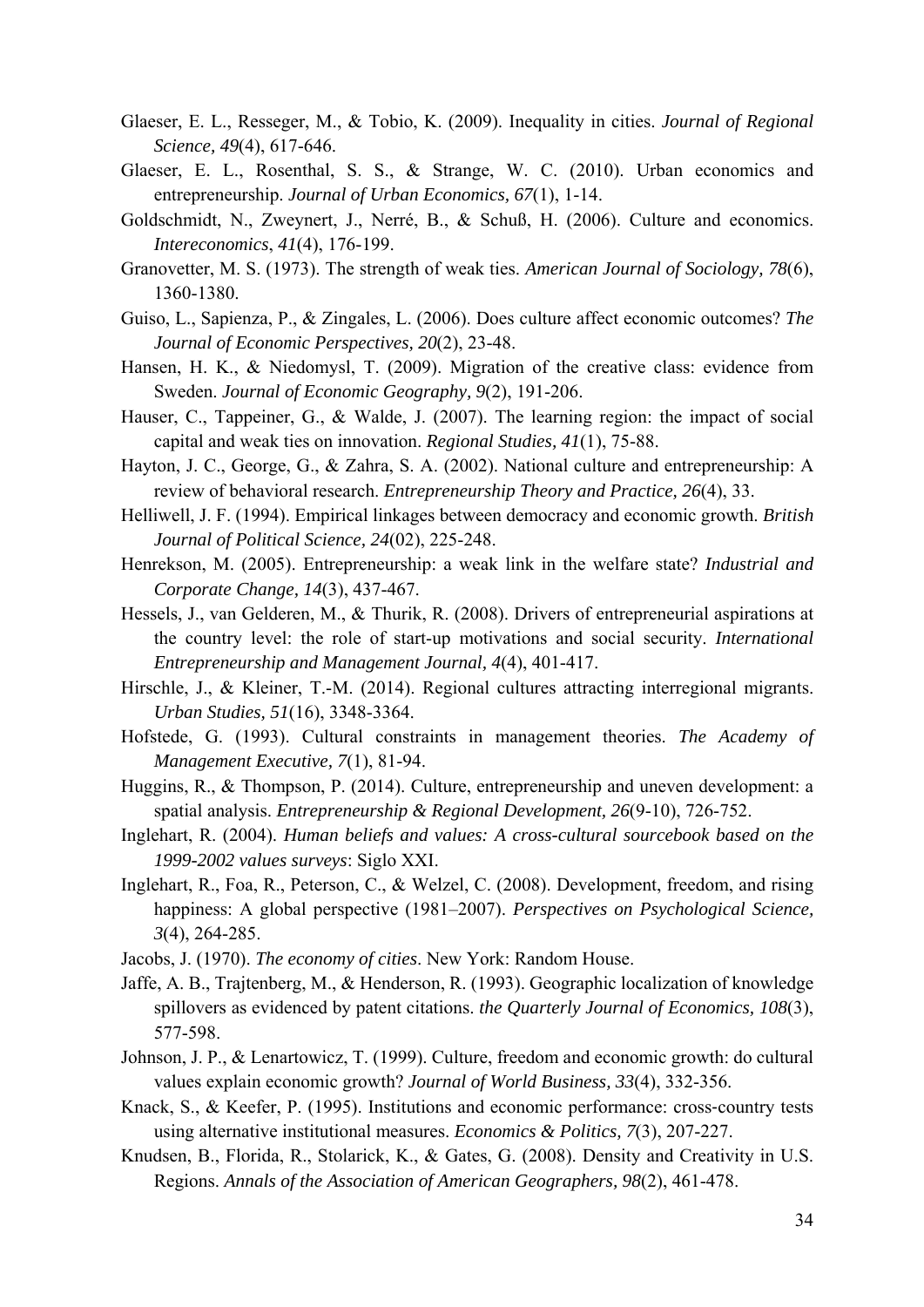Kotkin, J. (2013). Richard Florida concedes the limits of the creative class. *The Daily Beast*.

- Kreiser, P. M., Marino, L. D., Dickson, P., & Weaver, K. M. (2010). Cultural influences on entrepreneurial orientation: The impact of national culture on risk taking and proactiveness in SMEs. *Entrepreneurship Theory and Practice, 34*(5), 959-983.
- Krueger, N., Liñán, F., & Nabi, G. (2013). Cultural values and entrepreneurship. *Entrepreneurship & Regional Development, 25*(9-10), 703-707.
- Kuratko, D. F. (2005). The emergence of entrepreneurship education: Development, trends, and challenges. *Entrepreneurship Theory and Practice, 29*(5), 577-598.
- Landry, R., Amara, N., & Lamari, M. (2002). Does social capital determine innovation? To what extent? *Technological Forecasting and Social Change, 69*(7), 681-701.
- Lechner, C., Dowling, M., & Welpe, I. (2006). Firm networks and firm development: The role of the relational mix. *Journal of Business Venturing, 21*(4), 514-540.
- Lee, N. (2015). Migrant and ethnic diversity, cities and innovation: Firm effects or city effects? *Journal of Economic Geography, 15*(4), 769-796.
- Lee, S. Y., Florida, R., & Acs, Z. J. (2004). Creativity and entrepreneurship: a regional analysis of new firm formation. *Regional Studies, 38*(8), 879-891.
- Leenders, R. T. A., Van Engelen, J. M., & Kratzer, J. (2003). Virtuality, communication, and new product team creativity: a social network perspective. *Journal of Engineering and Technology Management, 20*(1), 69-92.
- Lehmann, E. E. (Ed.). (2015). *The role of universities in local and regional competitiveness*. Oxford: Oxford University Press.
- Lehmann, E. E., & Seitz, N. (2017). Creativtiy and Entrepreneurship: Culture, Subcultures and the impact on new venture creation. State-of-the-Art and some descriptive statistics and data. In M. Wagner, J. W. Pasola & T. Burger-Helmchen (Eds.), *Global Management of Creativity* (pp. 97-120). London: Routhledge.
- Lehmann, E. E., Seitz, N., & Wirsching, K. (2017). Smart finance for smart places to foster new venture creation. *Economia e Politica Industriale, 44*(1), 51-75.
- Lerner, J. (2009). The empirical impact of intellectual property rights on innovation: Puzzles and clues. *The American Economic Review, 99*(2), 343-348.
- Leydesdorff, L., & Etzkowitz, H. (1996). Emergence of a Triple Helix of university industry—government relations. *Science and Public Policy, 23*(5), 279-286.
- Licht, A. N. (2010). Entrepreneurial motivations, culture, and the law *Entrepreneurship and culture* (pp. 11-40). New York: Springer.
- Licht, A. N., Goldschmidt, C., & Schwartz, S. H. (2007). Culture rules: The foundations of the rule of law and other norms of governance. *Journal of Comparative Economics, 35*(4), 659-688.
- Licht, A. N., & Siegel, J. I. (Eds.). (2006). *The social dimensions of entrepreneurship*. Oxford: Oxford University Press.
- Lucas, R. E. (1988). On the mechanics of economic development. *Journal of Monetary Economics, 22*(1), 3-42.
- McClelland, D. C. (1961). *The achievement society*. Princenton, NJ: Von Nostrand.
- McClelland, D. C. (1965). N achievement and entrepreneurship: A longitudinal study. *Journal of Personality and Social Psychology, 1*(4), 389-392.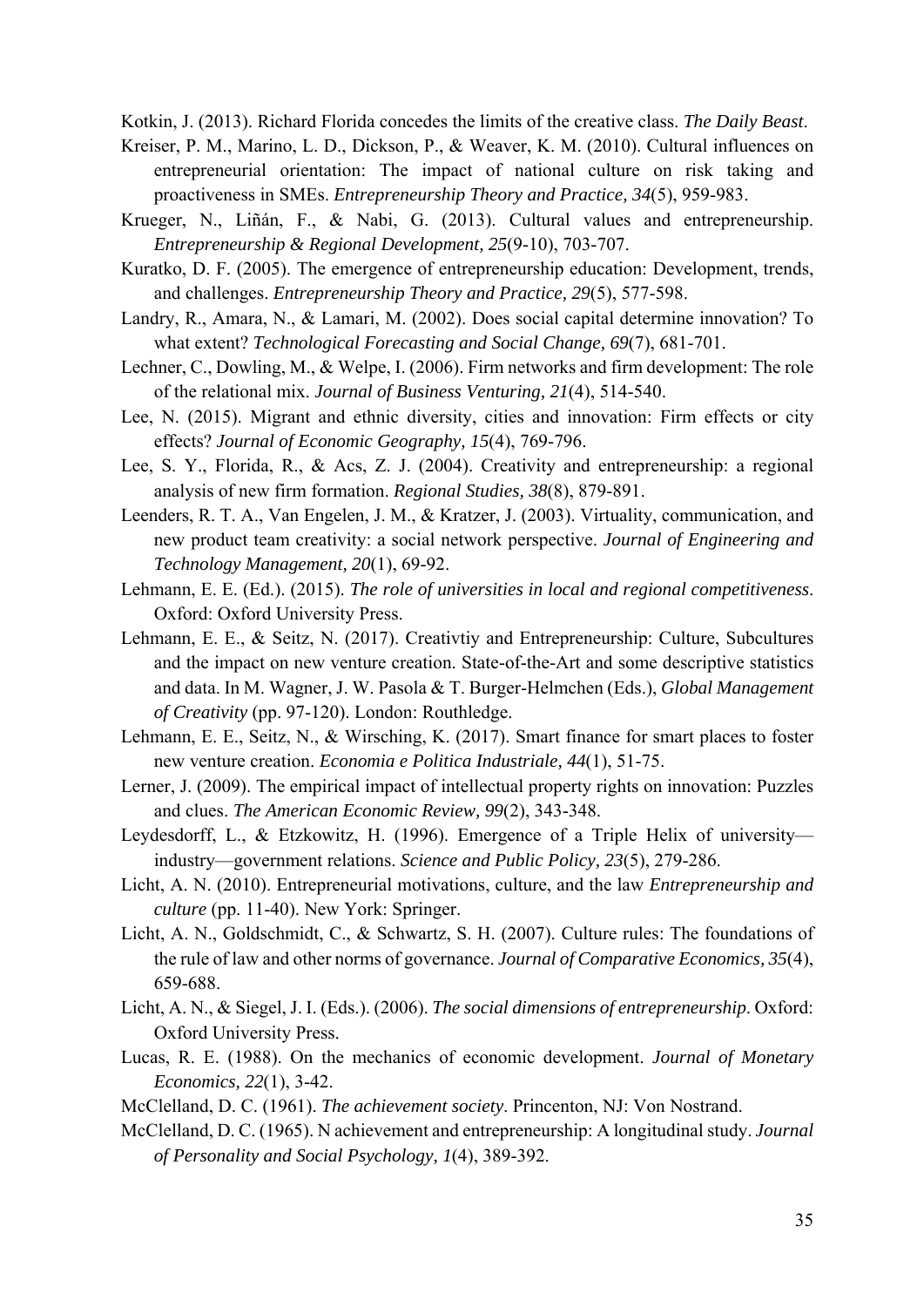- McFadyen, M. A., & Cannella, A. A. (2004). Social capital and knowledge creation: Diminishing returns of the number and strength of exchange relationships. *Academy of Management Journal, 47*(5), 735-746.
- McGranahan, D. A., & Wojan, T. (2007). Recasting the creative class to examine growth processes in rural and urban counties. *Regional Studies, 41*(2), 197-216.
- McGranahan, D. A., Wojan, T. R., & Lambert, D. M. (2010). The rural growth trifecta: outdoor amenities, creative class and entrepreneurial context. *Journal of Economic Geography, 11*(3), 529-557.
- McGrath, R. G., MacMillan, I. C., Yang, E. A.-Y., & Tsai, W. (1992). Does culture endure, or is it malleable? Issues for entrepreneurial economic development. *Journal of Business Venturing, 7*(6), 441-458.
- Mellander, C., Florida, R., & Stolarick, K. (2011). Here to stay—the effects of community satisfaction on the decision to stay. *Spatial Economic Analysis, 6*(1), 5-24.
- Möller, J., & Tubadji, A. (2009). The Creative Class, Bohemians and Local Labor Market Performance: A Micro-data Panel Study for Germany 1975—2004. *Jahrbücher für Nationalökonomie und Statistik*, 270-291.
- Morris, M. H., Davis, D. L., & Allen, J. W. (1994). Fostering corporate entrepreneurship: Cross-cultural comparisons of the importance of individualism versus collectivism. *Journal of International Business Studies*, 65-89.
- Mueller, S. L., & Thomas, A. S. (2001). Culture and entrepreneurial potential: A nine country study of locus of control and innovativeness. *Journal of Business Venturing, 16*(1), 51- 75.
- Nathan, M., & Lee, N. (2013). Cultural Diversity, Innovation, and Entrepreneurship: Firmlevel Evidence from London. *Economic Geography, 89*(4), 367-394.
- Niebuhr, A. (2010). Migration and innovation: Does cultural diversity matter for regional R&D activity? *Papers in Regional Science, 89*(3), 563-585.
- North, D. C. (1994). Institutions matter. *Economic History, 9411004*.
- Obschonka, M., Stuetzer, M., Gosling, S. D., Rentfrow, P. J., Lamb, M. E., Potter, J., et al. (2015). Entrepreneurial Regions: do macro-psychological Cultural Characteristics of Regions help solve the "Knowledge Paradox" of Economics? *PloS one, 10*(6), e0129332.
- Powell, B., & Rodet, C. S. (2012). Praise and profits: Cultural and institutional determinants of entrepreneurship. *Journal of Private Enterprise, 27*(2), 19.
- Pratt, A. C. (2008). Creative cities: the cultural industries and the creative class. *Geografiska Annaler: Series B, Human Geography, 90*(2), 107-117.
- Pratt, A. C. (2011). The cultural contradictions of the creative city. *City, culture and society, 2*(3), 123-130.
- Przeworski, A., Limongi, F., & Giner, S. (1995). Political regimes and economic growth *Democracy and Development* (pp. 3-27). New York: Springer.
- Putnam, R. D., Leonardi, R., & Nanetti, R. Y. (1994). *Making democracy work: Civic traditions in modern Italy*: Princeton university press.
- Qian, H. (2013). Diversity versus tolerance: The social drivers of innovation and entrepreneurship in US cities. *Urban Studies, 50*(13), 2718-2735.
- Rappaport, J. (2008). Consumption amenities and city population density. *Regional Science and Urban Economics, 38*(6), 533-552.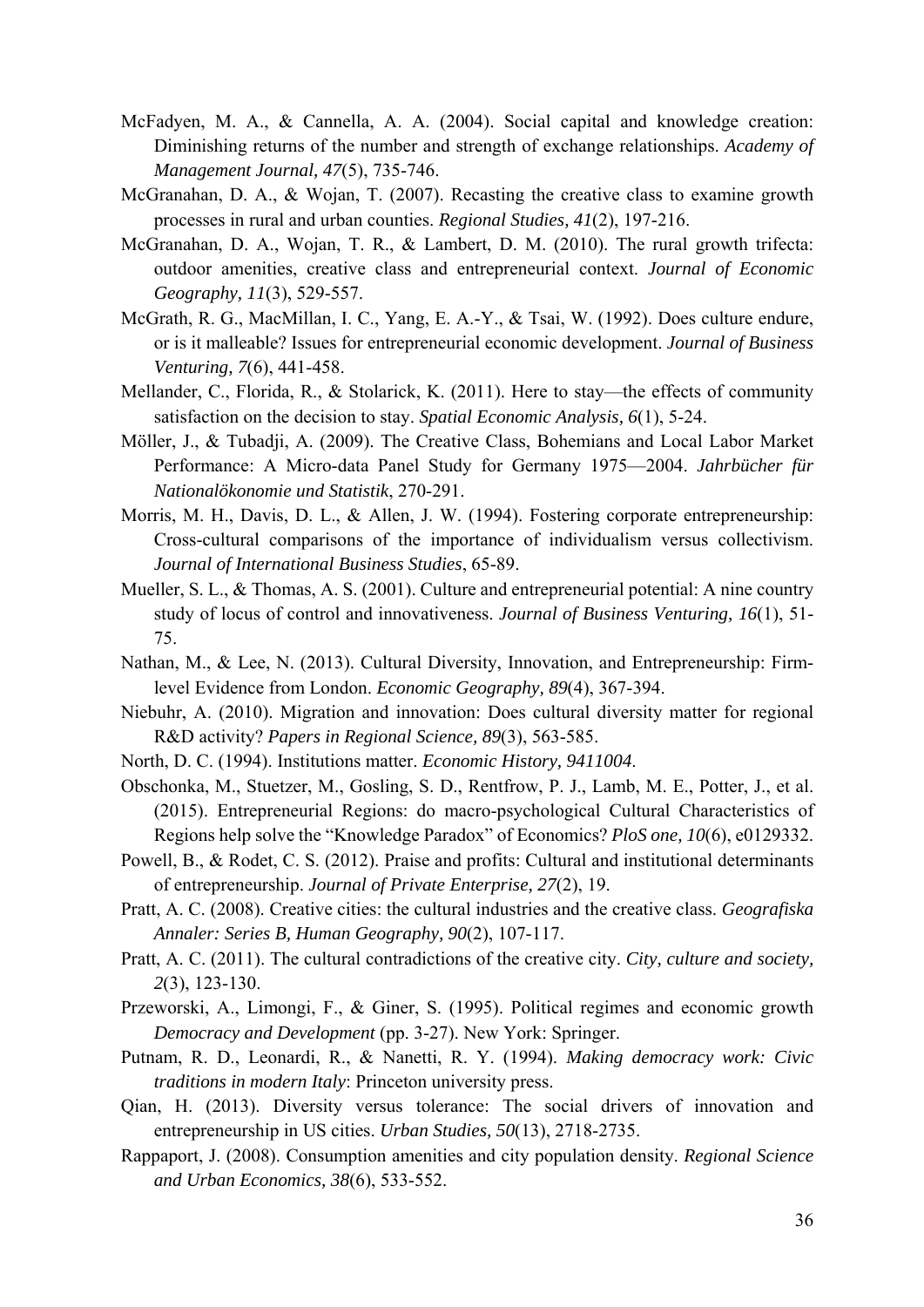- Rauch, A., Frese, M., Wang, Z.-M., & Unger, J. (2010). National cultural values, firm's cultural orientations, innovation, and performance: testing cultural universals and specific contingencies across five countries. *Frontiers of Entrepreneurship Research, 30*(15), 4.
- Reynolds, P. D. (1999). Creative destruction: source or symptom of economic growth. *Entrepreneurship, small and medium-sized enterprises and the macroeconomy*, 97-136.
- Reynolds, P. D., Hay, M., Bygrave, W. D., Camp, S. M., & Autio, E. (2000). Global entrepreneurship monitor. *Executive Report*.
- Riggs, W., & Von Hippel, E. (1994). Incentives to innovate and the sources of innovation: the case of scientific instruments. *Research Policy, 23*(4), 459-469.
- Roback, J. (1982). Wages, rents, and the quality of life. *The Journal of Political Economy*, 1257-1278.
- Rodríguez-Pose, A. (2013). Do institutions matter for regional development? *Regional Studies, 47*(7), 1034-1047.
- Romer, P. M. (1994). The origins of endogenous growth. *The Journal of Economic Perspectives, 8*(1), 3-22.
- Rosenthal, S. S., & Strange, W. C. (2008). The attenuation of human capital spillovers. *Journal of Urban Economics, 64*(2), 373-389.
- Rossberger, R. J., & Krause, D. E. (2012). National culture, heterogeneity and innovation: New insights into the relationship between the GLOBE dimensions and national level innovation. *GSTF Journal of Law and Social Sciences (JLSS), 2*(1), 84.
- Ruef, M., Aldrich, H. E., & Carter, N. M. (2003). The structure of founding teams: Homophily, strong ties, and isolation among US entrepreneurs. *American Sociological Review*, 195-222.
- Santarelli, E., & Tran, H. T. (2013). The interplay of human and social capital in shaping entrepreneurial performance: the case of Vietnam. *Small Business Economics , 40*(2), 435-458.
- Saxenian, A. (1996). Beyond boundaries: Open labor markets and learning in Silicon Valley. *The boundaryless career: A new employment principle for a new organizational era*, 23, 39.
- Schwartz, S. H. (2006). A theory of cultural value orientations: Explication and applications. *Comparative Sociology, 5*(2), 137-182.
- Shane, S. A. (1992). Why do some societies invent more than others? *Journal of Business Venturing, 7*(1), 29-46.
- Shane, S. A. (1993). Cultural influences on national rates of innovation. *Journal of Business Venturing, 8*(1), 59-73.
- Shane, S. A. (1995). Uncertainty Avoidance and the Preference for Innovation Championing Roles. [journal article]. *Journal of International Business Studies, 26*(1), 47-68.
- Simonton, D. K. (2000). Creativity: Cognitive, personal, developmental, and social aspects. *American Psychologist, 55*(1), 151.
- Singh, R. P., Hills, G. E., Lumpkin, G., & Hybels, R. C. (1999). *The entrepreneurial opportunity recognition process: Examining the role of self-perceived alertness and social networks.* Paper presented at the Academy of Management Proceedings.
- Smallbone, D., Kitching, J., & Athayde, R. (2010). Ethnic diversity, entrepreneurship and competitiveness in a global city. *International Small Business Journal, 28*(2), 174-190.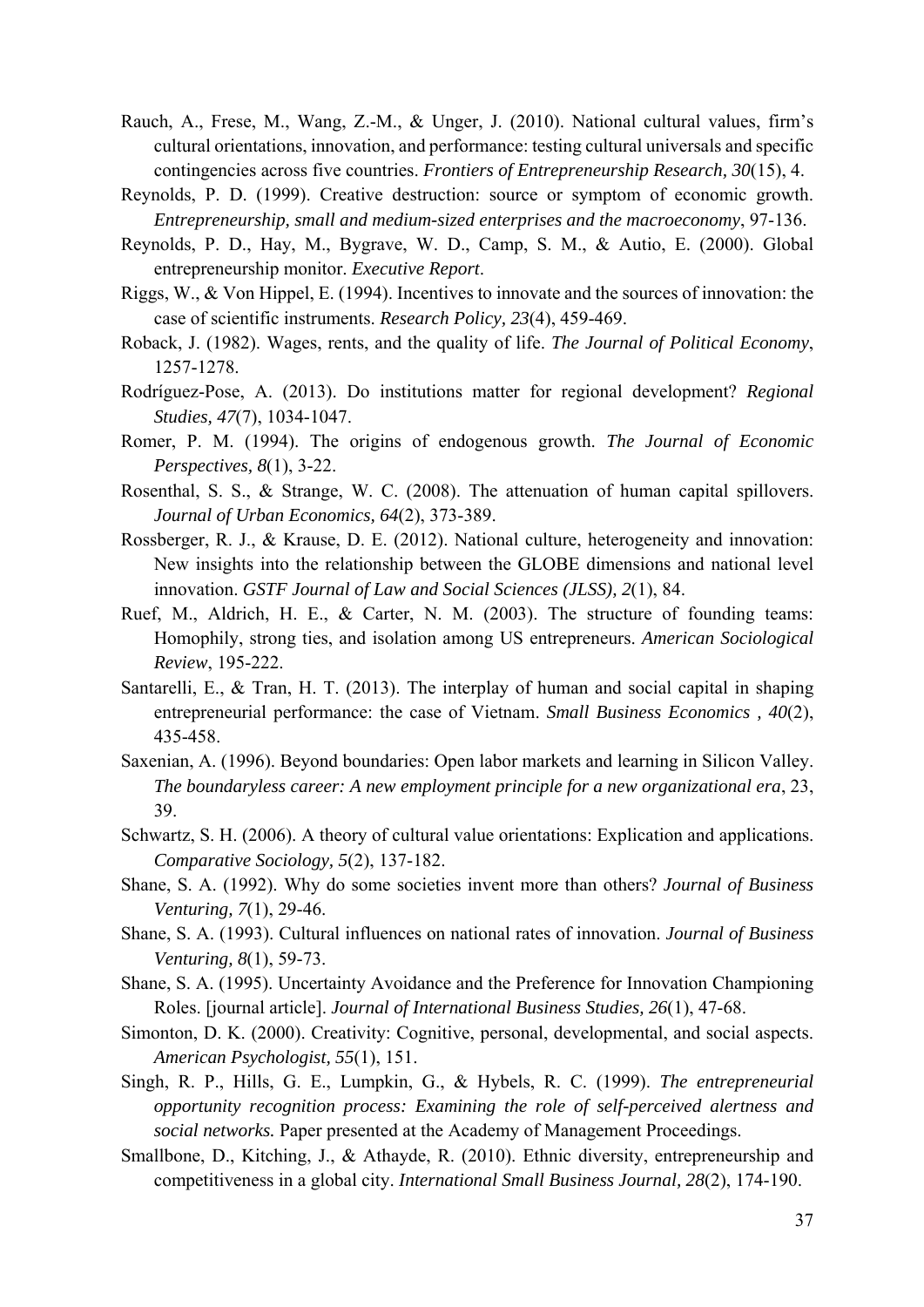- Storper, M., & Scott, A. J. (2009). Rethinking human capital, creativity and urban growth. *Journal of Economic Geography, 9*(2), 147-167.
- Stuetzer, M., Obschonka, M., Brixy, U., Sternberg, R., & Cantner, U. (2014). Regional characteristics, opportunity perception and entrepreneurial activities. *Small Business Economics , 42*(2), 221-244.
- Sun, H. (2009). A meta-analysis on the influence of national culture on innovation capability. *International Journal of Entrepreneurship and Innovation Management, 10*(3-4), 353- 360.
- Taylor, M. Z., & Wilson, S. (2012). Does culture still matter?: The effects of individualism on national innovation rates. *Journal of Business Venturing, 27*(2), 234-247.
- Thomas, A. S., & Mueller, S. L. (2000). A case for comparative entrepreneurship: Assessing the relevance of culture. *Journal of International Business Studies*, 287-301.
- Tian, X., & Wang, T. Y. (2014). Tolerance for failure and corporate innovation. *Review of Financial Studies, 27*(1), 211-255.
- Torjman, L., & Worren, J. (2010). Culture of Entrepreneurship. *The Open Source Business Resource*, 4.
- Tubadji, A. (2012). Culture-based development: empirical evidence for Germany. *International Journal of Social Economics, 39*(9), 690-703.
- Ullman, E. L. (1954). Amenities as a factor in regional growth. *Geographical Review*, 119- 132.
- Urban, B. (2006). Entrepreneurial self-efficacy in a multicultural society: Measures and ethnic differences. *SA Journal of Industrial Psychology, 32*(1), p. 2-10.
- Van Stel, A. J., & Nieuwenhuijsen, H. R. (2004). Knowledge spillovers and economic growth: an analysis using data of Dutch regions in the period 1987–1995. *Regional Studies*, *38*(4), 393-407.
- Wagener, A. (2000). Entrepreneurship and Social Security. *Public Finance Analysis, 57*(3), 284-315.
- Wagner, J., & Sternberg, R. (2004). Start-up activities, individual characteristics, and the regional milieu: Lessons for entrepreneurship support policies from German micro data. *The Annals of Regional Science, 38*(2), 219-240.
- Weber, M. (1905/2002). *The Protestant Ethic and the Spirit of Capitalism: and other writings*: Penguin.
- Welter, F., & Smallbone, D. (2006). Exploring the role of trust in entrepreneurial activity. *Entrepreneurship Theory and Practice, 30*(4), 465-475.
- Wennekers, S., Thurik, R., van Stel, A., & Noorderhaven, N. (2007). Uncertainty avoidance and the rate of business ownership across 21 OECD countries, 1976–2004. *Journal of Evolutionary Economics, 17*(2), 133-160.
- Wennekers, S., Van Wennekers, A., Thurik, R., & Reynolds, P. (2005). Nascent entrepreneurship and the level of economic development. *Small Business Economics , 24*(3), 293-309.
- Westlund, H., & Adam, F. (2010). Social capital and economic performance: A meta-analysis of 65 studies. *European Planning Studies, 18*(6), 893-919.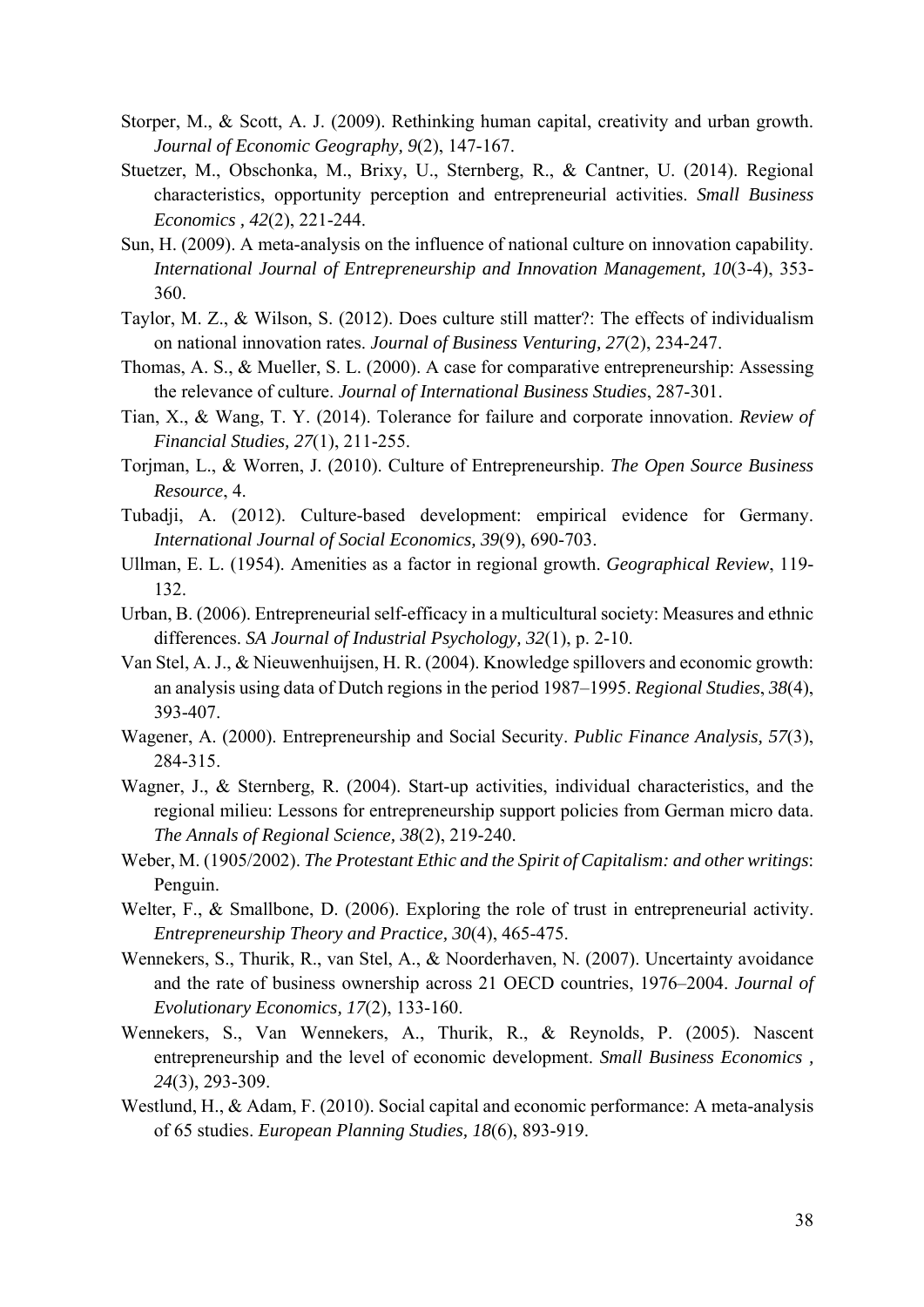- Wyrwich, M., Stuetzer, M., & Sternberg, R. (2016). Entrepreneurial role models, fear of failure, and institutional approval of entrepreneurship: a tale of two regions. *Small Business Economics , 46*(3), 467-492.
- Zheng, L. (2016). What city amenities matter in attracting smart people? *Papers in Regional Science, 95*(2), 309-327.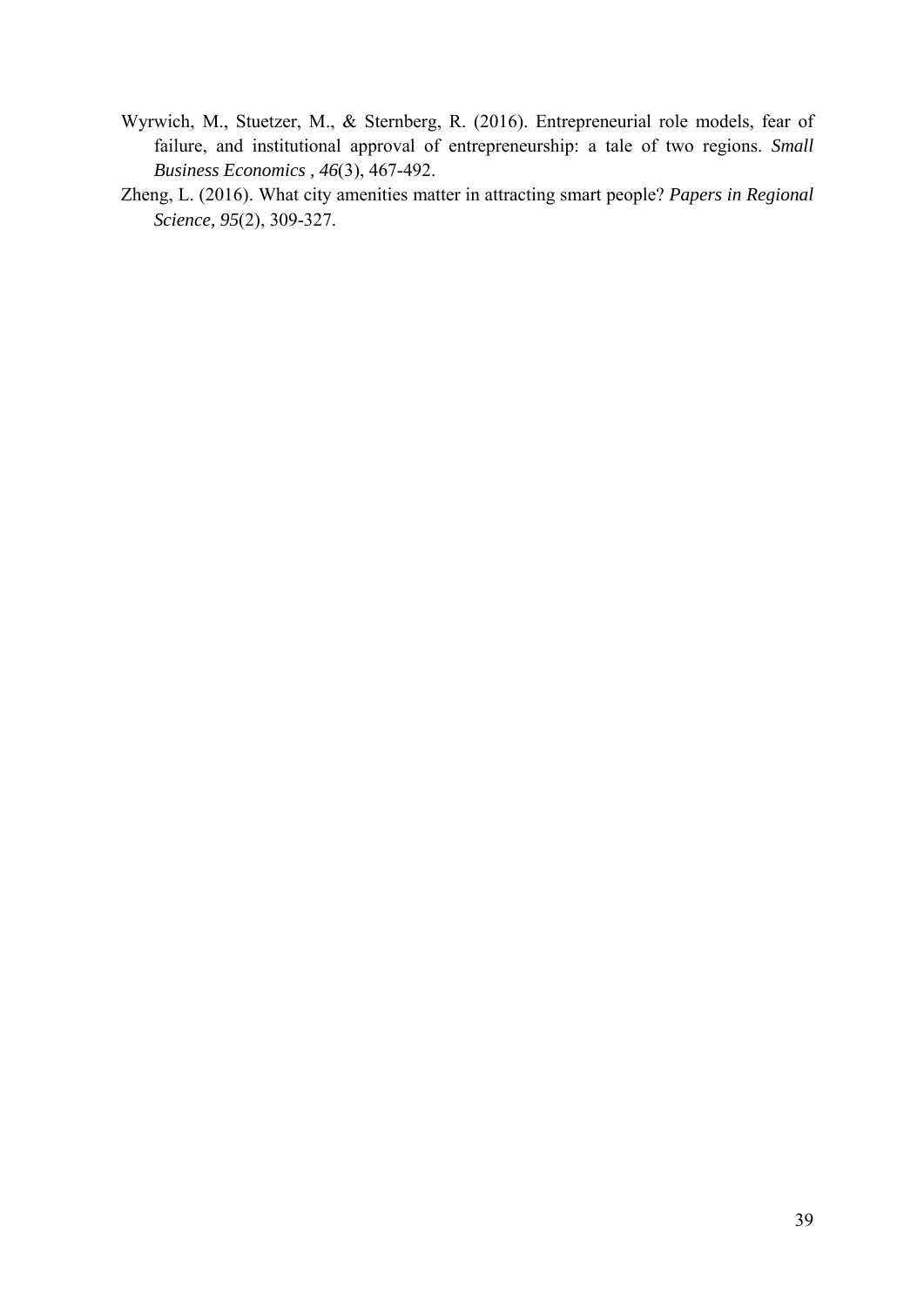# **III. Article 2: Freedom and Innovation: A Country and State Level Analysis**

## Lehmann, E. E. & Seitz, N. (2017). Freedom and innovation: a country and state level analysis. The Journal of Technology Transfer, 42(5), 1009-1029. Doi 10.1007/s10961-016-9478-3

Abstract. Research underlines the importance of socio-cultural factors when establishing a supportive environment for innovation and entrepreneurship growth. Scholars discuss different aspects, ranging from cultural attitudes and religious norms, to aspects of tolerance and social freedom. Following on research tradition, this paper analyzes the freedom-innovation relationship using a hand collected data set of 57 countries and the 50 U.S. states over a three year period. We argue and test whether the slope of the freedom-innovation link is shaped by and trades- off the costs and benefits of either weak or strong social ties within a country. Our empirical findings support a positive relationship between the freedom-innovativeness-slope, but not a negative or inverted U-shaped relationship.

#### **JEL Classification** O3 – P00

**Keywords:** National innovation systems – entrepreneurship –diversity – economic geography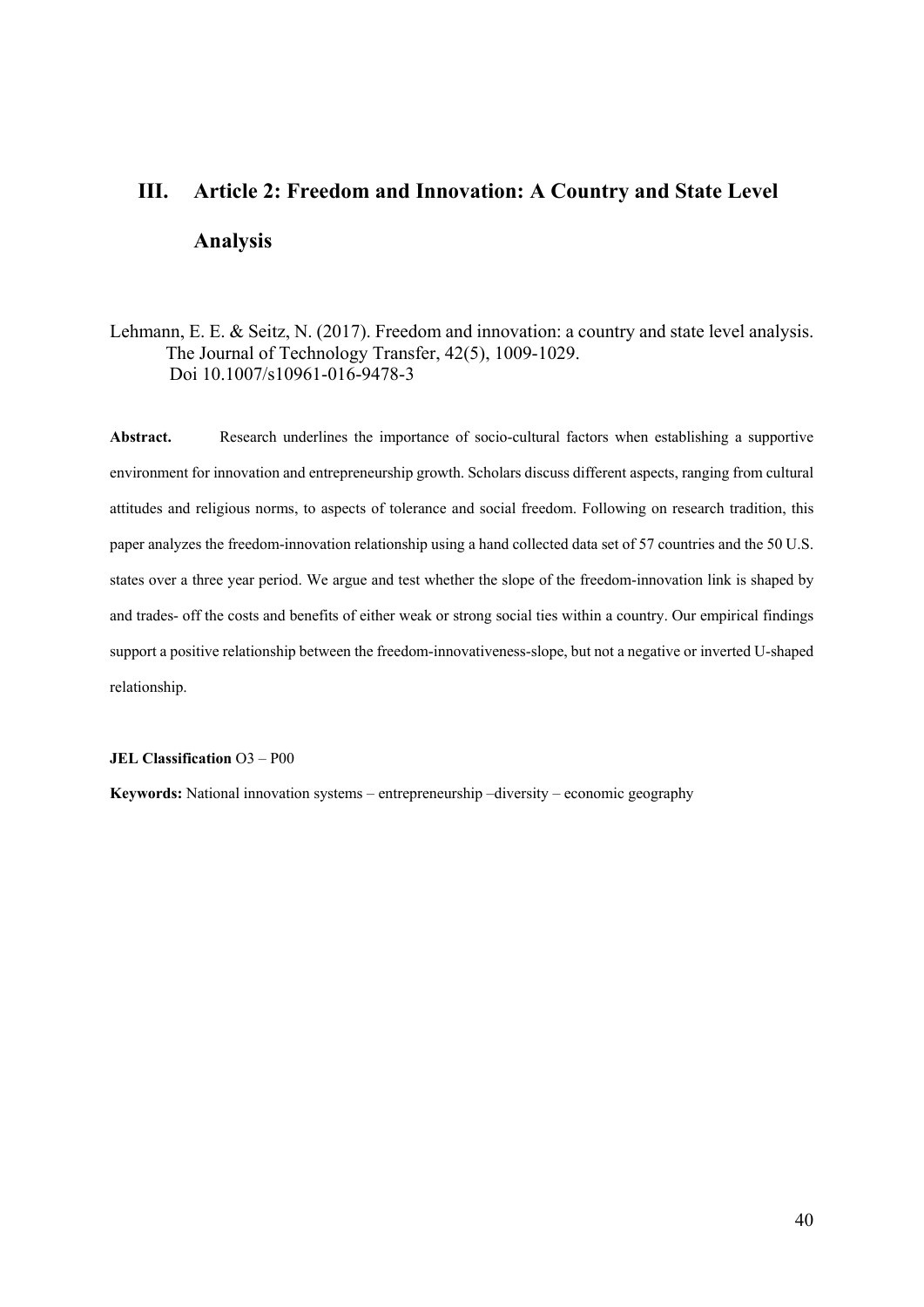# **IV. Article 3: Tolerance and Innovation: the Role of Institutional and Social Trust**

Audretsch, D. B., Seitz, N. & Rouch, K. M. (2017). Tolerance and innovation: the role of institutional and social trust. *Eurasian Business Review*, *8*(1), 71-92. Doi 10.1007/s40821-017-0086-4

**Abstract.** The impact of freedom on economic growth has attracted significant attention from researchers and policy makers around the globe. Besides notions of economic freedom, a rapidly growing body of literature stresses the role of personal freedoms and tolerance. It is argued that tolerance is essential for innovation because its creates an open environment where creativity and knowledge spillovers. However, mixed empirical evidence suggests that the relationship between tolerance and freedom is more nuanced towards additional social factors, such as the role of trust and other institutions. This paper re-investigates whether and to which extent notions of social and institutional trust affect the impact of tolerance on innovation using an original data set spanning three broad regions of the global and the 50 U.S. states and 31 Chinese regions. Our findings support that tolerance and trust play an important role in stimulating innovation performance, however, the exact nature of the relationships is influenced by economic development. Our study fits into current debate about the role of sociocultural and institutional underpinnings in national innovation systems. As well as it aims to contribute to the almost currently re-starting debate about the influence of freedom and the advantage and disadvantages of diversity on economic performance.

**JEL Classification:** 030 - 043 - 057

**Keywords:** Innovation – freedom – tolerance – trust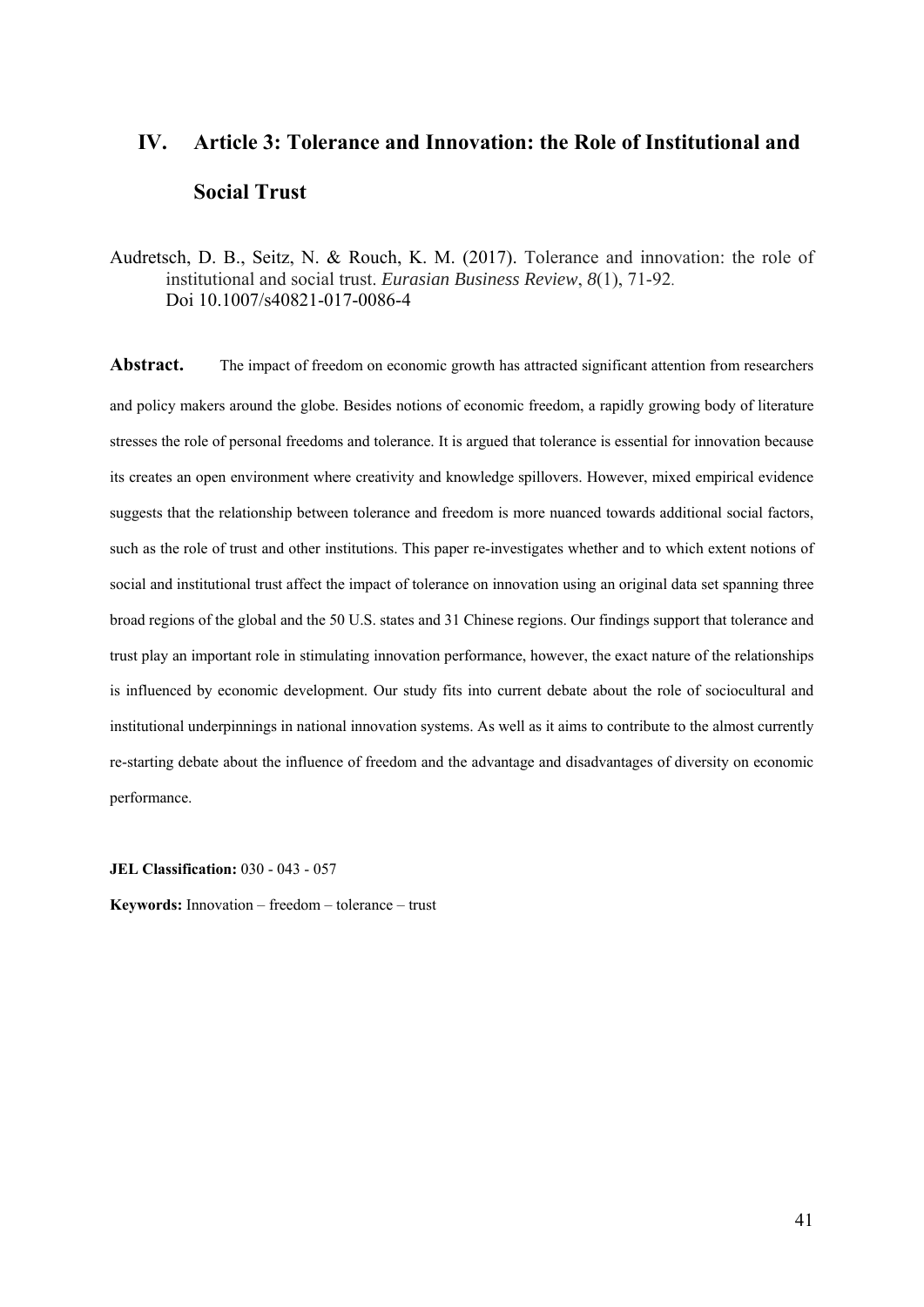## **V. Article 4: Cultural Amenities, Subcultures and Entrepreneurship:**

Audretsch, D. B., Seitz, N. & Lehmann, E. E. (2017). Cultural Amenities, Subcultures and Entrepreneurship. *SSRN working paper series*. Doi 10.2139/ssrn.2932887

**Abstract.** Paradoxically, what powers knowledge-based economies is not knowledge, it is their capacity to create new products and services through innovation and place-based entrepreneurship. Previous research has outlined the importance of places attractiveness and culture for creating a supportive environment where competition, creativity and entrepreneurship can flourish. However, what specific kind of culture is attractive and actually needed, remains both unknown and controversial. A rising stream of research has focused on the cultural amenities offered, such as operas, museums and theaters, and how they affect entrepreneurial outcomes – yet, with mixed results. This paper aim to contribute to the existing literature by positing that rather than mainstream culture it is subcultural life that explains why some places emerge as creative hotspots while others do not. We utilize explorative factor analysis to compare the impact of different proxies measuring subcultural amenities against measures which have traditionally been used to reflect "mainstream" culture on startup rates in German cities. Our findings confirm that the co-presence of subcultural amenities is positively associated to entrepreneurship. By contrast, mainstream culture has no significant impact on local startup rates. These findings make an important contribution to the recent controversy within the regional studies literature and provide insights and guidance for thought leaders in policy and urban planning.

#### **JEL Classification:** O30, 018, R11, J24

**Keywords:** Startups, creative Class, culture, subculture, knowledge spillovers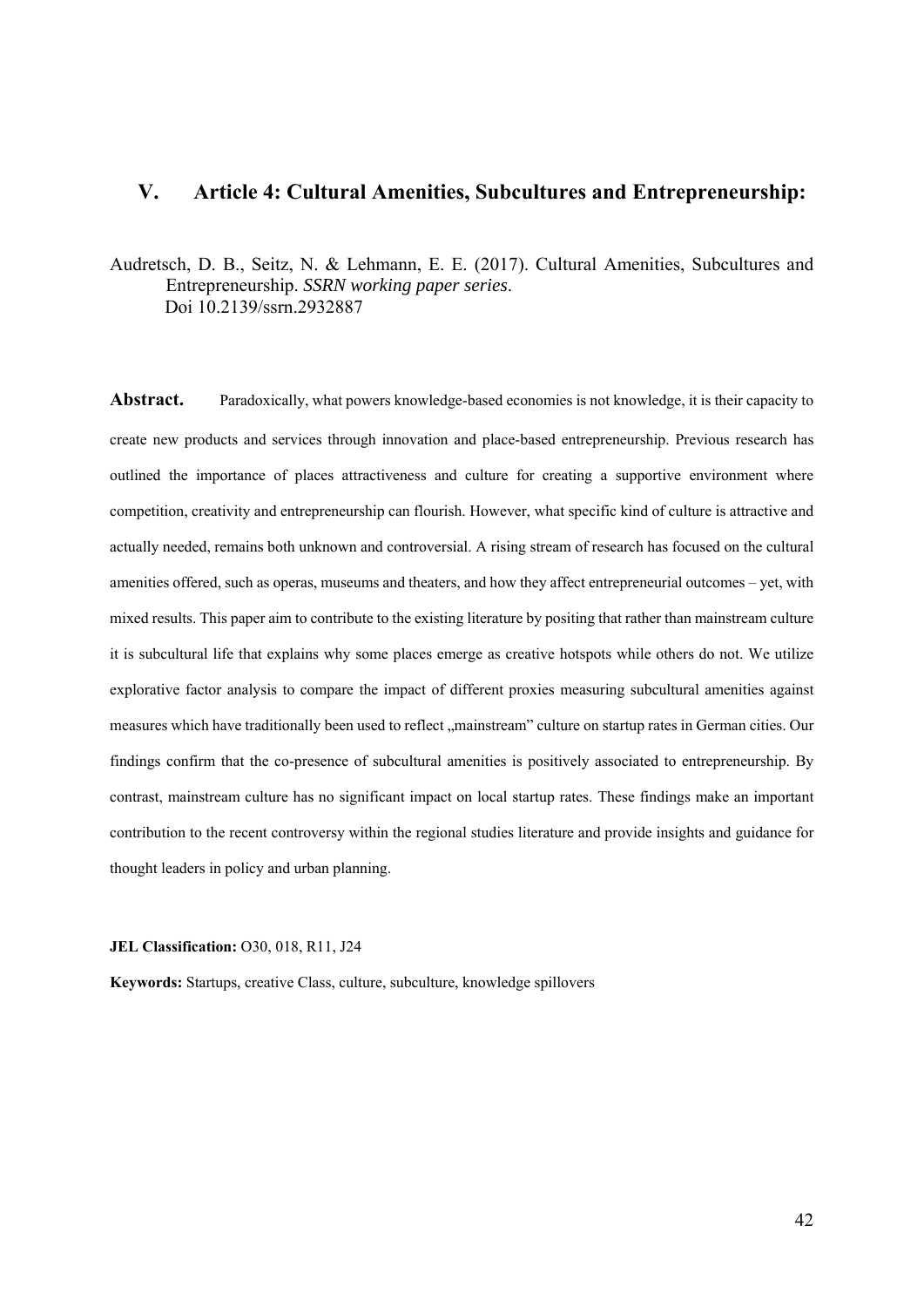## **1. INTRODUCTION**

Regional economic development across the globe has turned to entrepreneurship as an engine for enhancing growth. Over past decades, this had led to extensive investments by policy makers to create an environment and local context conducive to entrepreneurship and innovation. In searching for such a beneficial environment, both scholars and policy makers have shifted more and more away from "hard" physical assets towards more "softer" locational factors, such as milieus, culture and the enhancing of the attractiveness of the particular place (Hopp & Stephan, 2012; Huggins & Thompson, 2014). The basic hypothesis here is that placebased´ entrepreneurship activity is the product of high human capital and creative talents that today are highly mobile and feel especially attracted to places offering a high quality of life and amenities (Bauer, Breidenbach, & Schmidt, 2015; Falck, Fritsch, & Heblich, 2011; Florida, Mellander, & Stolarick, 2008; S. Y. Lee, Florida, & Gates, 2010). Yet, our knowledge about what specific type of amenities actually enhances the quality of life for those talented people is still limited. While we know it matters, we are less sure about what matters. An influential stream of literature has suggested that well-educated and high human capital workers feel especially attracted to tolerant and open environments that provide a rich supply on cultural offerings, including interesting cultural scenes and their corresponding facilities, like art galleries, museums or operas. (Bauer et al., 2015; Clark, 2004; Falck et al., 2011; Florida, 2002; Morgan & Ren, 2012; Pratt, 2011; Roback, 1982; Scott, 1999, 2006b; Thiel, 2015).

However, a more nuanced view has been posited by Peck (2005), Hollands (2008), and Pratt  $(2011)$ , who suggest that smart places are not necessarily highly entrepreneurial places. Rather, they provide a compelling argument that what fuels place-based entrepreneurship is less about human capital or the creative class in general, and more about the co-presence of a "creative underclass" of entrepreneurs that can transform a place into a startup hotspot. Thus, the cultural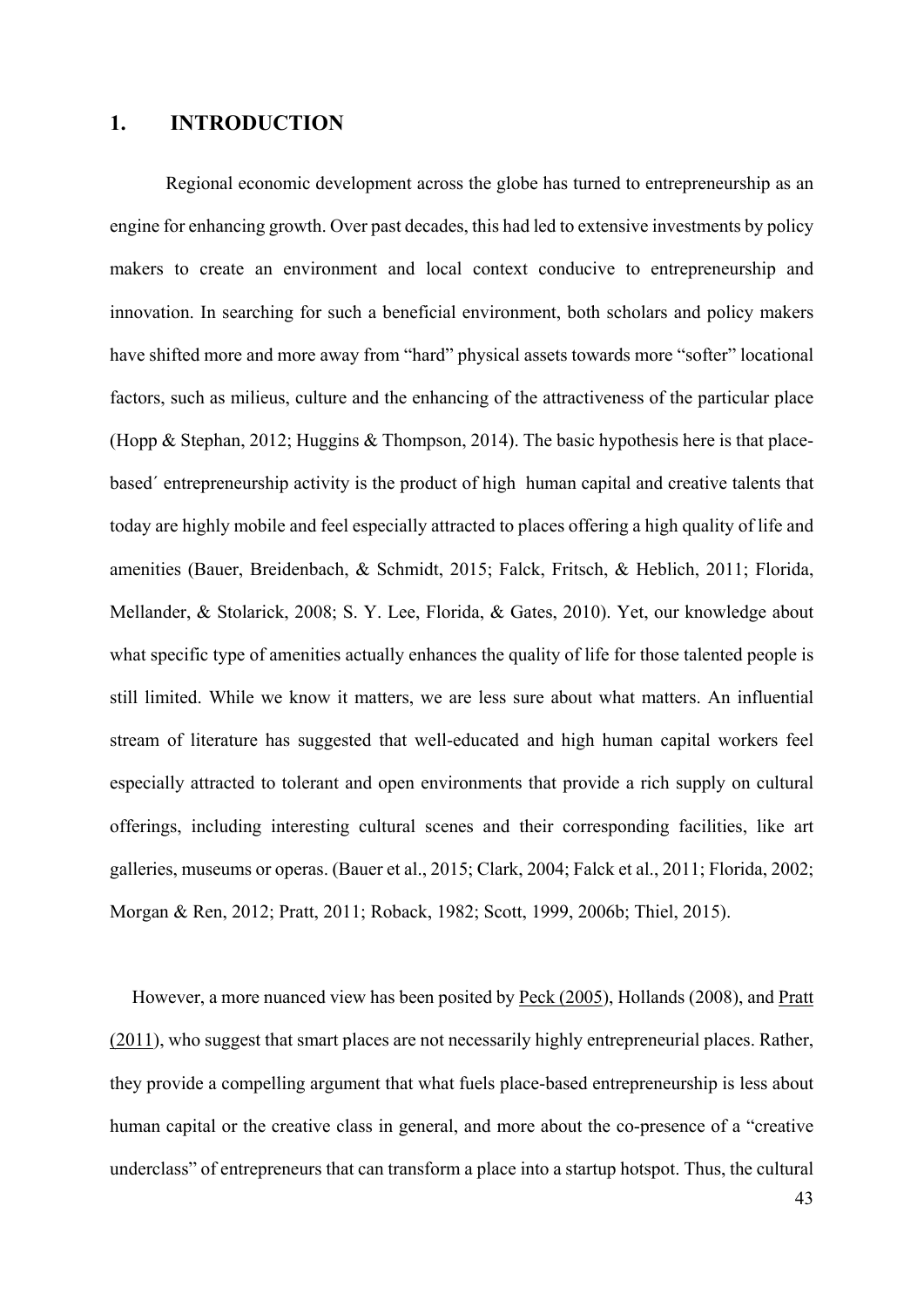amenities attractive to and serving as a beacon for this creative underclass of entrepreneurs may, in fact, not be the same as those for mainstream human capital and the creative class (Peck, 2005; Pratt, 2011; Storper & Scott, 2009).

Despite this controversy in both the scholarly literature as well as among thought leaders in public policy and business, the particular type of cultural amenities that actually play an important role and serve as a beacon attracting the creative underclass has yet not been studied. This void in the entrepreneurship literature is unfortunate, because it leaves a daunting gap in the ability of both scholars and the policy community to understand what exactly attracts the creative class and underclass to a place. The purpose of this paper to fill this gap in the literature by explicitly comparing the influence of cultural amenities versus subcultural amenities on local startup activity.

The remainder of the paper is structured as followed. Section two draws on the extant literature to develop the main hypotheses suggesting that a vibrant cultural life is conducive for attracting and retaining creative milieus, but that the particular kind of culture that is beneficial is considerably more nuanced: In section three, , we develop hypothesis that entrepreneurship activity needs some kind of "*spiritus loci"* for open-mindedness and experimentalism, and that this cultural spirit is likely to be found in places characterized by a vibrant subcultural scene rather than mainstream culture, which, by contrast, is more likely to be conducive to formal human capital and the social establishment. Our study builds onto the recent entrepreneurship literature focusing on the impact of place-based amenities attracting creative workers on entrepreneurial activity. By testing the impact of subcultures on startup activity, we try to shed light on a key link that has been largely overlooked and remains missing in the extant literature in entrepreneurship and regional development of exactly how -- culture shapes entrepreneurially networks and spillovers*.* This paper makes a key contribution by being the first in the literature to introduce therefore a model of measuring subcultures and compare their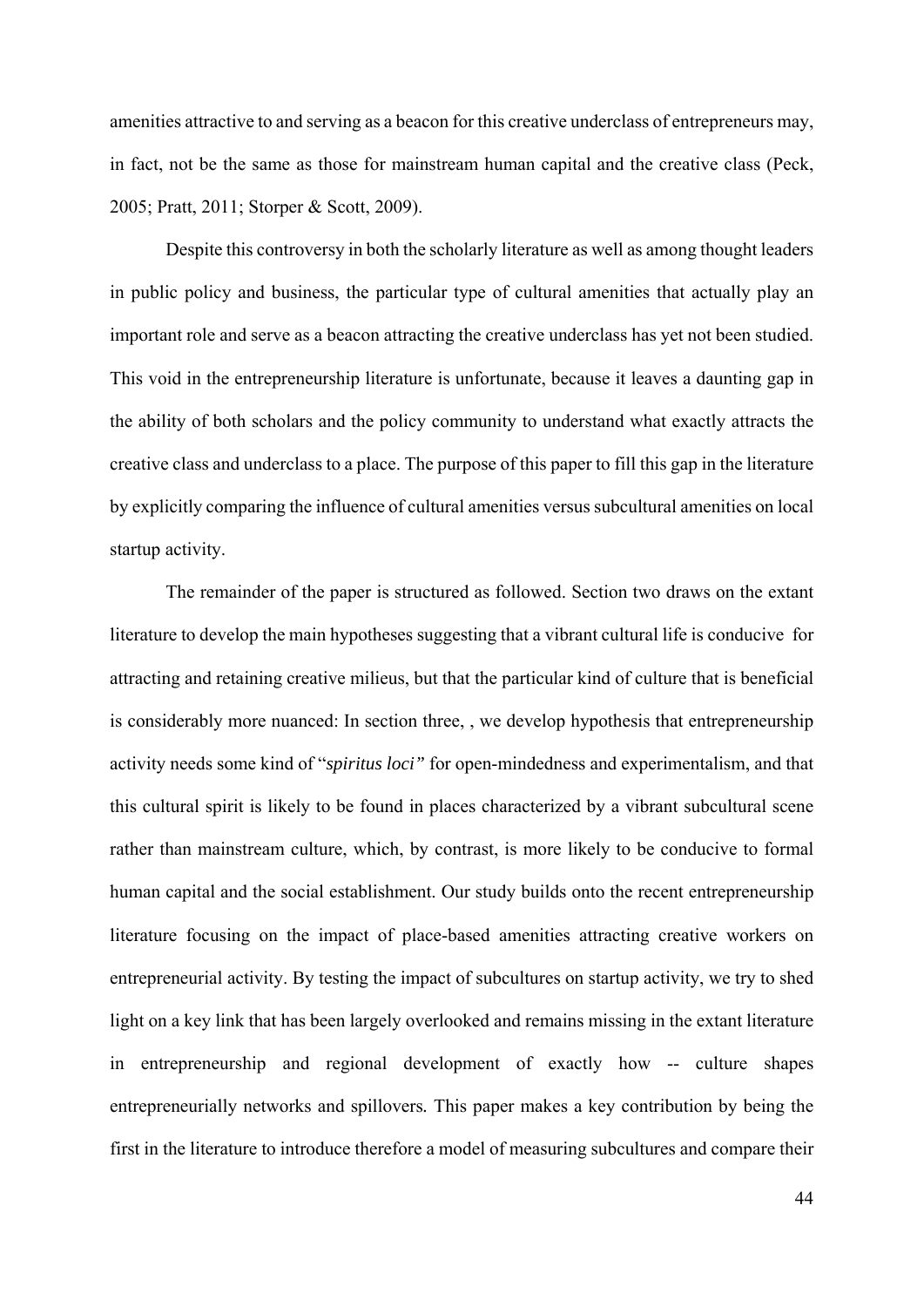influence against measures of mainstream culture. Our research makes an important contribution to the entrepreneurship literature by identifying those factors conducive to creative places, in contrast to those factors conducive to smart places. A secondary contribution of the paper to the entrepreneurship literature is that it adds to our knowledge about entrepreneurial milieus and their preferences. Section four introduces the data set and methodology used to undertake our empirical analysis. The fifth Section discusses our findings in the backdrop of previous results in the entrepreneurship and limitations. In the last section, we provide a conclusion highlighting the main findings and provide an outlook for future research and policy implications.

# **2. ENTREPRENEURSHIP AND AMENITIES**

An important set of studies in the regional studies literature has provided a compelling link between entrepreneurship and the competitiveness of regions as being driven by the ability to exploit new knowledge via innovation and entrepreneurship (Acs & Varga, 2002; Audretsch & Feldman, 2004; Florida, 2013). These studies have triggered an explosion of research attempting to quantify and identify the specific sources that promote high innovation and regional entrepreneurship. One major focus centers on the spatial concentration of knowledge and human creativity as measured by better educated and highly talented people (Audretsch & Feldman, 2004; Berry & Glaeser, 2005; Cushing, Florida, & Gates, 2002; Florida, 2002; Jacobs, 1970; Moretti, 2004; Rauch et al., 2013; Shapiro, 2006). Talented people, of course, are not evenly distributed across geographic space. Research has identified a numerous of necessary conditions, ranging from local industrial clusters (Acs, Audretsch, & Lehmann, 2013; Lehmann & Menter, 2016; Porter, 2000), top universities, the supply on educational attainment (Kuratko, 2005; Lehmann, 2015; Leydesdorff & Etzkowitz, 1996), income levels (Acs, Desai, & Hessels, 2008; Glaeser, Resseger, & Tobio, 2009; Wennekers, Van Wennekers, Thurik, & Reynolds,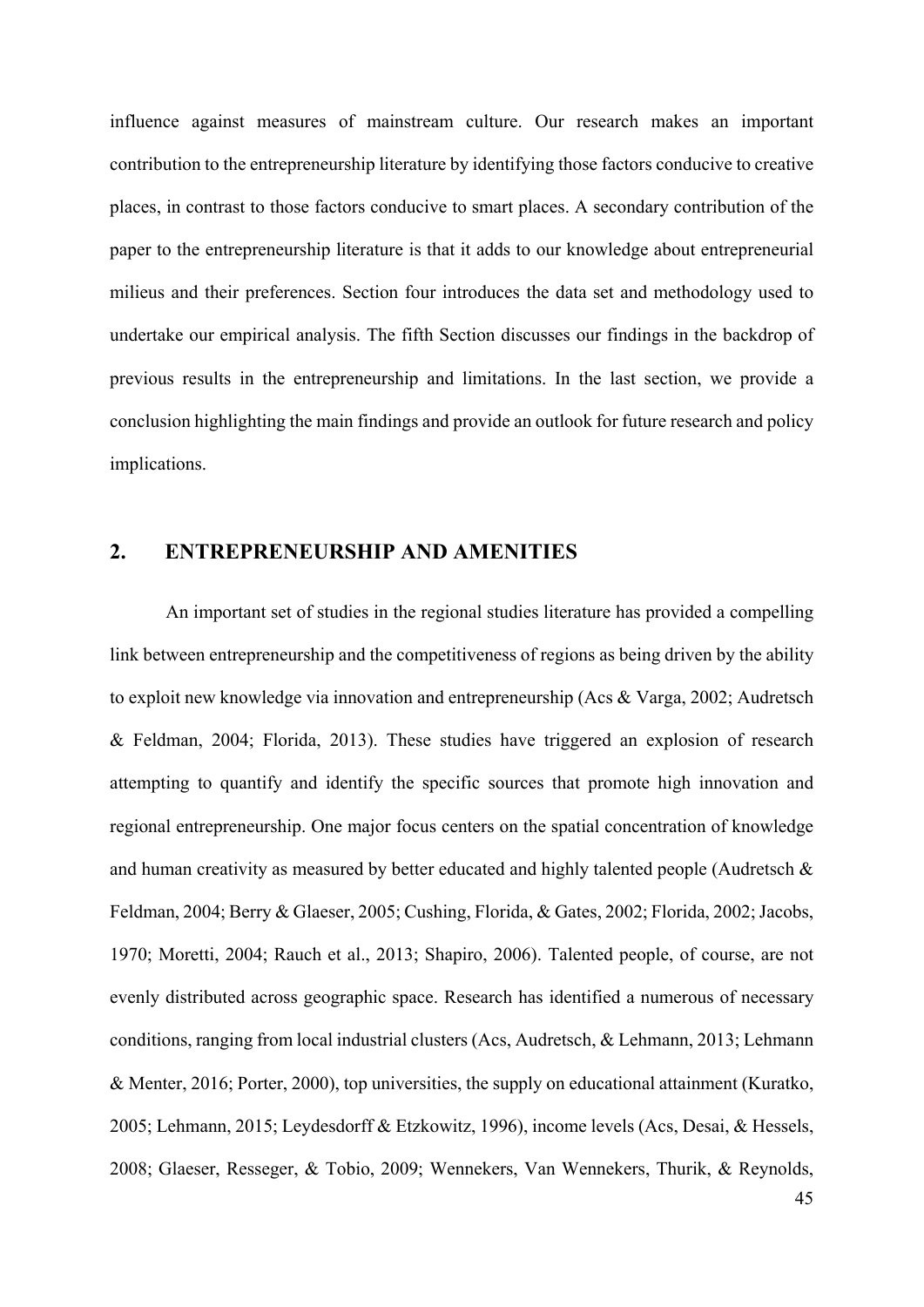2005), thick labor markets and established firms, or local accessibility (Audretsch & Belitski, 2013; Caragliu, Del Bo, & Nijkamp, 2011; Glaeser, Kahn, & Rappaport, 2008; Knudsen, Florida, Stolarick, & Gates, 2008; Saxenian, 1996), to play an important role for a high share of regional human capital. In addition to the, primarily physical, factors, which are commonly referred to as "hard" factors, a recent strand in research has stressed the significant role of "softer", more life-style-oriented factors, such as the attractiveness of a place and other social characteristics, which is commonly referred to in the literature as "amenities" (Bauer et al., 2015; Clark, 2004; Falck et al., 2011; Lehmann & Seitz, 2017; Rappaport, 2008; Rosenthal & Strange, 2008; Zheng, 2016). The basic argument is that in open and post-industrial economies, talented people are highly mobile and make their locational choices principally in response to quality of life rather than solely on wages (e.g. Florida, 2002; Inglehart, Foa, Peterson, & Welzel, 2008; Landry, 2008; Storper & Scott, 2009).

However, the question of which specific amenities actually make a place attractive to highly talented people, and consequently entrepreneurs has recently become the focus of a widespread discussion in the literature (Bauer et al., 2015; Hirschle & Kleiner, 2014; McGranahan, Wojan, & Lambert, 2010; Storper & Scott, 2009; Zheng, 2016). Over the last several years, a number of different types of amenities have been analyzed - yet without consistent findings. The literature here can be broadly divided into two basic categories. The first category is based on econometric analysis testing the impact of the several key forces that have been posited in the literature to influence the clustering of high human capital (e.g. Berry & Glaeser, 2005; Glaeser, Kolko, & Saiz, 2001; Glaeser, Rosenthal, & Strange, 2010; Lloyd & Clark, 2001). The extant literature is vast and suggests that a widely ranging set of locational amenities is particularly influential, ranging from exogenously given factors, such as weather conditions or location with close geographic proximity to a coast line or rivers , to a number of endogenous factors, such as quality of transport infrastructure, entertainment amenities,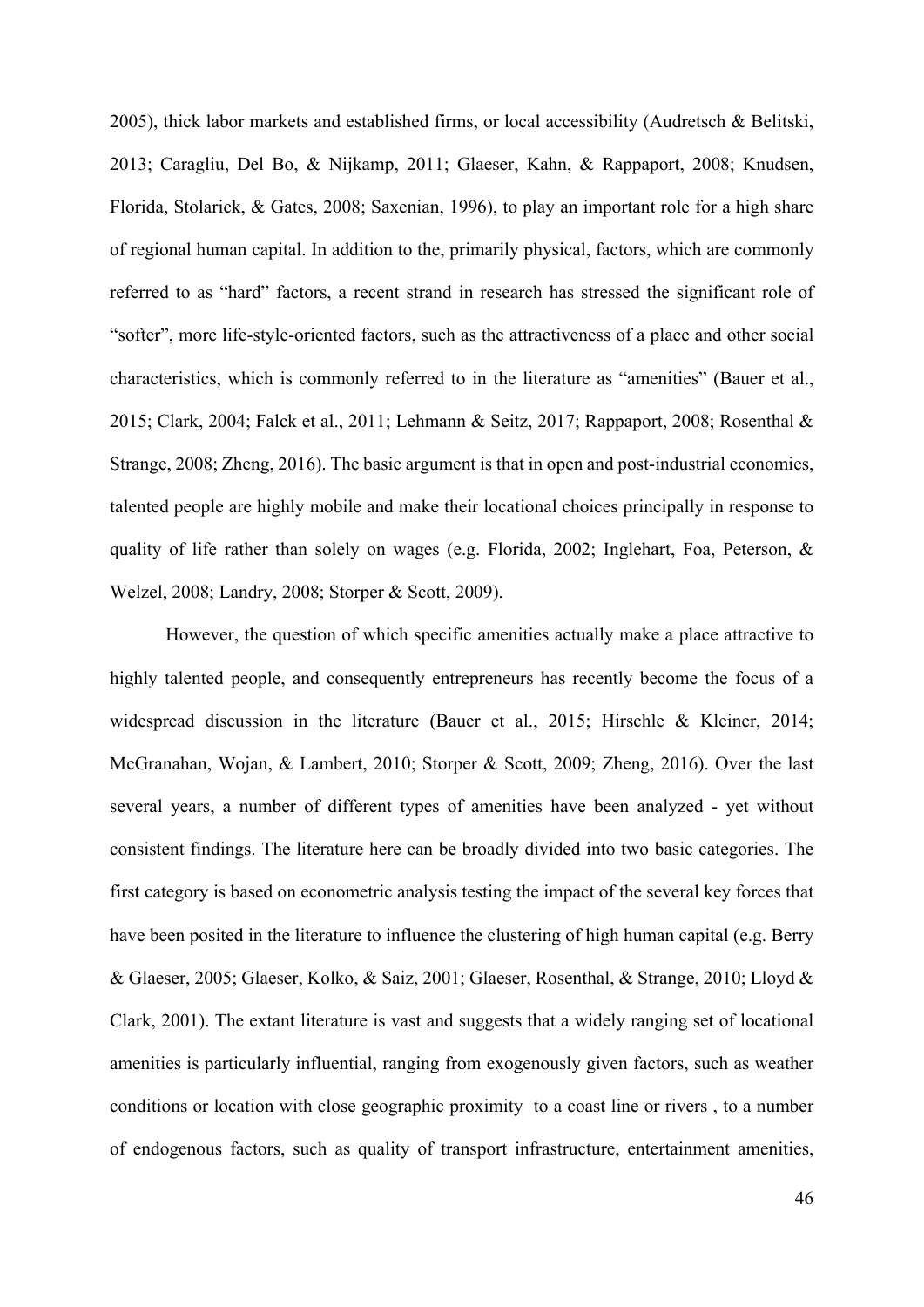housing quality and security considerations (e.g. Bayer, Keohane, & Timmins, 2009; Berry & Glaeser, 2005; Florida, Mellander, & Stolarick, 2016; Glaeser & Gottlieb, 2006; Glaeser et al., 2001; Glaeser et al., 2010); In addition, there seem to be possible interactions and subsidization effects between the different types of amenities (Storper & Scott, 2009). For instance, Berry and Glaeser (2005) suggest that warm, dry winters, especially the average temperature in January, matters most in explaining high levels of local human capital, but other amenities are also important and might compensate for possible shortcomings in other amenities. Thus, cold places can offset the role of a warm climate by providing safe neighborhoods, reasonable housing prices and good school and education facilities (Berry & Glaeser, 2005; Glaeser & Gottlieb, 2006; Storper & Scott, 2009). Nevertheless, one key insight emerging from of this line of research is that specific amenities associated with consumption opportunities, such as entertainment , restaurants and other cultural facilities have grown in importance across all type of places, even for those places that were originally organized around industrial production (Clark, Lloyd, Wong, & Jain, 2002; Falck et al., 2011; Glaeser & Gottlieb, 2006; Glaeser et al., 2001; McGranahan et al., 2010; Möller & Tubadji, 2009; Rappaport, 2008).

Similar evidence can be found in the urban sociology literature. For instance, G. Evans (2009) and Clark et al. (2002) have reported a general decline in the explanatory power of conventional variables affecting places´ growth while local attractions, such as orchestras, parks, museums art galleries or architecture, has raised in relevance. They argue that in postindustrial, information economies there has been generally a great rise of leisure pursuit compared to work (Clark et al., 2002; Inglehart et al., 2008; Rappaport, 2008; Zheng, 2016). Leisure activities need time, money and certain amenities to satisfy those desires. Thus, places transforming into "entertainment machines" tend to focus on attracting and retaining a modern class of affluent and highly talented people (Bauer et al., 2015; Lloyd & Clark, 2001; Rappaport, 2008).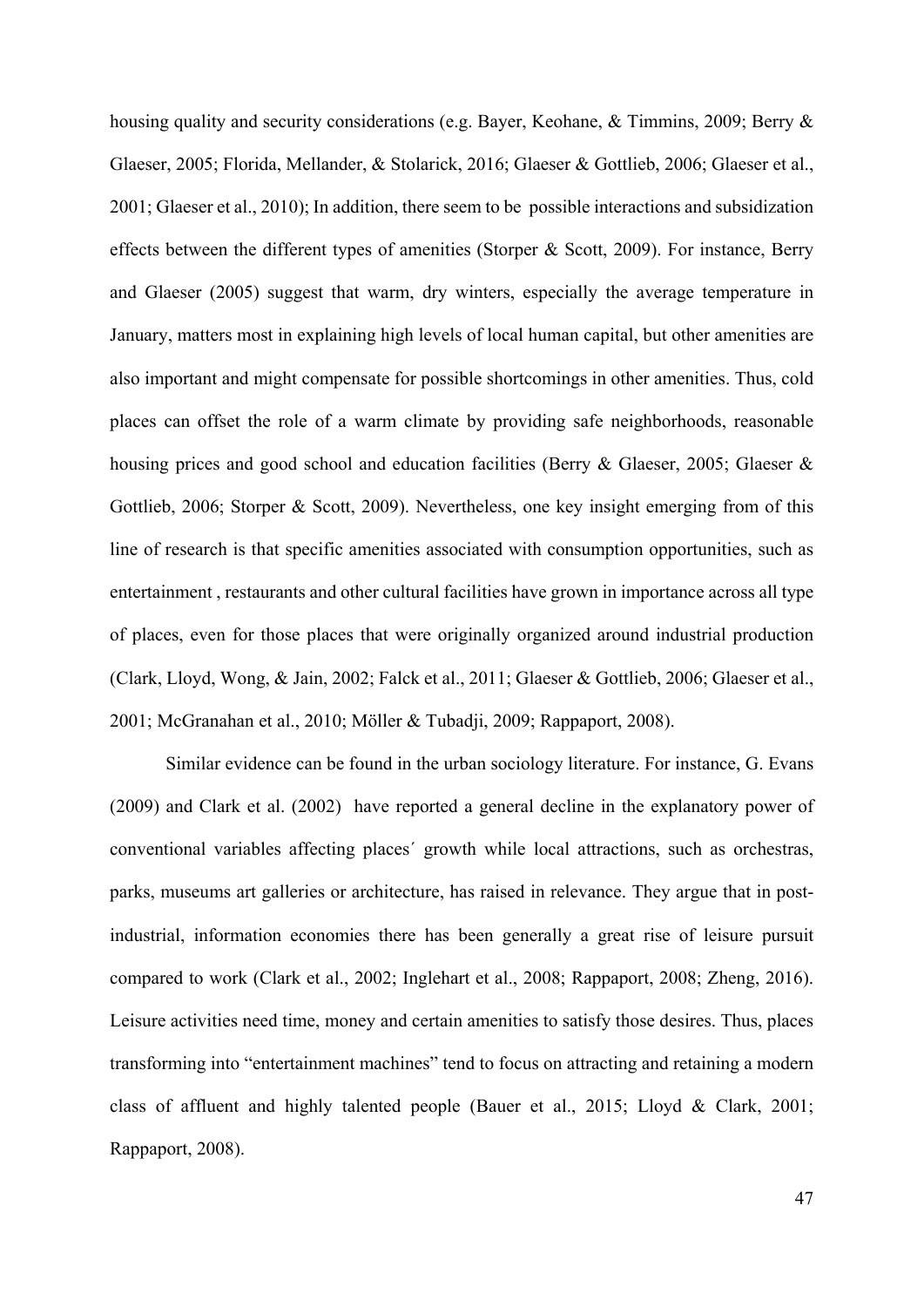Extending this first strand of the literature, the second major strand refines some of the above-mentioned arguments and provides a much broader perspective. Instead of focusing on individual attractions, research here has stressed the general importance of local culture for attracting human capital (Beugelsdijk, 2010; Cushing et al., 2002; Davidsson, 1995; Florida, 2014; Hirschle & Kleiner, 2014). In contrast to the first strand of research, those studies do not have an exclusive focus on human capital, in terms of classical human capital theory, i.e. welleducated and skilled workers, but rather analyze the population movements of a specific, highly disaggregated subgroups of human capital that is associated with high creative outcomes, innovation and entrepreneurship (Florida, 2003; Lehmann & Seitz, 2017; Peck, 2005; Pratt, 2011; Scott, 2006a; Zheng, 2016). Most prominent here is Florida´s (2004) work on the theory of the creative class. Pioneering work is also associated with Park, Burgess, and McKenzie (1925/1984) or Jacob´s (1970) seminal writings about the creative cities, and could even date back to Marshall´s (1924) initial ideas of an "industrial atmosphere". All approaches here suggest that a concentration of high human capital in general, but more specifically the copresence of a creative milieu makes places highly innovative. These milieus consist of highly talented people that are not necessarily formally well educated but work primarily in a creative, problem-solving manner (Clifton & Cooke, 2009; Comunian, 2010; Florida, 2002; Landry, 2008). These creative talents, which Florida calls "creative class", search for other types of amenities compared to conventional human capital. Due to their work ethos, they choose placespecific cultural mindset over conventional attractions, such as museums, cinema, housing conditions etc.; They search for places that welcome divergent thinking, support experimentalism and tolerance for diversity (Cushing et al., 2002; Florida & Gates, 2003; Hackler & Mayer, 2008; Qian, 2013). Therefore, providing such a cultural climate that attracts those creative talents is the key ingredient to promoting place-specific innovation and entrepreneurship activity (Boschma & Fritsch, 2009; Florida, 2005, 2014).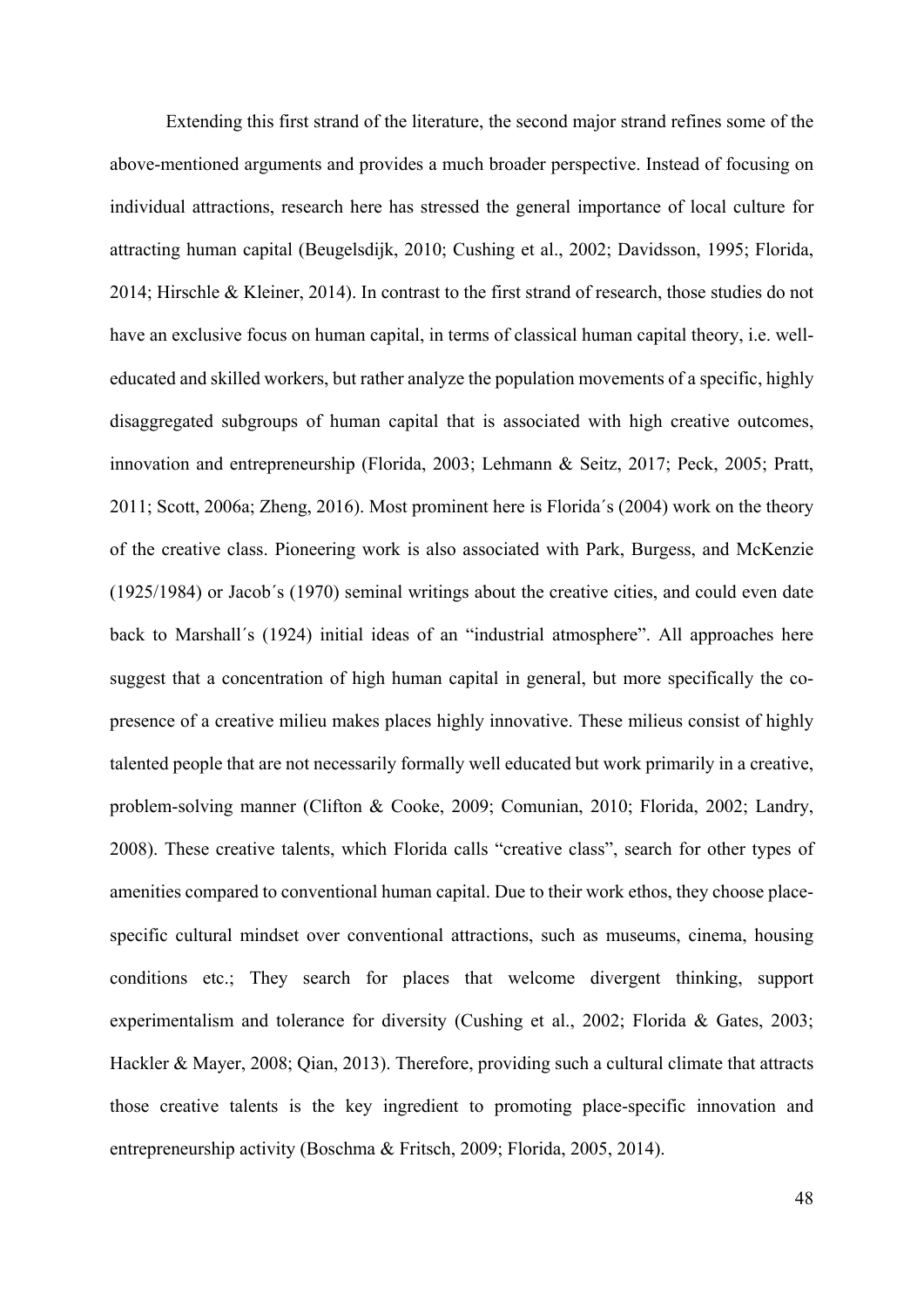Although, these various approaches often have served as blue print for development agendas across the globe, their evidence is mixed. Criticism is vast, spanning different aspects as well as both conceptual and methodological shortcomings (Donegan, Drucker, Goldstein, Lowe, & Malizia, 2008; Kotkin, 2013; McGranahan & Wojan, 2007; Storper & Scott, 2009; Zheng, 2016).

The first concerns endogeneity issues. Thus, whether tolerant places are rather the cause for the clustering of highly talented people or the consequence is ambiguous. Indeed ample evidence from various disciplines of social science suggests that the level of which communities grant individuality and show tolerance for diversity is linked to both economic development, wages and educational level (Inglehart et al., 2008). In a similar vein, Glaeser, Gyourko, and Saiz (2008) reveal it is not primarily the cultural setting that drives regional growth, but rather the stock of human capital, industrial density and the presence of research institutions and universities that stimulates innovation and entrepreneurship. Glaeser *et al*. (2010) concludes that cities with a large share of high-skilled and high-earning people also tend to have a higher willingness to pay for cultural amenities, which drives local cultural development. Möller and Tubadji (2009) have tested Florida's concept of the creative class using panel data for 323West German regions. According to their findings, the creative class is attracted by favorable economic conditions such as employment growth and wages rather than culture. Flack et al. (2011) and Moeller and Tubadji (2009) propose a strategy that partly overcomes endogeneity issues. By going back in history, the authors claim that the contemporary regional endowment of human capital is the result of cultural heritage. Using German opera houses from the baroque era to measure the cultural legacy of places, their findings reveal that culture affects the concentration of human-capital employees, and these employees promote local knowledge spillovers and shift a location to a higher growth path. However, Bauer et al. (2015) demonstrate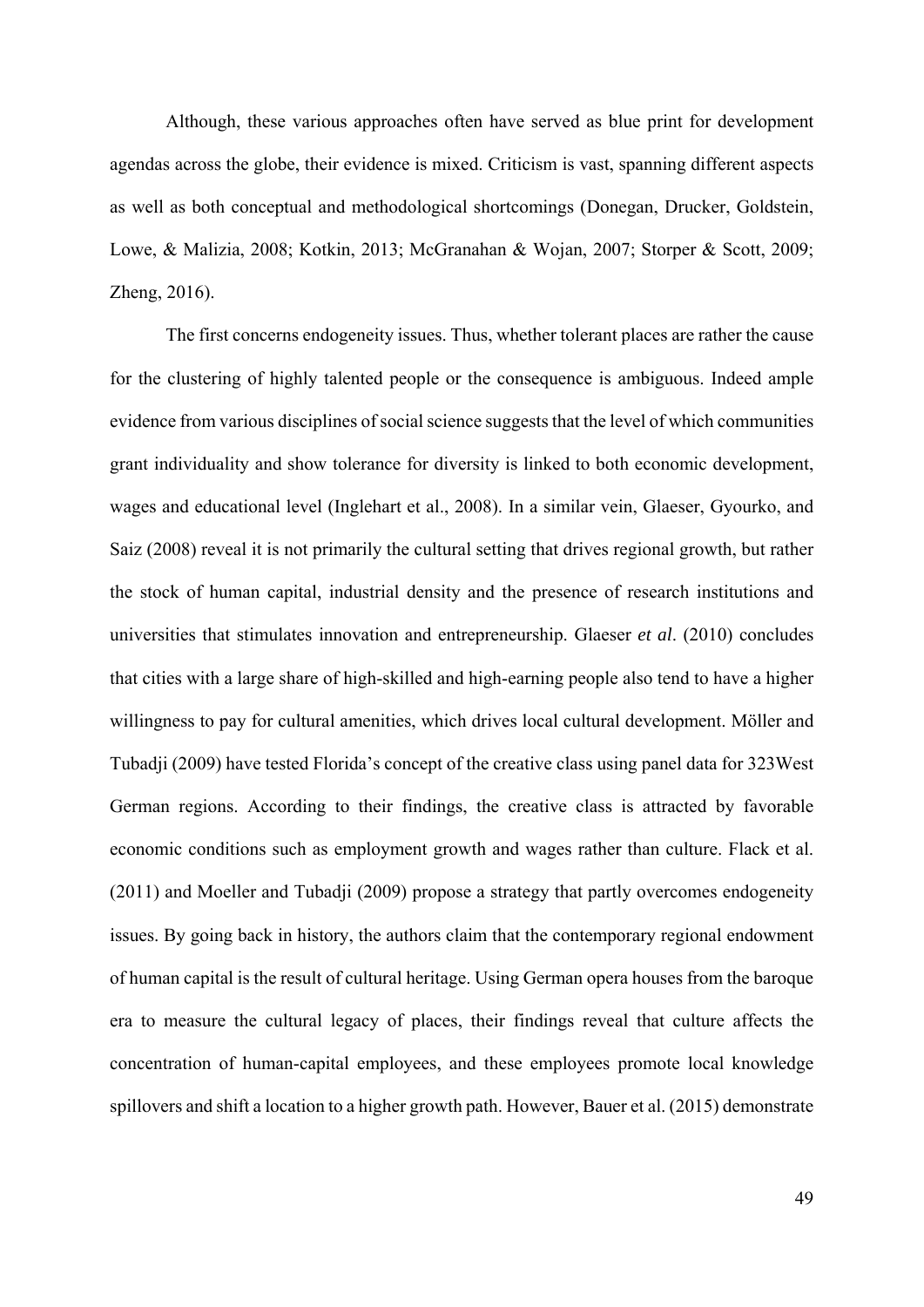that this strategy is prone to misleading results since cultural legacy and historical cultural goods are highly correlated with other historical events.

Another weakness in the literature concerns the identification of the preferences that are held to motivate the locational choices of highly talented people (Bayer et al., 2009; Clark, 2004; Hansen & Niedomysl, 2009; Pratt, 2008; Storper & Scott, 2009). All of them select observable locational features, e.g. diversity, density, temperature, prices, tolerance, or other cultural amenities, and then assume that these features must match with the preferences of those highly talented and skilled people that provide the source of entrepreneurship. For instance, Pratt (2011) criticizes Florida for deriving his relevant preferences simply on the basis of interviews and suggestive correlations. Storper and Scott (2009) question why tolerance, in particular, or Florida´s suggested operational expression, diversity and open-mindedness acts as a compelling amenity serving as a beacon for those creative talents, when the very same talents "[…] who are claimed to be so motivated by tolerance and diversity […]" (p. 155) today typically share relatively homogenous lifestyles, search for each other and the same neighborhoods. Other studies have found a non-significant relationship among different measures of diversity and high growth, innovation and entrepreneurship outcomes (Basu & Altinay, 2002; N. Lee, 2014). Thus, the most diverse places seem not necessarily to be also the most creative ones. The great melting pots around the world provide anecdotal evidence. Cities such as Frankfurt and Singapore are known for their rich and diverse culture, but not as being centers of creativity. Similarly, some recent studies even warn against possible negative effects of tolerance and diversity, while emphasizing the importance of social cohesion, safe neighborhoods and trust(Berggren & Jordahl, 2006; Hauser, Tappeiner, & Walde, 2007; Portes & Vickstrom, 2015; Qian, 2013; Smallbone, Kitching, & Athayde, 2010).

Empirical approaches used in recent studies that aim to overcome previous research traps by integrating a variety of different amenities in their analysis, have also been criticized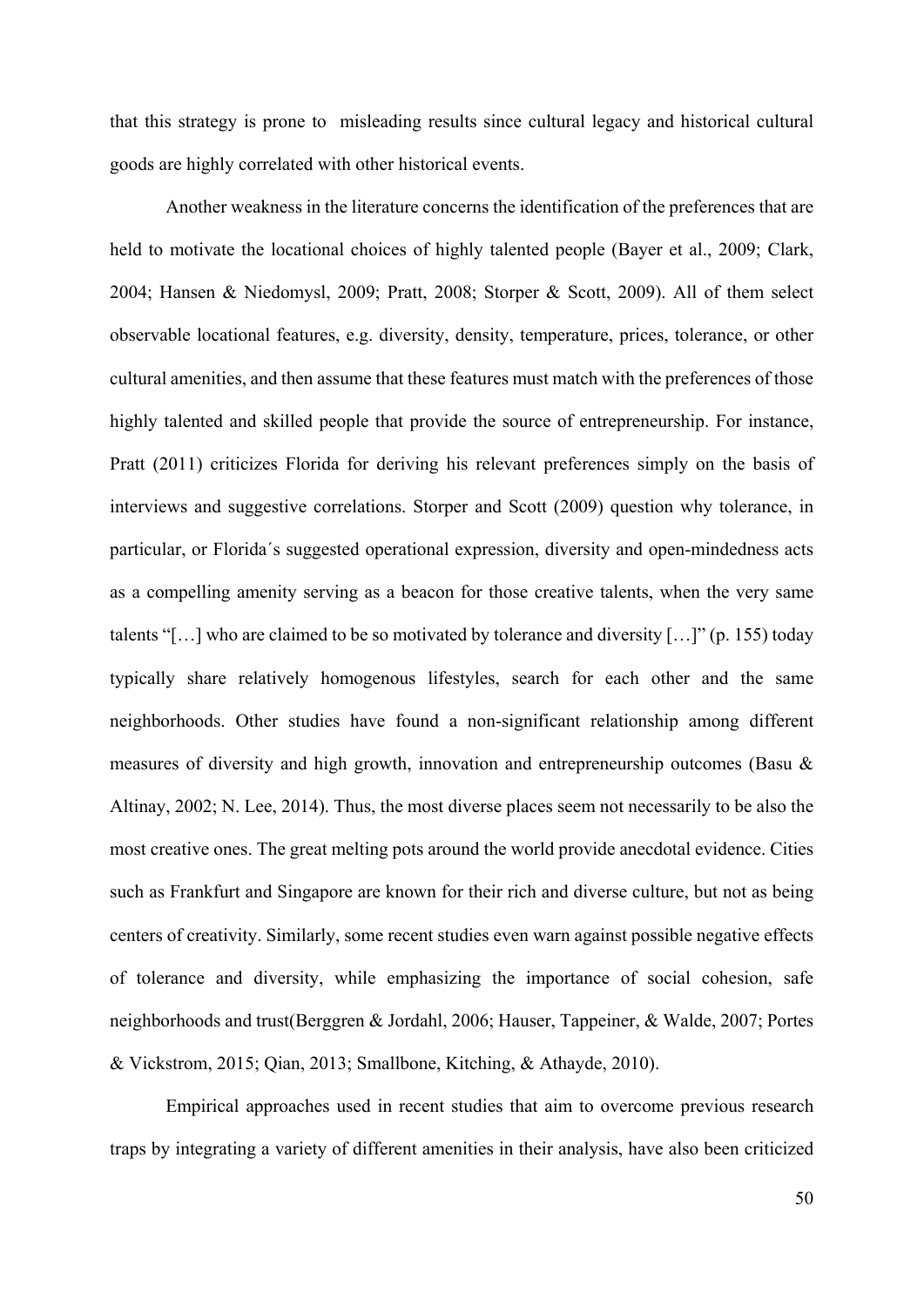for missing some important aspects. For instance, none of these approaches provide an analytical framework that provides sufficiently justification their selection choices and why these specific amenities should play a role. Accordingly, Storper and Scott (2009) and Zheng (2016) have summarized that the different amenities seem to be randomly selected rather than theoretically developed. Others also criticize the lack of research that deploys structural techniques, such as explorative factor analysis or structural equation models, to identify possible interactions and structural patterns among the different types of amenities (Audretsch & Belitski, 2013; Bauer et al., 2015; Clark, 2004; McGranahan et al., 2010; Zheng, 2016).

Closely linked to these questions of relevant preferences is another major criticism, which is generally concerned with endogeneity issues (Bauer et al., 2015; Glaeser et al., 2010; Peck, 2005; Rappaport, 2008). Most previous research has only studied the relationship between types of amenities and a high local concentration of highly skilled and creative talents; however, very little research has directly tested the impact of amenities on measures of entrepreneurship activity. However, there is no serious doubt that places exhibiting a high concentration of talented people also tend to exhibit high levels of human-capital, R&D, high technology, and innovations, but whether, in fact, these "smart places" are actually characterized by a high degree of entrepreneurial activity is less evident. Several recent studies provide compelling evidence that these phenomena may not necessarily be geographically colocated. (Caragliu et al., 2011; Hollands, 2008; Shapiro, 2006). For example, Lehmann, Seitz and Wirsching (2017) found that innovative places, as measured by "hard" patentable output, are characterized by a rich industrial and R&D climate. By contrast, startup cities are more likely to feature creative industries and cultural diversity. Thus, it seems to be more a matter of *who* the entrepreneurs actually are and *what* preferences they share. Similarly, the recent criticism by Pratt (2011) and Morgan and Ren (2012) suggests that entrepreneurs constitute a "creative underclass" which demands an inspirational atmosphere that that goes far beyond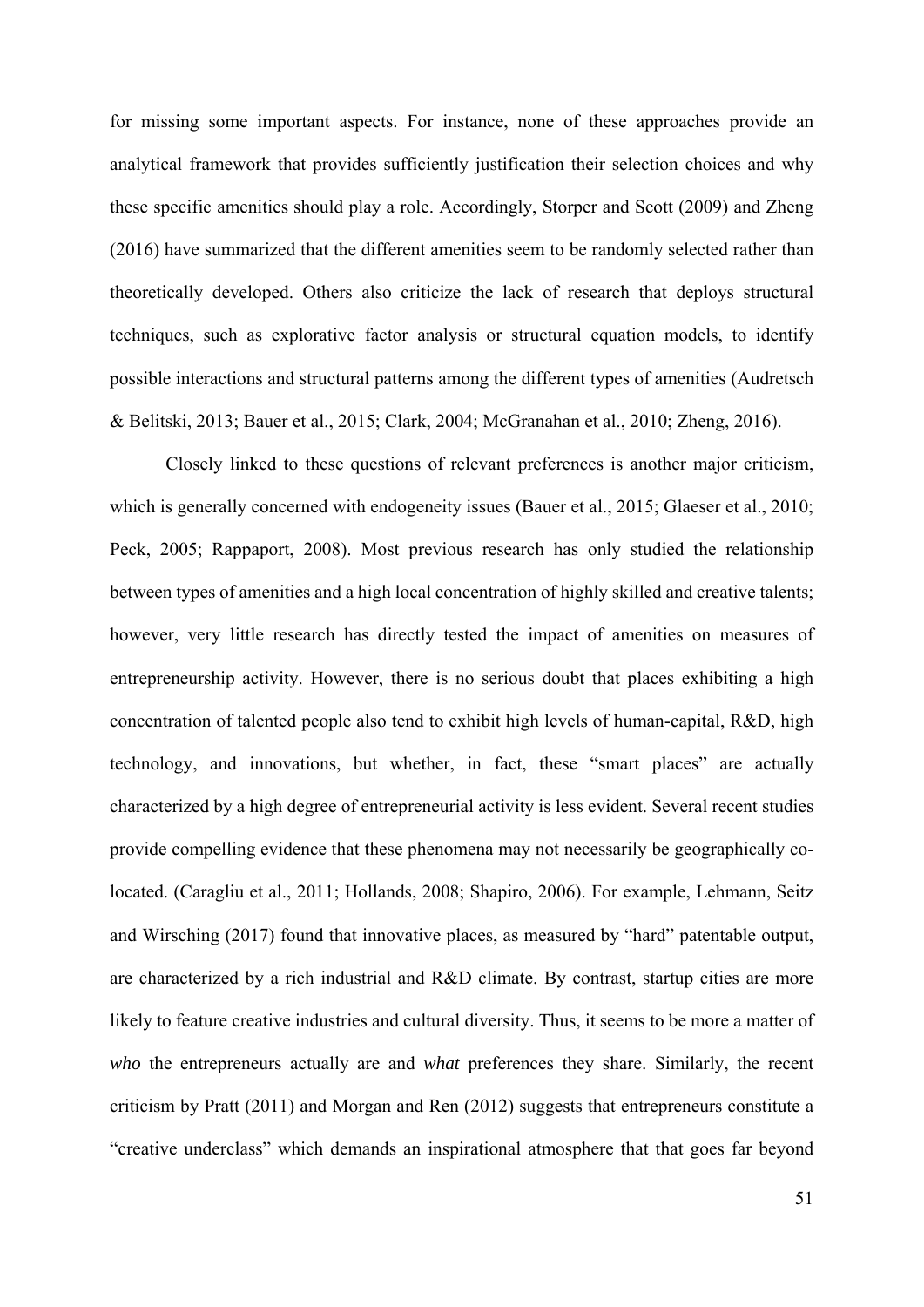social tolerance and open-mindedness. This idea is also reflected by Peck (2005), who has argued that entrepreneurs are more likely to be an exclusive, avant-garde, and of out-of-boxthinkers with preferences that distinguish them from well-educated and creative people. Empirical evidence that preferences systematically differ across distinct subpopulations of talented people is provided by Clark (2004). Analyzing 3,111 US counties for 20 different amenities, Clark's findings indicate that middle-aged highly educated workers appreciate natural and outdoor amenities, whereas young talents are more drawn to constructed "cultural" amenities, such as fine arts, bars and museum. Engineers and high tech workers live in places with both more outdoor spaces and cultural amenities. Similarly, Florida (2013) observed a migration trend where startup scenes move from suburban locations, like Silicon Valley or the Boston´s outskirts along the Route 128, towards more denser and walkable outlets with a vibrant street culture, like downtown San Francisco or Lower Manhattan. In his study of creative clusters in London, Singapore and Vancouver, Hutton (2006) has also found support that many creative workers feel particularly drawn to built environments rather than natural environments. Creative people prefer locations in the city center and former industrial buildings, because they offer a stylish life-style and historical identity.

However, which amenities are associated with the life-styles considerations of creative entrepreneurs, and whether these might explain high local entrepreneurship activity, has not yet been directly analyzed. Several studies claim that it would be of particular interest to see how conventional human capital, for instance highly educated employees, and creative entrepreneurs differ in their preferences towards cultural amenities and what makes places attractive to those type of creative underclass (Heebels & van Aalst, 2010; Kloosterman, 2014; Morgan & Ren, 2012). This study aims to contribute to the extant literature by developing an expanded approach that revolves around the impact of subcultures.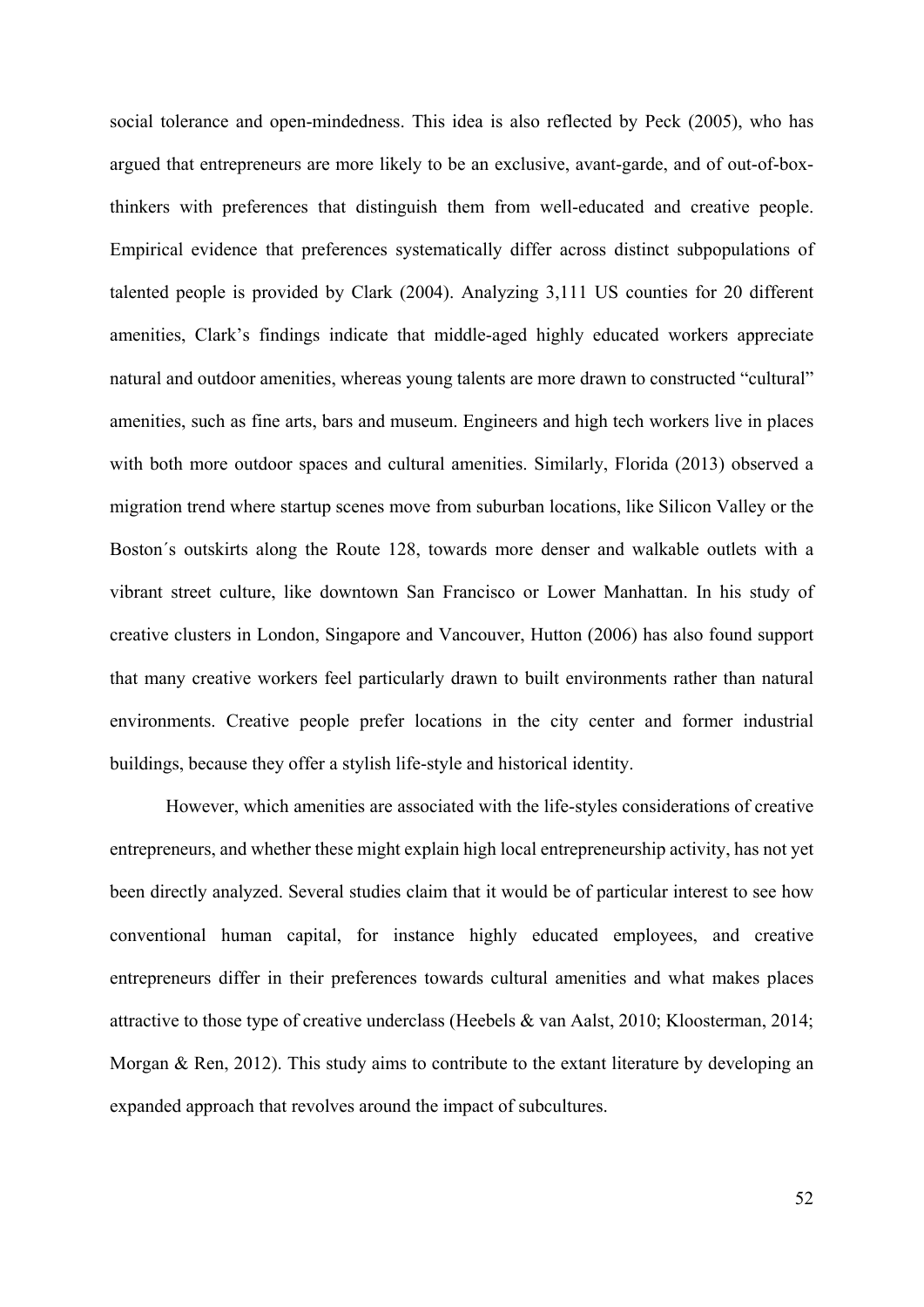## **3. SUBCULTURES AND ENTREPRENEURSHIP**

Studies on subcultures and their impact on societies have enlivened research in the twentieth century and appear to become even more relevant in the beginning of the twenty-first century (Dhoest, Malliet, Haers, and Segaert, 2015). Subcultures define distinctive groups of society that are bound by alternative perceptions, values and beliefs towards life as the establishment, thus socio-cultural mainstream (Hebdige, 1995; Schouten and McAlexander, 1995). Ever since the initial wave of research, subcultures have been seen as cradles for avantgarde life-styles that subsequently flow into mainstream culture, thus, changing dominant values (Dhoest et al., 2015; Hebdige, 1995; Schouten and McAlexander, 199; McCracken, 1990). For example, the beatnicks of the 1950s, the hippies of the 1960s, the environment movement of late 1970s, punk or club scene of the 1980s, the 1990s grunge or, contemporary hip hop and indie rock, constitute prominent examples of subcultures that have influenced the "Zeitgeist".

 Both entrepreneurship research entrepreneurship and innovation policy research have increasingly considered the impact of subcultures over past two decades (Kloosterman, 2014; Morgan & Ren, 2012). It is argued that, like for all other dimensions of social life, even the entrepreneurial spirit has been influenced by a small and pioneering avant-garde subculture consisting of freaks and geeks. For instance, it was a small scene of nerdy masterminds that created Silicon Valley´s legacy as a start-up Eldorado in a garage. Starting from here, it was the legends and images crafted by visionary entrepreneurs such as Steve Jobs, Bill Gates or Larry Ellison that diffused hero-like perception of entrepreneurs across the USA and throughout the rest of the world. These visionary entrepreneurs served as role models for an entire generation of founders during the age of the new economy and still influence the contemporary entrepreneurial scene.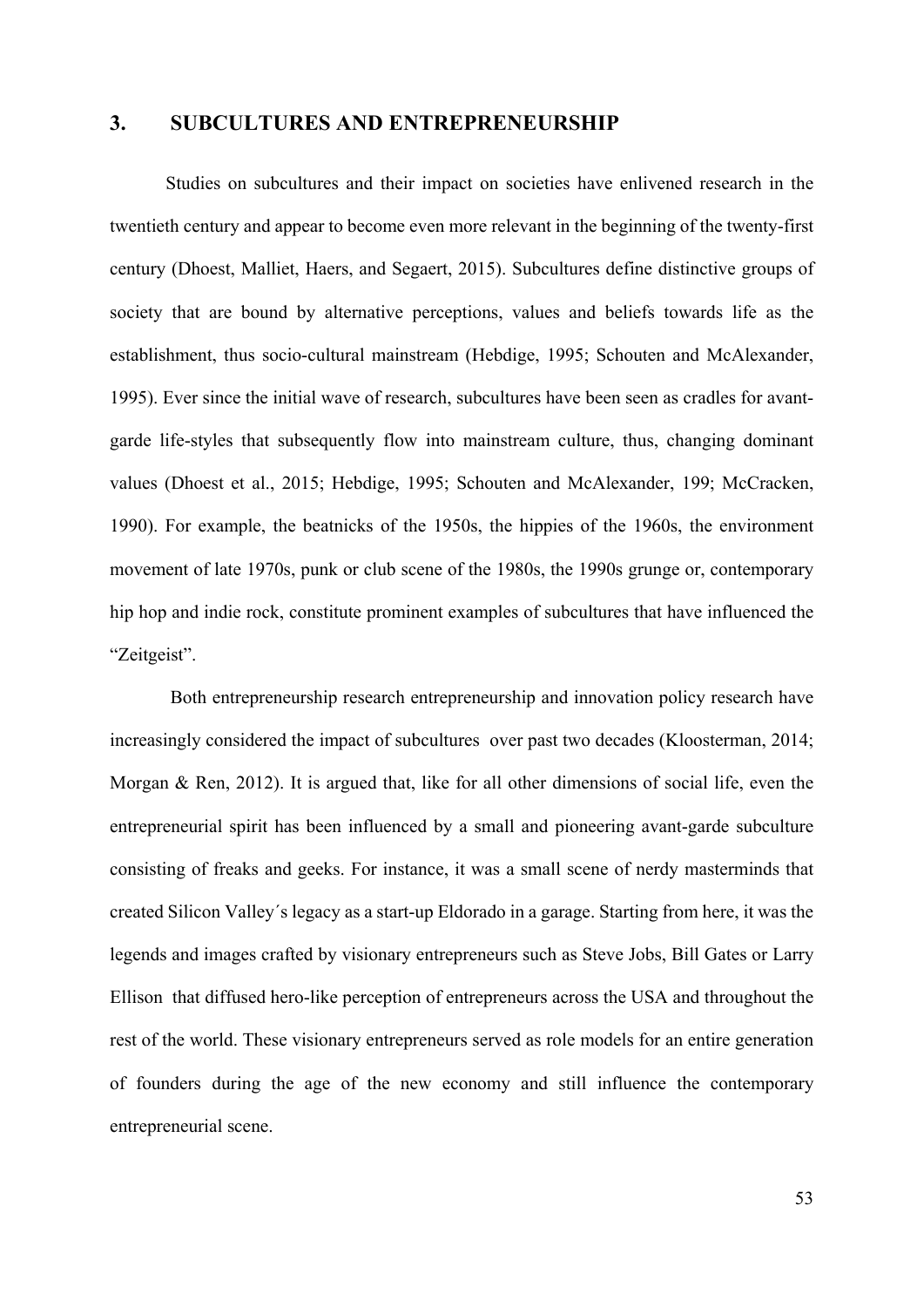Even when Silicon Valley is still the hub of the start-up world, we observe vibrant startup scenes across the globe, such as in Austin, Nashville, Tel Aviv, Berlin, Moscow, Copenhagen or Leipzig. These cities are not exclusively built on a high share of human capital or industrial production, but are globally recognized for their vibrant street and subcultural scenes.

Williams (2007) notes that the legacy of all subcultures is in protest and tolerance culture. Similarly, Fischer (1975) has studied the formation of subcultural scenes in urban areas. His findings report that subcultures constitute themselves in a culture of "being different" and "unconventional values" - all vivid in eccentric dress styles, bars and music clubs, and consumption patterns (Hirschle & Kleiner, 2014). Thus, the co-presence of a vibrant subcultural scene might encourage people to think differently and is conducive to experimentalism and creativity inspiring entrepreneurs , (Dhoest, Malliet, Haers, & Segaert, 2015; C. Evans, 1997; Hall & Jefferson, 1993; Hebdige, 1995). This may suggest that subcultural scenes are a better predictor for place-based entrepreneurship than are the previously tested "conventional" traits of popular cultural amenities. Thus, creative entrepreneurs are might choosing music clubs over operas, independent music over philharmonics, and rather street-art and culture than the fine arts and large-scale amenities, like Madame Tussaudes and zoos, as inspirational source and place of exchange and meet with friends (Kloosterman, 2005, 2014).

However, until now, there has been no systematical research exploring the relationship between subcultures, regional development and entrepreneurship activity. This paper aims to fill this research gaps by identifying the impact of different cultural amenities on local entrepreneurship activity. In adhering to the findings of the extant literature this paper posits that talented and entrepreneurial people are especially attached to rich cultural environments, but that the preferences for each group systematically differ. Thus, while smart and human capital, in the sense of skilled and trained people, is attracted to mainstream and popular culture,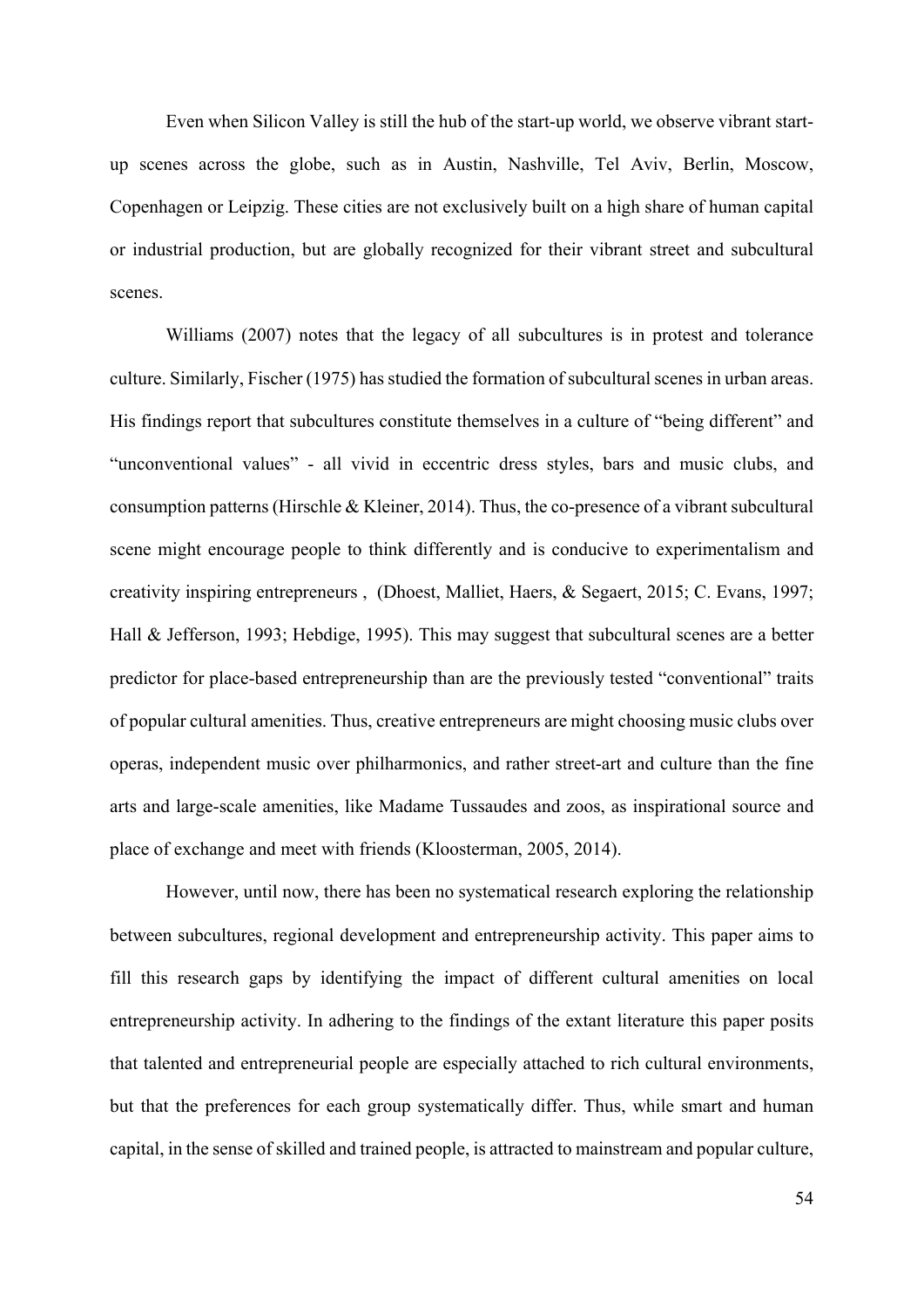such as museums, theater or cinemas (Florida & Gates, 2003; Glaeser, Gyourko, et al., 2008; Glaeser et al., 2010; Landry, 2008); entrepreneurial people may search for other, "subcultural" types of amenities.

These hypotheses have neither been posited nor subjected to empirical scrutiny in the entrepreneurship literature. In the next section we test our hypothesis by examining the impact of different measures of cultural amenities reflecting mainstream versus alternative culture, on local startup rates. Measuring subcultures presents a challenge, since there is no extant literature upon which to draw.. We utilize explorative factor analysis to compare the effect of different measures of subcultural amenities against measures, which have traditionally been used to reflect , mainstream" culture on startup rates. Thus, we are able to provide the first analysis in the entrepreneurship with empirical strategy for measuring subcultures and identifying their different impacts on entrepreneurship.

# **4. EMPIRICAL ANALYSIS**

## **4.1 Sample & Data**

This section subject the hypothesis that entrepreneurs are attracted to locations characterized by a vibrant subcultural life rather than mainstream culture to empirical scrutiny. These entrepreneurs self-select themselves to hip places that fulfill their desires for alternative sense-making, underground lifestyles and open-mindedness. These places then emerge as entrepreneurial hot spots with higher startup rates. Since there is no previous work to build on, capturing whether cities are more mainstream or subcultural presents a challenge. The distinction between cultural amenities that might be targeting more mainstream audiences rather than niches and subcultures is not iron-glad (Kloosterman, 2014). Hence, we propose a multi-dimensional approach spanning various variables from which we believe incorporate either mainstream or niche-oriented cultural patterns. In order to provide a systematical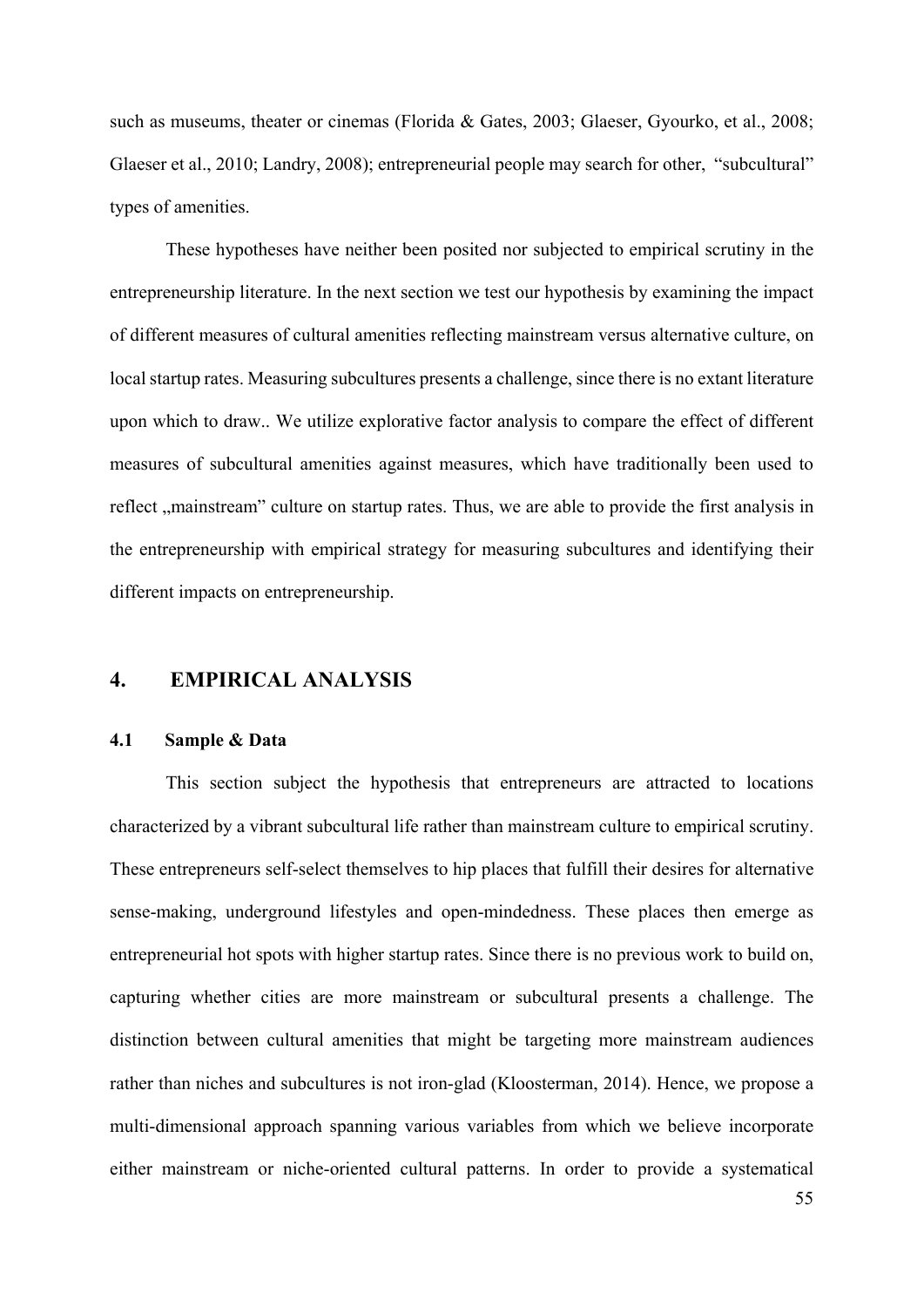framework, we utilize factor analysis to even statistical confine measures of mainstream and subculture.

We test our hypothesis by analyzing the 69 large urban districts (independent cities) in Germany. Given the proximity and density of social and physical capital, amenities and necessary infrastructure conditions, scholars have found that large cities tend to be the most relevant socioeconomic and institutional unit of analysis for entrepreneurship-driven growth (Acs et al., 2013; Begg, 1999; Florida et al., 2016; Glaeser et al., 2010; Jacobs, 1970; Kloosterman, 2005; Landry, 2008; Meijers, 2008; Moretti, 2004; Pflüger & Südekum, 2008; Ullman, 1954). We utilize a full and comprehensive dataset of all large cities in Germany provided by the Census of 2011. Ever since the international statistical conference of 1887, large cities are defined as agglomerations with more than 100.000 inhabitants. For our purposes we select all large, that is 69, German cities (For an overview see Table 1).

## [Insert Table 1 here]

We hand-collect data from several public data sources and commercial reports to construct the variables. Table 2 and Table 3 summarize all variables and sources.

#### **3.2 Dependent Variables**

To measure entrepreneurial activity in cities, we rely on data measuring start-up rates. Start-ups refer to new firms with high growth rates in the ICT sector. By comparison, we also use the number of start-ups listed in 2015 for each city by Gründerszene.de. The online platform www.Gründerszene.de is the leading online and news magazine for entrepreneurs, start-ups and investors providing information about new opportunities and developments, along with daily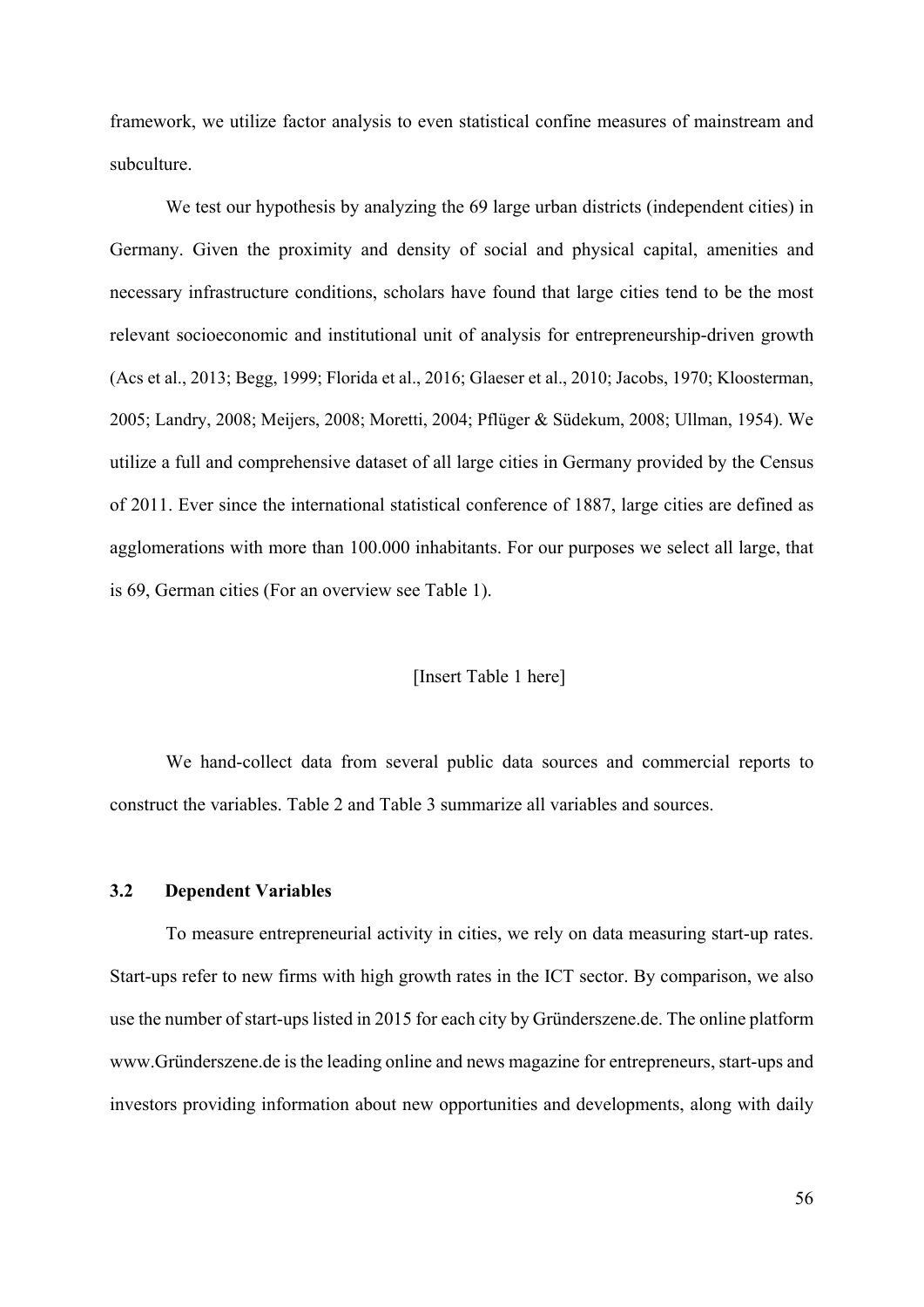news for the digital economy. To measure local start up intensity, we construct a location quotient measuring the geographic concentration of startup activity.

## **3.3 Independent Variables**

Measuring culture has always been a difficult task in empirical research. Over the past decades research has tried to measure culture using different operationalization strategies, including value-based survey data (Beugelsdijk, 2010; Inglehart, 2004), population data and ethnical diversity (Florida & Gates, 2003; N. Lee, 2014; Smallbone et al., 2010), the geographical distribution of personality traits or religious confessions (Adamczyk & Pitt, 2009; Obschonka, Schmitt-Rodermund, Silbereisen, Gosling, & Potter, 2013; Obschonka et al., 2015). Within the entrepreneurship literature, capturing the cultural vibrancy via local cultural amenities has become quite common in recent research (Albouy, 2016; Landry, 2008; Mellander, Florida, & Stolarick, 2011; Zheng, 2016). It is assumed that location-specific characteristics reflect the consumption preferences on individuals (Glaeser & Gottlieb, 2006; Rappaport, 2008; Roback, 1982). Moreover, those locations that successfully attract talent there are able to meet the preferences for overall quality of life and cultural attainment (Clark et al., 2002). Thus, a rich supply of cultural scenes and amenities is not only supposed to be an indicator for a large local stock of talent, but also reflects a certain type of local culture. Previous studies have tried to measure local culture via various dimensions of cultural amenities, e.g. artistic scenes, museums, theaters, bars, cafes and art galleries and cinemas (Bauer et al., 2015; Clark, 2004; Clark et al., 2002; Falck et al., 2011; Kloosterman, 2014; Rappaport, 2008). We also follow this tradition. In order to reduce possible selection bias, we draw on several variables, which we believe best reflects conventional or traditional "mainstream" culture. Considerable empirical work has assumed that theaters and museums not only reflect the unique cultural identity and vibrancy of a particular city, but also are important features for attracting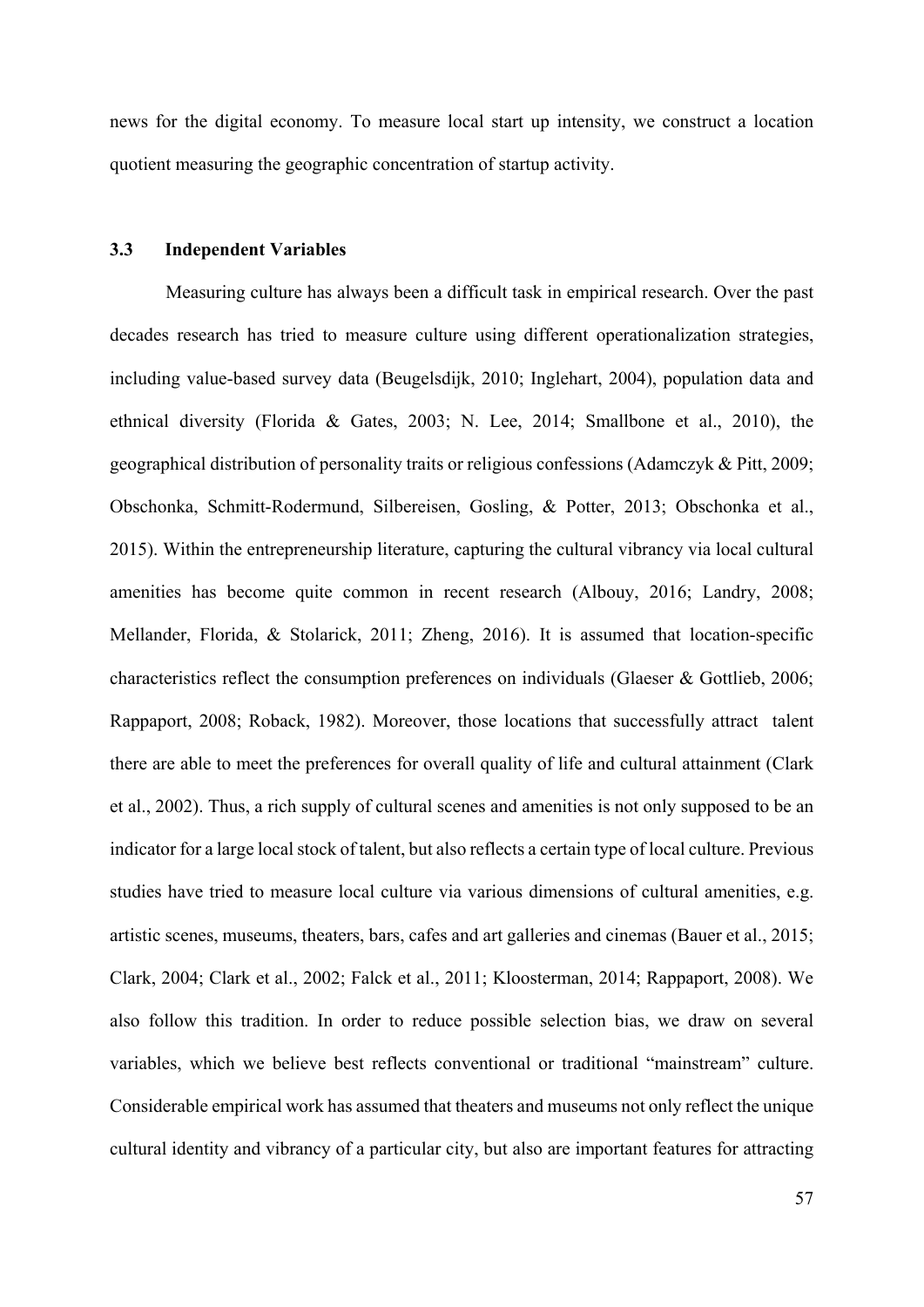talent and spurring urban growth (Audretsch, 2015; Bauer et al., 2015; Breznitz & Noonan, 2014; Clark, 2004; Falck et al., 2011; Kloosterman, 2014; Polèse, 2012).

Therefore, we use both the number of museums and the number of local theaters as measures of mainstream cultural vibrancy. However, several studies note that museums and theaters are generally more associated with the fine and high arts (S. Y. Lee et al., 2010). Within this line, several studies suggests that the local supply of cultural amenities, such as museums and theaters, are more likely to be the consequence of then the cause for urban growth (Storper & Scott, 2009): Hence, arts and culture tend to develop after cities attain a higher standard of living enablings purchasing power for consuming cultural attainment (Bauer et al., 2015; Falck et al., 2011; Glaeser & Gottlieb, 2006; Glaeser et al., 2001).Within the same context, other studies provide a compelling argument that the distribution of high arts and culture is historically path-dependent and therefore, more like to be exogenous to the variations of high human capital (Bauer et al., 2015; Falck et al., 2011).

In order to control for possible biases, we thus expand our analysis by including the number of cinemas as an additional factor for measuring mainstream culture. Several studies before have drawn on the number of movie theaters for measuring the attractiveness of a place (Clark et al., 2002; Lloyd & Clark, 2001). We follow this approach and assume that while museums and theaters might reflect more of a high and niche cultural amenity, that might be more likely to be associated highly educated people. By contrast, movies and cinema might be more likely to reflect of mainstream culture, which might be less sensitive towards incomes or historical trajectories.

No previous research has attempted to measure local subcultural vibrancy Thus, in accordance with the procedure used above to measure the cultural mainstream, we follow a multi-dimensional operationalization strategy for measuring subcultural attainment. Subcultures have always been tightly linked to art and music scenes (Bader & Scharenberg,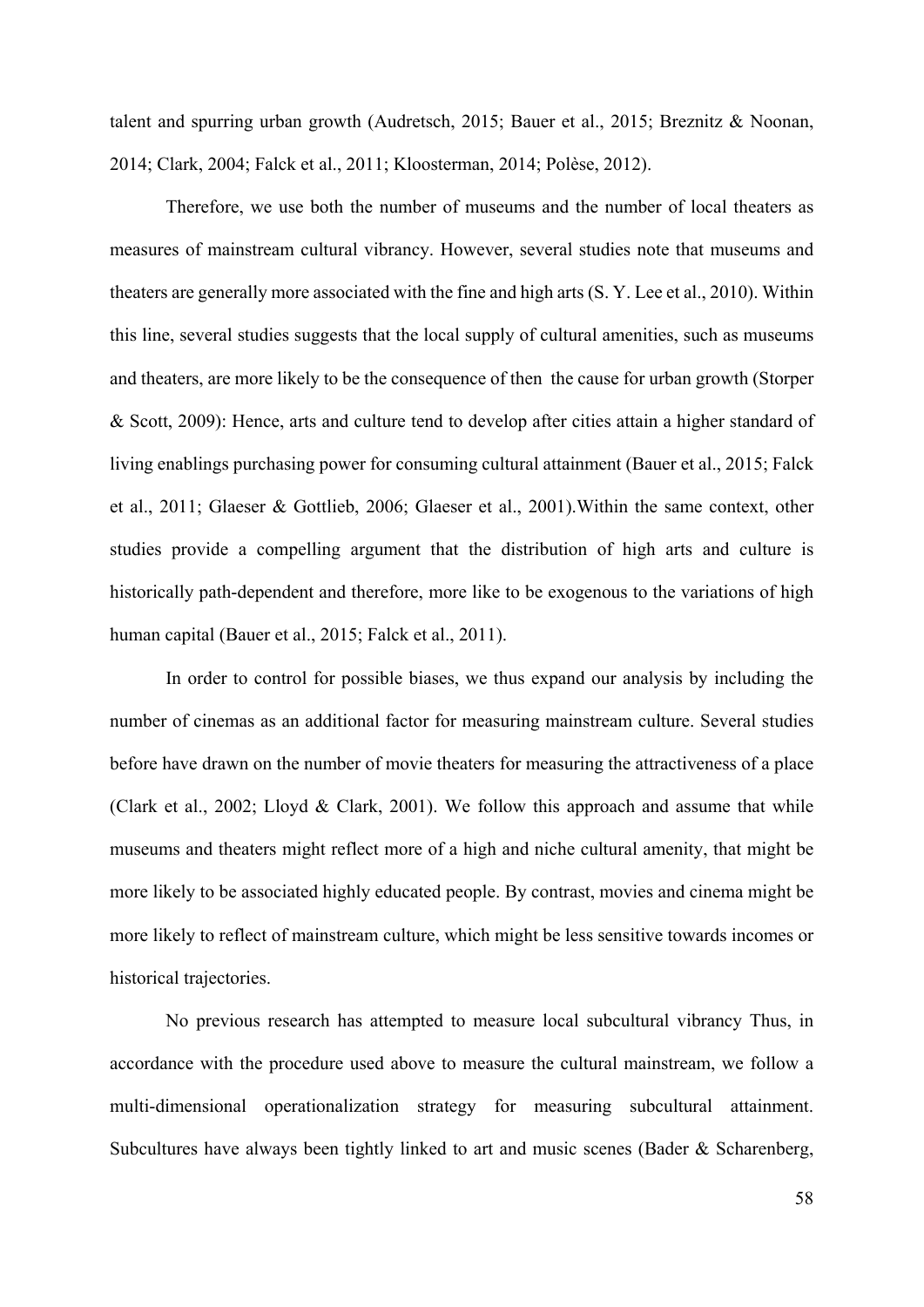2010; Hall & Jefferson, 1993; Hebdige, 1995). We select population data for all self-employed artists and freelancer authors and publicists that are locally registered at the German federal health insurance program for artists (Künstlersozialkasse, KSK). The KSK is part of the statutory social security insurance. Since 2007, all self.-employed artist and publicist are required to register with the KSK-database. Measuring local cultural vibrancy through employment data in creative industries, is not new and has been done in numerous studies. For example, Florida´s (2004) renowned work about the "rise of the creative class" has triggered numerous studies using population data of artists to measure the locations´ local spirit of particular locations. However, contrary to those previous approaches, we measure selfemployed artists. By taking into account whether they are self-employed or not, we attempt to reduce potential interrelations with variables that might reflect cultural mainstream rather than subcultures, e.g. number of theaters, newspaper etc.

Nevertheless, there still might be a statistical overlap between the number of selfemployed artists and freelance publicists. Therefore, we include a measure of the local concentration of independent record labels. Independent labels compensate for market failures since they publish music for small and avant-garde niche markets that are commercially uninteresting for major labels. Usually, when they have proved their potential for the big mainstream audience, music bands switch to larger labels that have the financial power to boost their careers. Thus, the presence of independent music labels may be a suitable measure of avant-garde and vibrant subcultural life.

 Veganism has recently emerged as a hot trend among young urban hipsters across the globe (Cherry, 2006). Contrary to the vegetarian diet, the vegan philosophy rejects all kinds of animal products for nutrition, and sometimes even clothing. It is much more radical and extreme than the vegetarian movement, which had once also started as a subcultural, eco-conscious movement back, but now is indubitably mainstream. To test, whether veganism effects startup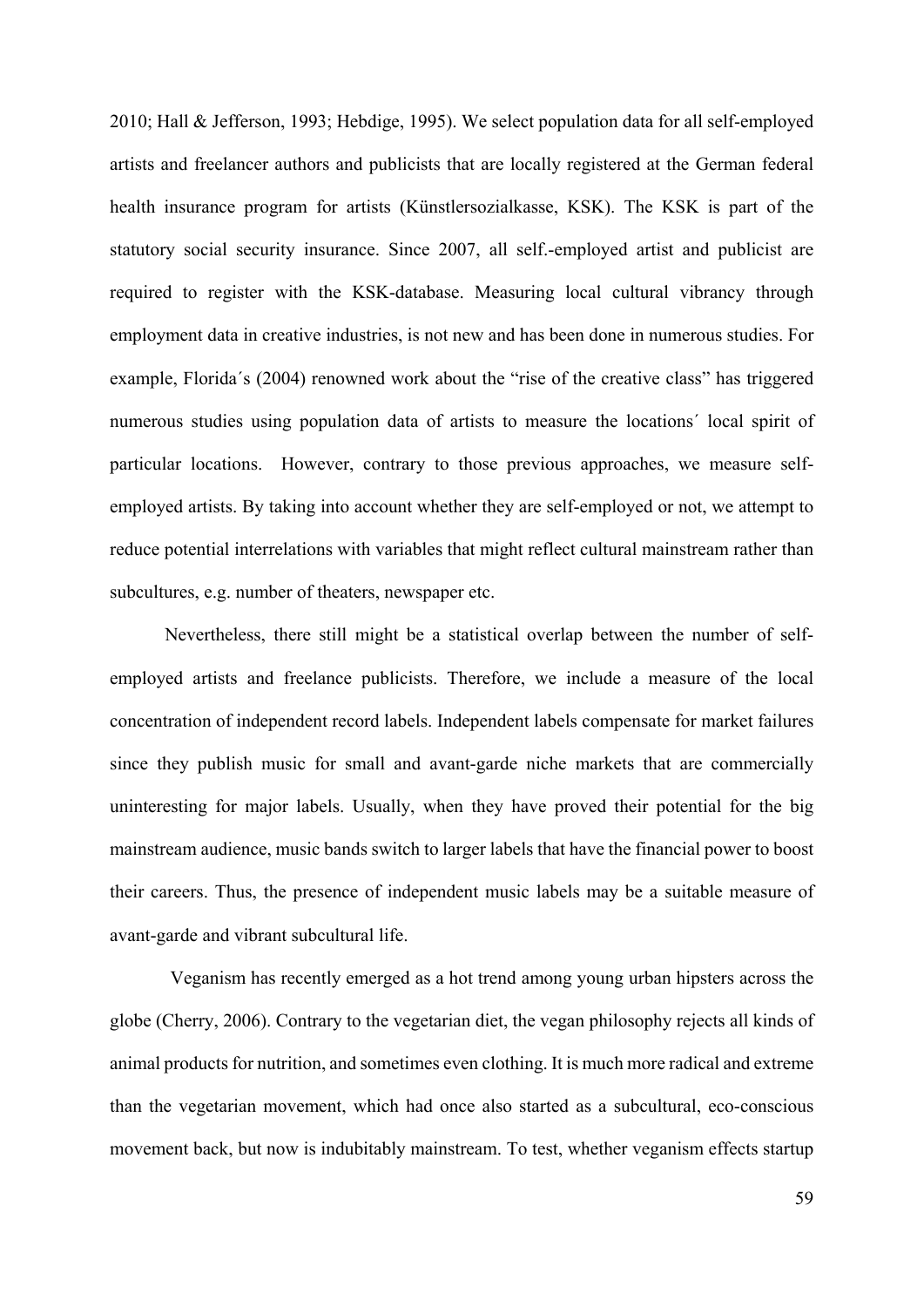activity, we use a measure of the local number of vegan restaurants listed by PETA (People for the Ethical Treatment of Animals), the largest and globally renowned association for protecting animal rights. Finally, we measure the extent of alternative medicine treatments as a new subculture trend (Badley & Canizares, 2016). Since the 1980s, health care, beauty and wellness services have enjoyed a great reception in some urban areas, resulting in highly profitable markets. Similarly, alternate methods of treatment, such as ancient Chinese medicine, acupuncture or au natural treatments, enjoy rising popularity (Badley & Canizares, 2016; Barnes, Powell-Griner, McFann, & Nahin, 2004; Tindle, Davis, Phillips, & Eisenberg, 2005). However, in comparison to mainstream medical practices medicine, alternate methods of treatment remain prominent priority health-conscious subgroups. Thus, drawing on data of the number of practices offering naturopathy seems to be reasonable way to measure the presence of alternative milieus.

### **3.4 Control Variables**

There are other important factors influencing entrepreneurial activity in addition to culture. Examples include the role of cluster structures (Lehmann & Menter, 2016; Porter, 1998; Zhang, 2003), human capital and educational attainment (Florida, 2013; Kuratko, 2005; S. Y. Lee et al., 2010) and venture and social capital (Bertoni, Colombo, & Grilli, 2011; Beugelsdijk & Van Schaik, 2005; Obschonka et al., 2015; Samila & Sorenson, 2011). Thus, we control for several common and previously variables that have been found to consistently influence entrepreneurial activity. In his seminal work about the creative class, Florida (2004) argues that entrepreneurship and culture flourish in open-minded, social diverse and tolerant local networks that spur creativity and knowledge. These networks usually occur in places with a high share of creative people (Florida, 1995). Correspondingly, we use occupational data from employees working in creative industries, such as media, publication and design to control for the influence of the creative class on startup rates. Further, we consider urban density and levels of social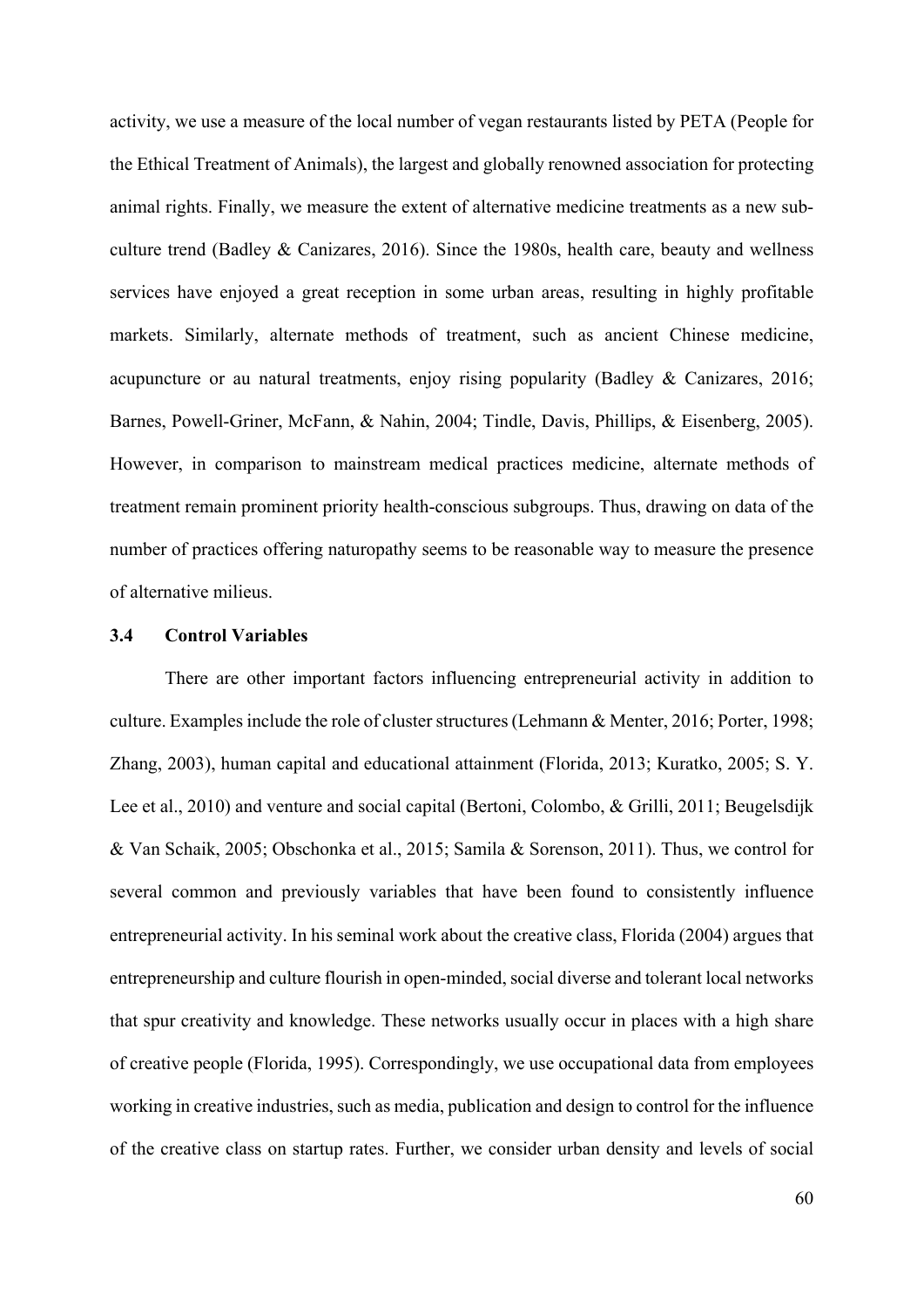diversity as possible influences on entrepreneurial activity (Knudsen et al., 2008; Rappaport, 2008). A vast stream of research on social capital emphasizes the crucial role played by heterogeneous, weak and open social ties for regional entrepreneurship (Hauser et al., 2007; Letki, 2008; Portes & Vickstrom, 2015; Westlund & Adam, 2010). In accordance with previous studies, we use data about immigrants as a measure of social diversity in cities (Hackler & Mayer, 2008; Qian, 2013).

Research also has identified the importance of knowledge and human capital for entrepreneurship. Entrepreneurs search for both "thick" labor markets with highly-qualified workers and on the demand-side, customers with high incomes (Isenberg, 2011; Mack & Mayer, 2015; Möller & Tubadji, 2009). Thus, in order to control for the effect of human capital, we use data on the share of employees that have obtained at least a tertiary level of education, according to International Standard Classification of Education (ISCED). We also control for the standard of living in the city by including per capita income.

R&D intensity has also been directly linked to entrepreneurship through knowledge spillovers (Acs et al., 2013; Audretsch & Feldman, 2004; Leydesdorff & Etzkowitz, 1996). We use the share of employees working in R&D to measure the potential for knowledge spillover entrepreneurship.

[Insert Table 2 here]

[Insert Table 3 here]

## **3.5 Methodology**

To analyze our data set we rely on a cross-city comparison with time-lagged effects. Because of Germany´s special political history, we have to consider possible biases due to the former socialist regions and cities of Eastern Germany. Our complete sample of the 69 largest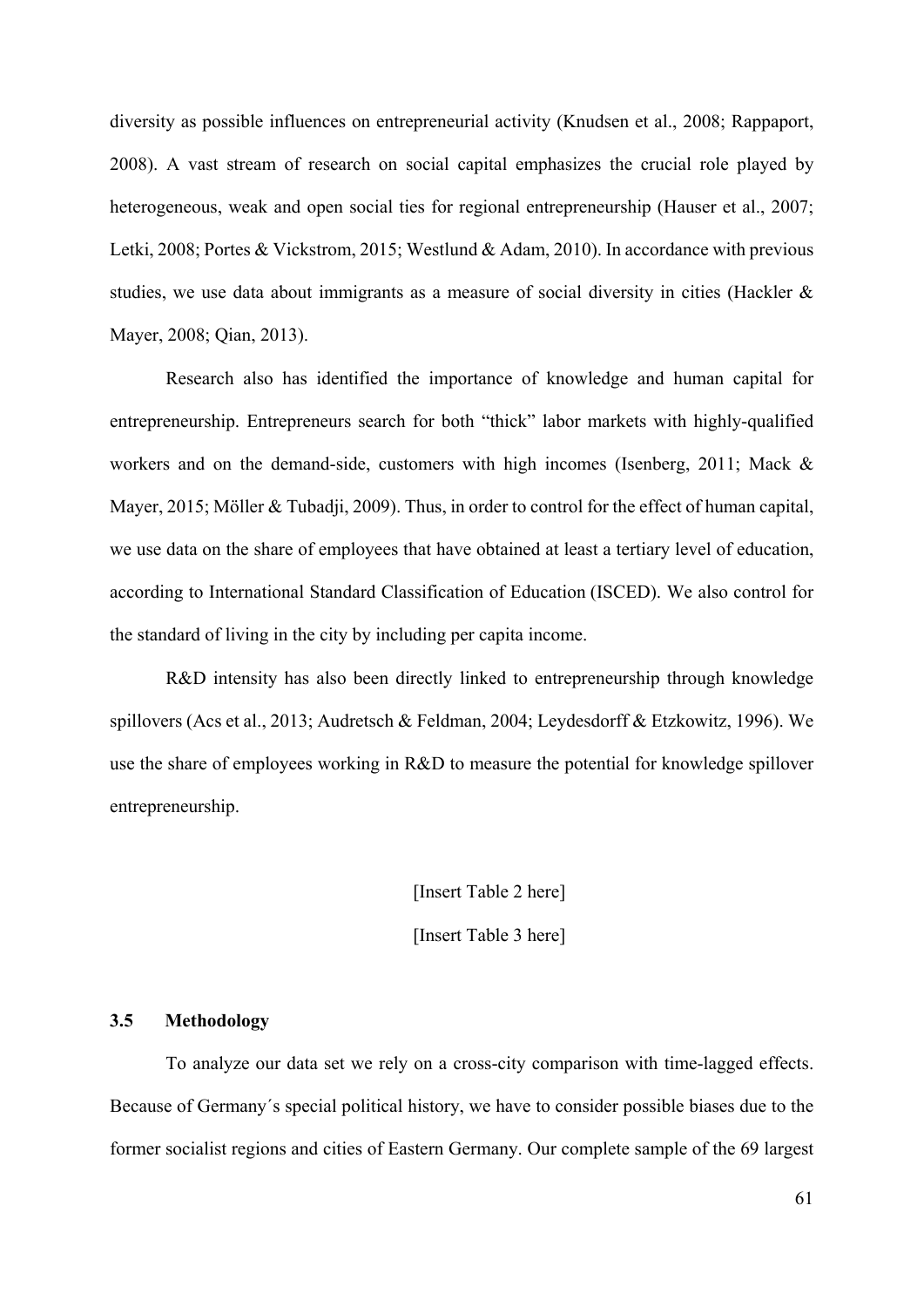urban districts (>100,000 inhabitants) comprise nine ex-socialist cities (Dresden, Erfurt, Halle/Saale, Jena, Leipzig, Magdeburg, Potsdam, Rostock, Chemnitz); however, the results show no evidence that having a socialist heritage makes a significant difference in the average startup rates. This is inconsistent with recent findings suggesting that socio-cultural heritages persist over a long period of time and even endures institutional shocks, e.g. socialism the broke down of Soviet Union (Fritsch & Wyrwich, 2012); but nevertheless it appears to be reasonable in the context of our small but full data set.

Tables 2 and 3 summarize all sampled variables. Most variables correlate very slightly to moderate (0.009 $\le$  r  $\ge$  0.5). The correlation between the level of income per capita, R&D and social diversity is higher, suggesting additional attention (max  $r \leq 0.69$ ). Testing for multicollinearity, however, reveals that inconspicuous values of variance inflation factor (VIF< 10) along all deployed variables. A critical issue for this paper is to operationalize culture in general but subcultural life in particular. However, previous research within the cultural field of entrepreneurship has identified that the results are sensitive towards both measures and operationalization (Thomas & Mueller, 2000; Torjman & Worren, 2010). We therefore rely on a multi-dimensional approach summarizing various proxies for which we believe either characterize mainstream or subcultural vibrancy. These variables include the number of museums, theaters and movie theaters for mainstream cultural amenities; and freelance artists and publicists, the number of independent music labels, vegan restaurants and health-conscious alternative medical practitioner as potential proxy for local subcultures. First, we run factor analysis to explore covariance and structural patterns between all independent variables. Besides principal component analysis, explorative factor analysis is a commonly used technique for summarizing a set of variables (Kim & Mueller, 1978; Thompson, 2004). In this case, we test whether our independent variables can be used either as measures of cultural or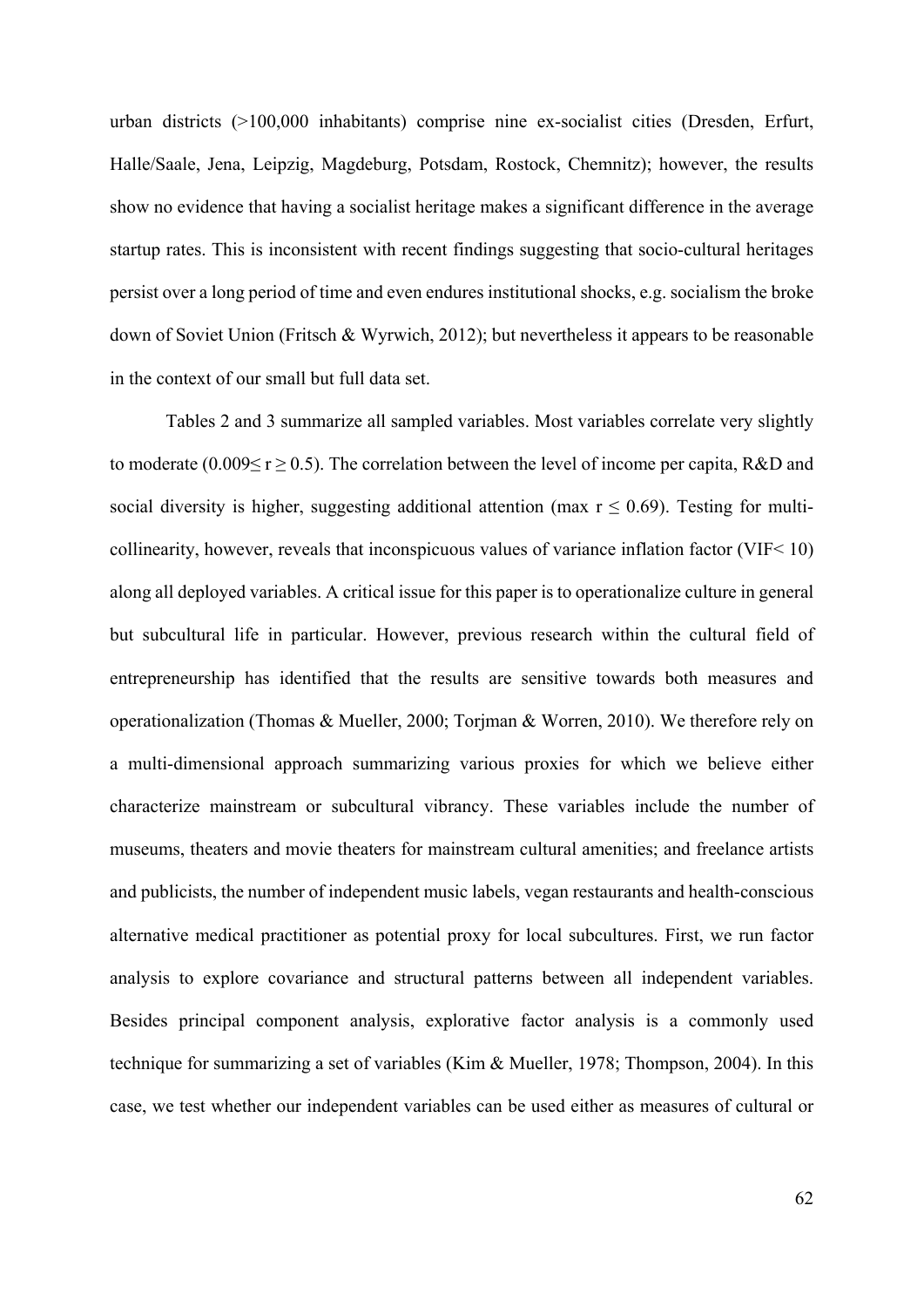subculture attainment. We subsequently estimate regressions with the resulting factor loadings as regressors along our core models:

### (1)

Startups<sub>it</sub>=  $\beta_0 + \beta_1$  Subculture<sub>it-1</sub>+  $\beta_2$ CreativeClass +  $\beta_3$ HC<sub>it-1</sub> + +  $\beta_4$ Income<sub>it</sub> +  $\beta_5 R \& D_{it}$  +

$$
\beta_6 Density_{it-1} + \beta_7 Diversity_{it} + \varepsilon_{it}
$$

The first equation (Model 1) enables a test of our main hypothesis. Accordingly, the presence of subcultural scene explains high rates of start-up activity.

## (2)

Startups<sub>it</sub>=  $\beta_0 + \beta_1$  Culture<sub>it-1</sub>+ +  $\beta_2$ CreativeClass +  $\beta_3$ HC<sub>it-1</sub> + +  $\beta_4$ Income<sub>it</sub> +  $\beta_5$ R&D<sub>it</sub> +

## β6Densityit-1 + β7Diversityit + εit

In a next step, we contrast this thesis by estimating the impact of "traditional" culture on entrepreneurship rates. (Model: 2). In order to consider whether there might be a complementary effect of culture and subculture on entrepreneurship, we estimate model 3:

#### (3)

Startups<sub>it</sub>=  $\beta_0 + \beta_1$  Subculture<sub>it</sub> +  $\beta_2$ Culture<sub>it</sub> + +  $\beta_3$ CreativeClass +  $\beta_4$ HC<sub>it-1</sub> + <sub>+</sub>  $\beta_5$ Income<sub>it</sub> + β6R&Dit + β7Densityit-1 + β8Diversityit + εit

Recent studies on "entrepreneurship ecosystems" reveal particular elements conducive to entrepreneurship. In particular, it is the interplay of factors, rather than their just their existence that is important (Malecki, 2011; Stam, 2015). To test this hypothesis, we estimate model 4 with an interaction between both factor variables.

#### (4)

Startups<sub>it</sub>=  $\beta_0 + \beta_1$  Subculture<sub>it+</sub>  $\beta_2$ Culture<sub>it</sub>+  $\beta_3$  Subculture<sub>it-1</sub>\*Culture<sub>it</sub> +  $\beta_4$ CreativeClass +

 $\beta_5HC_{it-1}$  + + β<sub>6</sub>Income<sub>it</sub> + β7R&D<sub>it</sub> + β8Density<sub>it-1</sub> + β9Diversity<sub>it</sub> + ε<sub>it</sub>

63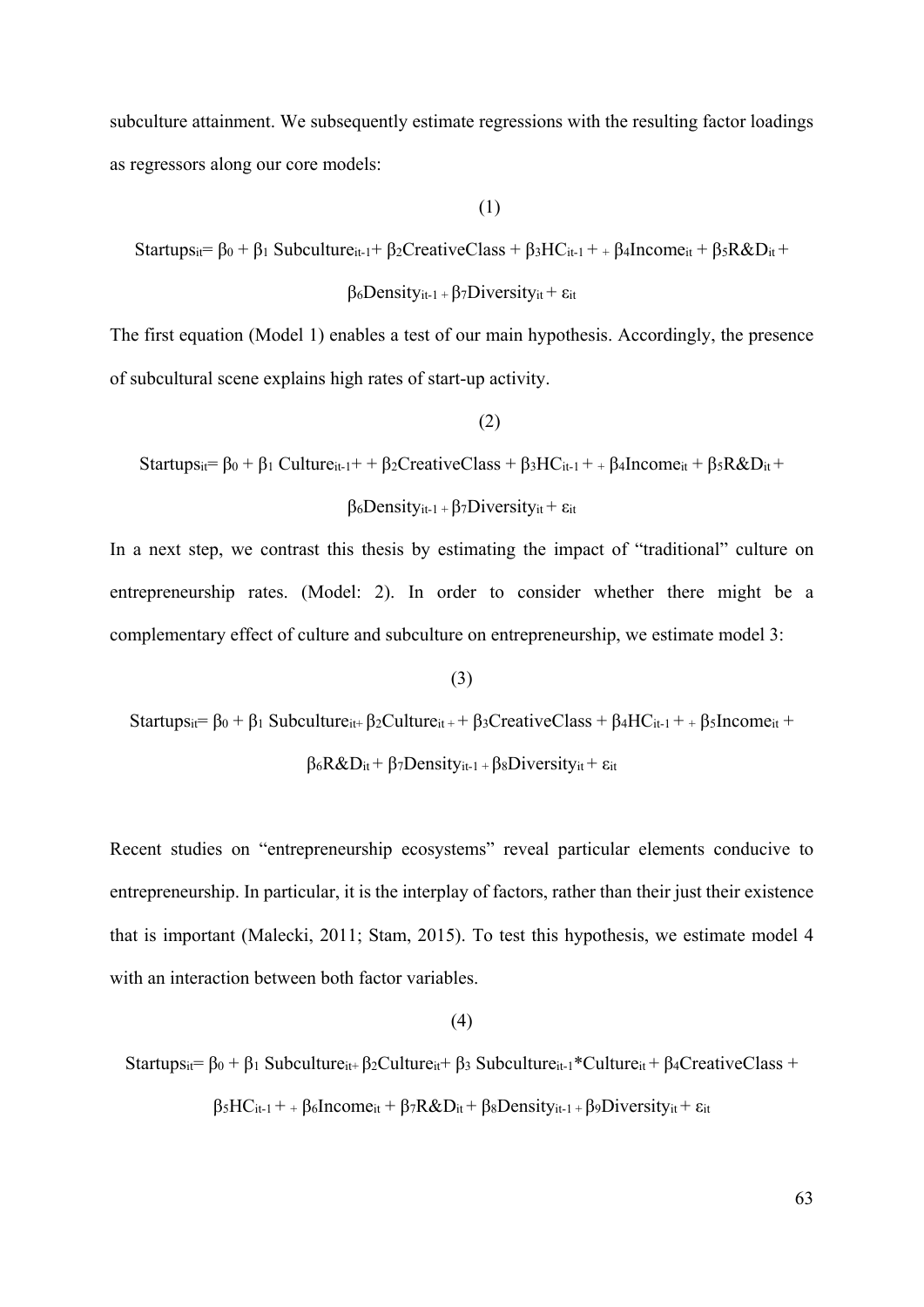#### **3.6 Results**

Table 4 reports the results of our factor analysis. First, we investigated what is the optimal number of factors summarizing our suggested measures of cultural attainment versus subcultural life. Considering only factors that the minimum equals an eigenvalue over one, table 4 suggests best loading variables onto two factors (for factor 1 eigenvalue= 2.03; factor 2 eigenvalue=1.04; table 4); the very slight difference between the eigenvalue of factor 1 and factor 2 while the large spread between factor 2 and the factor 3, further supports weighting our variable only onto two factor loadings.

### [Insert Table 4 here]

Table 4 also suggests how the variables weight for each factor and displays the correlation between each variables and factors. The number of museums, theaters and movie theaters ought to capture mainstream culture, while indie music labels, self-employed artists and freelance publicists, vegan restaurants and the local supply of alternative medical treatments should be a proxy for subcultures rather than mainstream culture. Thus, we rotate factor loadings in order to test whether measures are consistent with our distinction. Factor loadings for the varimax orthogonal rotation show strong correlations between record labels and artists with factor 1 that might reflect subcultural vibrancy. Nevertheless, alternative medical treatment has no significant correspondence when limiting observations to a correlation coefficient minimum equal  $r=0.3$ . Surprisingly, vegan restaurants correspond to factor 2 (r=0.55), suggesting they belong to the cultural mainstream rather than subcultures. This might not be as surprising as it looks at the sight. Originally started as a consumer-conscious countermovement (Cherry, 2006, 2015), veganism has garnered considerable resonance and recently evolved to the mainstream stage. Today, vegan meals are available in almost every café,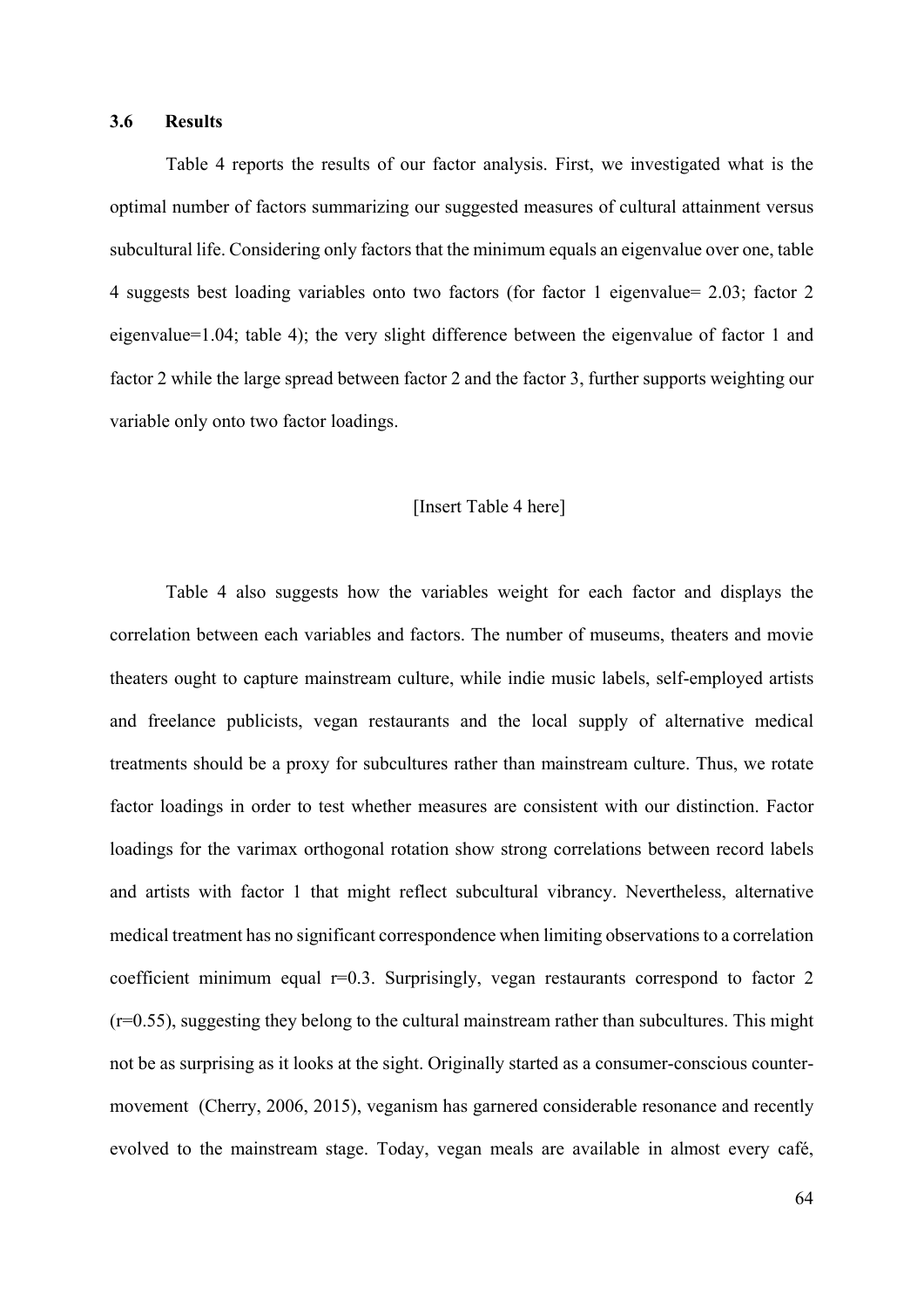canteens and super markets or even on the menus of legacy airlines. A recent survey by YouGov and the Institute for Opinion Polls Allensbach (2015) reveals that more than ten percent of the Germans now live a vegetarian lifestyle and almost two percent are vegans (YouGov & Allensbach, 2014).

Alternatively, we deploy promax oblique factor loading rotation to control for the results. In contrast to varimax orthogonal rotation, promax uses oblique rotation loadings that allow factors to be correlated to better approximate structures and improve the interpretability of factors. Correlations using promax have similar factor loadings except for the number of theaters; these are yet neither loaded to factor 1 nor factor 2. Therewith, promax factor solution comes close to our idea of subculture vs. traditional culture. Thus, for the following regression analysis, we deploy factor loadings correspondingly to the results provided by promax oblique rotation, i.e. factor 1 for subculture attainment and factor 2 for mainstream culture.

### [Insert Table 5 here]

Table 5 reports the results of our regression analyses. The first model supports our main hypothesis. The factor variable associated with subcultural attainment shows a positive and highly significant impact on startup rates. This relationship is robust and remains statistically significant when controlling for all other influences. Model 2 tests our alternative hypothesis: The basic linear model finds a significant link between cultural attainment and ICT entrepreneurship. However, this effect is for a very poor model fit (pseudo R-squared of 0.015) and turns insignificant when including all control variables. Model 3 contrasts both factor variables and supports our main hypothesis more strongly. Thus, when including both variables, subculture has a significant impact on startups rates, indicating that a strong subcultural scene drives ICT entrepreneurship but mainstream cultural attainment does not.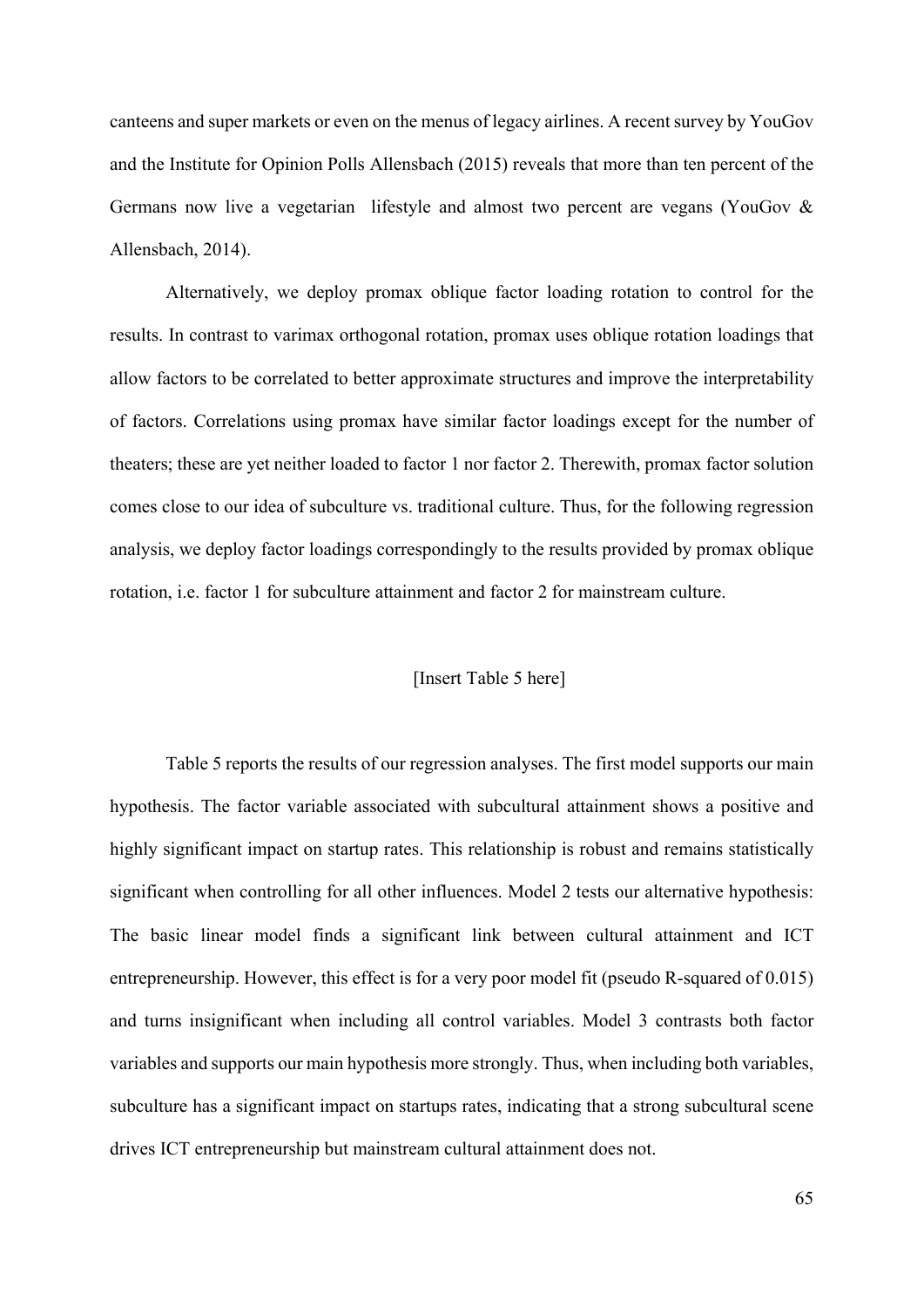We also controlled for the joint impact of culture and subculture. The results suggest that even after controlling for a possible interaction between both factors, subculture remains significantly related to startups rates while the influence of culture remains negligible. More interestingly, by including the interaction term the coefficient of the mainstream culture variable changes sign from positive to negative. However, this effect is not statistically significant. All findings of models 3 and model 4 remain robust when including all controls.

Small sample sizes are generally sensitive to extremes. Nevertheless, most of our regression results continue to be robust when controlling for possible outliers. Audretsch and Lehmann (2016) describe how Berlin attracts thousands of would-be entrepreneurs, not only from other parts of Germany but also from the UK and the US. In our sample Berlin reports a number of startups that is three times higher (n=545) than the second most entrepreneurial city in Germany, Munich, which has 165 ICT startups. However, even when dropping Berlin out of our regression analysis, the findings of Model 1, Model 3 and Model 4 remain robust and display the same levels of significance and signs. Due to low levels of model fit (pseudo Rsquared  $< 0.02$ ), the basic Model 2 is sensitive towards outliers. Thus, by dropping Berlin, the factor variable for traditional culture shows no significant impact on startup rates.

# **4. DISCUSSION**

The results of our analysis strongly confirm our hypothesis that subcultural vibrancy is a prerequisite for more robust startup activity. This effect appears to be consistent across all models and controls. Our findings also reveal that "traditional" cultural amenities, such as measures of museums etc., are only related to entrepreneurship rates when excluding the role of subcultures and all control variables. This points to a severe limitation in previous research (Bauer et al., 2015; Falck et al., 2011; Rappaport, 2008; Zheng, 2016): It seems that startup hotspots co-evolute with subcultures rather than mainstream and cultural amenities in general.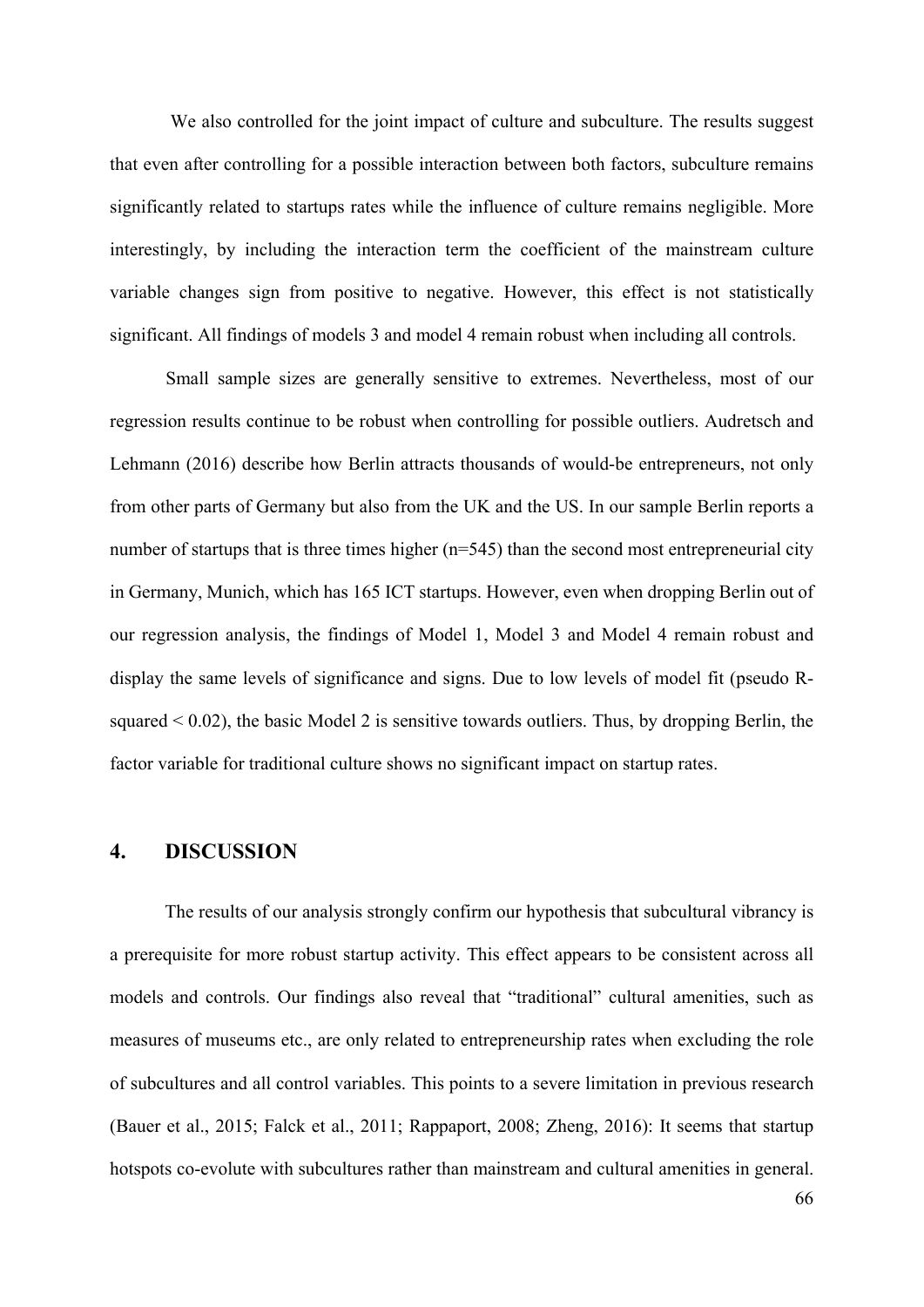Subsequent research might suggest that subcultural amenities together with indie music and artistic scene serve as a vital source of inspiration and creativity spillovers while providing laboratories for entrepreneurs and their ideas. Therefore, we confirm the results from previous studies finding that vivid creative scenes play an important role in creating a "local buzz" of place-based innovation and entrepreneurship (Asheim & Gertler, 2005; Jacobs, 1970; Polèse, 2012). A vast body of research confirms that density in general as well as the concentration of skilled and well-educated human capital in particular, is conducive to local entrepreneurship (Dakhli & De Clercq, 2004; Meijers, 2008; Saxenian, 1996; Storper & Scott, 2009) . Our results support that human capital and urban density are related to high startup activity. Nevertheless, we find no evidence that high levels of local R&D are conducive to high local startup activity. Although this seems contradictory to previous research at first glance (Acs, Braunerhjelm, Audretsch, & Carlsson, 2009), it is barely surprising because our dependent variable measures the rate of startups affiliated with the ICT sector, and R&D efforts are usually associated with high-tech innovations and "hard", patentable industrial research. ICT industries however require "softer", i.e. smarter and creative problem-solving rather than does formal research and development (Acs, Audretsch, Lehmann, & Licht, 2016; Lehmann, Seitz, & Wirsching, 2017). An influential stream in the literature has highlighted the particular relationship between human capital, tolerance for diversity, and entrepreneurship-driven growth. In our study, tolerance as reflected by a measure of cultural diversity shows a negative correlation with local startup rates. This is contradictory to previous estimations (Rutten & Gelissen, 2008), but is however consistent with recent studies suggesting a) the tolerance-entrepreneurship is more nuanced in a context of social trust and economic variables, and b) tolerance is not synonymously with cultural diversity (Beugelsdijk & Klasing, 2013; Qian, 2013; Welter, 2012).

Our empirical analysis bears several limitations regarding our sample. We are aware of the challenges emerge with small sample sizes in terms of reliability and interpretation of the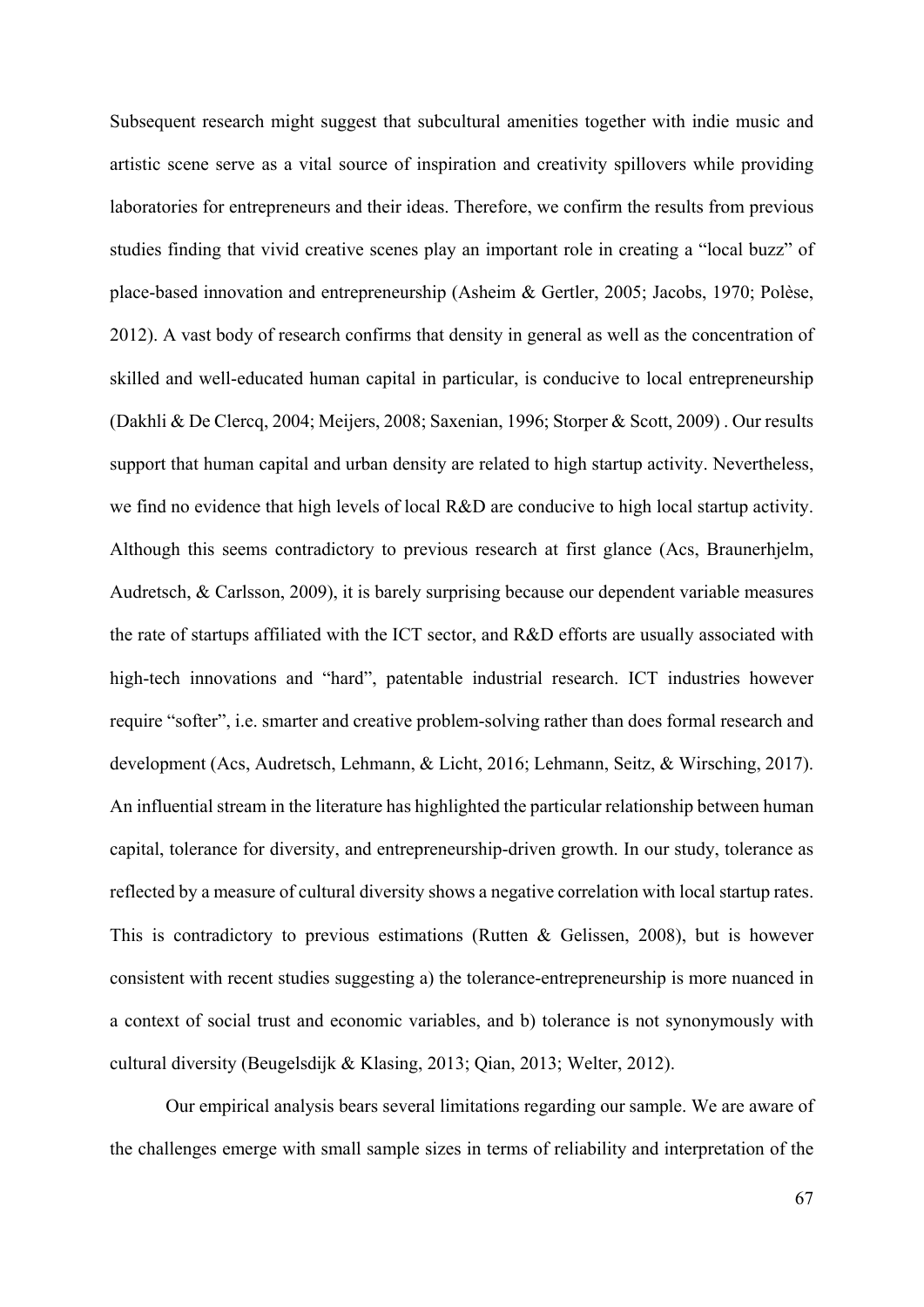results. Nevertheless, at the same time, our data have a number of unique advantages. First, our measures of subculture are unique and have not, to date, been available for analysis in any country context.. Second, entrepreneurship capacity differs in scale and scope across countries, regions and cities due to national and regional institutions and other socio-cultural constraints (Acs & Szerb, 2007; Autio & Acs, 2007; Carree & Thurik, 2003; Wennekers et al., 2005). Thus, comparing cites within the same country context reduces biases and complexity, and hence improves overall interpretability.

Research on local quality of life and economic development has always been suspected for endogeneity issues (Glaeser, 2005; Rappaport, 2008). Although there has emerged a broad literature suggesting strategies to account for and identify causal linkages (Bauer et al., 2015; Möller & Tubadji, 2009), whether cultural scenes and the attractiveness of a place are rather the consequence than the cause of economic development is still an open question. However, while our study also is unable to solve the chicken-egg problem, it is able to contribute to the literature in several ways. First, we provide evidence for the relationship between local cultures and place-based entrepreneurship activity. Therefore, we confirm the findings of previous studies within the entrepreneurship literature on. Second, we take a step further and compare different types of local cultures on local startup activity. We are able to introduce a model for measuring urban subcultures against mainstream. Third, our findings suggest that not all types of cultures have the same impact on entrepreneurship. Therefore, we partly confirm the findings of previous research highlighting that an inspirational atmosphere of open-mindedness and tolerance is crucial for creating local startup scene, but they are not necessarily found in places with mainstream people and amenities; rather, it is urban subcultural life that effects local entrepreneurship culture. Fourth, the study adds to our knowledge about the entrepreneurial underclasses and their location preferences. Focusing on subculture rather than the creative class is therefore a useful way to overcome the ongoing contradictions regarding empirical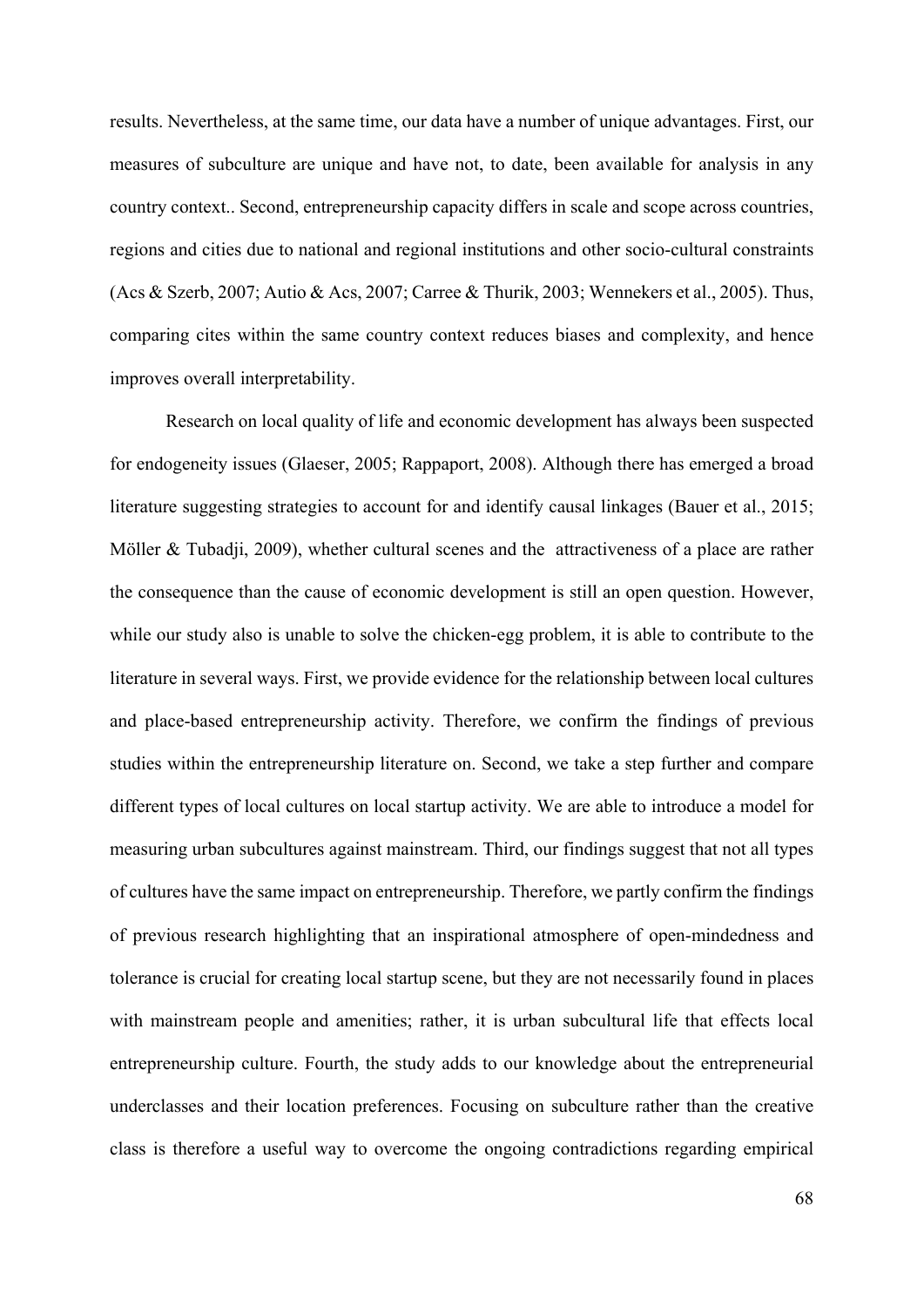evidence and theorizing about the creative class and the role of culture in entrepreneurship ecosystems.

### **5. CONCLUSION & IMPLICATIONS**

Considerable interest culture has emerged in the regional studies literature, because of its role in attracting the creative class and spurring entrepreneurship. However, the empirical evidence is mixed and fraught with ambiguities and contradictions. This paper has attempted to unravel those ambiguities by drawing on a conceptual literature emphasizing the heterogeneous nature of culture. Rather than being represented as a single measure, the heterogeneity inherent in culture is better served by distinguishing between different types of cultures. In particular, this paper developed new and previously untested hypotheses linking this specific type of subculture, as well as the more typical measure of culture, to regional entrepreneurial activity.

The empirical evidence generally provides compelling support for the main hypotheses posited in the paper. Most importantly, it is the sub-culture and not necessarily mainstream culture that is particularly important in generating new-firm startups in the ICT sector. The implications for public policy may be that it does not suffice to focus on culture in a broad sense as an instrument to spur entrepreneurship. While, in fact, culture does matter, the results of this paper suggest that it may be the particular type of culture, or more specifically sub-culture, that is the key ingredient generating entrepreneurial activity. It may not suffice to simply invest in culture generally but rather the particular type of sub-culture that is conducive to entrepreneurship.

While this paper is the first to provide different measures reflecting disparate types of culture to entrepreneurship within a spatial context, probing other dimensions reflecting the heterogeneity inherent in culture could prove fruitful in subsequent research. We would anticipate future research to build on the results presented in this paper by decomposing culture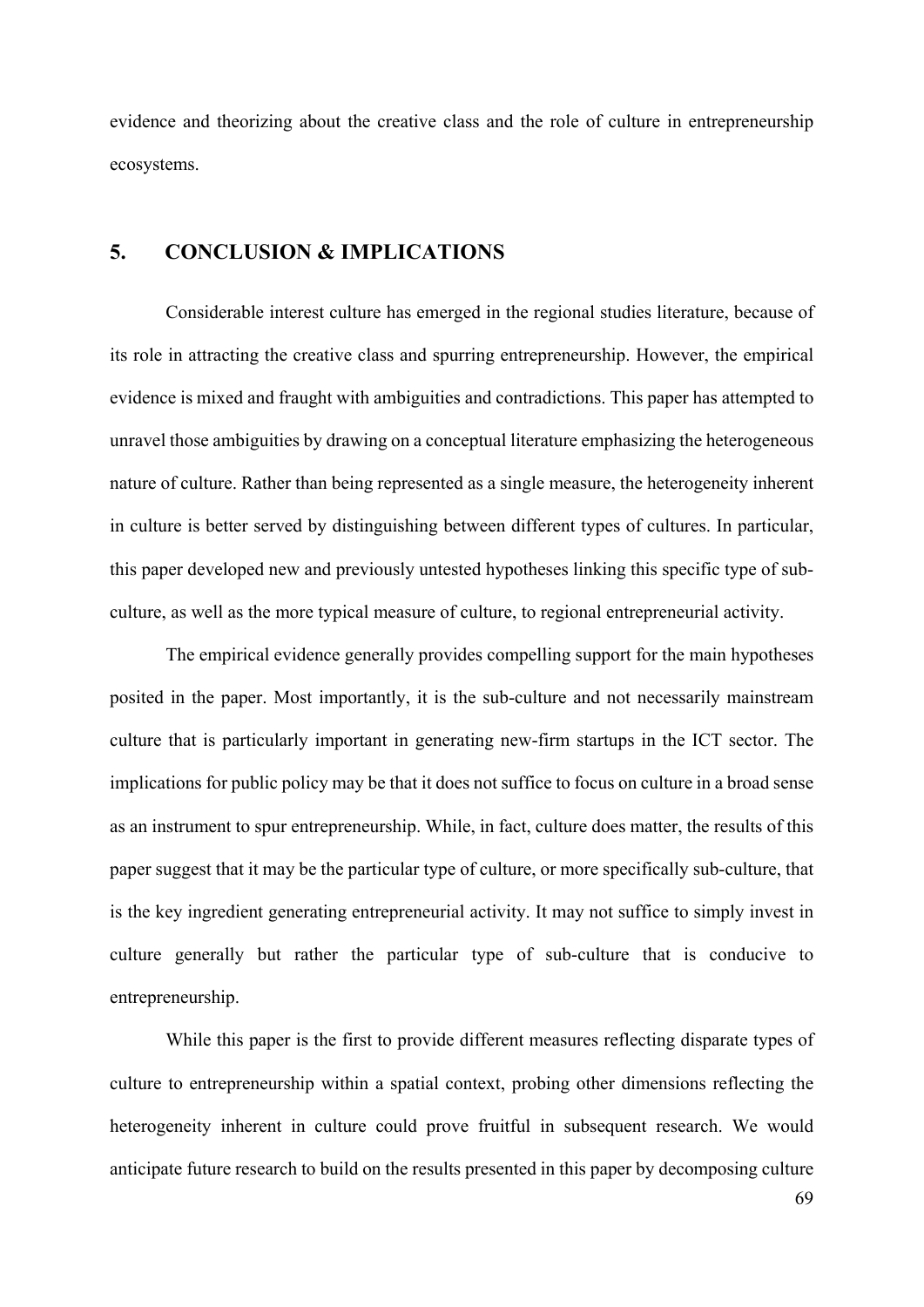into key salient components reflecting place-specific idiosyncrasies. In the quest to identify those key elements of an inherently heterogeneous culture that provide a catalyst for entrepreneurship, future research is more likely to identify that those particular types of culture spurring entrepreneurial activity may depend upon characteristics of both the region but also the specific type of entrepreneurship. Still, this paper has made a good start in unravelling the perplexing findings in the extant literature by learning that is may not be culture that matters for entrepreneurship but a particular type, or sub-culture which spurs entrepreneurial activity.

Within the literature of entrepreneurship, creative class and human capital theory has garnered indisputable attention. Nevertheless, evidence is mixed and has resulted in criticism and widespread discussions across academia. This study aimed to review the main critical arguments and develop an expanded approach that revolves around the impact of subcultures. We argued that an inspirational atmosphere of open-mindedness and social tolerance attracts creative talents, but they are not necessarily found in places with a high share of diversity and an abundance of cultural amenities; however, rather it is subcultural life that attracts creative and entrepreneurial minds, thus, subcultures rather than mainstream culture drives local startup activity.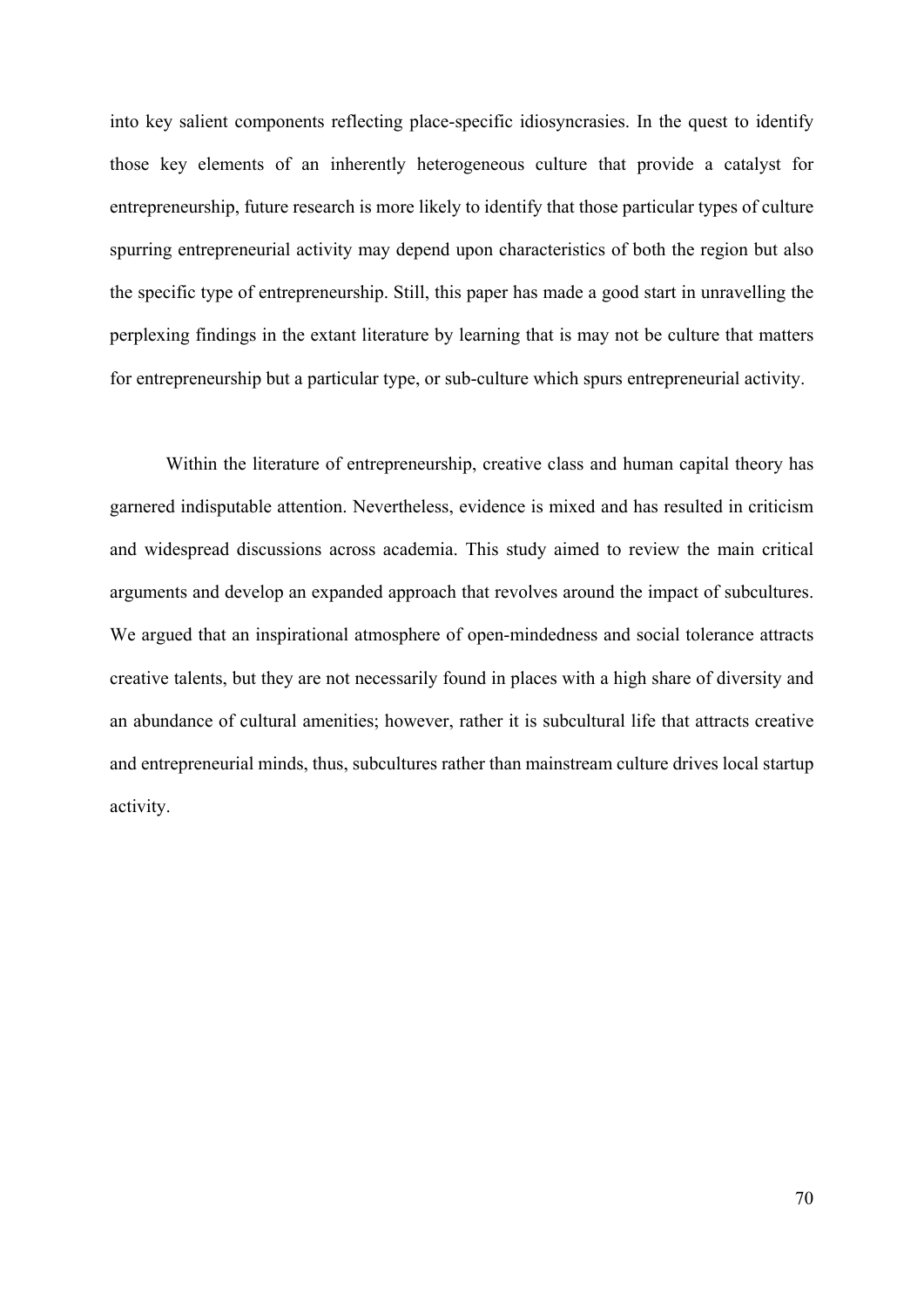#### **References**

- Acs, Z. J., Audretsch, D. B., & Lehmann, E. E. (2013). The knowledge spillover theory of entrepreneurship. *Small Business Economics, 41*(4), 757-774.
- Acs, Z. J., Audretsch, D. B., Lehmann, E. E., & Licht, G. (2016). National systems of Entrepreneurship. *The Journal of Technology Transfer*, 1-12.
- Acs, Z. J., Braunerhjelm, P., Audretsch, D. B., & Carlsson, B. (2009). The knowledge spillover theory of entrepreneurship. *Small Business Economics, 32*(1), 15-30.
- Acs, Z. J., Desai, S., & Hessels, J. (2008). Entrepreneurship, economic development and institutions. *Small Business Economics, 31*(3), 219-234.
- Acs, Z. J., & Szerb, L. (2007). Entrepreneurship, economic growth and public policy. *Small Business Economics, 28*(2-3), 109-122.
- Acs, Z. J., & Varga, A. (2002). Geography, endogenous growth, and innovation. *International Regional Science Review, 25*(1), 132-148.
- Adamczyk, A., & Pitt, C. (2009). Shaping attitudes about homosexuality: The role of religion and cultural context. *Social Science Research, 38*(2), 338-351.
- Albouy, D. (2016). What are cities worth? Land rents, local productivity, and the total value of amenities. *Review of Economics and Statistics, 98*(3), 477-487.
- Asheim, B., & Gertler, M. (Eds.). (2005). *The geography of innovation*. Oxford: Oxford University Press.
- Audretsch, D. B. (2015). *Everything in Its Place: Entrepreneurship and the Strategic Management of Cities, Regions, and States*: Oxford University Press.
- Audretsch, D. B., & Belitski, M. (2013). The missing pillar: the creativity theory of knowledge spillover entrepreneurship. *Small Business Economics, 41*(4), 819-836.
- Audretsch, D. B., & Feldman, M. P. (2004). Knowledge spillovers and the geography of innovation. *Handbook of Regional and Urban Economics, 4*, 2713-2739.
- Audretsch, D. B., & Lehmann, E. E. (2016). *The Seven Secrets of Germany: Economic Resilience in an Era of Global Turbulence*. Oxford: Oxford University Press.
- Autio, E., & Acs, Z. J. (2007). Individual and country-level determinants of growth aspiration in new ventures. *Frontiers of Entrepreneurship Research, 27*.
- Bader, I., & Scharenberg, A. (2010). The sound of Berlin: Subculture and the global music industry. *International Journal of Urban and Regional Research, 34*(1), 76-91.
- Badley, E., & Canizares, M. (2016). SAT0579 Trends in Use of Physiotherapists, Chiropractors and Complementary and Alternative Medicine Practitioners for Arthritis over Time and across Generations. *Annals of the Rheumatic Diseases, 75*(Suppl 2), 879-879.
- Barnes, P. M., Powell-Griner, E., McFann, K., & Nahin, R. L. (2004). *Complementary and alternative medicine use among adults: United States, 2002.* Paper presented at the Seminars in Integrative Medicine.
- Basu, A., & Altinay, E. (2002). The interaction between culture and entrepreneurship in London's immigrant businesses. *International Small Business Journal, 20*(4), 371-393.
- Bauer, T. K., Breidenbach, P., & Schmidt, C. M. (2015). "Phantom of the Opera" or "Sex and the City"? Historical amenities as sources of exogenous variation. *Labour Economics, 37*, 93-98.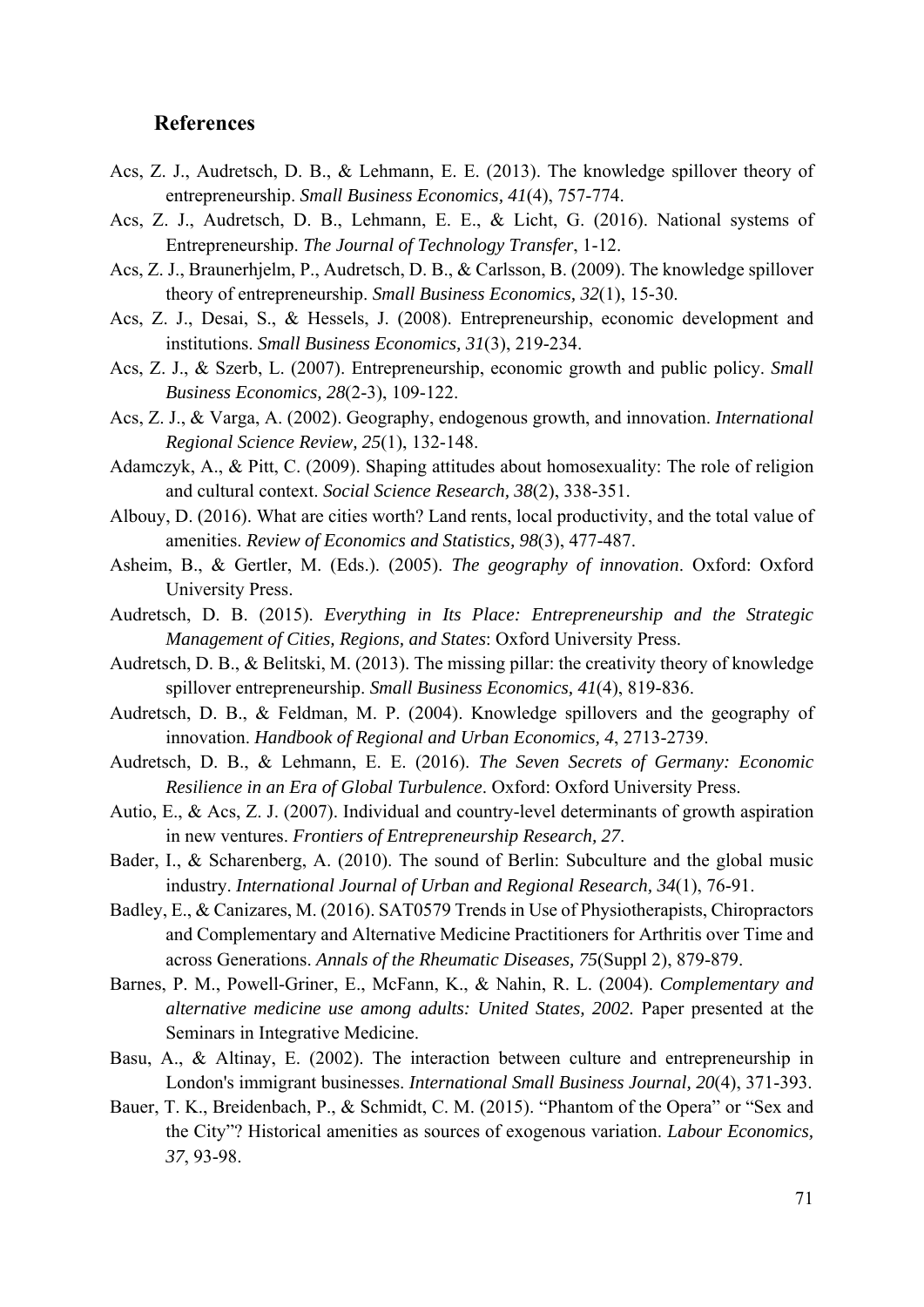- Bayer, P., Keohane, N., & Timmins, C. (2009). Migration and hedonic valuation: The case of air quality. *Journal of Environmental Economics and Management, 58*(1), 1-14.
- Begg, I. (1999). Cities and competitiveness. *Urban Studies, 36*(5-6), 795-809.
- Berggren, N., & Jordahl, H. (2006). Free to trust: Economic freedom and social capital. *Kyklos, 59*(2), 141-169.
- Berry, C. R., & Glaeser, E. L. (2005). The divergence of human capital levels across cities. *Papers in Regional Science, 84*(3), 407-444.
- Bertoni, F., Colombo, M. G., & Grilli, L. (2011). Venture capital financing and the growth of high-tech start-ups: Disentangling treatment from selection effects. *Research Policy, 40*(7), 1028-1043.
- Beugelsdijk, S. (2010). Entrepreneurial culture, regional innovativeness and economic growth *Entrepreneurship and Culture* (pp. 129-154). New York: Springer.
- Beugelsdijk, S., & Klasing, M. J. (2013). Cultural Diversity. *Available at SSRN: https://ssrn.com/abstract=2336045 or http://dx.doi.org/10.2139/ssrn.2336045*.
- Beugelsdijk, S., & Van Schaik, T. (2005). Social capital and growth in European regions: an empirical test. *European Journal of Political Economy, 21*(2), 301-324.
- Boschma, R. A., & Fritsch, M. (2009). Creative class and regional growth: Empirical evidence from seven European countries. *Economic Geography, 85*(4), 391-423.
- Breznitz, S. M., & Noonan, D. S. (2014). Arts districts, universities, and the rise of digital media. *The Journal of Technology Transfer, 39*(4), 594-615.
- Caragliu, A., Del Bo, C., & Nijkamp, P. (2011). Smart cities in Europe. *Journal of Urban Technology, 18*(2), 65-82.
- Carree, M. A., & Thurik, A. R. (2003). The impact of entrepreneurship on economic growth *Handbook of Entrepreneurship Research* (pp. 437-471): Springer.
- Cherry, E. (2006). Veganism as a cultural movement: A relational approach. *Social Movement Studies, 5*(2), 155-170.
- Cherry, E. (2015). I was a teenage vegan: motivation and maintenance of lifestyle movements. *Sociological Inquiry, 85*(1), 55-74.
- Clark, T. N. (Ed.). (2004). *Urban amenities: lakes, opera, and juice bars: do they drive development?* : Emerald Group Publishing Limited.
- Clark, T. N., Lloyd, R., Wong, K. K., & Jain, P. (2002). Amenities drive urban growth. *Journal of Urban Affairs, 24*(5), 493-515.
- Clifton, N., & Cooke, P. (2009). Creative knowledge workers and location in Europe and North America: a comparative review. *Creative Industries Journal, 2*(1), 73.
- Comunian, R. (2010). Rethinking the Creative City: The Role of Complexity, Networks and Interactions in the Urban Creative Economy. *Urban Studies, 48*(6), 1157-1179. doi: 10.1177/0042098010370626
- Cushing, R., Florida, R., & Gates, G. (2002). When social capital stifles innovation. *Harvard Business Review, 80*(8), 20.
- Dakhli, M., & De Clercq, D. (2004). Human capital, social capital, and innovation: a multicountry study. *Entrepreneurship & Regional Development, 16*(2), 107-128.
- Davidsson, P. (1995). Culture, structure and regional levels of entrepreneurship. *Entrepreneurship & Regional Development, 7*(1), 41-62.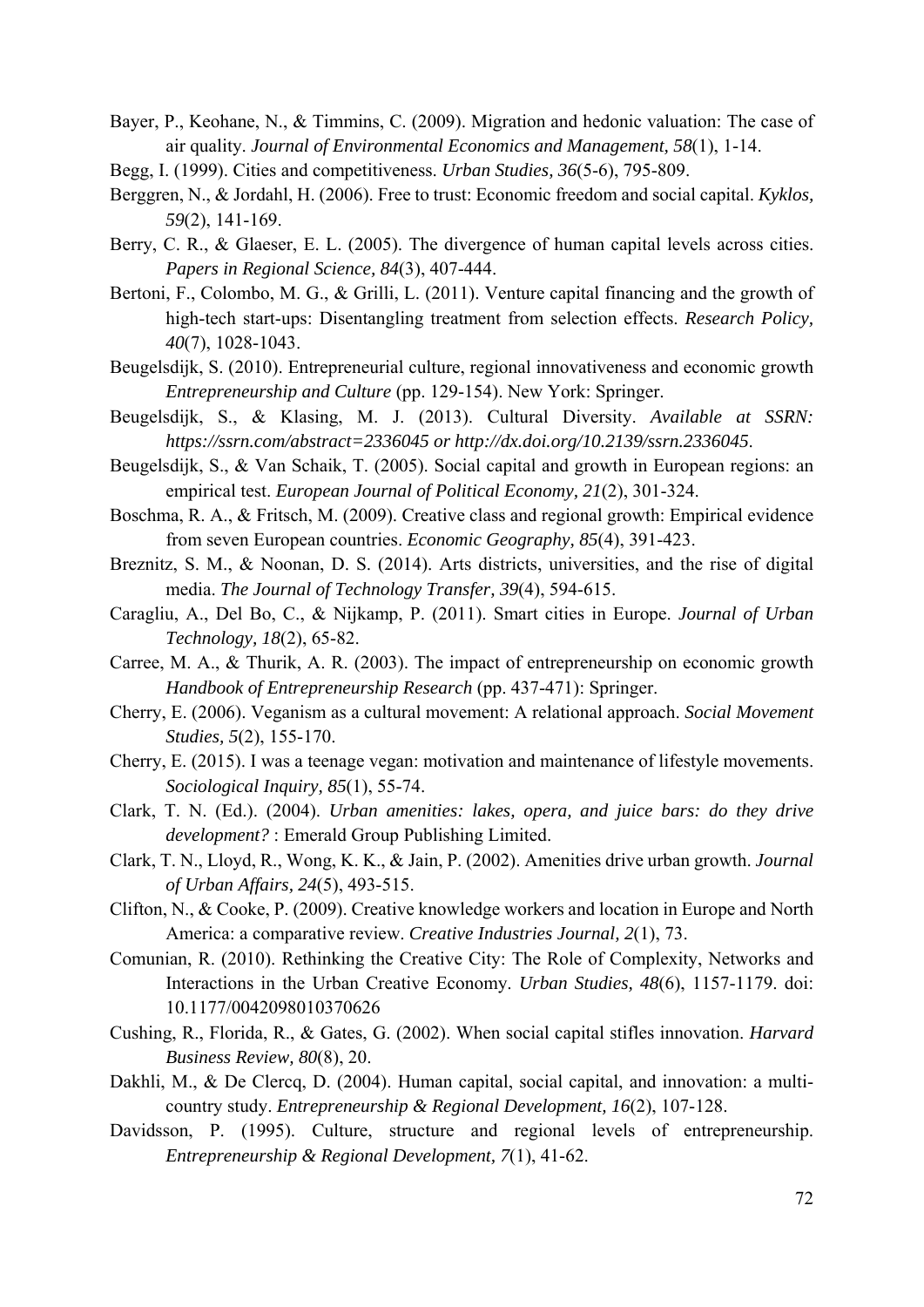- Dhoest, A., Malliet, S., Haers, J., & Segaert, B. (2015). *The Borders of Subculture: Resistance and the Mainstream*: Routledge.
- Donegan, M., Drucker, J., Goldstein, H., Lowe, N., & Malizia, E. (2008). Which indicators explain metropolitan economic performance best? Traditional or creative class. *Journal of the American Planning Association, 74*(2), 180-195.
- Evans, C. (1997). Street style, subculture and subversion. *Costume, 31*(1), 105-110.
- Evans, G. (2009). Creative cities, creative spaces and urban policy. *Urban Studies, 46*(5-6), 1003-1040.
- Falck, O., Fritsch, M., & Heblich, S. (2011). The phantom of the opera: Cultural amenities, human capital, and regional economic growth. *Labour Economics, 18*(6), 755-766.
- Florida, R. (1995). Toward the learning region. *Futures, 27*(5), 527-536.
- Florida, R. (2002). *The rise of the creative class and how it's transforming work, leisure, community and everyday life (Paperback Ed.)*: New York: Basic Books.
- Florida, R. (2003). Entrepreneurship, creativity, and regional economic growth. In *The Emergence of Entrepreneurship Policy*, 39-58.
- Florida, R. (2005). *Cities and the creative class*. London: Routledge.
- Florida, R. (2013). The learning region. *Regional Innovation, Knowledge and Global Change*, 231-244.
- Florida, R. (2014). The creative class and economic development. *Economic Development Quarterly, 28*(3), 196-205.
- Florida, R., & Gates, G. (2003). Technology and tolerance: The importance of diversity to hightechnology growth. *Research in Urban Policy, 9*(1), 199-219.
- Florida, R., Mellander, C., & Stolarick, K. (2008). Inside the black box of regional development—human capital, the creative class and tolerance. *Journal of Economic Geography, 8*(5), 615-649.
- Florida, R., Mellander, C., & Stolarick, K. (2016). Human capital in cities and suburbs. *The Annals of Regional Science*, 1-33.
- Fritsch, M., & Wyrwich, M. (2012). The long persistence of regional entrepreneurship culture: Germany 1925-2005. *DIW Berlin Discussion Paper No. 1224. Available at SSRN:http://ssrn.com/abstract=2111984*.
- Glaeser, E. L. (2005). Edward L. Glaeser, Review of Richard Florida's The Rise of the Creative Class. *Regional science and urban economics*, *35*(5), 593-596.
- Glaeser, E. L., & Gottlieb, J. D. (2006). Urban resurgence and the consumer city. *Urban Studies, 43*(8), 1275-1299.
- Glaeser, E. L., Gyourko, J., & Saiz, A. (2008). Housing supply and housing bubbles. *Journal of Urban Economics, 64*(2), 198-217.
- Glaeser, E. L., Kahn, M. E., & Rappaport, J. (2008). Why do the poor live in cities? The role of public transportation. *Journal of Urban Economics, 63*(1), 1-24.
- Glaeser, E. L., Kolko, J., & Saiz, A. (2001). Consumer city. *Journal of Economic Geography, 1*(1), 27-50.
- Glaeser, E. L., Resseger, M., & Tobio, K. (2009). Inequality in cities. *Journal of Regional Science, 49*(4), 617-646.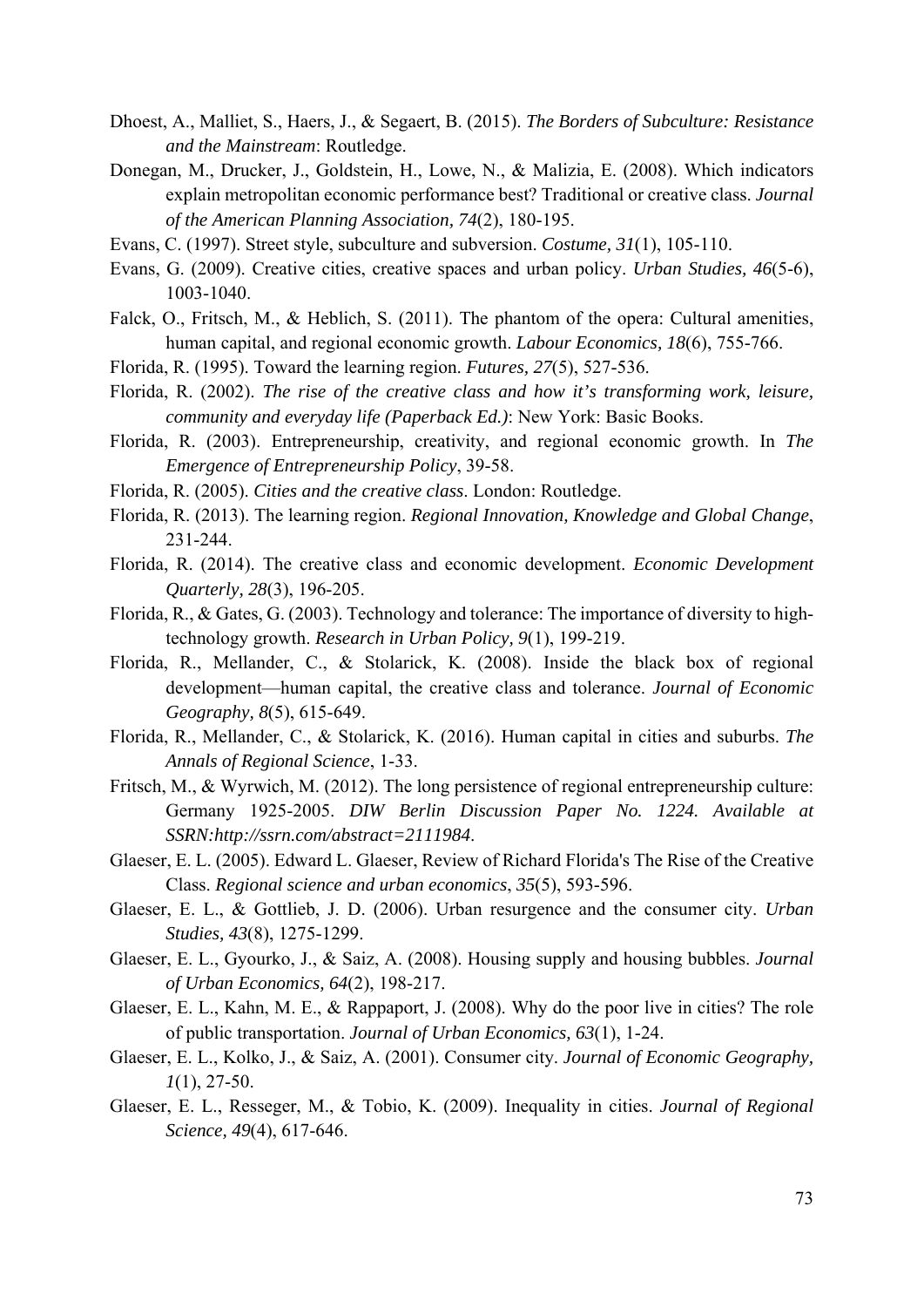- Glaeser, E. L., Rosenthal, S. S., & Strange, W. C. (2010). Urban economics and entrepreneurship. *Journal of Urban Economics, 67*(1), 1-14.
- Hackler, D., & Mayer, H. (2008). Diversity, entrepreneurship, and the urban environment. *Journal of Urban Affairs, 30*(3), 273-307.
- Hall, S., & Jefferson, T. (1993). *Resistance through rituals: Youth subcultures in post-war Britain*. London: Psychology Press.
- Hansen, H. K., & Niedomysl, T. (2009). Migration of the creative class: evidence from Sweden. *Journal of Economic Geography, 9*(2), 191-206.
- Hauser, C., Tappeiner, G., & Walde, J. (2007). The learning region: the impact of social capital and weak ties on innovation. *Regional Studies, 41*(1), 75-88.
- Hebdige, D. (1995). Subculture: The meaning of style. *Critical Quarterly, 37*(2), 120-124.
- Heebels, B., & van Aalst, I. (2010). Creative clusters in Berlin: Entrepreneurship and the quality of place in Prenzlauer Berg and Kreuzberg. *Geografiska Annaler: Series B, Human Geography, 92*(4), 347-363.
- Hirschle, J., & Kleiner, T.-M. (2014). Regional cultures attracting interregional migrants. *Urban studies, 51*(16), 3348-3364.
- Hollands, R. G. (2008). Will the real smart city please stand up? Intelligent, progressive or entrepreneurial? *City, 12*(3), 303-320.
- Hopp, C., & Stephan, U. (2012). The influence of socio-cultural environments on the performance of nascent entrepreneurs: Community culture, motivation, self-efficacy and start-up success. *Entrepreneurship & Regional Development, 24*(9-10), 917-945.
- Huggins, R., & Thompson, P. (2014). Culture, entrepreneurship and uneven development: a spatial analysis. *Entrepreneurship & Regional Development, 26*(9-10), 726-752.
- Hutton, T. A. (2006). Spatiality, built form, and creative industry development in the inner city. *Environment and Planning, 38*(10), 1819-1841.
- Inglehart, R. (2004). *Human beliefs and values: A cross-cultural sourcebook based on the 1999- 2002 values surveys*: Siglo XXI.
- Inglehart, R., Foa, R., Peterson, C., & Welzel, C. (2008). Development, freedom, and rising happiness: A global perspective (1981–2007). *Perspectives on Psychological Science, 3*(4), 264-285.
- Isenberg, D. J. (2011). The entrepreneurship ecosystem strategy as a new paradigm for economic policy: Principles for cultivating entrepreneurship. *Presentación ante el Instituto de Asuntos Internacionales u Europeos*.
- Jacobs, J. (1970). *The economy of cities*. New York: Random House.
- Kim, J.-O., & Mueller, C. W. (1978). *Factor analysis: Statistical methods and practical issues* (Vol. 14). London: Sage.
- Kloosterman, R. C. (2005). Come together: An introduction to music and the city. *Built Environment, 31*(3), 181-191.
- Kloosterman, R. C. (2014). Cultural Amenities: Large and Small, Mainstream and Niche—A Conceptual Framework for Cultural Planning in an Age of Austerity. *European Planning Studies, 22*(12), 2510-2525.
- Knudsen, B., Florida, R., Stolarick, K., & Gates, G. (2008). Density and Creativity in U.S. Regions. *Annals of the Association of American Geographers, 98*(2), 461-478.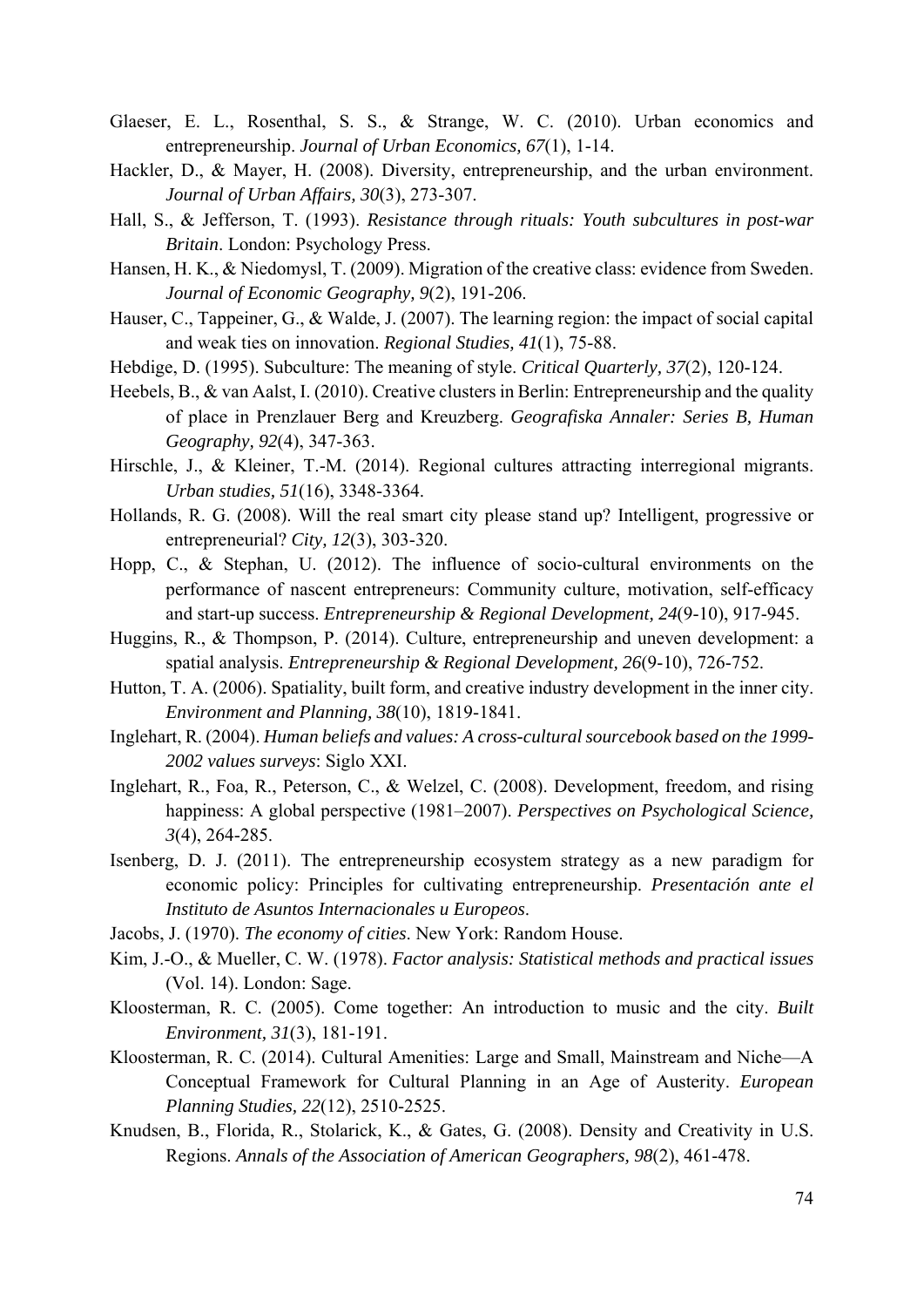Kotkin, J. (2013). Richard Florida concedes the limits of the creative class. *The Daily Beast*.

- Kuratko, D. F. (2005). The emergence of entrepreneurship education: Development, trends, and challenges. *Entrepreneurship Theory and Practice, 29*(5), 577-598.
- Landry, C. (2008). *The Creative City: A Toolkit for Urban Innovators*. Sterling: Dunstan House.
- Lee, N. (2014). Migrant and ethnic diversity, cities and innovation: Firm effects or city effects? *Journal of Economic Geography*. doi: 10.1093/jeg/lbu032
- Lee, S. Y., Florida, R., & Gates, G. (2010). Innovation, human capital, and creativity. *International Review of Public Administration, 14*(3), 13-24.
- Lehmann, E. E. (Ed.). (2015). *The role of universities in local and regional competitiveness*. Oxford: Oxford University Press.
- Lehmann, E. E., & Menter, M. (2016). University-Industry Collaboration and Regional Wealth. *Journal of Technology Transfer, 41*(6), 1284-1307.
- Lehmann, E. E., & Seitz, N. (2017). Creativtiy and Entrepreneurship: Culture, Subcultures and the impact on new venture creation. State-of-the-Art and some descriptive statistics and data. In M. Wagner, J. W. Pasola & T. Burger-Helmchen (Eds.), *Global Management of Creativity* (pp. 97-120). London: Routhledge.
- Lehmann, E. E., Seitz, N., & Wirsching, K. (2017). Smart finance for smart places to foster new venture creation. *Economia e Politica Industriale, 44*(1), 51-75.
- Letki, N. (2008). Does diversity erode social cohesion? Social capital and race in British neighbourhoods. *Political Studies, 56*(1), 99-126.
- Leydesdorff, L., & Etzkowitz, H. (1996). Emergence of a Triple Helix of university industry—government relations. *Science and public policy, 23*(5), 279-286.
- Lloyd, R., & Clark, T. N. (2001). The city as an entertainment machine. *Critical Perspectives on Urban Redevelopment, 6*(3), 357-378.
- Mack, E., & Mayer, H. (2015). The evolutionary dynamics of entrepreneurial ecosystems. *Urban Studies, 53*(10), 2118-2133.
- Malecki, E. J. (2011). Connecting local entrepreneurial ecosystems to global innovation networks: open innovation, double networks and knowledge integration. *International Journal of Entrepreneurship and Innovation Management, 14*(1), 36-59.
- McGranahan, D. A., & Wojan, T. (2007). Recasting the creative class to examine growth processes in rural and urban counties. *Regional Studies, 41*(2), 197-216.
- McGranahan, D. A., Wojan, T. R., & Lambert, D. M. (2010). The rural growth trifecta: outdoor amenities, creative class and entrepreneurial context. *Journal of Economic Geography, 11*(3), 529-557.
- Meijers, E. (2008). Summing small cities does not make a large city: polycentric urban regions and the provision of cultural, leisure and sports amenities. *Urban Studies, 45*(11), 2323- 2342.
- Mellander, C., Florida, R., & Stolarick, K. (2011). Here to stay—the effects of community satisfaction on the decision to stay. *Spatial Economic Analysis, 6*(1), 5-24.
- Möller, J., & Tubadji, A. (2009). The Creative Class, Bohemians and Local Labor Market Performance: A Micro-data Panel Study for Germany 1975—2004. *Jahrbücher für Nationalökonomie und Statistik*, 270-291.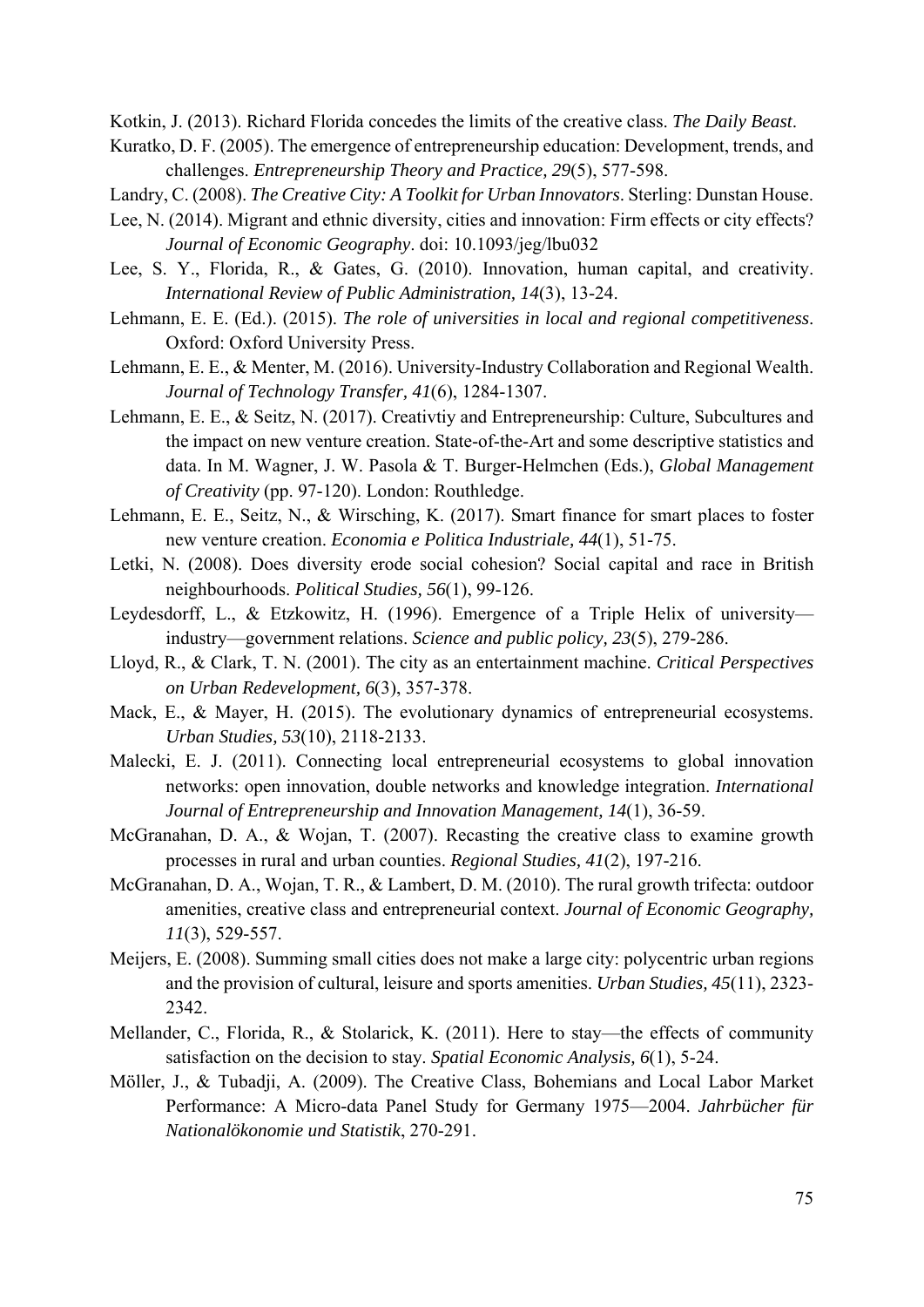- Moretti, E. (2004). Human capital externalities in cities. In G. Duranton, J. V. Henderson & W. C. Strange (Eds.), *Handbook of Regional and Urban Economics* (Vol. 5, pp. 2243- 2291).
- Morgan, G., & Ren, X. (2012). The Creative Underclass: Culture, Subculture, and Urban Renewal. *Journal of Urban Affairs, 34*(2), 127-130.
- Obschonka, M., Schmitt-Rodermund, E., Silbereisen, R. K., Gosling, S. D., & Potter, J. (2013). The regional distribution and correlates of an entrepreneurship-prone personality profile in the United States, Germany, and the United Kingdom: A socioecological perspective. *Journal of Personality and Social Psychology, 105*(1), 104.
- Obschonka, M., Stuetzer, M., Gosling, S. D., Rentfrow, P. J., Lamb, M. E., Potter, J., & Audretsch, D. B. (2015). Entrepreneurial Regions: do macro-psychological Cultural Characteristics of Regions help solve the "Knowledge Paradox" of Economics? *PloS one, 10*(6), e0129332.
- Park, R. E., Burgess, E. W., & McKenzie, R. D. (1925/1984). *The city*. Chicago: University of Chicago Press.
- Peck, J. (2005). Struggling with the creative class. *International Journal Of Urban And Regional Research, 29*(4), 740-770.
- Pflüger, M., & Südekum, J. (2008). A synthesis of footloose-entrepreneur new economic geography models: when is agglomeration smooth and easily reversible? *Journal of Economic Geography, 8*(1), 39-54.
- Polèse, M. (2012). The arts and local economic development: Can a strong arts presence uplift local economies? A study of 135 Canadian cities. *Urban Studies, 49*(8), 1811-1835.
- Porter, M. E. (1998). *Clusters and the new economics of competition* (Vol. 76): Harvard Business Review Boston.
- Porter, M. E. (2000). Location, competition, and economic development: Local clusters in a global economy. *Economic Development Quarterly, 14*(1), 15-34.
- Portes, A., & Vickstrom, E. (2015). Diversity, social capital, and cohesion. *Migration: Economic Change, Social Challenge*, 461-479.
- Pratt, A. C. (2008). Creative cities: the cultural industries and the creative class. *Geografiska Annaler: Series B, Human Geography, 90*(2), 107-117.
- Pratt, A. C. (2011). The cultural contradictions of the creative city. *City, Culture and Society, 2*(3), 123-130.
- Qian, H. (2013). Diversity versus tolerance: The social drivers of innovation and entrepreneurship in US cities. *Urban Studies, 50*(13), 2718-2735.
- Rappaport, J. (2008). Consumption amenities and city population density. *Regional Science and Urban Economics, 38*(6), 533-552.
- Rauch, A., Frese, M., Wang, Z.-M., Unger, J., Lozada, M., Kupcha, V., & Spirina, T. (2013). National culture and cultural orientations of owners affecting the innovation–growth relationship in five countries. *Entrepreneurship & Regional Development, 25*(9-10), 732-755.
- Roback, J. (1982). Wages, rents, and the quality of life. *The Journal of Political Economy*, 1257-1278.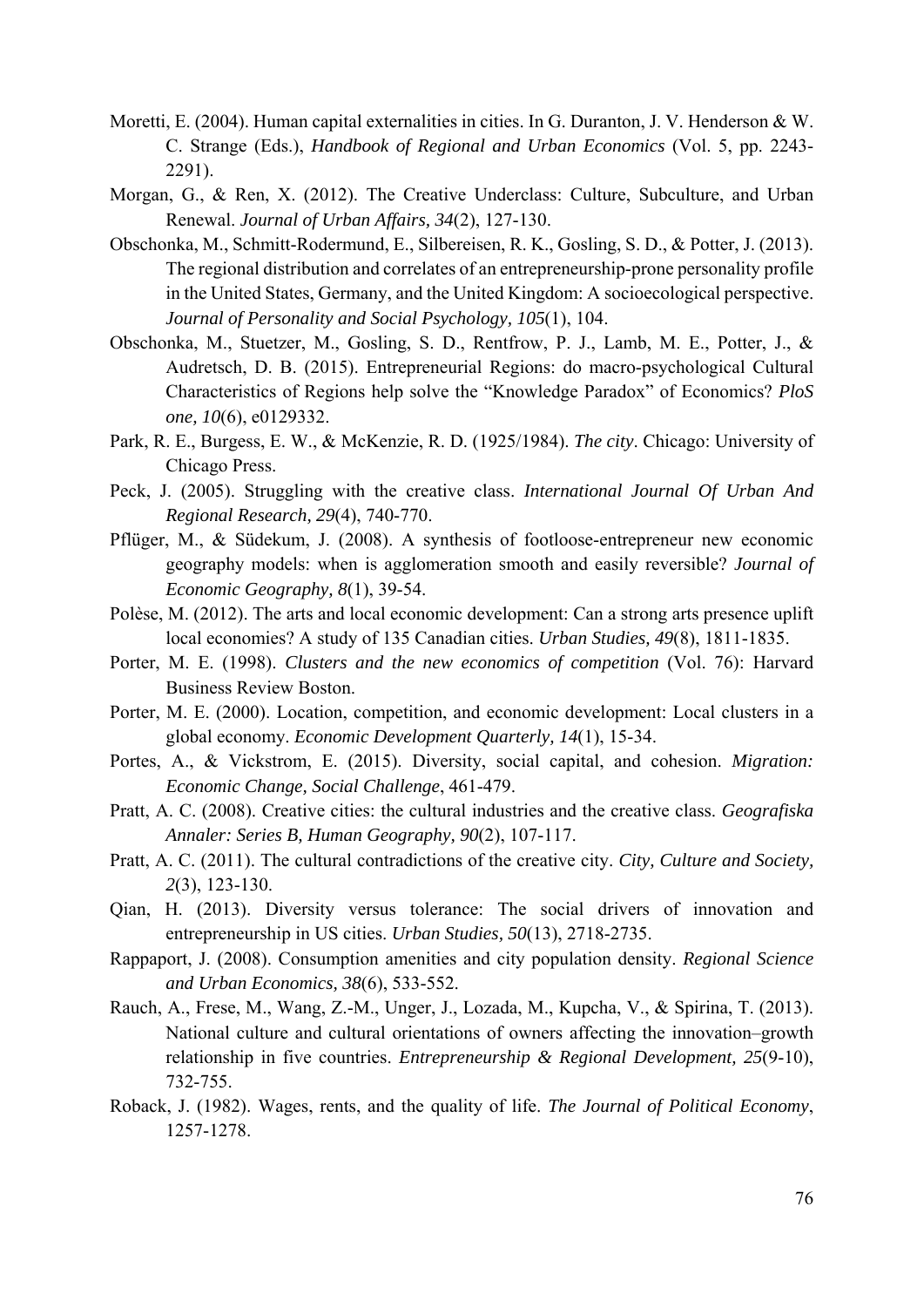- Rosenthal, S. S., & Strange, W. C. (2008). The attenuation of human capital spillovers. *Journal of Urban Economics, 64*(2), 373-389.
- Rutten, R., & Gelissen, J. (2008). Technology, talent, diversity and the wealth of European regions. *European Planning Studies, 16*(7), 985-1006.
- Samila, S., & Sorenson, O. (2011). Venture capital, entrepreneurship, and economic growth. *The Review of Economics and Statistics, 93*(1), 338-349.
- Saxenian, A. (1996). Beyond boundaries: Open labor markets and learning in Silicon Valley. *The boundaryless career: A new employment principle for a new organizational era*, 23-39.
- Scott, A. J. (1999). The cultural economy: geography and the creative field. *Media, Culture & Society, 21*(6), 807-817.
- Scott, A. J. (2006a). Creative cities: conceptual issues and policy questions. *Journal of Urban Affairs, 28*(1), 1-17.
- Scott, A. J. (2006b). Entrepreneurship, innovation and industrial development: geography and the creative field revisited. *Small Business Economics, 26*(1), 1-24.
- Shapiro, J. M. (2006). Smart cities: quality of life, productivity, and the growth effects of human capital. *The Review of Economics and Statistics, 88*(2), 324-335.
- Smallbone, D., Kitching, J., & Athayde, R. (2010). Ethnic diversity, entrepreneurship and competitiveness in a global city. *International Small Business Journal, 28*(2), 174-190.
- Stam, E. (2015). Entrepreneurial ecosystems and regional policy: a sympathetic critique. *European Planning Studies, 23*(9), 1759-1769.
- Storper, M., & Scott, A. J. (2009). Rethinking human capital, creativity and urban growth. *Journal of Economic Geography, 9*(2), 147-167.
- Thiel, J. (2015). Creative cities and the reflexivity of the urban creative economy. *European Urban and Regional Studies, 24*(1), 21-34. doi: 10.1177/0969776415595105
- Thomas, A. S., & Mueller, S. L. (2000). A case for comparative entrepreneurship: Assessing the relevance of culture. *Journal of International Business Studies*, 287-301.
- Thompson, B. (2004). *Exploratory and confirmatory factor analysis: Understanding Concepts and Applications*: American Psychological Association.
- Tindle, H. A., Davis, R. B., Phillips, R. S., & Eisenberg, D. M. (2005). Trends in use of complementary and alternative medicine by US adults: 1997-2002. *Alternative Therapies in Health and Medicine, 11*(1), 42.
- Torjman, L., & Worren, J. (2010). Culture of Entrepreneurship. *The Open Source Business Resource*, 4.
- Ullman, E. L. (1954). Amenities as a factor in regional growth. *Geographical Review*, 119-132.
- Welter, F. (2012). All you need is trust? A critical review of the trust and entrepreneurship literature. *International Small Business Journal*, 0266242612439588.
- Wennekers, S., Van Wennekers, A., Thurik, R., & Reynolds, P. (2005). Nascent entrepreneurship and the level of economic development. *Small Business Economics, 24*(3), 293-309.
- Westlund, H., & Adam, F. (2010). Social capital and economic performance: A meta-analysis of 65 studies. *European Planning Studies, 18*(6), 893-919.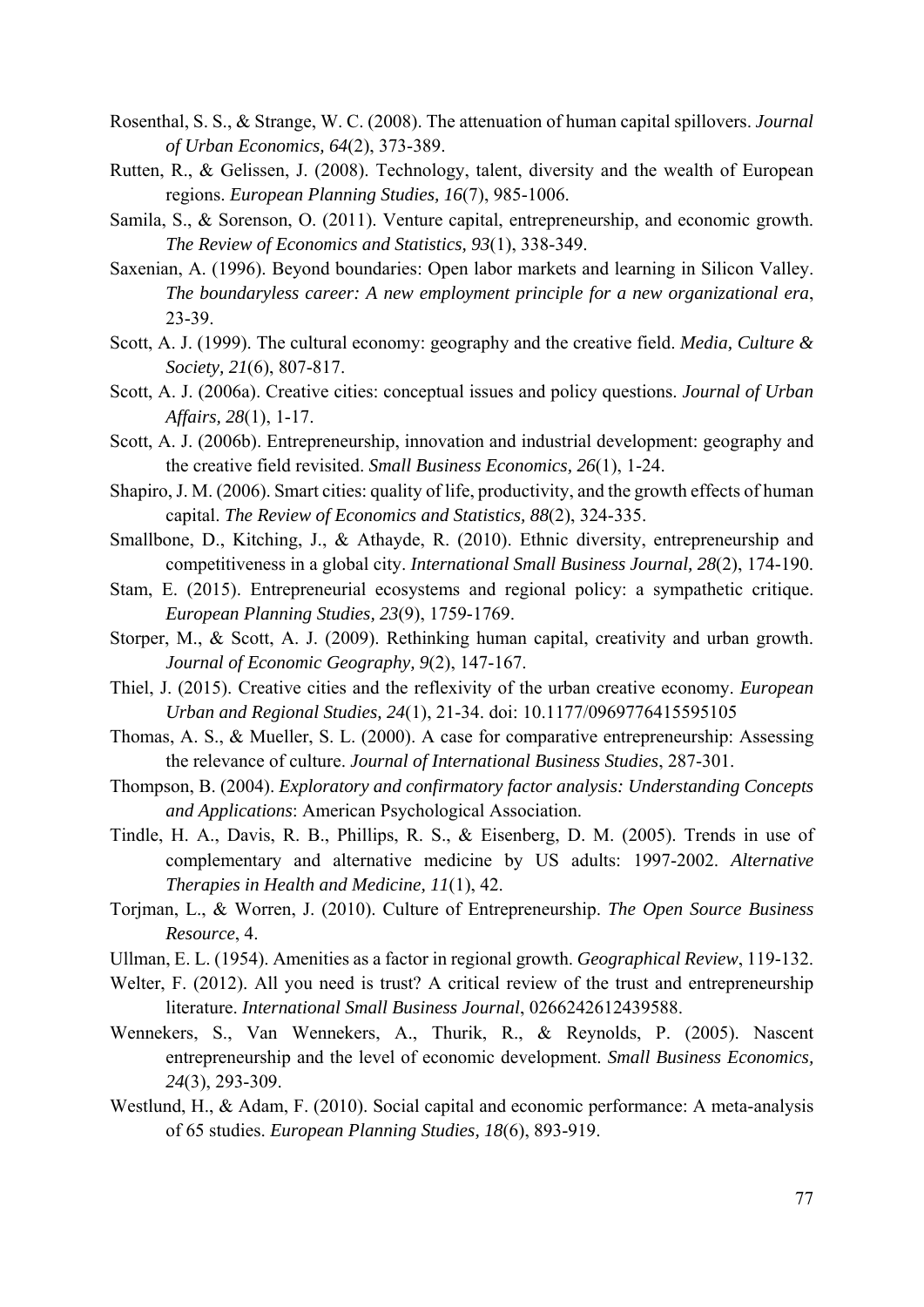- Williams, J. P. (2007). Youth‐Subcultural Studies: Sociological Traditions and Core Concepts. *Sociology Compass, 1*(2), 572-593.
- YouGov, & Allensbach, I. f. O. P. (2014). Wer will's schon vegan Aktuelle Ernährungsvorlieben und Lieblingsmarken in Deutschland 2014 – Typ für Typ". Cologne: Institute for Opinion Polls Allensbach.
- Zhang, J. (2003). Growing Silicon Valley on a landscape: an agent-based approach to high-tech industrial clusters. *Journal of Evolutionary Economics, 13*(5), 529-548.
- Zheng, L. (2016). What city amenities matter in attracting smart people? *Papers in Regional Science, 95*(2), 309-327.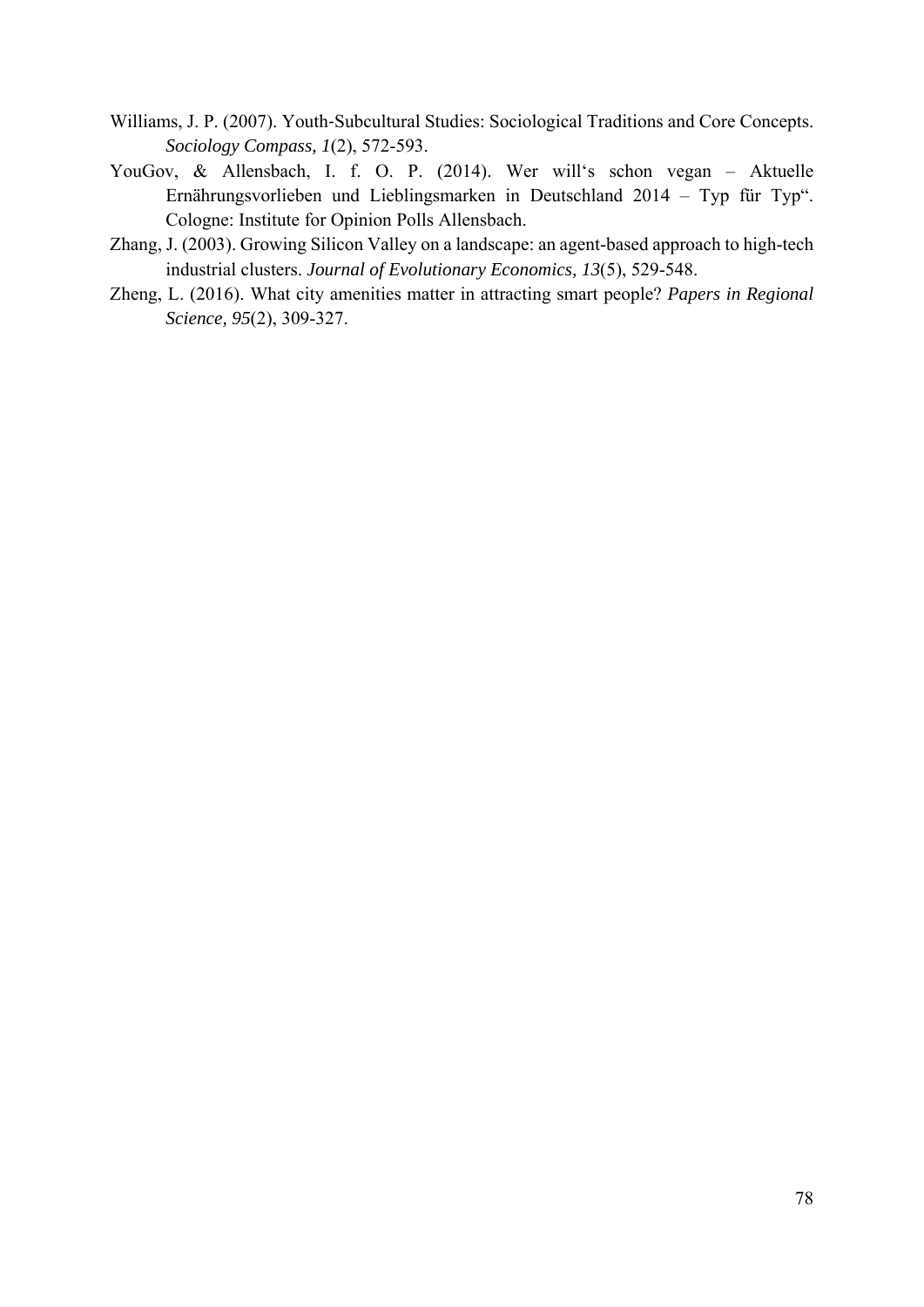# **Appendix** *(Article IV)*

## *Table 1 City list*

| ID                      | <b>City</b>                            | Population | Region                | East/West    |  |  |
|-------------------------|----------------------------------------|------------|-----------------------|--------------|--|--|
|                         |                                        | (2011)     |                       | Germany      |  |  |
| 1                       | Aachen, Stadt                          | 238,665    | Northrhine-Westphalia | West Germany |  |  |
| $\overline{2}$          | Augsburg, Stadt                        | 269,402    | Bavaria               | West Germany |  |  |
| 3                       | Berlin, Stadt                          | 3,326,002  | Berlin                | West Germany |  |  |
| $\overline{\mathbf{4}}$ | Bielefeld, Stadt                       | 327,199    | Northrhine-Westphalia | West Germany |  |  |
| 5                       | Bochum, Stadt                          | 362,585    | Northrhine-Westphalia | West Germany |  |  |
| 6                       | Bonn, Stadt                            | 307,530    | Northrhine-Westphalia | West Germany |  |  |
| 7                       | Bottrop, Stadt                         | 117,074    | Northrhine-Westphalia | West Germany |  |  |
| $8\,$                   | Braunschweig, Stadt                    | 243,829    | Lower Saxonia         | West Germany |  |  |
| 9                       | Bremen, Stadt                          | 544,043    | <b>Bremen</b>         | West Germany |  |  |
| 10                      | Bremerhaven, Stadt                     | 108,139    | <b>Bremen</b>         | West Germany |  |  |
| 11                      | Chemnitz, Stadt                        | 240,543    | Saxony                | East Germany |  |  |
| 12                      | Darmstadt,<br>Wissenschaftsstadt       | 145,845    | Hesse                 | West Germany |  |  |
| 13                      | Dortmund, Stadt                        | 571,403    | Northrhine-Westphalia | West Germany |  |  |
| 14                      | Dresden, Stadt                         | 517,765    | Saxony                | East Germany |  |  |
| 15                      | Duisburg, Stadt                        | 487,470    | Northrhine-Westphalia | West Germany |  |  |
| 16                      | Düsseldorf, Stadt                      | 589,649    | Northrhine-Westphalia | West Germany |  |  |
| 17                      | Erfurt, Stadt                          | 201,952    | Thuringia             | East Germany |  |  |
| 18                      | Erlangen, Stadt                        | 104,312    | Bavaria               | West Germany |  |  |
| 19                      | Essen, Stadt                           | 565,900    | Northrhine-Westphalia | West Germany |  |  |
| 20                      | Frankfurt<br>Main,<br>am<br>Stadt      | 676,533    | Hesse                 | West Germany |  |  |
| 21                      | Freiburg im Breisgau,<br>Stadt         | 214,234    | Baden-Württemberg     | West Germany |  |  |
| 22                      | Fürth,<br>Wissenschaftsstadt           | 116,640    | Bavaria               | West Germany |  |  |
| 23                      | Gelsenkirchen, Stadt                   | 257,994    | Northrhine-Westphalia | West Germany |  |  |
| 24                      | Hagen, Stadt                           | 187,333    | Northrhine-Westphalia | West Germany |  |  |
| 25                      | Halle (Saale), Stadt                   | 230,494    | Saxony-Anhalt         | East Germany |  |  |
| 26                      | Hamburg,<br>Freie<br>und<br>Hansestadt | 1,718,187  | Hamburg               | West Germany |  |  |
| 27                      | Hamm, Stadt                            | 176,474    | Northrhine-Westphalia | West Germany |  |  |
| 28                      | Hannover,<br>Landeshauptstadt          | 509,485    | Lower Saxonia         | West Germany |  |  |
| 29                      | Heidelberg, Stadt                      | 148,415    | Baden-Württemberg     | West Germany |  |  |
| 30                      | Heilbronn, Stadt                       | 116,716    | Baden-Württemberg     | West Germany |  |  |
| 31                      | Herne, Stadt                           | 154,887    | Northrhine-Westphalia | West Germany |  |  |
| 32                      | Ingolstadt                             | 126,076    | Bavaria               | West Germany |  |  |
| 33                      | Jena, Stadt                            | 106,428    | Thuringia             | East Germany |  |  |
| 34                      | Karlsruhe, Stadt                       | 291,995    | Baden-Württemberg     | West Germany |  |  |
| 35                      | Kassel,<br>documenta-<br>Stadt         | 191,854    | Hesse                 | West Germany |  |  |
| 36                      | Kiel, Landeshauptstadt                 | 237,667    | Schleswig Holstein    | West Germany |  |  |
| 37                      | Koblenz, Stadt                         | 107,954    | Rhineland Palatinate  | West Germany |  |  |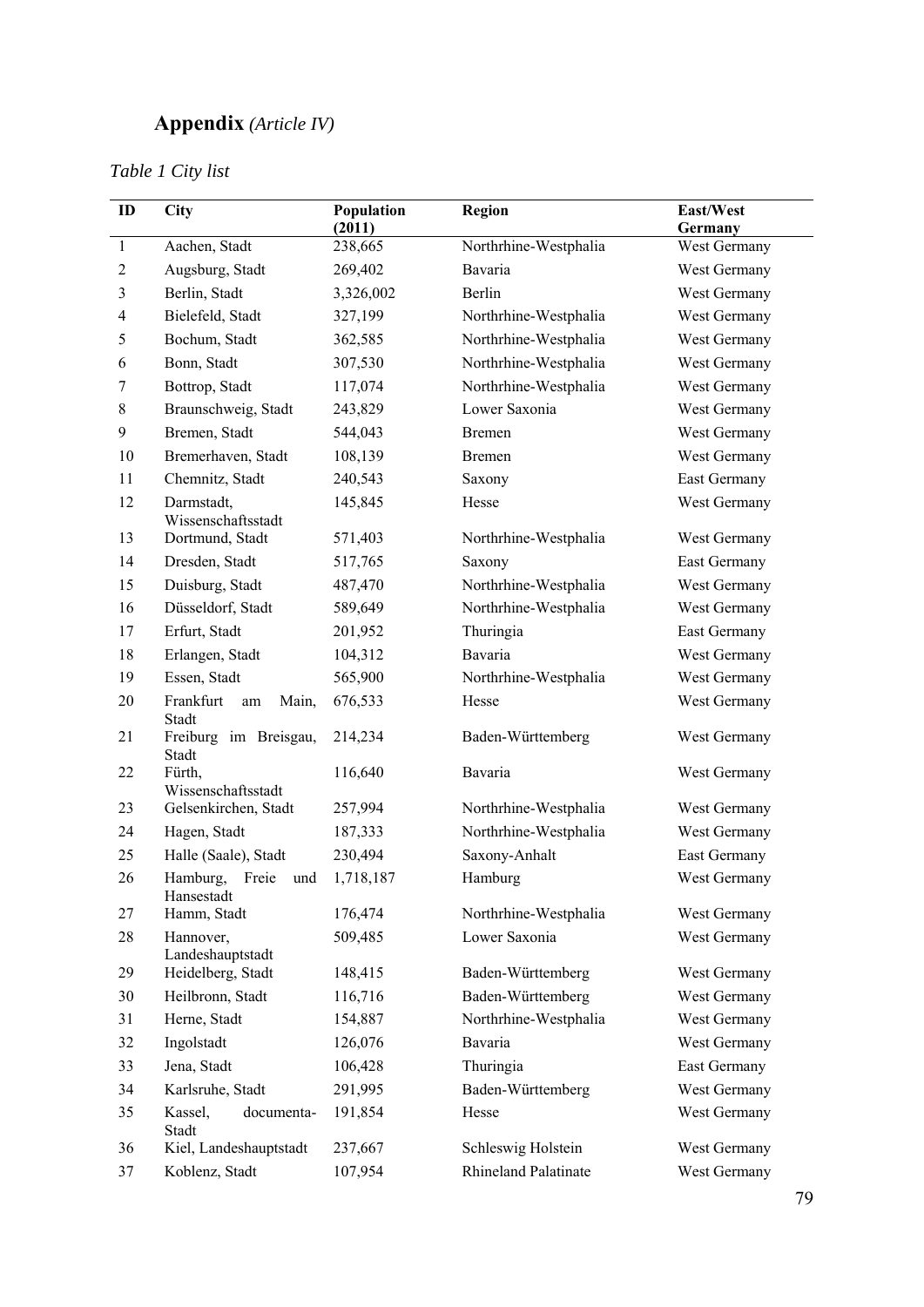| 38 | Krefeld, Stadt                     | 221,864   | Northrhine-Westphalia               | West Germany |
|----|------------------------------------|-----------|-------------------------------------|--------------|
| 39 | Köln, Stadt                        | 1,013,665 | Northrhine-Westphalia               | West Germany |
| 40 | Leipzig, Stadt                     | 510,043   | Saxony                              | East Germany |
| 41 | Leverkusen, Stadt                  | 159,373   | Northrhine-Westphalia               | West Germany |
| 42 | Ludwigshafen<br>am<br>Rhein, Stadt | 158,637   | <b>Rhineland Palatinate</b>         | West Germany |
| 43 | Lübeck, Hansestadt                 | 210,679   | Schleswig Holstein                  | West Germany |
| 44 | Magdeburg,<br>Landeshauptstadt     | 228,910   | Saxony-Anhalt                       | East Germany |
| 45 | Mainz, Stadt                       | 201,002   | <b>Rhineland Palatinate</b>         | West Germany |
| 46 | Mannheim,<br>Universitätsstadt     | 291,458   | Baden-Württemberg                   | West Germany |
| 47 | Mönchengladbach,<br>Stadt          | 254,834   | Northrhine-Westphalia               | West Germany |
| 48 | Mülheim an der Ruhr,<br>Stadt      | 166,804   | Northrhine-Westphalia               | West Germany |
| 49 | München,<br>Landeshauptstadt       | 1,364,920 | Bavaria                             | West Germany |
| 50 | Münster, Stadt                     | 293,393   | Northrhine-Westphalia               | West Germany |
| 51 | Nürnberg, Stadt                    | 490,085   | Bavaria                             | West Germany |
| 52 | Oberhausen, Stadt                  | 210,256   | Northrhine-Westphalia               | West Germany |
| 53 | Offenbach am<br>Main,<br>Stadt     | 114,855   | Hesse                               | West Germany |
| 54 | Oldenburg (Oldenburg),<br>Stadt    | 157,706   | Lower Saxonia                       | West Germany |
| 55 | Osnabrück, Stadt                   | 154,513   | Lower Saxonia                       | West Germany |
| 56 | Pforzheim, Stadt                   | 115,211   | Baden-Württemberg                   | West Germany |
| 57 | Potsdam, Stadt                     | 157,603   | Brandenburg                         | East Germany |
| 58 | Regensburg                         | 136,352   | Bavaria                             | West Germany |
| 59 | Remscheid, Stadt                   | 110,132   | Northrhine-Westphalia               | West Germany |
| 60 | Rostock, Hansestadt                | 201,813   | Mecklenburg<br>Western<br>Pomerania | East Germany |
| 61 | Saarbrücken,<br>Landeshauptstadt   | 176,497   | Saarland                            | West Germany |
| 62 | Solingen, Stadt                    | 155,080   | Northrhine-Westphalia               | West Germany |
| 63 | Stuttgart,<br>Landeshauptstadt     | 591,015   | Baden-Württemberg                   | West Germany |
| 64 | Trier, Stadt                       | 106,284   | <b>Rhineland Palatinate</b>         | West Germany |
| 65 | Ulm, Universitätsstadt             | 117,541   | Baden-Württemberg                   | West Germany |
| 66 | Wiesbaden,<br>Landeshauptstadt     | 270,952   | Hesse                               | West Germany |
| 67 | Wolfsburg, Stadt                   | 120,889   | Lower Saxonia                       | West Germany |
| 68 | Wuppertal, Stadt                   | 342,570   | Northrhine-Westphalia               | West Germany |
| 69 | Würzburg, Stadt                    | 124,449   | Bavaria                             | West Germany |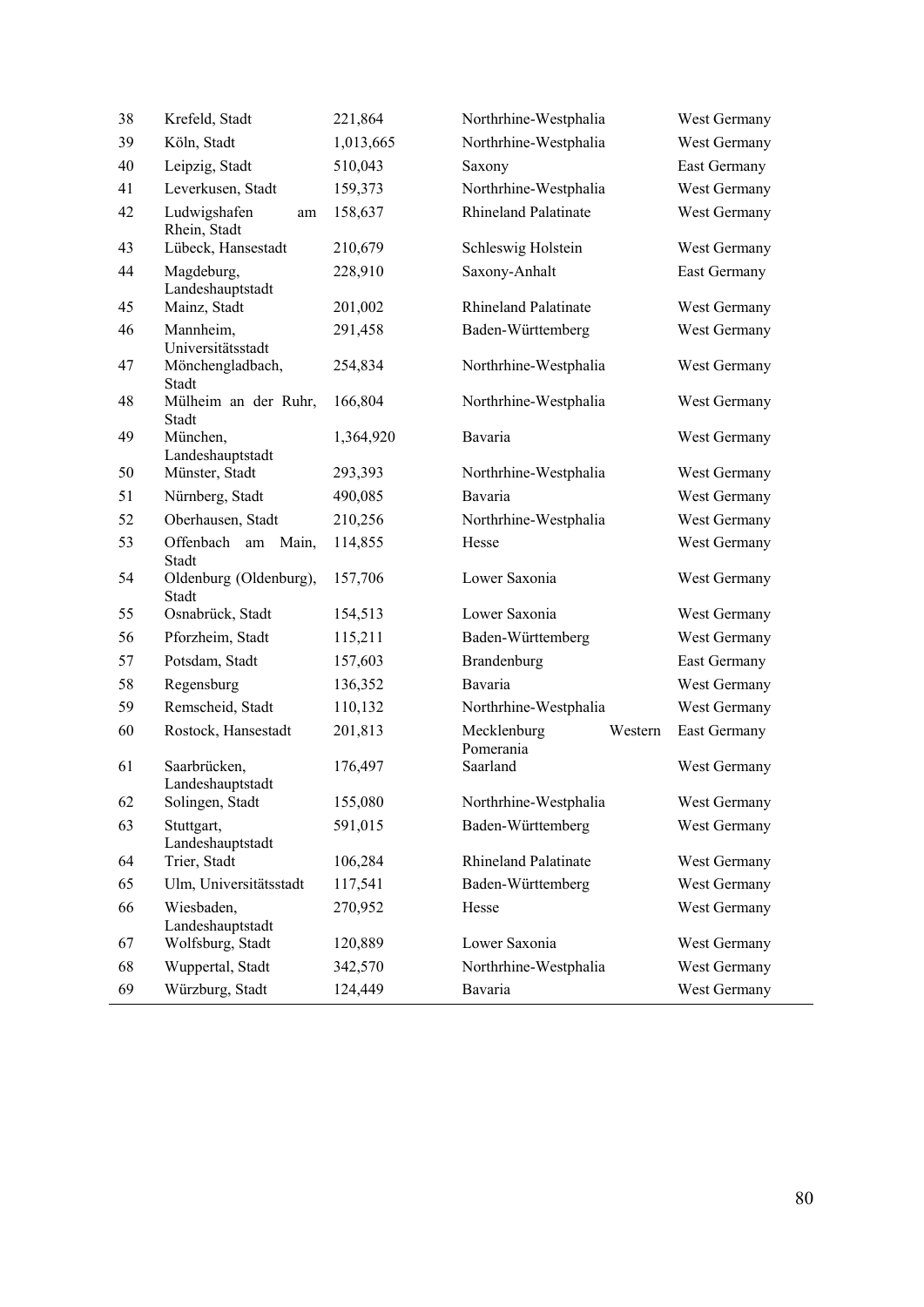## *Table 2 Data Summary*

| Variable                    |    | <b>Obs Mean</b> | <b>Std. Dev. Min</b> |                | Max    | <b>Description</b>                                                                  | <b>Source</b>                                                         |
|-----------------------------|----|-----------------|----------------------|----------------|--------|-------------------------------------------------------------------------------------|-----------------------------------------------------------------------|
|                             |    |                 |                      |                |        |                                                                                     |                                                                       |
| <b>Startups</b>             | 69 | $\overline{1}$  | 3.791                | $\overline{0}$ | 29.424 | Number of ICT startups<br>(Location quotient))                                      | Gründerszene.de; January 2015                                         |
| Theaters                    | 69 | .947            | .524                 | $\overline{0}$ | 2.39   | Number of theaters per 1000<br>inhabitant                                           | Urban audit; Eurostat; 2012                                           |
| Museums                     | 69 | 4.821           | 3.038                | .56            | 18.26  | Number of museums per 1000<br>inhabitant                                            | Urban audit; Eurostat; 2012                                           |
| Cinema                      | 69 | 14.643          | 5.685                | .63            | 28.09  | Number of seats in movie<br>theaters per 1000 inhabitant                            | Filmförderanstalt FFA; 2011                                           |
| Independent music labels 69 |    | .0182           | .0185                | $\overline{0}$ | .083   | Number of independent record<br>labels                                              | Verband Unabhängiger<br>Musikunternehmen; (VUT); January<br>2014      |
| Self-employed artists       | 69 | 2.883           | 2.0813               | .470           | 10.562 | and publicists                                                                      | Number of self-employed artists Künstlersozialkasse (KSK); April 2013 |
| Vegan restaurants           | 69 | .0138           | .0116                | $\overline{0}$ | .047   | Number of vegan restaurants<br>listed by PETA                                       | PETA; January 2014                                                    |
| Alternative medicine        | 69 | .342            | .136                 | .073           | .697   | Number of practices for<br>alternative medical treatment                            | Verband deutscher Heilpraktiker; March<br>2014                        |
| Creative Class              | 69 | 8.142           | 1.265                | 5.717          | 11.789 | Share of employees in media,<br>arts, gaming and publication                        | Statistische Bundesamt;<br>Regionaldatenbank; 2012                    |
| Human Capital               | 69 | 2.604           | .420                 | 1.774          | 3.456  | Share of employees with min 3- Urban audit, Eurostat; 2012<br>level education (log) |                                                                       |
| Income                      | 69 |                 | 3047.01 385.768      | 2357.7         | 3972   | Income per capita                                                                   | Urban audit; Eurostat 2010                                            |
| R&D intensity               | 69 | 13.478 14.398   |                      | 1.1            | 62.8   | Share of employees in R&D                                                           | Statistische Bundesamt;<br>Regionaldatenbank; 2011                    |
| Urban density               | 69 | 1727.9          | 727.742              |                |        | 592.419 4392.48 Inhabitant per surface (sqm)                                        | Statistisches Bundesamt; Zensus 2011                                  |
| Diversity                   | 69 | 13.089          | 5.258                | 3.6            | 26.8   | Share of immigrant (2011)s                                                          | Urban audit; Eurostat; Zensus 2011                                    |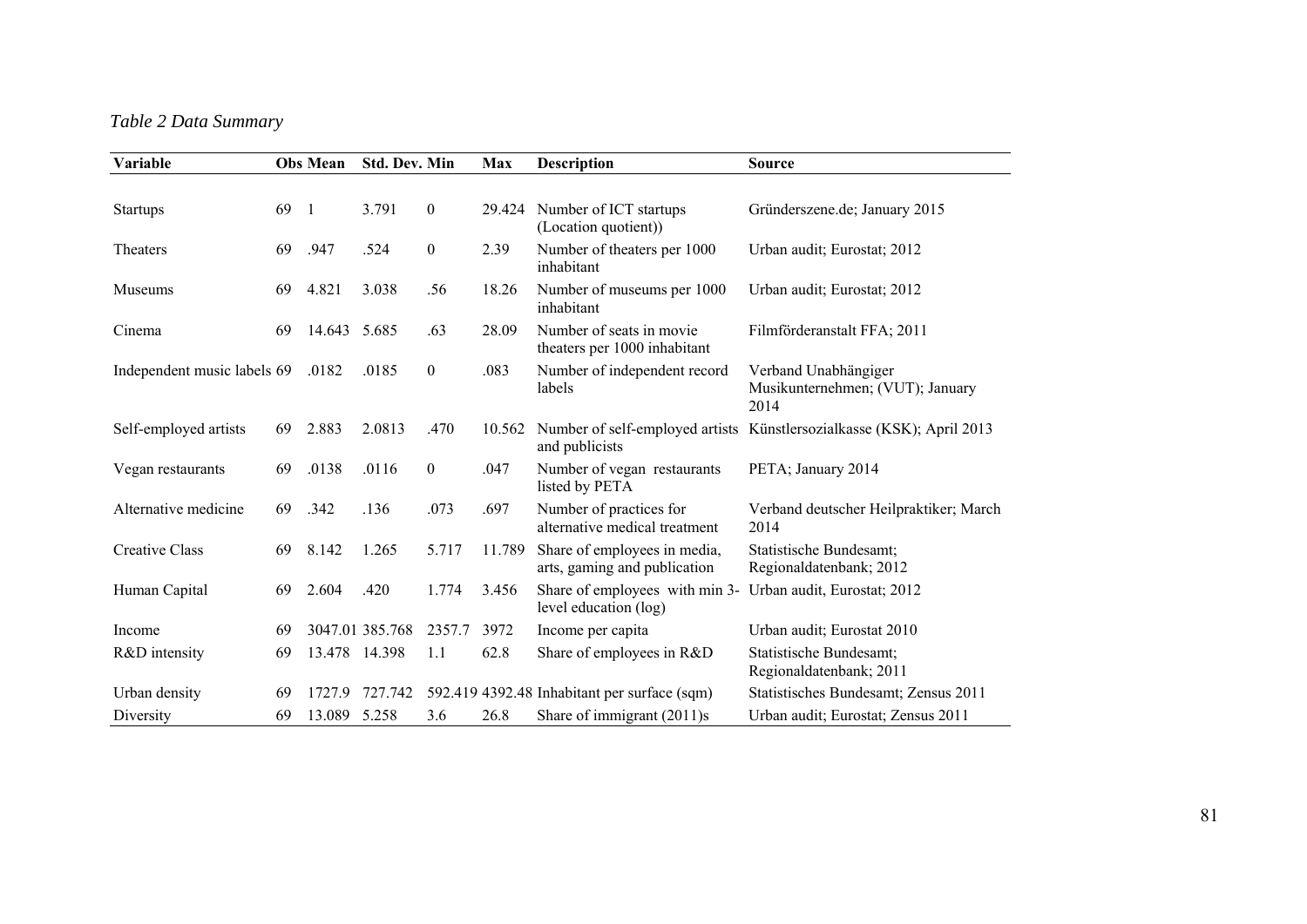*Table 3 Correlations* 

|                                                                 |                                | 2 | 3 | 4                                                                                                                                | 5 | 6 | 8 | 9 | 10 | 11 | 12 | 13 | 14 |
|-----------------------------------------------------------------|--------------------------------|---|---|----------------------------------------------------------------------------------------------------------------------------------|---|---|---|---|----|----|----|----|----|
| 1 Startups                                                      | 1.0000                         |   |   |                                                                                                                                  |   |   |   |   |    |    |    |    |    |
| 2 Theaters                                                      | 0.1233 1.0000                  |   |   |                                                                                                                                  |   |   |   |   |    |    |    |    |    |
| 3 Museums                                                       | $-0.0668$ 0.3609 1.0000        |   |   |                                                                                                                                  |   |   |   |   |    |    |    |    |    |
| 4 Cinema                                                        | $-0.0704$ 0.2899 0.3351 1.0000 |   |   |                                                                                                                                  |   |   |   |   |    |    |    |    |    |
| 5 Independent music labels 0.5535 0.2196 -0.1180 -0.0714 1.0000 |                                |   |   |                                                                                                                                  |   |   |   |   |    |    |    |    |    |
| <b>6</b> Self-employed artists                                  |                                |   |   | 0.5995 0.4213 0.0924 0.0351 0.7559 1.0000                                                                                        |   |   |   |   |    |    |    |    |    |
| <b>7</b> Vegan restaurants                                      |                                |   |   | 0.0383 0.4062 0.3672 0.3104 0.2025 0.3533 1.0000                                                                                 |   |   |   |   |    |    |    |    |    |
| 8 Alternative medicine                                          |                                |   |   | 0.0641 0.2438 0.0885 0.2107 0.1575 0.3760 0.1828 1.0000                                                                          |   |   |   |   |    |    |    |    |    |
| 9 Creative Class                                                |                                |   |   | 0.2023 0.3153 0.1786 0.2349 0.2343 0.3604 0.3220 0.3418 1.0000                                                                   |   |   |   |   |    |    |    |    |    |
| <b>10 Human Capital</b>                                         |                                |   |   | 0.1549 0.5507 0.4303 0.4256 0.2342 0.4961 0.6966 0.3087 0.5654 1.0000                                                            |   |   |   |   |    |    |    |    |    |
| 11 Income                                                       |                                |   |   | $0.0776$ $0.0741$ $-0.0231$ $-0.0436$ $0.2510$ $0.2260$ $0.0837$ $0.5208$ $0.4200$ $0.1803$ $1.0000$                             |   |   |   |   |    |    |    |    |    |
| 12 R&D intensity                                                |                                |   |   | 0.0091 0.1070 0.1249 0.1286 0.0375 0.0309 0.0819 0.2863 0.3450 0.2667 0.6617 1.0000                                              |   |   |   |   |    |    |    |    |    |
| 13 Urban density                                                |                                |   |   | $0.5010$ $0.1268$ $-0.3653$ $-0.2399$ $0.4554$ $0.4611$ $-0.0554$ $0.1866$ $0.2509$ $0.0283$ $0.3305$ $0.0173$ $1.0000$          |   |   |   |   |    |    |    |    |    |
| <b>14 Diversity</b>                                             |                                |   |   | $0.1218$ $0.0595$ $-0.2460$ $-0.2078$ $0.3553$ $0.2321$ $0.0265$ $0.4144$ $0.2271$ $-0.0585$ $0.6910$ $0.3517$ $0.4993$ $1.0000$ |   |   |   |   |    |    |    |    |    |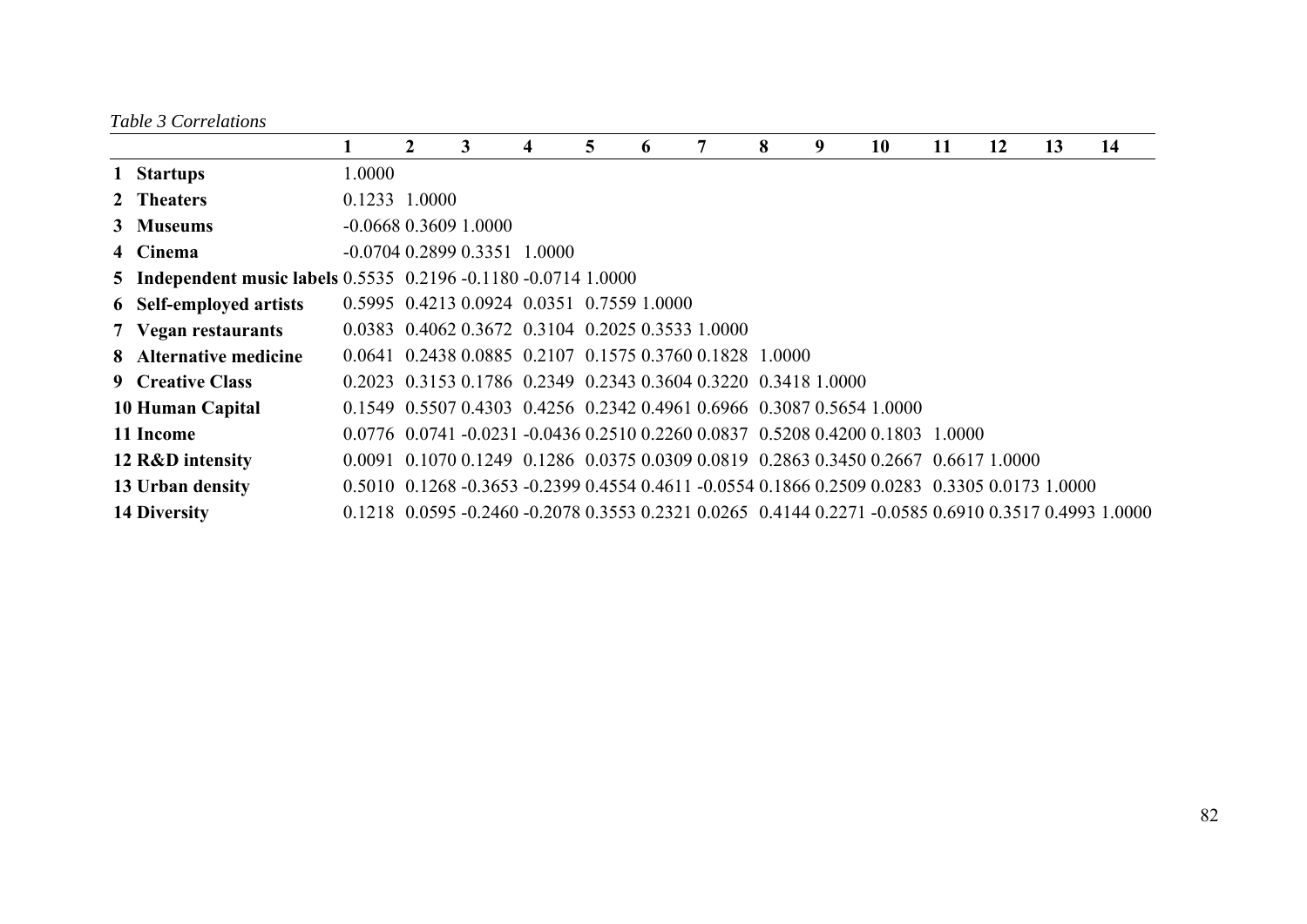*Table 4 Factor analysis: components & factor loadings* 

| No. Factor | Eigenvalue | Difference | Proportion | Cumulative |
|------------|------------|------------|------------|------------|
| Factor 1   | 2.03       | 0.99       | 0.76       | 0.76       |
| Factor 2   | 1.04       | 0.91       | 0.39       | 1.15       |
| Factor 3   | 0.13       | 0.18       | 0.05       | 1.20       |
| Factor 4   | $-0.05$    | 0.06       | $-0.02$    | 1.18       |
| Factor 5   | $-0.11$    | 0.04       | $-0.04$    | 1.14       |
| Factor 6   | $-0.15$    | 0.07       | $-0.06$    | 1.08       |
| Factor 7   | $-0.23$    |            | $-0.08$    | 1.00       |

| Factor loadings               |         |                     |            |                          | Factor loading - Varimax $(r>0.3)$    |            |         | Factor loading-Promax $(r>0.3)$       |            |  |
|-------------------------------|---------|---------------------|------------|--------------------------|---------------------------------------|------------|---------|---------------------------------------|------------|--|
| Variable                      | Factorl | Factor <sub>2</sub> | Uniqueness | Factor1                  | Factor <sub>2</sub>                   | Uniqueness | Factor1 | Factor <sub>2</sub>                   | Uniqueness |  |
| Theater                       | 0.59    | 0.26                | 0.59       | 0.33                     | 0.55                                  | 0.59       | --      | 0.55                                  | 0.59       |  |
| Museums                       | 0.31    | 0.51                | 0.64       | $\overline{\phantom{m}}$ | 0.60                                  | 0.64       | $- -$   | 0.63                                  | 0.64       |  |
| Cinema                        | 0.28    | 0.46                | 0.71       | $\overline{\phantom{m}}$ | 0.53                                  | 0.71       | --      | 0.56                                  | 0.71       |  |
| Independent<br>music<br>label | 0.62    | $-0.54$             | 0.32       | 0.82                     | $\hspace{0.05cm}$ – $\hspace{0.05cm}$ | 0.32       | 0.85    | $\overline{\phantom{a}}$              | 0.32       |  |
| Self-employed artists         | 0.82    | $-0.34$             | 0.21       | 0.87                     | $\overline{\phantom{m}}$              | 0.21       | 0.85    | $\overline{\phantom{a}}$              | 0.21       |  |
| Vegan restaurants             | 0.54    | 0.29                | 0.63       | $\overline{\phantom{m}}$ | 0.55                                  | 0.63       | $--$    | 0.54                                  | 0.63       |  |
| Alternative treatment         | 0.40    | 0.05                | 0.83       | --                       | --                                    | 0.83       |         | $\hspace{0.05cm}$ – $\hspace{0.05cm}$ | 0.83       |  |

| Summary                   |     |      |      |                  | Correlation         |                                                             |
|---------------------------|-----|------|------|------------------|---------------------|-------------------------------------------------------------|
| Variable                  |     |      |      |                  |                     | Obs Mean Std. Dev. Min Max Factor culture Factor subculture |
| Factor culture            | -69 | 0.00 | 0.83 | $-1.66$ $1.73$ 1 |                     |                                                             |
| Factor subculture 69 0.00 |     |      | 0.91 |                  | $-1.12$ 3.21 0.3691 |                                                             |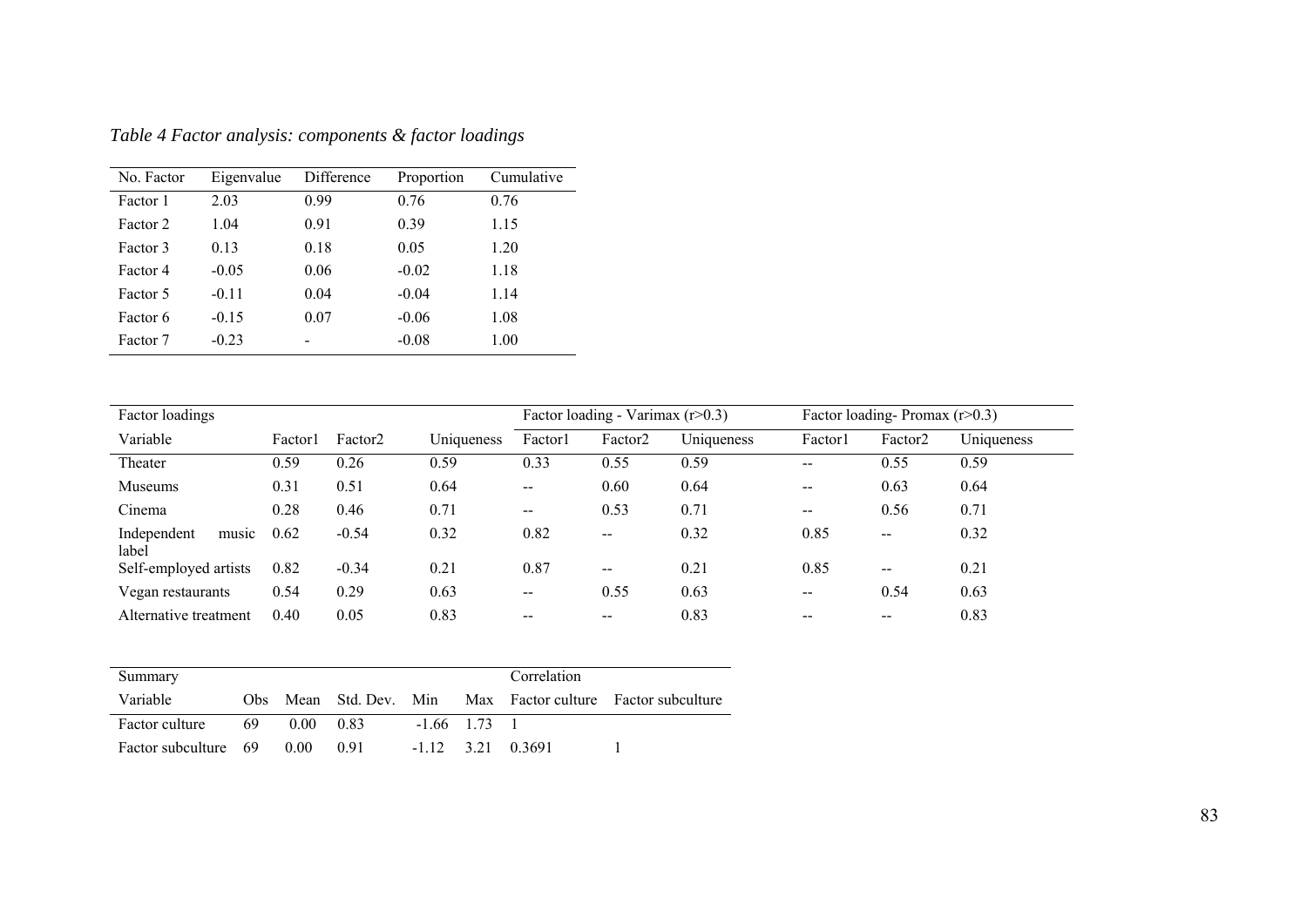### *Table 5 Regression results*

|                    | Startups ICT |             |           |             |             |             |             |             |  |  |
|--------------------|--------------|-------------|-----------|-------------|-------------|-------------|-------------|-------------|--|--|
|                    | Model 1      |             | Model 2   |             | Model 3     |             | Model 4     |             |  |  |
| Factor subculture  | $1.284***$   | $0.655***$  |           |             | $1.286***$  | $0.721***$  | $1.269***$  | $0.723***$  |  |  |
|                    | $(-13.35)$   | $(-2.88)$   |           |             | $(-7.36)$   | $(-4.49)$   | $(-8.6)$    | $-4.77$     |  |  |
| Creative class     |              | $0.618**$   |           | $0.807***$  |             | $0.567***$  |             | $0.572***$  |  |  |
|                    |              | $-2.41$     |           | $-3.43$     |             | $-2.75$     |             | $(-2.59)$   |  |  |
| Human Capital      |              | $0.756**$   |           | 1.386*      |             | 1.882**     |             | 1.884**     |  |  |
|                    |              | $(-2.00)$   |           | $(-1.87)$   |             | $(-2.16)$   |             | $(-2.13)$   |  |  |
| Income             |              | 0.000       |           | 0.001       |             | 0.000       |             | 0.000       |  |  |
|                    |              | $(-1.44)$   |           | $(-1.25)$   |             | $(-1.2)$    |             | $(-1.1)$    |  |  |
| R&D intensity      |              | $-0.055**$  |           | $-0.090***$ |             | $-0.054***$ |             | $-0.054***$ |  |  |
|                    |              | $(-2.46)$   |           | $(-4.78)$   |             | $(-2.70)$   |             | $(-2.69)$   |  |  |
| Urban density      |              | $0.001***$  |           | $0.002***$  |             | $0.001***$  |             | $0.001***$  |  |  |
|                    |              | $(-3.65)$   |           | $(-9.06)$   |             | $(-4.26)$   |             | $(-4.9)$    |  |  |
| Diversity          |              | $-0.105***$ |           | $-0.222**$  |             | $-0.106**$  |             | $-0.107**$  |  |  |
|                    |              | $(-2.64)$   |           | $(-2.25)$   |             | $(-2.57)$   |             | $(-2.47)$   |  |  |
| Factor culture     |              |             | $0.334**$ | $-0.0306$   | 0.0639      | $-0.643$    | $-0.254$    | $-0.661$    |  |  |
|                    |              |             | $(-2.26)$ | $(-0.10)$   | $(-0.19)$   | $(-1.33)$   | $(-0.99)$   | $(-1.20)$   |  |  |
| Factor             |              |             |           |             |             |             | 0.36        | 0.0375      |  |  |
| subculture*culture |              |             |           |             |             |             |             |             |  |  |
|                    |              |             |           |             |             |             | $(-1.19)$   | $(-0.15)$   |  |  |
| Constant           | $-1.180***$  | $-5.695***$ | $-0.0374$ | $-10.57***$ | $-1.197***$ | $-7.848***$ | $-1.261***$ | $-7.878***$ |  |  |
|                    | $(-5.09)$    | $(-3.31)$   | $(-0.30)$ | $(-3.34)$   | $(-3.09)$   | $(-2.76)$   | $(-3.81)$   | $(-2.68)$   |  |  |
| Observations       | 69           | 69          | 69        | 69          | 69          | 69          | 69          | 69          |  |  |
| Pseudo R-squared   | 0.606        | 0.725       | 0.015     | 0.683       | 0.607       | 0.731       | 0.616       | 0.731       |  |  |

\* t statistics in parentheses \*  $p<0.10$ , \*\*  $p<0.05$ , \*\*\*  $p<0.01$ 

regressions with robust standard errors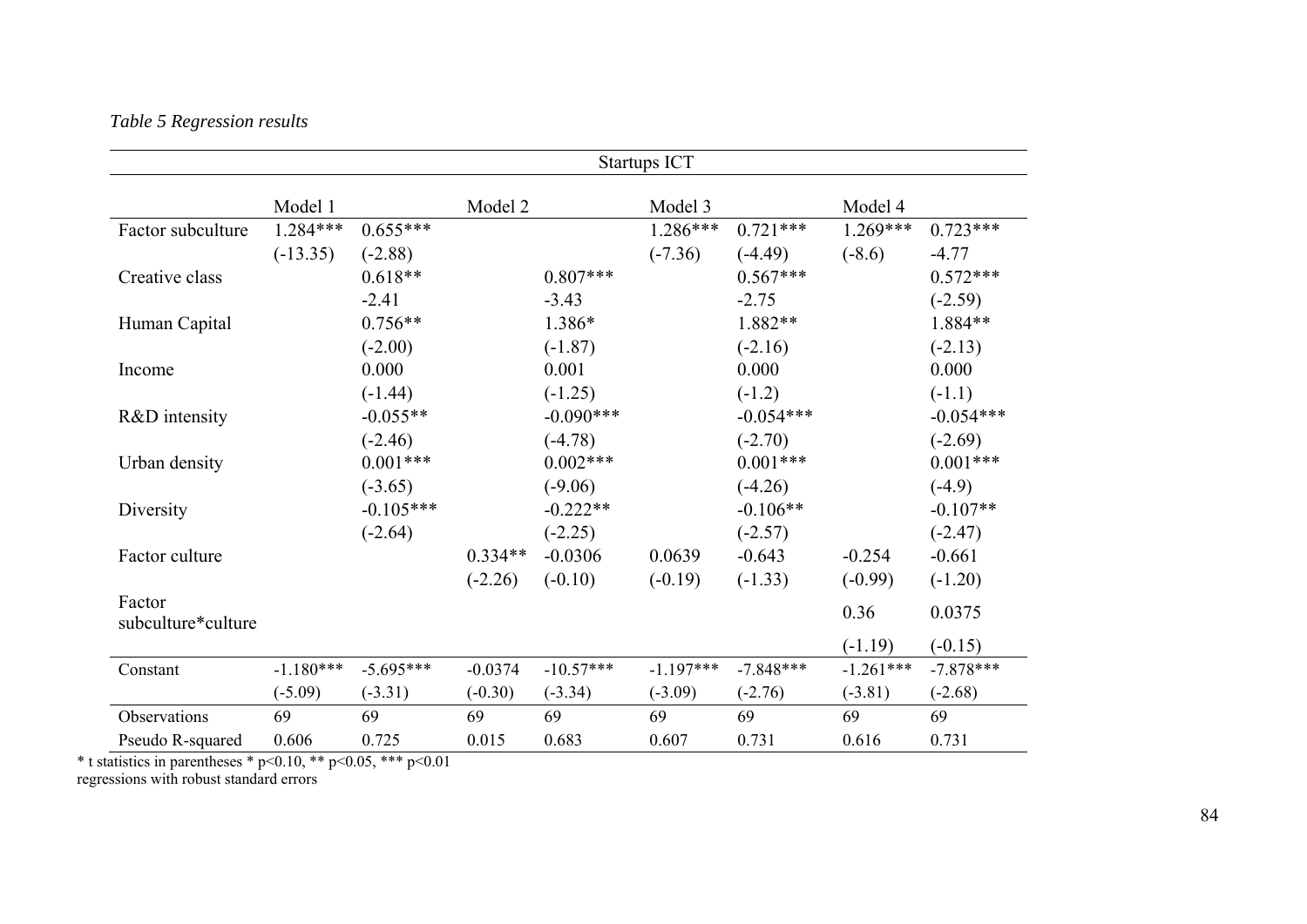#### **VI. Conclusion and outlook**

Today, innovation and entrepreneurship policy programs are highly-prioritized issues on almost every economic development agenda across the globe. Nevertheless, what fosters a country's capacity for exploiting new ideas via innovation and entrepreneurship is still less understood. In recent years, scholars and policy leaders have shown considerable interest in the particular role of cultures and social norms. Especially a cultural atmosphere for tolerance and social freedom is seen as crucial since it attracts entrepreneurial talents and stimulates experimentalism, creativity spillovers and innovation (Cushing, Florida, & Gates, 2002; Florida & Gates, 2003; Storper & Scott, 2009). However, evidence is mixed and fraught with ambiguities. It is the purpose of this thesis to unravel some of these ambiguities and shed light on several aspects previous research has only poorly developed.

Starting with a comprehensive review of the literature, the first article of this thesis offers an introduction and critical summary of current state of affairs. Whereas it seems to be quite clear that notions of individuality, freedom and tolerance are key characteristics of an innovation and entrepreneurship-ready environment, we know relatively little about what these cultures look like or how they exactly influence innovation. What are the key characteristics? Or, what other factors play a role in shaping these cultures? To fill these glaring gaps in the literature, this thesis then presents three empirical studies, each deploying a unique dataset (articles II, III, IV).

Altogether, our results strongly confirm that personal freedom - as a measure of tolerance and diversity - is crucial to stimulate creative entrepreneurship and innovation across all spatial levels of analysis. On a national level, we test whether the slope of the freedominnovation relationship is a positive, negative or invert U-shape relationship, trading off the costs and benefits. The second article supports an overall positive relationship between freedom and national innovativeness, but there seems to be a threshold effect. Thus, a minimum level of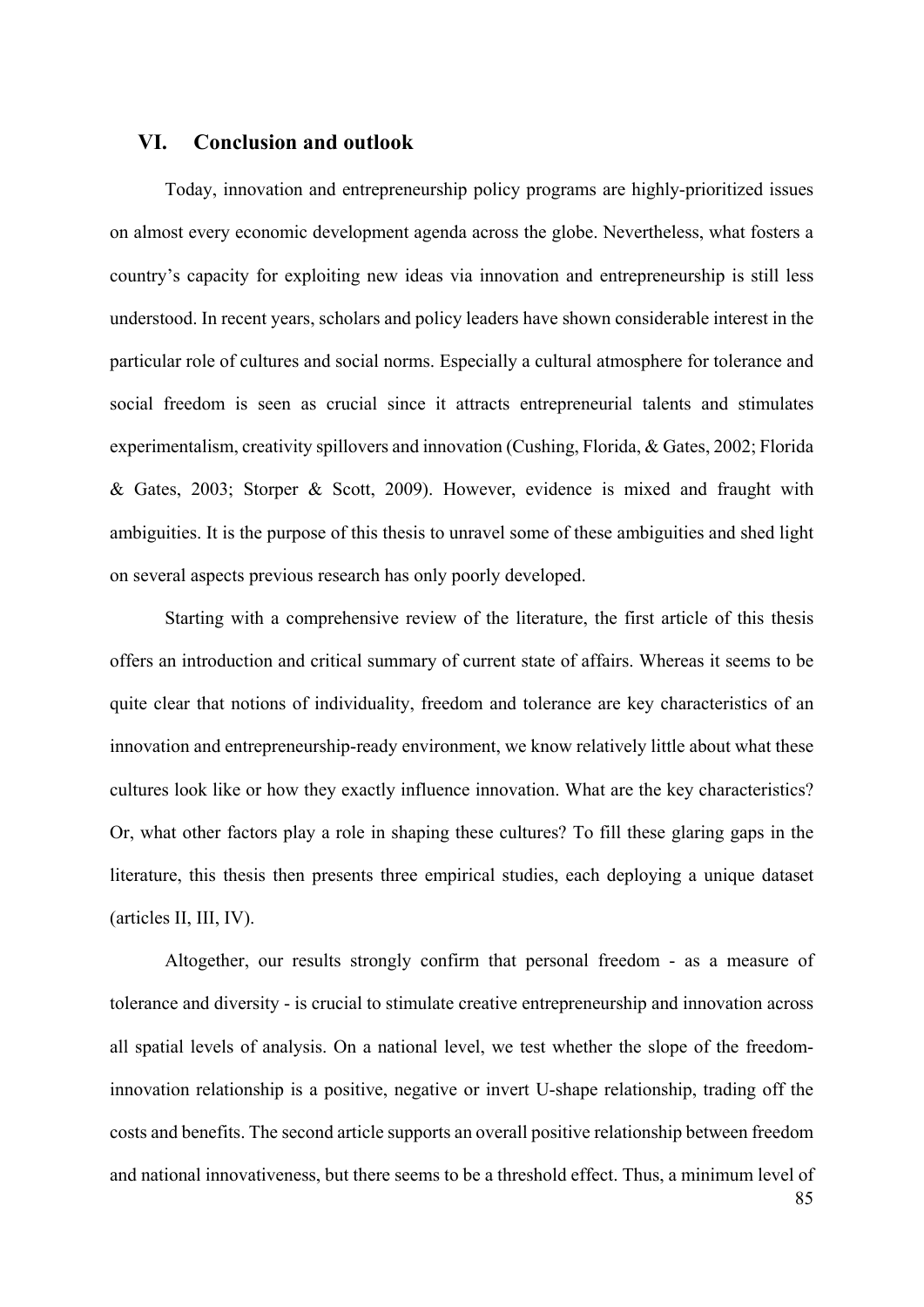social freedom is essential to first boost diversity and creativity spillovers. Nevertheless, at a certain point the costs of rising freedom, such as increasing diversity and weak social ties, exceed its benefits.

The third article confirms that a tolerant culture has a positive impact on national innovation performance; however, the strengths of the effect seem to be more nuanced in the context of legal institutions and the level of economic development and social trust. Our results show that trust and a strong rule of law positively moderate the tolerance-innovation link as it seems to leverage the merits of tolerance, such as diversity and open weak structures. However, we also show that the stage of an economy's development matters. Whereas less-developed countries strongly benefit from increasing levels of tolerance, this is not the case for developed economies where being above a certain level of tolerance does not significantly add to higher innovation outcomes. Thus, there seems to be a saturation effect.

At the regional level, we shed light on the underlying factors that make places tolerant and attractive to a scene of creative entrepreneurs. Thereby, the third empirical study included in this thesis has developed a new and complementary perspective that revolves around the role of subcultures. Comparing different measures of local cultures and their amenities, we find support for our hypothesis that a certain cultural spirit of creativity and open-mindedness is needed for clustering a creative startup scene. However, this spirit is not found in mainstream places with high shares of social diversity and cultural amenities; instead entrepreneurship and innovation is fostered in a vibrant subcultural scene.

Overall, the findings of this thesis contribute to the increasingly relevant field of social and cultural studies in economic literature in several ways. Our results provide compelling empirical evidence that culture, specifically a culture of freedom and tolerance, matters to economic growth as it facilitates diversity and knowledge spillovers and attracts human capital and entrepreneurial minds to cluster together. This thesis also contributes to our understanding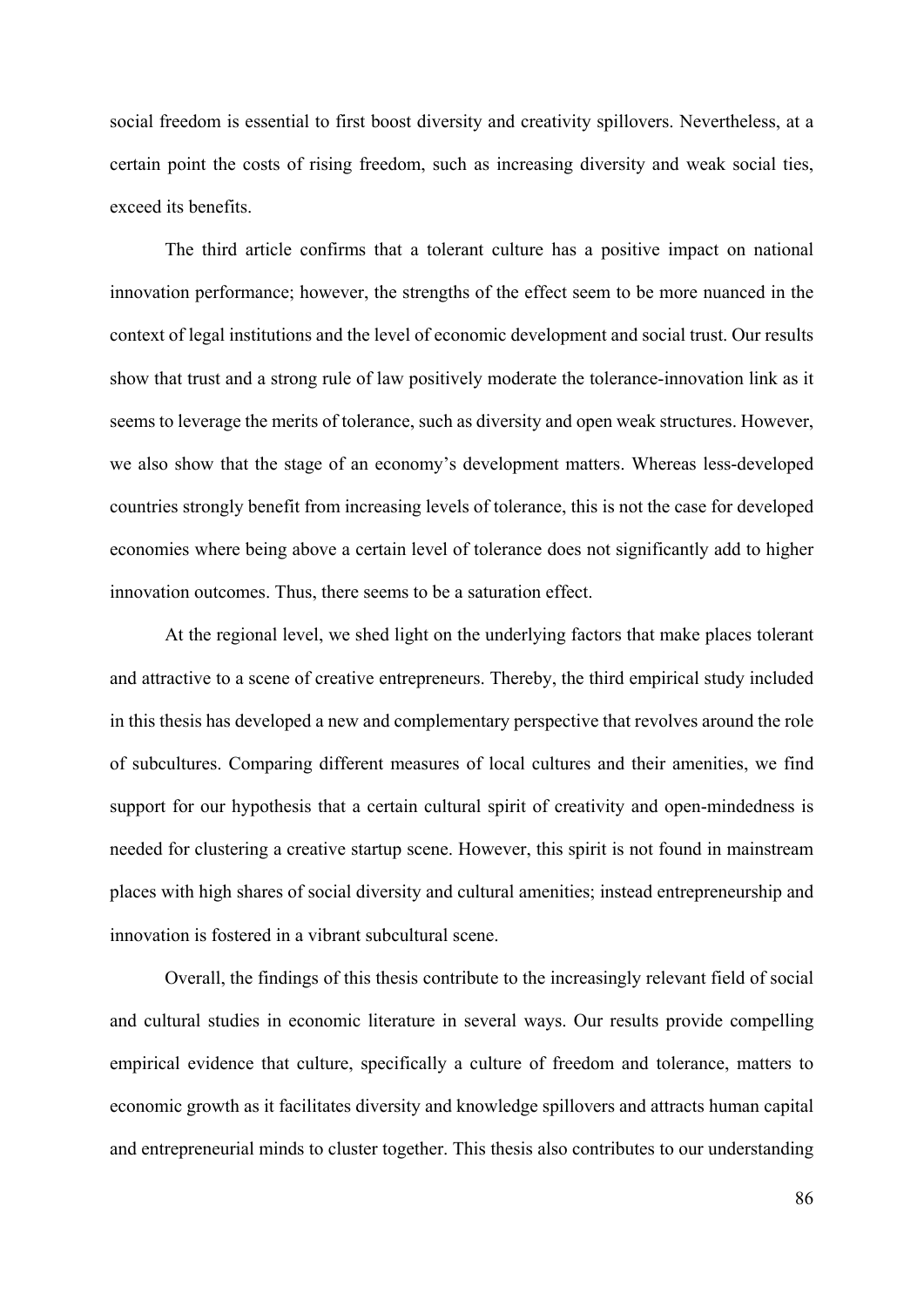about how norms and social values are affected by the socio-economic and institutional environment. We find support that the degree to which societies grant personal freedom and tolerate diversity and individuality depends on how protected and secure people feel. Thereby, our results add to recent research within political and social science that between freedom, social trust and other factors of social development (e.g. educational level and income levels), there might be a causal interplay (Berggren & Elinder, 2012; Berggren & Nilsson, 2014; Qian, 2013). However, the challenge for future research is to identify further variables and causal mechanisms to foster policies that develop growth strategies that leverage the benefits of diversity and tolerance against its social costs. Therefore, our research also contributes to the recently reinvigorated political debates about the limits of tolerance and diversity. Moreover, we hope that our findings may also provide a useful lens through which to interpret the most recent elections in UK and the United States.

By analyzing the role of subcultures, we add a new perspective to the geography of innovation and entrepreneurial ecosystems. We provide empirical evidence for different measures reflecting disparate types of culture. Therefore, our research offers key insights into the factors shaping creative and smart places. In addition, our study aims to extend our knowledge about entrepreneurial underclasses, their preferences and location choices. The implications for public policy may be crude but simple: it does not suffice to invest in traditional cultural amenities, such as operas, museums etc. Instead, politics should create sound urban "playgrounds" where subcultures can experiment and breed. Nevertheless, identifying the features that make such playgrounds, and whether these characteristics even depend upon a specific type of entrepreneurship should be investigated by future research.

In conclusion, this thesis contributes to recent advances in the field of innovation and entrepreneurship policy research, whereas regional and national innovativeness is shaped by social structures and cultural influences. Therefore, we review the main critical arguments and